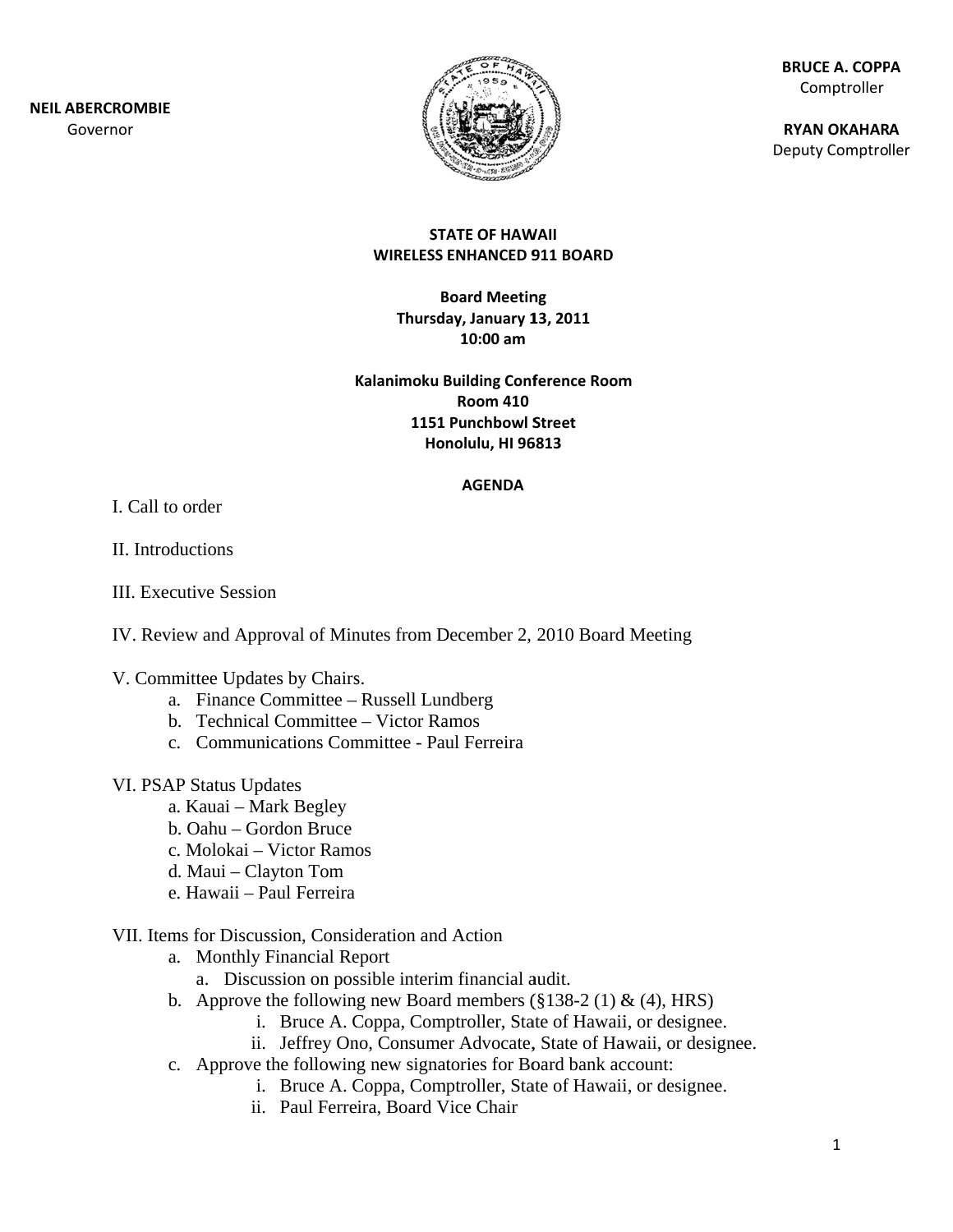

**RYAN OKAHARA** Deputy Comptroller

- d. Nominations and approval for new Board Chair and Vice Chair.
- e. Request approval for travel expenses for the 9-1-1 Goes to Washington Conference (March 28-31, 2011) for PSAPs and Executive Director. Estimated cost per attendee-NTE \$3,600.00.
- f. Request approval for expenses incurred for the Pictometry Future View Conference (October 24-27, 2010) attended by Kauai Senior Analyst. Total incurred- \$3,273.00
- g. Update on submittal of legislation to expand the scope of the Board i. Review and approval of legislative informational flyer.
- h. Update on status of PSAP projects with funds pending expenditure.
- i. Update on FY 2010/2011 Budget for PSAPs.
- j. Honolulu Police Department Request for funding CAD upgrade.
- k. Briefing of State Senate Ways and Means Committee hearing.
- 1. Discussion on 2011 meeting schedule.
- m. Update on status of TKC Consulting Group, LLC Wireless E911 Board Executive Director Services.

### **VIII.** Announcements

IX. Next meeting date – Thursday, February 10, 2011, 10am, Room 410

## X. Adjournment.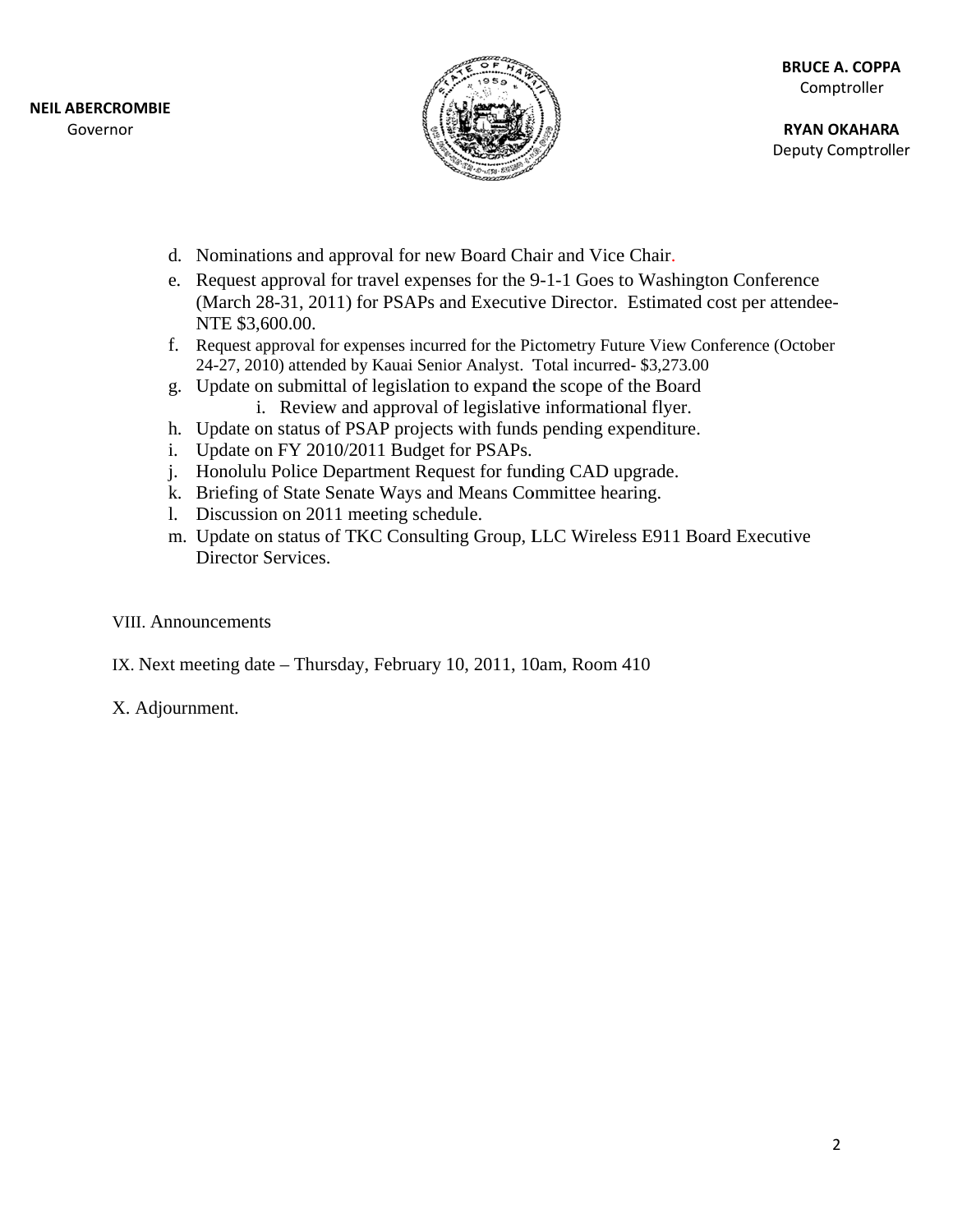**NEIL ABE RCROMBIE** Gov ernor



**BR RUCE A. COPP PA** Comptroller

**RY YAN OKAHAR A** Deputy Comptroller

#### **ST TATE OF HAW WAII WIRELESS ENHANCED 9 911 BOARD**

**B Board Meetin ng Thursd ay, January 1 13, 2011 10:00 am**

**Kalanimoku B Building Conf ference Room 1151 Punchbowl S Street Ho nolulu, HI 96 6813 Room 410**

#### **Minutes**

Members in Attendance: : Paul Ferreira, Goldie Cross, Bruce Coppa, Cedric Apaka, James LaClair, Clayton Tom, Victor Ramos, Jeffrey Ono, Gordon Bruce, Mark Begley, Russell Lundberg. Ference Room<br>
Street<br>
1813<br>
Bruce Coppa, Cedric A<br>
Ion Bruce, Mark Begley<br>
ry Yoneshige<br>
Kenison Tejada, John Th<br>
18, Shelby Furikawa, The<br>
ice Chair, at 10:00 a.m.,<br>
19, 2, 2010 Board Meetin<br>
19, seconded by Mr. Lund<br>
19, s<br>net

**Member rs Absent: N None** 

Staff in Attendance: Courtney Tagupa, Pat Ohara, Kerry Yoneshige

Guests in Attendance: Tony Ramirez, Clement Chan, Kenison Tejada, John Thompson, Jan Crotteau, Corianne Lau, Morris Tamanaha, Thalia Burns, Shelby Furikawa, Thera Bradshaw

### **I.** Call to order

The meeting was called to order by Mr. Paul Ferreira, Vice Chair, at 10:00 a.m., Thursday, January 1 13, 2011.

#### **II.** Introductions

Introductions were made of all attendees.

#### **III.** Executive Session

The Executive Session was cancelled.

### IV. Review and Approval of Minutes from December 2, 2010 Board Meeting

Mr. James LaClair moved to approve the minutes. It was seconded by Mr. Lundberg and wa unanimously approved by voice vote without discussion. w<br>as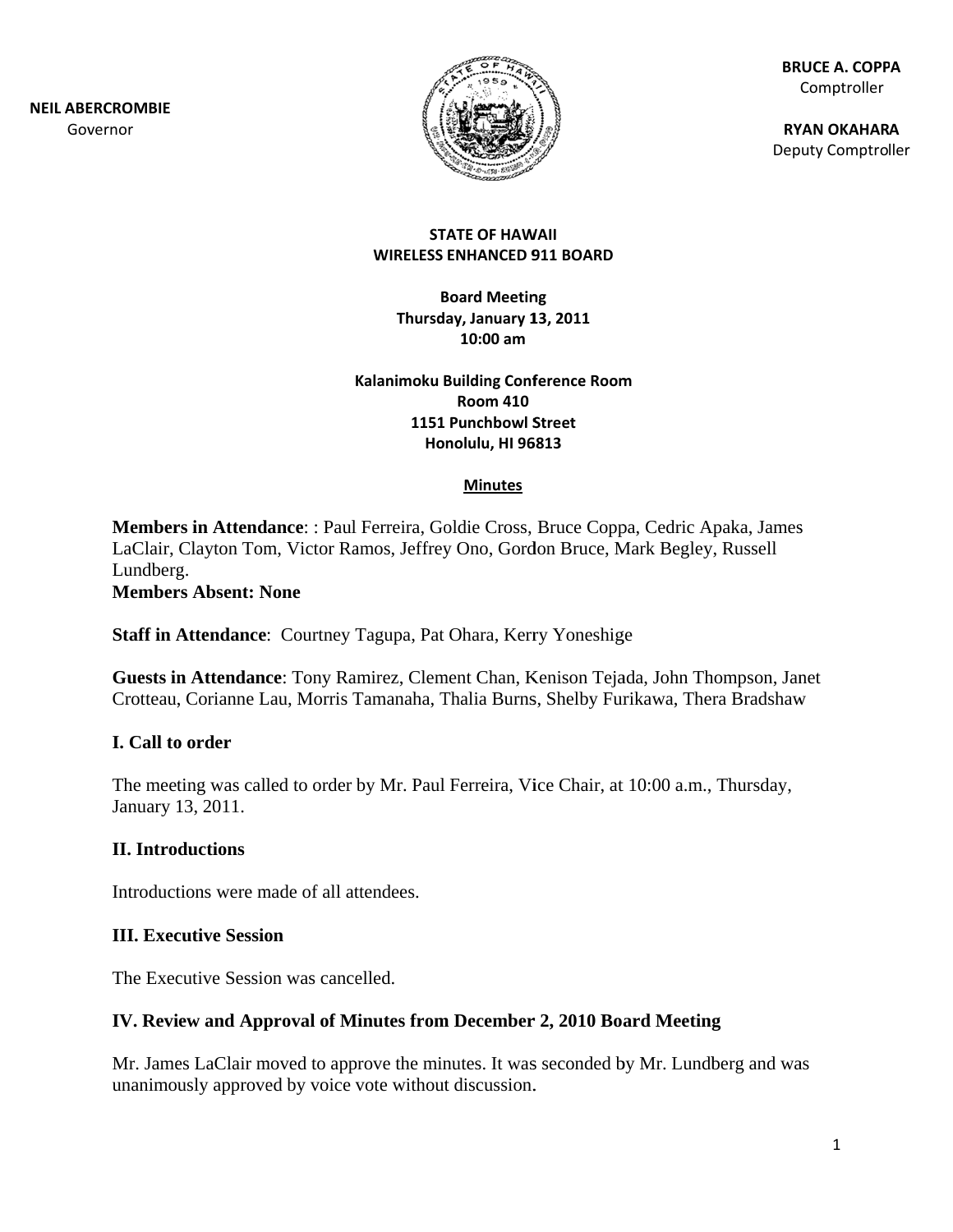### **NEIL ABERCROMBIE**

Governor



**BRUCE A. COPPA** Comptroller

**RYAN OKAHARA** Deputy Comptroller

## V. Committee Updates by Chairs.

- a. Finance Committee Russell Lundberg Mr. Lundberg had nothing to report
- b. Technical Committee Victor Ramos Mr. Ramos had nothing to report.
- c. Communications Committee Paul Ferreira Mr. Ferreira had nothing to report

## **VI. PSAP Status Updates**

- a. Kauai Mark Begley Mr. Begley had nothing to report
- b. Oahu Gordon Bruce Mr. Bruce had nothing to report
- c. Molokai Victor Ramos Mr. Ramos had nothing to report
- d. Maui Clayton Tom Mr. Tom had nothing to report
- e. Hawaii Paul Ferreira Mr. Ferreira had nothing to report

## VII. Items for Discussion, Consideration and Action

## a. Monthly Financial Report

Mr. Tagupa had summarized the Monthly Cash Report with the following highlights:

- Cash Receipts for the month of January- \$515,249
- Cash Disbursements for the month of January-\$271,074
- Cash Receipts for the first 6 months of the Fiscal Year-\$\$4,038,934
- Cash Disbursements for the first 6 months of the Fiscal Year were-\$1,003,841

Mr. Tagupa had further elaborated that the forecasted yearend spending will experience an under spending of \$286,296 due mainly to the delayed engagement of the program management services of Akimeka, LLC.

Mr. Tagupa had also stated that the cash disbursements were partially delayed due to the lack of the required signatories for check issuance; the Board had only 1 signatory remaining and 2 signatories are required.

## 1. Discussion on possible interim financial audit.

Mr. Tagupa stated that the Board may wish to consider an interim financial audit in view of the recent transitions that have occurred on Board. Mr. Tagupa further stated that the audit requirement of the Board is for one every two years and the 2 year period ends on June 30, 2011. Mr. Tagupa concurs with the recommendation of the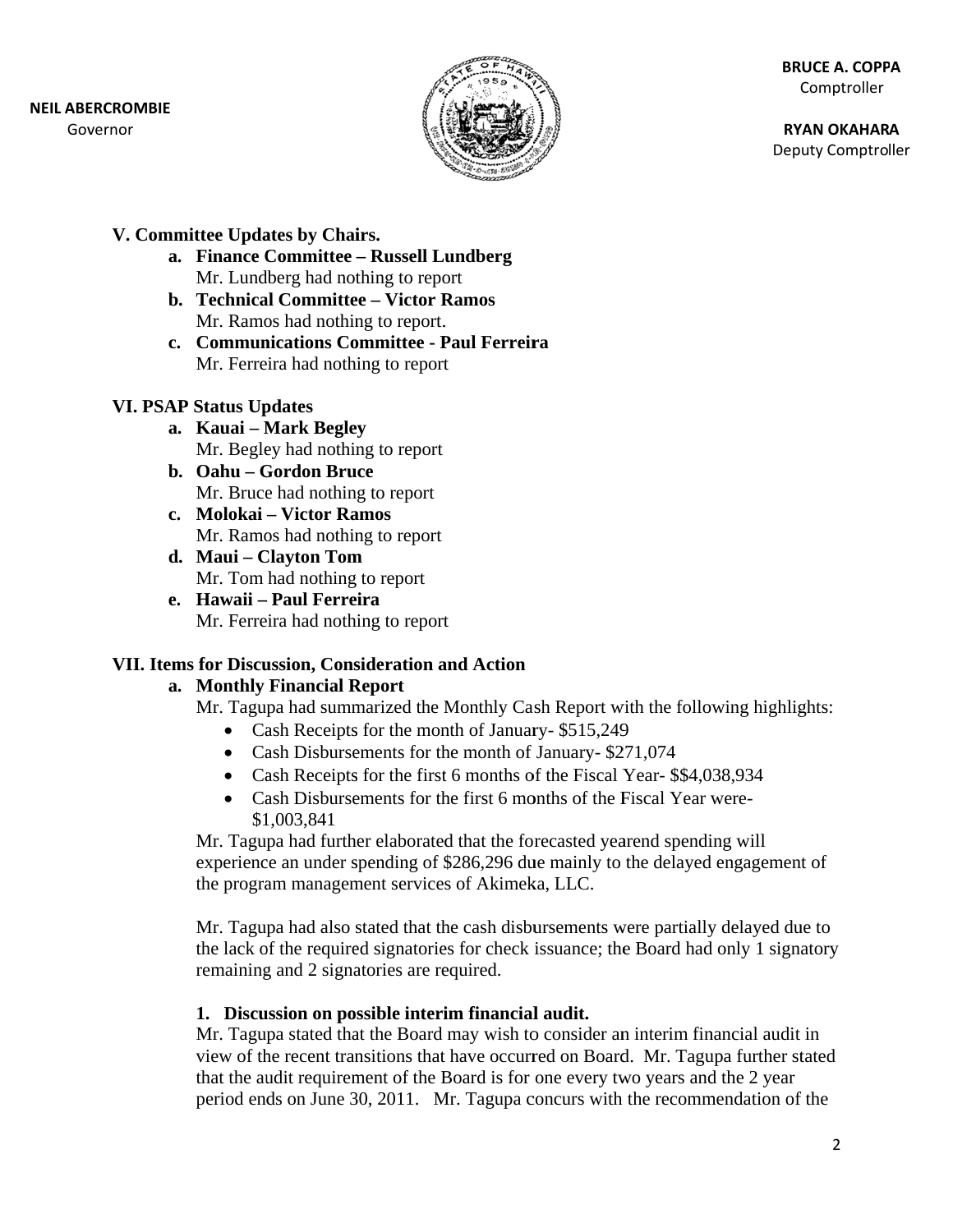

**RYAN OKAHARA** Deputy Comptroller

Joint Technical and Finance committee's that the Board forgo an interim audit and consider in its place the required audit at the end of this fiscal year in view of the major scheduling challenge related to the timing of an interim audit which conflicts with the tax preparation season that lasts thru April 15.

Mr. Gordon Bruce recommended that the Board schedule a comprehensive financial audit to be coordinated with DAGS as soon as possible after the end of the fiscal year on June 30, 2011 and that all efforts will be made to expedite the audit process to minimize the time from the end of the fiscal year to the review of the audit report by the Joint Technical, Finance and Communications Committee and the Board.

Ms. Goldie Cross moved to approve the motion to move forward with the financial audit for the period ending June 30, 2011. The motion was seconded by Mr. Lundberg and approved unanimously by voice vote without discussion.

#### b. Approve the following new Board members  $(\$138-2(1) \& (4), HRS)$

- i. Bruce A. Coppa, Comptroller, State of Hawaii, or designee.
	- ii. Jeffrey Ono, Consumer Advocate, State of Hawaii, or designee.

§138-2 (1) & (4), HRS requires the Comptroller and the Consumer Advocate of the State of Hawaii or their designees to be members of the Board.

Mr. Gordon Bruce moved to approve Mr. Bruce Coppa and Mr. Jeffrey Ono as Board members. The motion was seconded by Mr. Lundberg and approved unanimously by voice vote without discussion.

#### c. Approve the following new signatories for Board bank account:

i. Bruce A. Coppa, Comptroller, State of Hawaii, or designee.

### ii. Paul Ferreira, Board Vice Chair

Mr. Tagupa advised the Board that there existed only 1 signatory on the Board's bank account and a minimum of 2 signatures are necessary to cut a check for Board approved disbursements. Mr. Tagupa recommended Mr. Bruce Coppa and Ms. Goldie Cross as the new signatories which will bring the total to 3. Mr. Tagupa also mentioned that as soon as an Executive Director is approved by the Board s/he should be added as a signatory.

Mr. Lundberg made a motion to approve Mr. Bruce Coppa and the future Vice Chair as signatories on the Board's bank account. The motion was seconded and unanimously approved by voice vote with no discussion.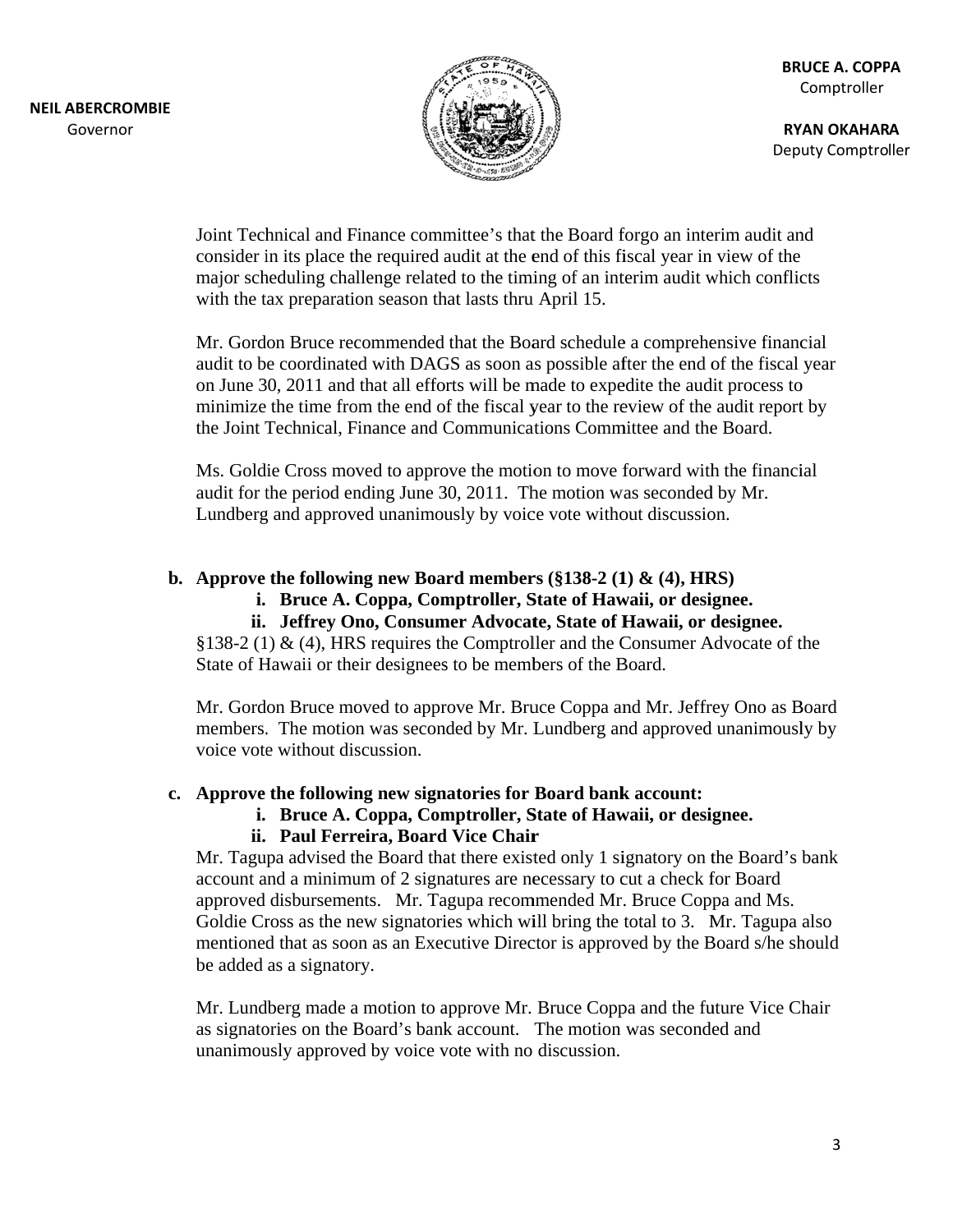

**RY YAN OKAHAR A** Deputy Comptroller

### **d.** Nominations and approval for new Board Chair and Vice Chair.

Board member Ms. Goldie Cross nominated Mr. Paul Ferreira as Board Chair. The nomination was seconded. Further nominations were solicited and none were forthcoming. There was a motion by Mr. Ramos to approve the nomination of Mr. Paul Ferreira as Board Chair. The motion was seconded and was approved by voice vote with Mr. Ferreira abstaining.

vote with Mr. Ferreira abstaining.<br>Mr. Gordon Bruce nominated Ms. Goldie Cross for Board Vice Chair. The motion was seconded by Mr. Lundberg and approved by voice vote without further discussion. Ms. Goldie Cross abstained.

### **e.** Request approval for travel expenses for the 9-1-1 Goes to Washington **Conference (March 28-31, 2011) for PSAPs and Executive Director. Estimated cost per attendee- NTE \$3,600.00.**

Mr. Tagupa had advised the Board that \$40,000 have been allocated for the Conference. The Chair requested that each PSAP submit their recommended attendees at the next Joint Technical, Finance and Communications meeting.

Mr. Russ Lundberg moved to approve the amount of \$40,000 for the 9-1-1 Goes to Washington Conference scheduled for March 28, 2011. In addition, the recommended participants are to be identified at the Joint Technical, Finance, and Communications meeting next month. The motion was seconded and was passed unanimously by voice vote without discussion.

### **f.** Request approval for expenses incurred for the Pictometry Future View Conference (October 24-27, 2010) attended by Kauai Senior Analyst. Total incurred- \$3,273.00.

Mr. James LaClair moved to approve the \$3,273 expenditure for the Pictometry Future View Conference by the Kauai PSAP and was seconded and approved unanimously by voice vote without discussion.

## g. Update on submittal of legislation to expand the scope of the Board i. Review and approval of legislative informational flyer.

Mr. Ferreira stated that as part of the handout, there is a copy of the proposed legislation that was submitted to the Department of Accounting and General Services (DAGS) and an informational flyer summarizing the proposed legislation to be presented to the legislators to facilitate their understanding of the new legislation. Currently the proposed legislation is at the Governor's office under review.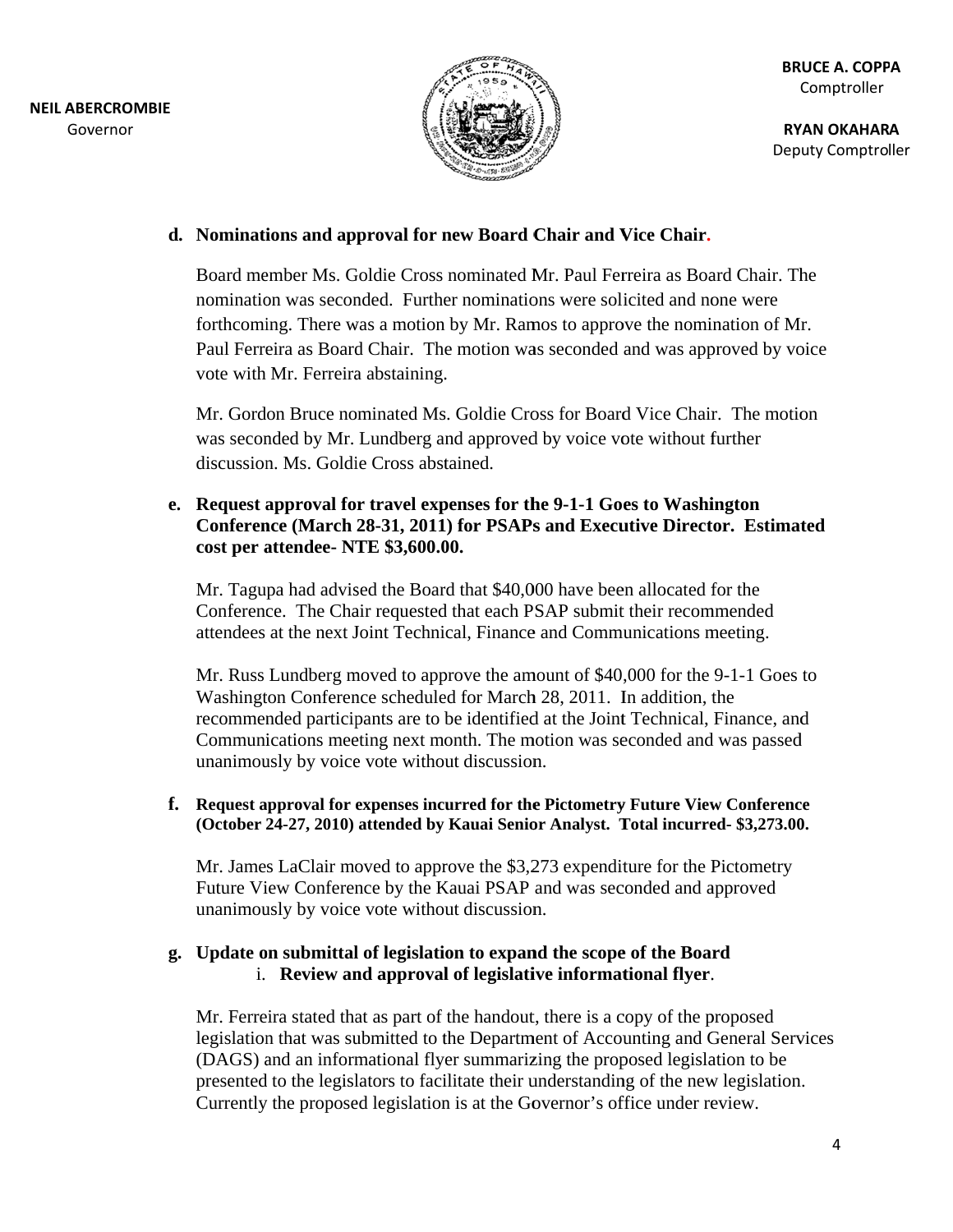

**RY YAN OKAHAR A** Deputy Comptroller

Mr. Ferreira also stated that there may be amendments to the proposed legislation that would include:

- changing the scope of the fund from Special fund to Trust Fund
- adding a permanent staff to facilitate the responsibilities of the Board and adding a permanent staff to facilitate the responsibilities of the Board and<br>assist the Executive Director if the services of the Board were expanded as a result of the passing of the proposed legislation.
- a change of the legislation to include the transfer of responsibilities for handling disbursements to the State of Hawaii.

Any approved amendments would be introduced while the bill is being process through the legislative process.

The proposed amendments are to be placed on the agendas of the of the Joint Technical, Finance and Communications and Legislative Committees and the Board meetings for their respective approvals.

Several Board and Committee members voiced their concerns over the transfer of the disbursements to the State and its possible ramifications. Mr. Coppa stated that by having the disbursements handled by the State, it would give satisfaction to the legislature that there would be a secondary overview and possibly assist in the passage of the proposed legislation. y<br>be

Mr. Ferreira requested an action item requesting that the legislative amendments added to next month's Joint Committee Meeting.

Mr. LaClair moved to accept the use of the attached Legislative Justification sheet as a Legislative flyer for the legislature. The move was seconded and approved by voice vote without discussion.

### **h.** Update on status of PSAP projects with funds pending expenditure.

Kauai CAD Upgrade procurement: Mr. Mark Begley stated that the Kauai CAD upgrade procurement in its best and final offer stage and the selection process is anticipated to be completed during the month of April,

Akimeka, LLC Project Management Services: Major Janet Crotteau stated that HPD met with Akimeka, LLC in December and discussed HPD's clarification on the deliverables on the proposal. Mr. Tony Ramirez of Akimeka, LLC stated that he is preparing a response due within a few days.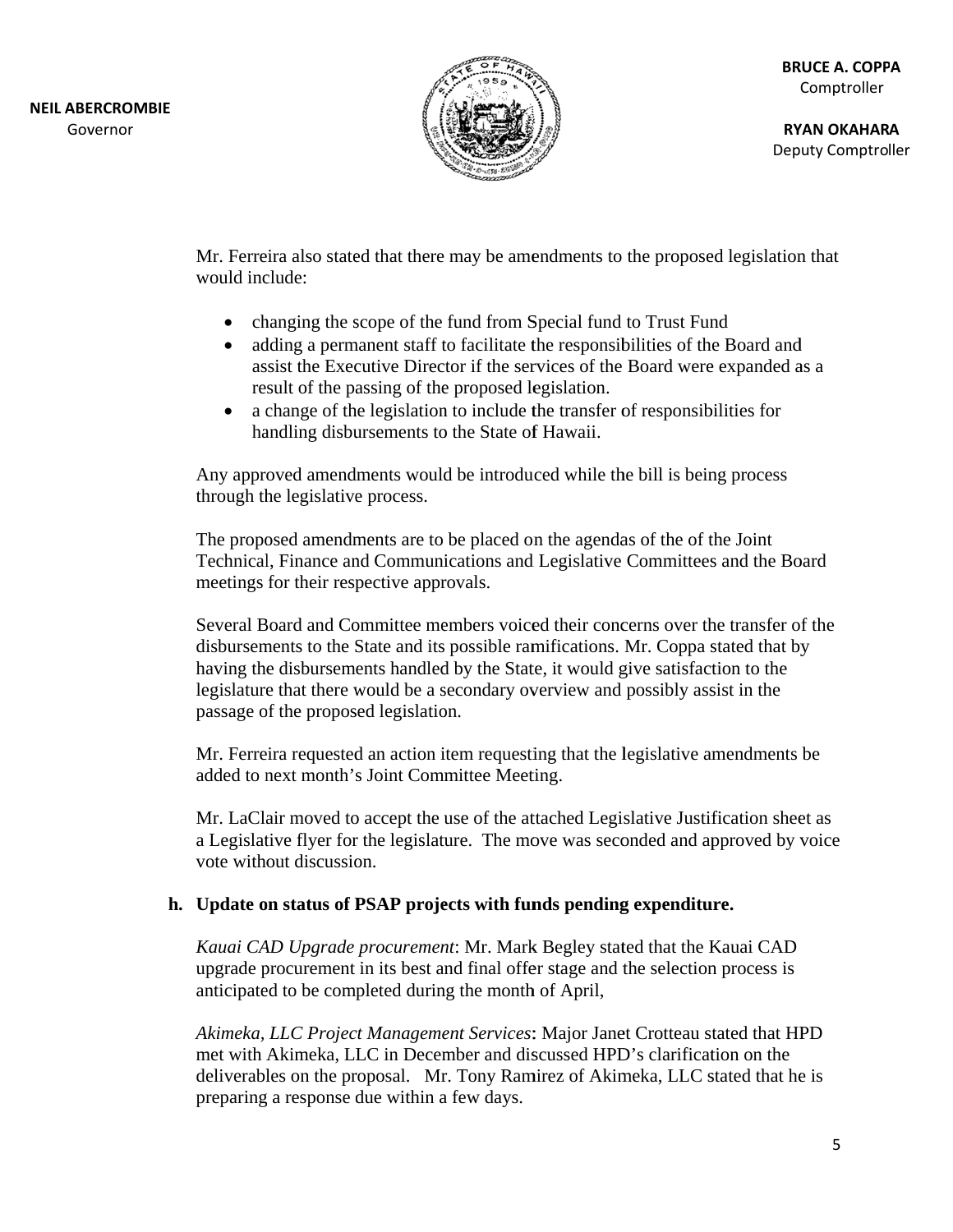

**RYAN OKAHARA** Deputy Comptroller

Akimeka, LLC provides general services to Hawaii, Maui and Kauai counties such as GIS MSAG and wireless services in support of the testing of the 911 system.

## i. Update on FY 2010/2011 Budget for PSAPs.

An action item was requested by the Joint Committee for the PSAPs to update their financial projections for FY 2012 and FY 2013 and include a strategic plan that will support their FY 2012  $\&$  2013 expenditures as well as a legislative ceiling increase above the current \$9M level. Mr. Tagupa will coordinate this action with the PSAPs.

### j. Honolulu Police Department Request for funding CAD upgrade.

Major John Thompson stated that the Honolulu Police Department CAD system is quickly becoming obsolete and there is a risk of failure on the software and hardware. HPD is requesting funding for software upgrading in the amount of \$2M over the next 2 years. In the case of the hardware, HPD is requesting that the Board approve reimbursement estimated at \$1.1M for the fiscal year 2011. HPD understands that funds for FY 2011 from the Wireless Fund are limited and HPB will be willing to settle for any unspent funds available at the end of FY2011 subject to the approval of the Board.

No approval action will be taken until further review by the Joint Committee next month.

### k. Briefing of State Senate Ways and Means Committee hearing.

Mr. Yoneshige stated that Ms. Bradshaw and Mr. Tagupa were present at the WAM Committee meeting but their testimony was not required.

#### 1. Discussion on 2011 meeting schedule.

The Board Chair had issued an action item to Mr. Tagupa to solicit input from Board member to determine their preferences for Committee and Board meeting dates.

#### m. Update on status of TKC Consulting Group, LLC Wireless E911 Board **Executive Director Services.**

A motion was made to advance this agenda item to just after item IV. The motion was seconded and the motion was approved unanimously by voice vote without discussion.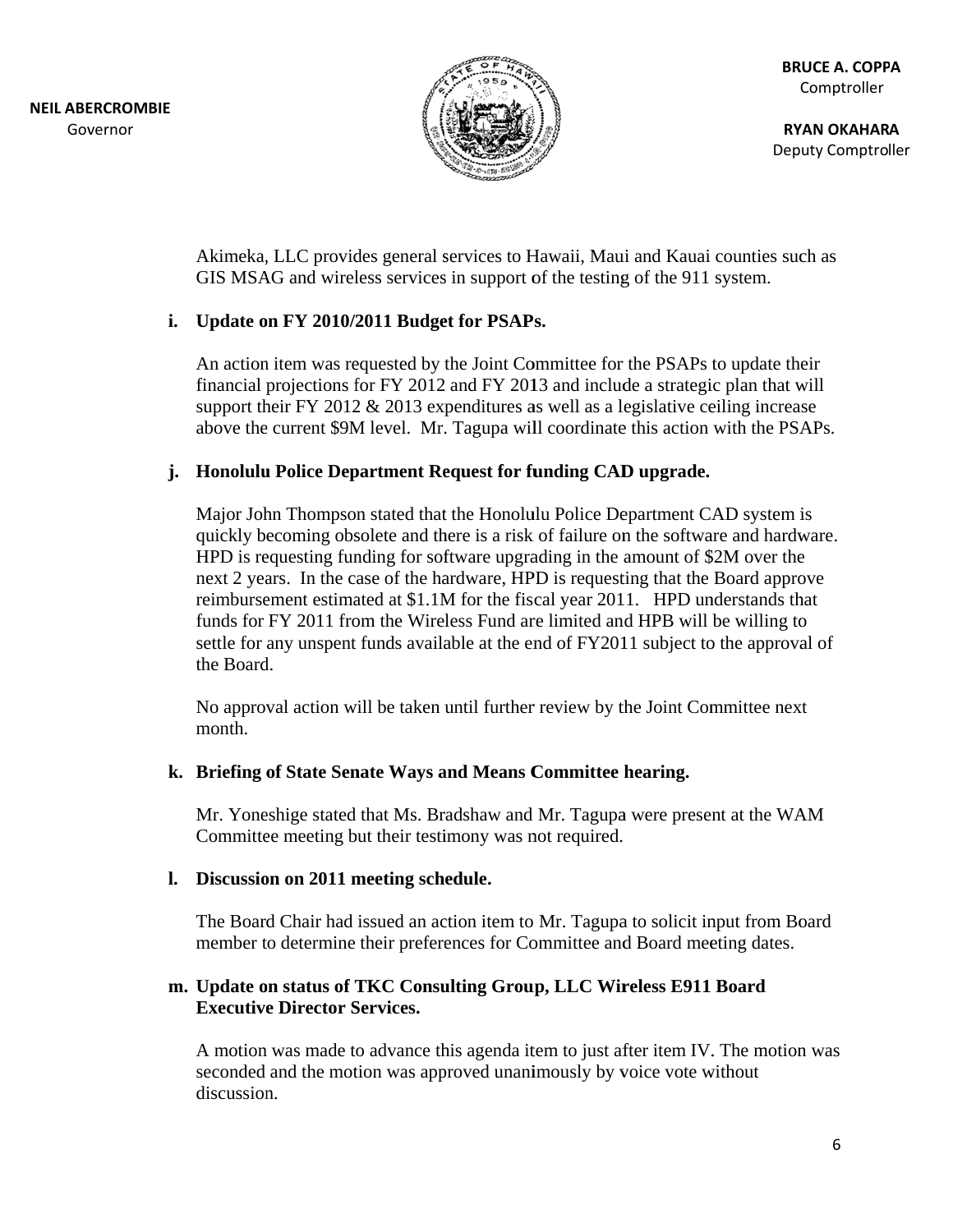

**RYAN OKAHARA** Deputy Comptroller

Ms. Thera Bradshaw stated that the existing Executive Director's subcontract was terminated as of January 6, 2011 and she recommended to the Board that she be approved as Executive Director. Ke'aki Technologies LLC will continue to perform the Administrative and Financial responsibilities but at an increased level. Ms. Bradshaw requested that the Board also approve Mr. Tagupa as Deputy Executive Director to better serve the increasing needs of the Board.

Mr. Paul Ferreira recommended that the request for Board approval for Ms. Bradshaw as Executive Director and Mr. Tagupa as Deputy Executive Director be tabled until the next Board meeting.

#### **VIII. Announcements**

Mr. James LaClair stated that Hawaiian Telcom has completed the 911 system upgrade to be IP capable. This will require coordination and implementation with the PSAPs to begin within the next two weeks and is anticipated to be completed by the  $2<sup>nd</sup>$  quarter of this year.

### IX. Next meeting date – Thursday, February 10, 2011, 10am, Room 410

### X. Adjournment.

Mr. Mark Begley had moved that the meeting be adjourned. I was seconded and approved unanimously by voice vote without discussion.

The meeting was adjourned at 11:20am.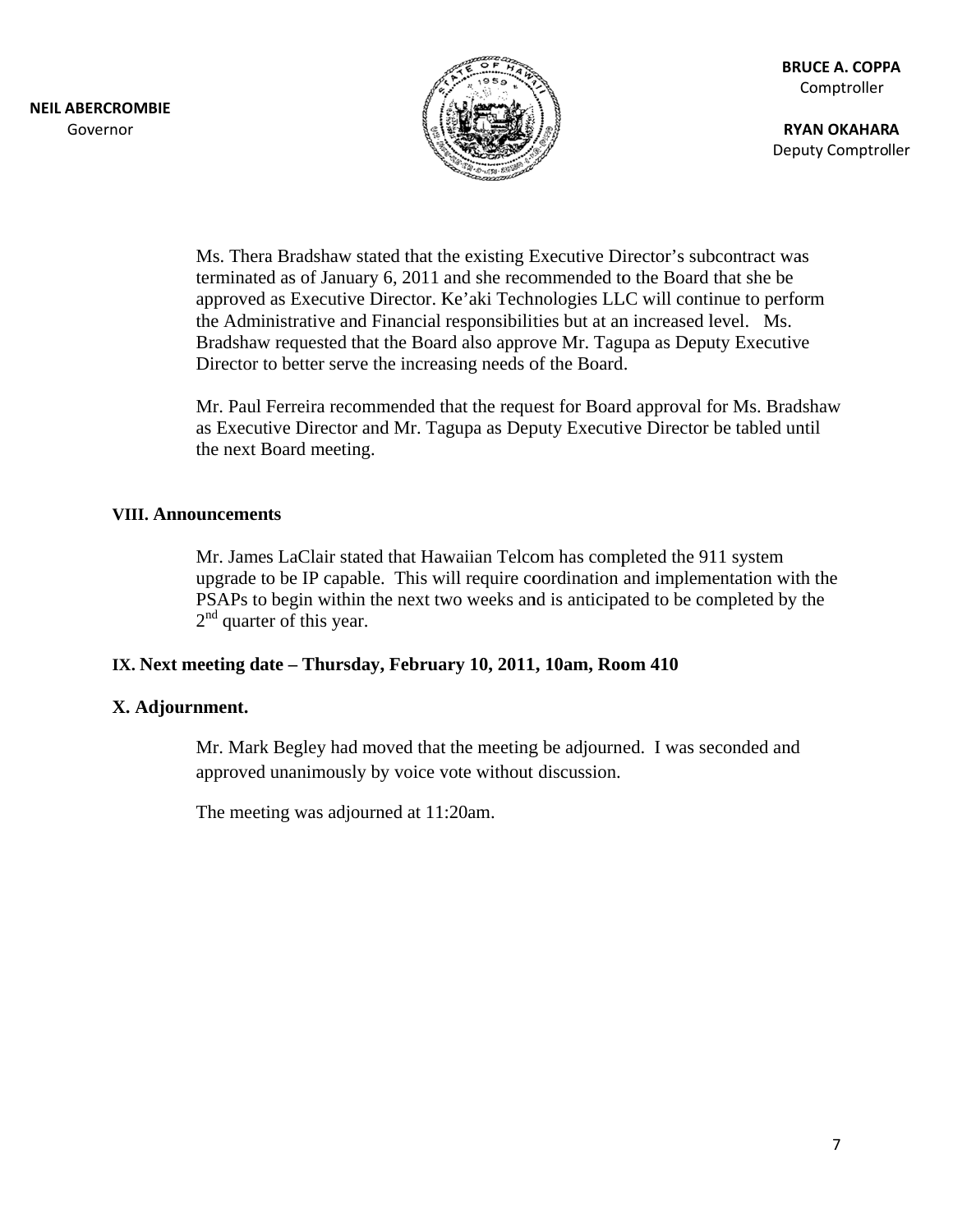| FIRST HAW AIIAN BANK ACCOUNT:                      |                                 |                  |                          |
|----------------------------------------------------|---------------------------------|------------------|--------------------------|
| <b>General Fund</b>                                | <b>Prior Month</b>              | <b>Month</b>     | <b>Ending</b>            |
|                                                    | <b>Inception-to-Date</b>        | Cash             | <b>Inception-to-Date</b> |
|                                                    | <b>Cash Flow</b>                | <b>Flow</b>      | <b>Cash Flow</b>         |
| <b>ITEM</b>                                        | <b>Balance</b>                  | <b>Balance</b>   | <b>Balance</b>           |
|                                                    |                                 |                  |                          |
| <b>Cash Inflow:</b>                                |                                 |                  |                          |
|                                                    |                                 |                  |                          |
| <b>Wireless Surcharge Collection</b>               | \$<br>46,610,752.21             | \$514,480.74     | \$<br>47, 125, 232. 95   |
|                                                    |                                 |                  |                          |
| Interest Income                                    | \$<br>1,819,246.76              | \$<br>768.84     | \$<br>1,820,015.60       |
| <b>Prior Period Interest Income Adjustment</b>     | \$<br>(257, 236.01)             |                  | \$<br>(257, 236.01)      |
| Net Interest Income                                | \$<br>1,562,010.75              | \$<br>768.84     | \$<br>1,562,779.59       |
|                                                    |                                 |                  |                          |
| <b>Subtotal Cash Inflow</b>                        | \$<br>48, 172, 762. 96          | \$515,249.58     | \$<br>48,688,012.54      |
| <b>Cash Outflow:</b>                               |                                 |                  |                          |
| Act 79 Fund Transfer to State                      | (16,000,000.00)<br>\$           |                  | \$(16,000,000.00)        |
| <b>PSAP Reimbursement</b>                          | (15, 851, 517.38)<br>\$         | \$(159, 839.16)  | (16,011,356.54)<br>\$    |
| <b>Board Member Travel Expense</b>                 | \$<br>(78, 373.95)              | (1,956.20)<br>\$ | \$<br>(80, 330.15)       |
| <b>DB&amp;F Revenue Assessments</b>                | \$<br>(2,210,456.81)            | \$(106,003.55)   | \$<br>(2,316,460.36)     |
| <b>DB&amp;F Administrative Expense Assessments</b> | \$<br>(446, 291.56)             | (3,275.31)<br>\$ | \$<br>(449, 566.87)      |
| <b>WSP Reimbursement</b>                           | \$<br>(742, 632.78)             |                  | \$<br>(742, 632.78)      |
| Consultant-Intrado, Inc.                           | \$<br>(439, 260.41)             |                  | \$<br>(439, 260.41)      |
| <b>Consultant-Exec Director</b>                    | \$<br>(1,587,171.67)            |                  | \$<br>(1,587,171.67)     |
| <b>Audit Expense</b>                               | \$<br>(24, 545.00)              |                  | \$<br>(24, 545.00)       |
| <b>Board Strategic Planning Expenses</b>           | \$<br>(1,721.81)                |                  | \$<br>(1,721.81)         |
| Membership                                         | \$<br>(100.00)                  |                  | \$<br>(100.00)           |
| <b>Subtotal Cash Outflow</b>                       | \$ (37, 382, 071.37)            | \$(271,074.22)   | \$<br>(37,653,145.59)    |
|                                                    |                                 |                  |                          |
| <b>Total Cash Balance</b>                          | \$<br>10,790,691.59             | \$244,175.36     | \$<br>11,034,866.95      |
|                                                    |                                 |                  |                          |
| Encumbrances                                       |                                 |                  |                          |
|                                                    |                                 |                  |                          |
| <b>Total Unencumbered Cash Balance</b>             | $\mathfrak{S}$<br>10,790,691.59 | \$244,175.36     | \$11,034,866.95          |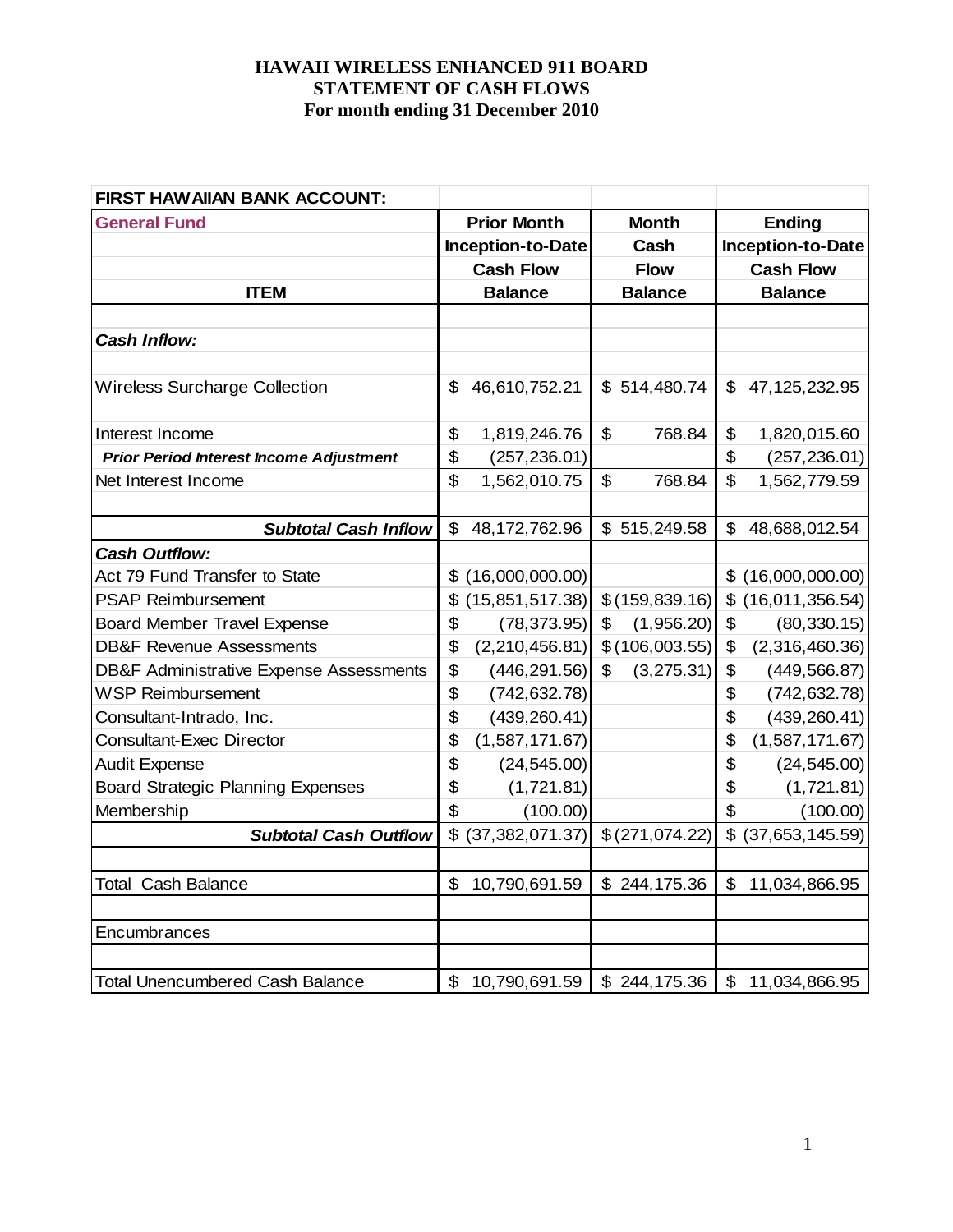|                                   |                      | <b>Month of December</b>                 |              |  |  |  |  |
|-----------------------------------|----------------------|------------------------------------------|--------------|--|--|--|--|
|                                   |                      |                                          | <b>TOTAL</b> |  |  |  |  |
|                                   |                      | <b>DESCRIPTION</b>                       | Dec 2010     |  |  |  |  |
| <b>Total Receipts</b>             |                      | 515,250                                  |              |  |  |  |  |
|                                   |                      |                                          |              |  |  |  |  |
| Disbursements:                    |                      |                                          |              |  |  |  |  |
|                                   |                      | <b>Board Member Travel</b>               | 1,956        |  |  |  |  |
|                                   |                      | <b>DB&amp;F Assessments</b>              |              |  |  |  |  |
|                                   |                      | <b>DB&amp;F Admin. Exp. Assess</b>       | 3,275        |  |  |  |  |
|                                   |                      | <b>DB&amp;F Revenue Assessment</b>       | 106,004      |  |  |  |  |
| <b>Total DB&amp;F Assessments</b> | 109,279              |                                          |              |  |  |  |  |
|                                   | <b>PSAP Expenses</b> |                                          |              |  |  |  |  |
|                                   |                      | <b>CAD Related Expenses</b>              |              |  |  |  |  |
|                                   |                      | <b>CAD Related Expenses - Other</b>      | 46,658       |  |  |  |  |
|                                   |                      | <b>Total CAD Related Expenses</b>        | 46,658       |  |  |  |  |
|                                   |                      | <b>Computers</b>                         |              |  |  |  |  |
|                                   |                      | <b>Computers - Other</b>                 | 109,080      |  |  |  |  |
|                                   |                      | <b>Total Computers</b>                   | 109,080      |  |  |  |  |
|                                   |                      | <b>Conferences</b>                       |              |  |  |  |  |
|                                   |                      | <b>NASNA Conference</b>                  | 776          |  |  |  |  |
|                                   |                      | <b>Total Conferences</b>                 | 776          |  |  |  |  |
|                                   |                      | <b>Hawaiian Telcom Charges</b>           |              |  |  |  |  |
|                                   |                      | <b>Ocean Safety CML Charges</b>          | 3,325        |  |  |  |  |
|                                   |                      | <b>Total Hawaiian Telcom Charges</b>     | 3,325        |  |  |  |  |
| <b>Total PSAP Expenses</b>        |                      |                                          |              |  |  |  |  |
|                                   |                      | <b>Total Disbursements</b>               | 271,074      |  |  |  |  |
|                                   |                      | <b>Net Cash Receipts/(Disbursements)</b> | 244,175      |  |  |  |  |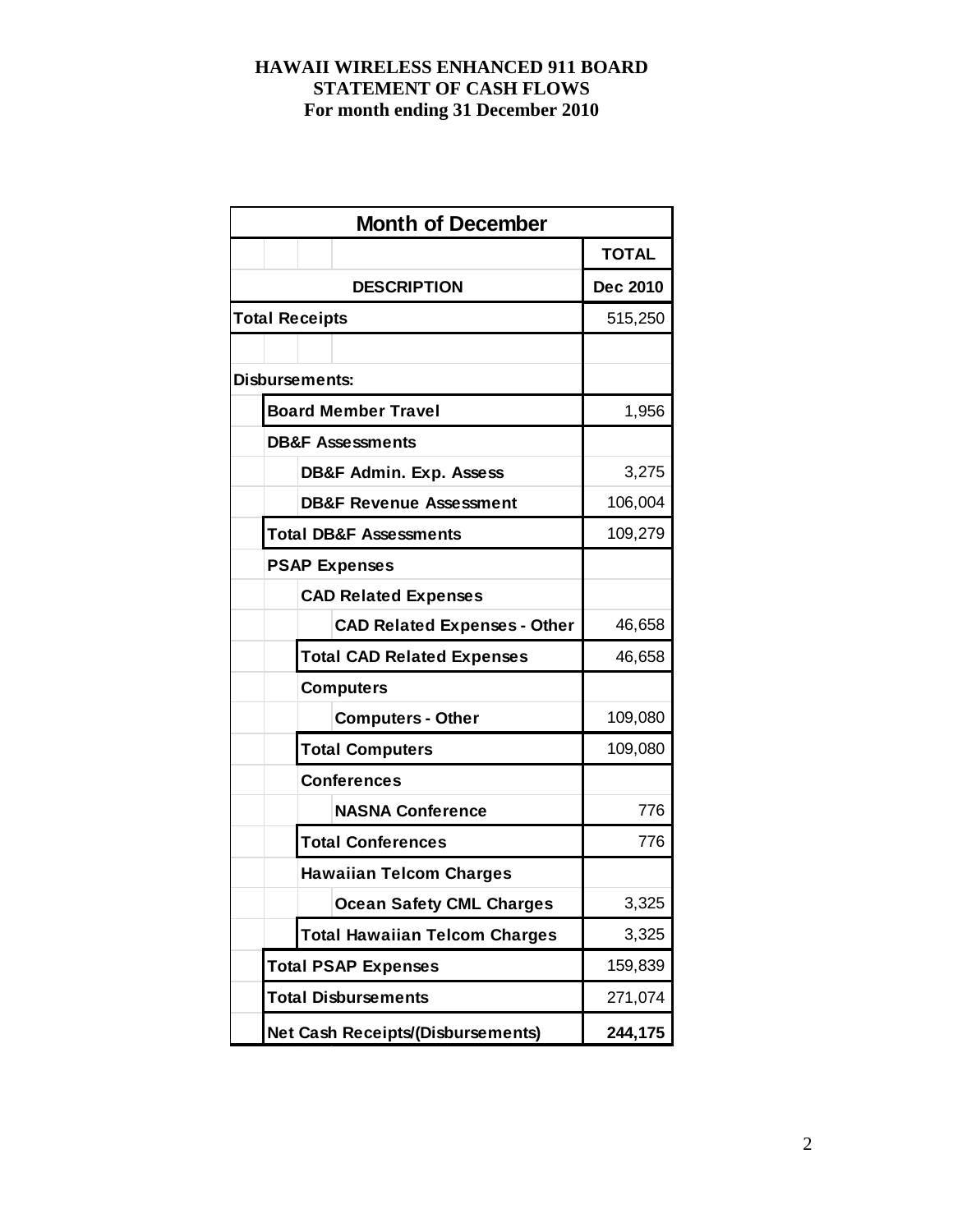| <b>Fiscal Year-to-Date</b>                                    |                                                        |                         |                                     |                         |  |  |  |  |  |  |
|---------------------------------------------------------------|--------------------------------------------------------|-------------------------|-------------------------------------|-------------------------|--|--|--|--|--|--|
|                                                               | <b>TOTAL</b>                                           |                         |                                     |                         |  |  |  |  |  |  |
| <b>ITEMS</b>                                                  | Actual<br><b>YTD</b><br><b>Expense</b><br>Jul - Dec 10 | Annual<br><b>Budget</b> | \$<br>Over/(Under)<br><b>Budget</b> | $%$ of<br><b>Budget</b> |  |  |  |  |  |  |
|                                                               |                                                        |                         |                                     |                         |  |  |  |  |  |  |
| <b>Total Income</b>                                           | 4,038,934                                              | 8,500,000               | (4,461,066)                         | 47.5%                   |  |  |  |  |  |  |
| <b>Disbursements:</b>                                         |                                                        |                         |                                     |                         |  |  |  |  |  |  |
| <b>Board Member Travel</b>                                    | 6,435                                                  | 27,000                  | (20, 565)                           | 23.8%                   |  |  |  |  |  |  |
| <b>Consulting Expense</b>                                     |                                                        |                         |                                     |                         |  |  |  |  |  |  |
| <b>TKC Consulting Group, LLC</b>                              | 135,417                                                | 325,000                 | (189,583)                           | 41.7%                   |  |  |  |  |  |  |
| <b>Total Consulting Expense</b>                               | 135,417                                                | 325,000                 | (189, 583)                          | 41.7%                   |  |  |  |  |  |  |
| <b>DB&amp;F Assessments</b>                                   |                                                        |                         |                                     | 15.1%                   |  |  |  |  |  |  |
| DB&F Admin. Exp. Assess<br><b>DB&amp;F Revenue Assessment</b> | 35,661<br>168,374                                      | 236,207<br>415,000      | (200, 546)<br>(246, 626)            | 40.6%                   |  |  |  |  |  |  |
| <b>Total DB&amp;F Assessments</b>                             | 204,035                                                | 651,207                 | (447, 172)                          | 31.3%                   |  |  |  |  |  |  |
| <b>NASNA Dues</b>                                             | 100                                                    | 100                     |                                     | 100.0%                  |  |  |  |  |  |  |
| <b>PSAP Expenses</b>                                          |                                                        |                         |                                     |                         |  |  |  |  |  |  |
| Akimeka Program Mgmt                                          | 142,905                                                | 1,665,138               | (1,522,233)                         | 8.6%                    |  |  |  |  |  |  |
| <b>CAD Related Expenses</b>                                   |                                                        | 3,800,000               | (3,800,000)                         | 0.0%                    |  |  |  |  |  |  |
| <b>Computers</b>                                              |                                                        |                         |                                     |                         |  |  |  |  |  |  |
| <b>KVM Switches</b>                                           | 3,971                                                  | 4,100                   | (129)                               | 96.9%                   |  |  |  |  |  |  |
| <b>Positron Equip SW Maintenance</b>                          |                                                        | 40,000                  | (40,000)                            | 0.0%                    |  |  |  |  |  |  |
| <b>UPS Battery-HPD</b>                                        | 24,112                                                 | 24,136                  | (24)                                | 99.9%                   |  |  |  |  |  |  |
| <b>Total Computers</b>                                        | 28,083                                                 | 68,236                  | (40, 153)                           | 41.2%                   |  |  |  |  |  |  |
| <b>Conferences</b>                                            |                                                        |                         |                                     |                         |  |  |  |  |  |  |
| <b>APCO Conference</b>                                        | 25,997                                                 | 51,000                  | (25,003)                            | 51.0%                   |  |  |  |  |  |  |
| <b>NASNA Conference</b>                                       | 776                                                    |                         | 776                                 | 100.0%                  |  |  |  |  |  |  |
| <b>Nena Conference</b>                                        | 25,734                                                 | 51,000                  | (25, 266)                           | 50.5%                   |  |  |  |  |  |  |
| <b>Total Conferences</b>                                      | 52,507                                                 | 102,000                 | (49, 493)                           | 51.5%                   |  |  |  |  |  |  |
| <b>Excom911 Logging Recorder Maint</b>                        |                                                        | 31,650                  | (31, 650)                           | 0.0%                    |  |  |  |  |  |  |
| <b>Hawaiian Telcom Charges</b>                                |                                                        |                         |                                     |                         |  |  |  |  |  |  |
| Haw Tel Frame Relay & CIR                                     | 1                                                      |                         | 1                                   | 100.0%                  |  |  |  |  |  |  |
| <b>Haw Telcom Network</b>                                     | 13,609                                                 | 60,000                  | (46, 391)                           | 22.7%                   |  |  |  |  |  |  |
| Hawaiian Telcom Trunk                                         | 110,561                                                | 111,398                 | (837)                               | 99.2%                   |  |  |  |  |  |  |
| <b>Ocean Safety CML Charges</b>                               | 3,325                                                  |                         | 3,325                               | 100.0%                  |  |  |  |  |  |  |
| Total Hawaiian Telcom Charges                                 | 127,496                                                | 171,398                 | (43,902)                            | 74.4%                   |  |  |  |  |  |  |
| <b>Pictometry License Agreement</b>                           | 207,218                                                | 1,929,685               | (1,722,467)                         | 10.7%                   |  |  |  |  |  |  |
| <b>Software Maintenance</b>                                   |                                                        |                         |                                     |                         |  |  |  |  |  |  |
| <b>GeoComm Maintenance</b>                                    | 18,586                                                 | 48,586                  | (30,000)                            | 38.3%                   |  |  |  |  |  |  |
| <b>Total Software Maintenance</b>                             | 18,586                                                 | 48,586                  | (30,000)                            | 38.3%                   |  |  |  |  |  |  |
| <b>Total PSAP Expenses</b>                                    | 576,795                                                | 7,816,693               | (7, 239, 898)                       | 7.4%                    |  |  |  |  |  |  |
| <b>WSP Cost Recovery</b>                                      |                                                        |                         |                                     |                         |  |  |  |  |  |  |
| Sprint/Nextel                                                 | 81,059                                                 | 180,000                 | (98,941)                            | 45.0%                   |  |  |  |  |  |  |
| Total WSP Cost Recovery                                       | 81,059                                                 | 180,000                 | (98,941)                            | 45.0%                   |  |  |  |  |  |  |
| <b>Total Disbursements</b>                                    | 1,003,841                                              | 9,000,000               | (7,996,159)                         | 11.2%                   |  |  |  |  |  |  |
| Net Cash Receipts/(Disbursements)                             | 3,035,093                                              | (500,000)               | 3,535,093                           |                         |  |  |  |  |  |  |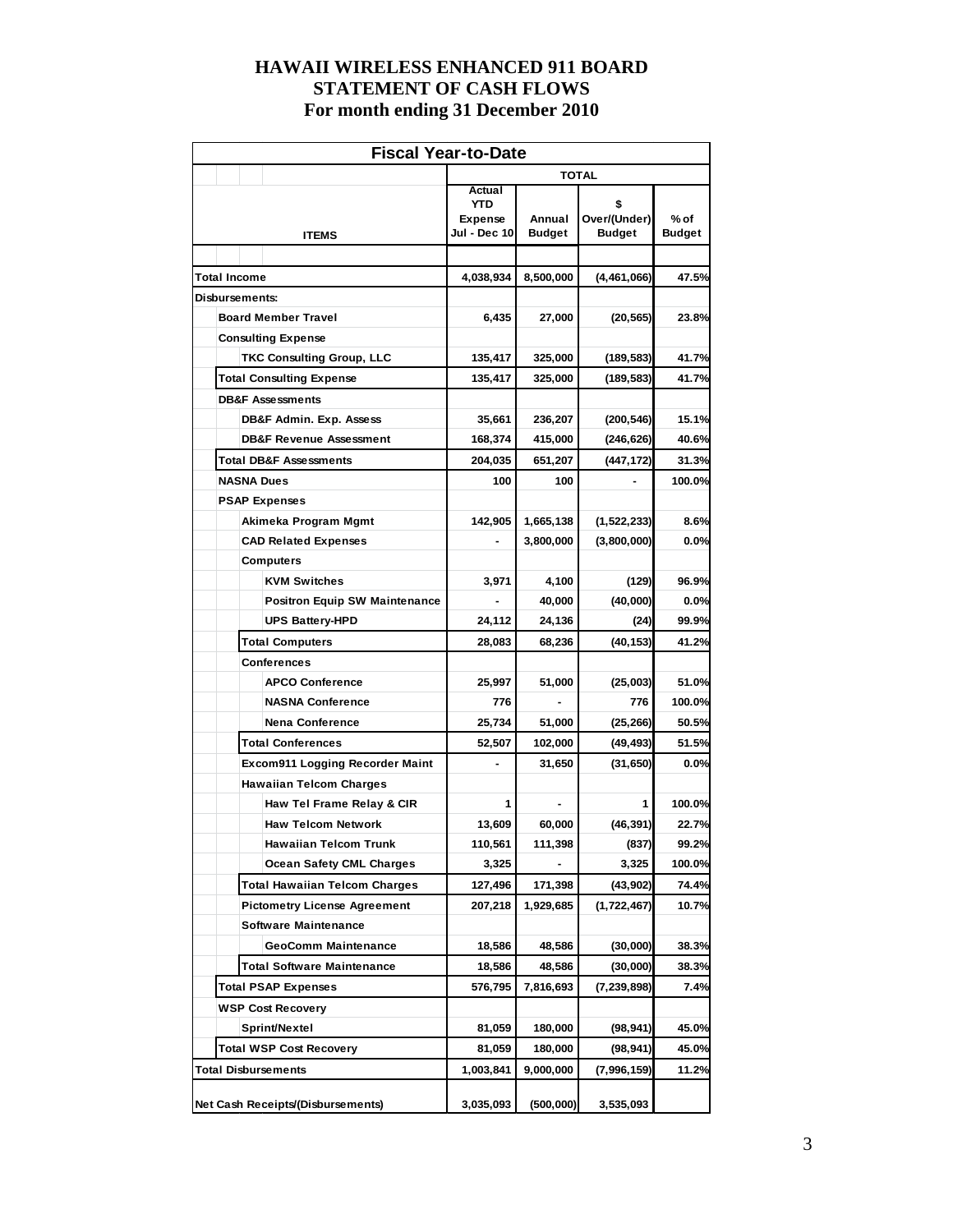|                            | FY 2011 FORECASTED SPENDING          |               |         |        |         |                                                      |                |                 |          |          |           |          |          |                   |              |                          |
|----------------------------|--------------------------------------|---------------|---------|--------|---------|------------------------------------------------------|----------------|-----------------|----------|----------|-----------|----------|----------|-------------------|--------------|--------------------------|
|                            |                                      | FY2011        |         |        |         | <b>Actuals</b>                                       |                |                 |          |          | Forecast  |          |          |                   |              | (Over)/Under             |
|                            | <b>DESCRIPTION</b>                   | <b>Budget</b> |         |        |         | Jul 2010   Aug 2010   Sep 2010   Oct 2010   Nov 2010 |                | <b>Dec 2010</b> | Jan 2011 | Feb 2011 | Mar 2011  | Apr 2011 | May 2011 | Jun 2011          | <b>Total</b> | <b>Budget</b>            |
| <b>Disbursements:</b>      |                                      |               |         |        |         |                                                      |                |                 |          |          |           |          |          |                   |              |                          |
|                            | <b>Board Member Travel</b>           | 27,000        | 1,357   | 480    | 970     | 1,673                                                |                | 1,956           | 8,178    | 1,500    | 1,500     | 1,500    | 1,500    | 6,386             | 27,000       | $\overline{0}$           |
|                            | <b>TKC Consulting Group, LLC</b>     | 325,000       | 54,167  | 27,083 | 54,167  |                                                      |                |                 | 54,166   | 27,083   | 27,083    | 27,083   | 27,083   | 27,085            | 325,000      | $\overline{\phantom{0}}$ |
|                            | DB&F Admin. Exp. Assess              | 236,207       | 71,450  |        |         |                                                      |                | 3,275           | 30,719   |          |           | 112,269  |          | 18,494            | 236,207      | (0)                      |
|                            | <b>DB&amp;F Revenue Assessment</b>   | 415,000       | 32,386  |        |         |                                                      |                | 96,923          | 85,890   |          |           | 85,890   |          | 113,911           | 415,000      | $\overline{0}$           |
|                            | <b>NASNA Dues</b>                    | 100           | 100     |        |         |                                                      |                |                 |          |          |           |          |          |                   | 100          |                          |
|                            | Akimeka Program Mgmt                 | 1,665,138     |         |        | 70,282  | 72,623                                               |                |                 | 138,762  | 138,762  | 138,762   | 138,762  | 138,762  | 490,005           | 1,326,717    | 338,421                  |
|                            | <b>CAD Related Expenses</b>          | 3,800,000     |         |        |         |                                                      |                |                 |          |          | 3,800,000 |          |          |                   | 3,800,000    |                          |
| <b>Computers</b>           |                                      |               |         |        |         |                                                      |                |                 |          |          |           |          |          |                   |              |                          |
|                            | <b>KVM Switches</b>                  | 4,100         | 3,971   |        |         |                                                      |                |                 |          |          |           |          |          |                   | 3,971        | 129                      |
|                            | <b>Positron Equip SW Maintenance</b> | 40,000        |         |        |         |                                                      |                |                 |          |          |           |          |          | 40,000            | 40,000       |                          |
|                            | <b>UPS Battery-HPD</b>               | 24,136        |         |        | 24,112  |                                                      |                |                 |          |          |           |          |          |                   | 24,112       | ${\bf 24}$               |
|                            | Other                                |               |         |        |         |                                                      |                |                 |          |          |           |          |          |                   |              |                          |
|                            | <b>Conferences</b>                   |               |         |        |         |                                                      |                |                 |          |          |           |          |          |                   |              | $\blacksquare$           |
|                            | <b>APCO Conference</b>               | 51,000        |         | 1,801  | 17,730  | 6,467                                                |                |                 |          |          |           |          |          |                   | 25,998       | 25,002                   |
|                            | Nena Conference                      | 51,000        | 19,631  |        |         | 6,103                                                |                |                 |          |          |           |          |          | 25,266            | 51,000       | (0)                      |
|                            | <b>NASNA</b>                         |               |         |        |         |                                                      |                | 776             |          |          |           |          |          |                   | 776          | (776)                    |
|                            | 9-1-1 Goes to Wash.DC                |               |         |        |         |                                                      |                |                 |          |          |           | 40,000   |          |                   | 40,000       | (40,000)                 |
|                            | <b>Integraph Users Conference</b>    |               |         |        |         |                                                      |                |                 |          | 3,007    |           |          |          |                   | 3,007        | (3,007)                  |
|                            | <b>Pictometry Future View Conf.</b>  |               |         |        |         |                                                      |                |                 |          | 3,273    |           |          |          |                   | 3,273        | (3,273)                  |
|                            | Excom911 Logging Recorder Maint      | 31,650        |         |        |         |                                                      |                |                 |          |          |           | 31,650   |          |                   | 31,650       |                          |
|                            | <b>Hawaiian Telcom Charges</b>       |               |         |        |         |                                                      |                |                 |          |          |           |          |          |                   |              | -                        |
|                            | Haw Tel Frame Relay & CIR            |               |         |        |         |                                                      |                |                 |          |          |           |          |          |                   |              | (1)                      |
|                            | <b>Haw Telcom Network</b>            | 60,000        | 406     |        | 13,202  |                                                      |                | 3,325           | 5,000    | 5,000    | 5,000     | 5,000    | 5,000    | 18,067            | 60,000       | (0)                      |
|                            | <b>Hawaiian Telcom Trunk</b>         | 111,398       | 110,562 |        |         |                                                      |                |                 |          |          |           |          |          |                   | 110,562      | 836                      |
|                            | <b>Pictometry License Agreement</b>  |               |         |        | 207,217 |                                                      |                |                 |          |          | 757,626   |          |          | 1,004,842         | 969,685      | (40,000)                 |
| <b>GeoComm Maintenance</b> |                                      | 48,586        | 18,586  |        |         |                                                      |                |                 |          |          |           |          |          | 30,000            | 48,586       |                          |
|                            | <b>WSP Cost Recovery</b>             |               |         |        |         |                                                      |                |                 |          |          |           |          |          |                   |              |                          |
|                            | <b>Sprint/Nextel</b>                 | 180,000       |         |        | 81.059  |                                                      |                |                 |          | 90,000   |           |          |          |                   | 171,059      | 8,941                    |
|                            | <b>Total Disbursements</b>           | 9,000,000     | 312,617 | 29,364 | 468,739 | 86,866                                               | $\blacksquare$ | 106,255         | 322,715  | 268,624  | 4,729,971 | 442,154  |          | 172,345 1,774,056 | 8,713,704    | 286,296                  |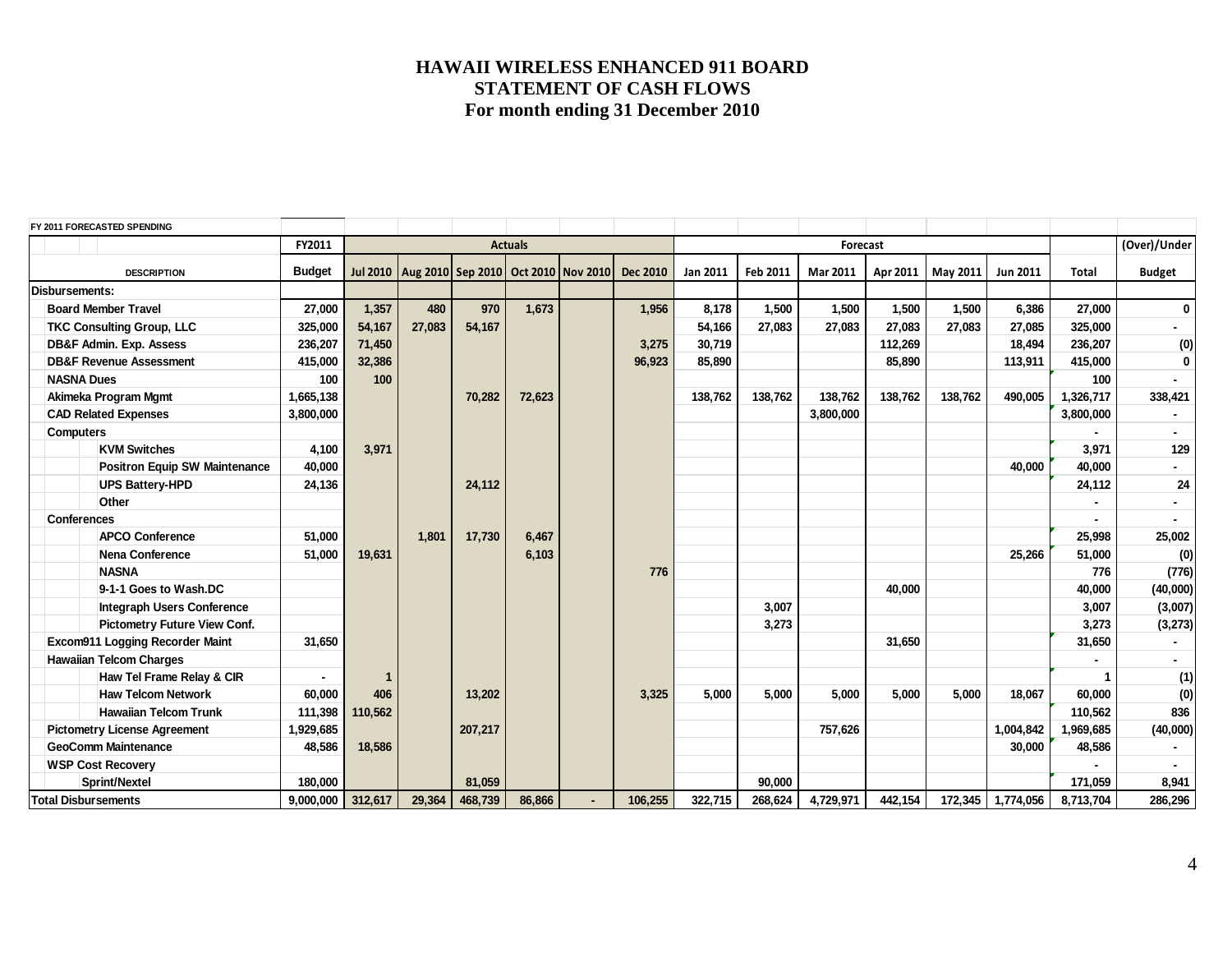|  | <b>Fiscal Year-to-Date</b>           |                                                            |                         |                                  |  |
|--|--------------------------------------|------------------------------------------------------------|-------------------------|----------------------------------|--|
|  |                                      |                                                            | <b>Hawaii PSAP</b>      |                                  |  |
|  | <b>ITEMS</b>                         | <b>Actual YTD</b><br><b>Expense</b><br><b>Jul - Dec 10</b> | Annual<br><b>Budget</b> | \$ Over/(Under)<br><b>Budget</b> |  |
|  |                                      |                                                            |                         |                                  |  |
|  | <b>PSAP Expenses</b>                 |                                                            |                         |                                  |  |
|  | Akimeka Program Mgmt                 | 72,623                                                     | 435,739                 | (363, 116)                       |  |
|  | <b>CAD Related Expenses</b>          |                                                            |                         |                                  |  |
|  | <b>Computers</b>                     |                                                            |                         |                                  |  |
|  | <b>KVM Switches</b>                  |                                                            |                         |                                  |  |
|  | <b>Positron Equip SW Maintenance</b> |                                                            | 40,000                  | (40,000)                         |  |
|  | <b>UPS Battery-HPD</b>               |                                                            |                         |                                  |  |
|  | <b>Total Computers</b>               |                                                            | 40,000                  | (40,000)                         |  |
|  | Conferences                          |                                                            |                         |                                  |  |
|  | <b>APCO Conference</b>               | 6,467                                                      | 6,000                   | 467                              |  |
|  | <b>NASNA Conference</b>              |                                                            |                         |                                  |  |
|  | <b>Nena Conference</b>               | 6,103                                                      | 6,000                   | 103                              |  |
|  | <b>Total Conferences</b>             | 12,570                                                     | 12,000                  | 570                              |  |
|  | <b>Pictometry License Agreement</b>  |                                                            | 1,039,000               | (1,039,000)                      |  |
|  | Software Maintenance                 |                                                            |                         |                                  |  |
|  | <b>GeoComm Maintenance</b>           |                                                            |                         |                                  |  |
|  | <b>Total Software Maintenance</b>    |                                                            |                         |                                  |  |
|  | <b>Total PSAP Expenses</b>           | 85,193                                                     | 1,526,739               | (1, 441, 546)                    |  |
|  | <b>WSP Cost Recovery</b>             |                                                            |                         |                                  |  |
|  | Sprint/Nextel                        |                                                            |                         |                                  |  |
|  | <b>Total WSP Cost Recovery</b>       |                                                            |                         |                                  |  |
|  | <b>Total Disbursements</b>           | 85,193                                                     | 1,526,739               | (1, 441, 546)                    |  |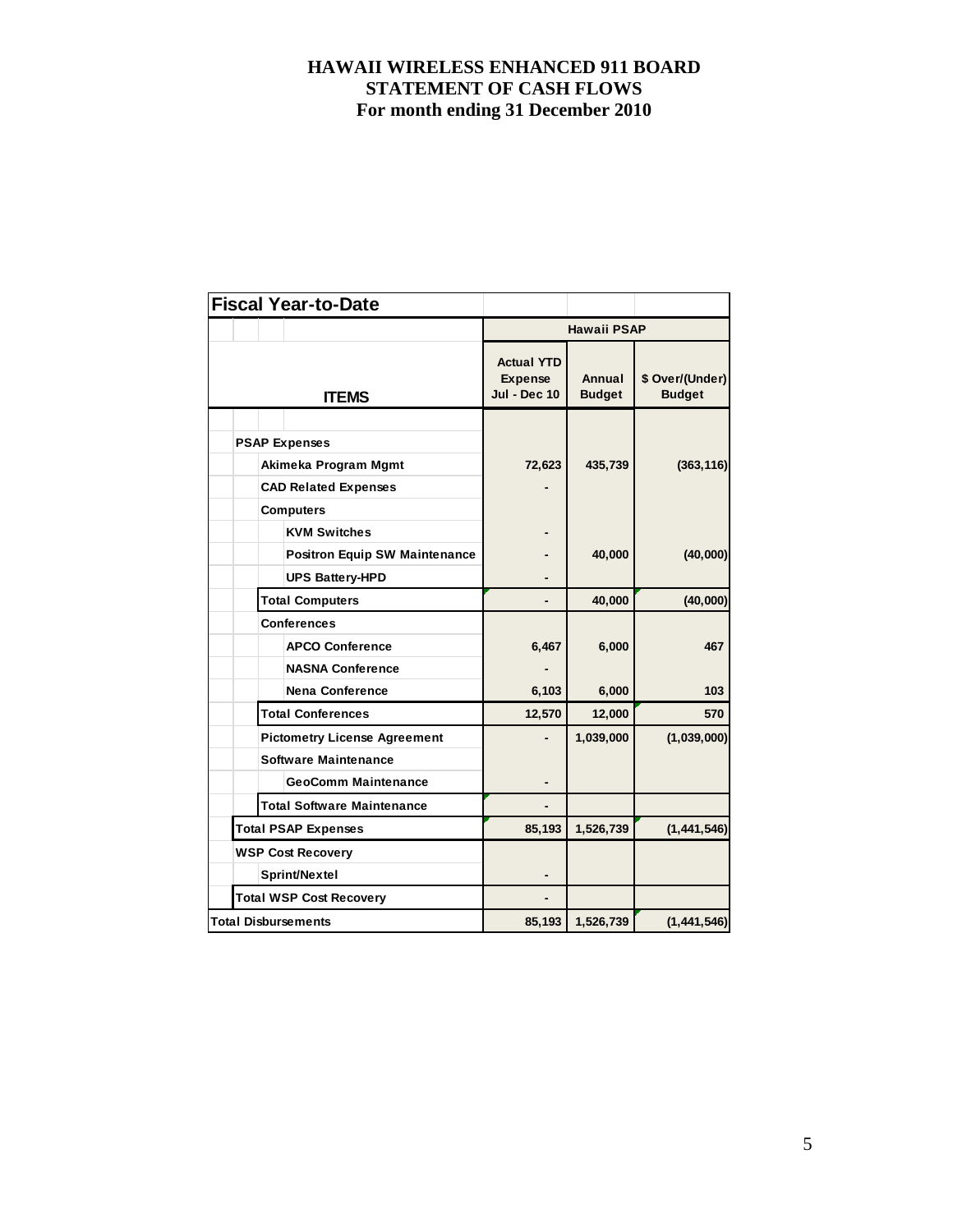|  |                            | <b>Fiscal Year-to-Date</b>           |                                                            |                         |                                  |
|--|----------------------------|--------------------------------------|------------------------------------------------------------|-------------------------|----------------------------------|
|  |                            |                                      |                                                            | Kauai PSAP              |                                  |
|  |                            | <b>ITEMS</b>                         | <b>Actual YTD</b><br><b>Expense</b><br><b>Jul - Dec 10</b> | Annual<br><b>Budget</b> | \$ Over/(Under)<br><b>Budget</b> |
|  |                            |                                      |                                                            |                         |                                  |
|  | <b>PSAP Expenses</b>       |                                      |                                                            |                         |                                  |
|  |                            | Akimeka Program Mgmt                 | 0                                                          | 300,076                 | (300, 076)                       |
|  |                            | <b>CAD Related Expenses</b>          |                                                            | 3,800,000               | (3,800,000)                      |
|  | <b>Computers</b>           |                                      |                                                            |                         |                                  |
|  |                            | <b>KVM Switches</b>                  | $\blacksquare$                                             |                         |                                  |
|  |                            | <b>Positron Equip SW Maintenance</b> |                                                            |                         |                                  |
|  |                            | <b>UPS Battery-HPD</b>               |                                                            |                         |                                  |
|  |                            | <b>Total Computers</b>               |                                                            |                         |                                  |
|  |                            | <b>Conferences</b>                   |                                                            |                         |                                  |
|  |                            | <b>APCO Conference</b>               | $\blacksquare$                                             | 6,000                   | (6,000)                          |
|  |                            | <b>NASNA Conference</b>              |                                                            |                         |                                  |
|  |                            | <b>Nena Conference</b>               | 2,521                                                      | 6,000                   | (3, 479)                         |
|  |                            | <b>Total Conferences</b>             | 2,521                                                      | 12,000                  | (9, 479)                         |
|  |                            | <b>Pictometry License Agreement</b>  | 207,218                                                    | 198,930                 | 8,288                            |
|  |                            | <b>Software Maintenance</b>          |                                                            |                         |                                  |
|  |                            | <b>GeoComm Maintenance</b>           |                                                            |                         |                                  |
|  |                            | <b>Total Software Maintenance</b>    |                                                            |                         |                                  |
|  |                            | <b>Total PSAP Expenses</b>           | 320,301                                                    | 4,422,404               | (4, 102, 103)                    |
|  |                            | <b>WSP Cost Recovery</b>             |                                                            |                         |                                  |
|  |                            | Sprint/Nextel                        |                                                            |                         |                                  |
|  |                            | <b>Total WSP Cost Recovery</b>       | $\blacksquare$                                             |                         |                                  |
|  | <b>Total Disbursements</b> |                                      | 320,301                                                    | 4,422,404               | (4, 102, 103)                    |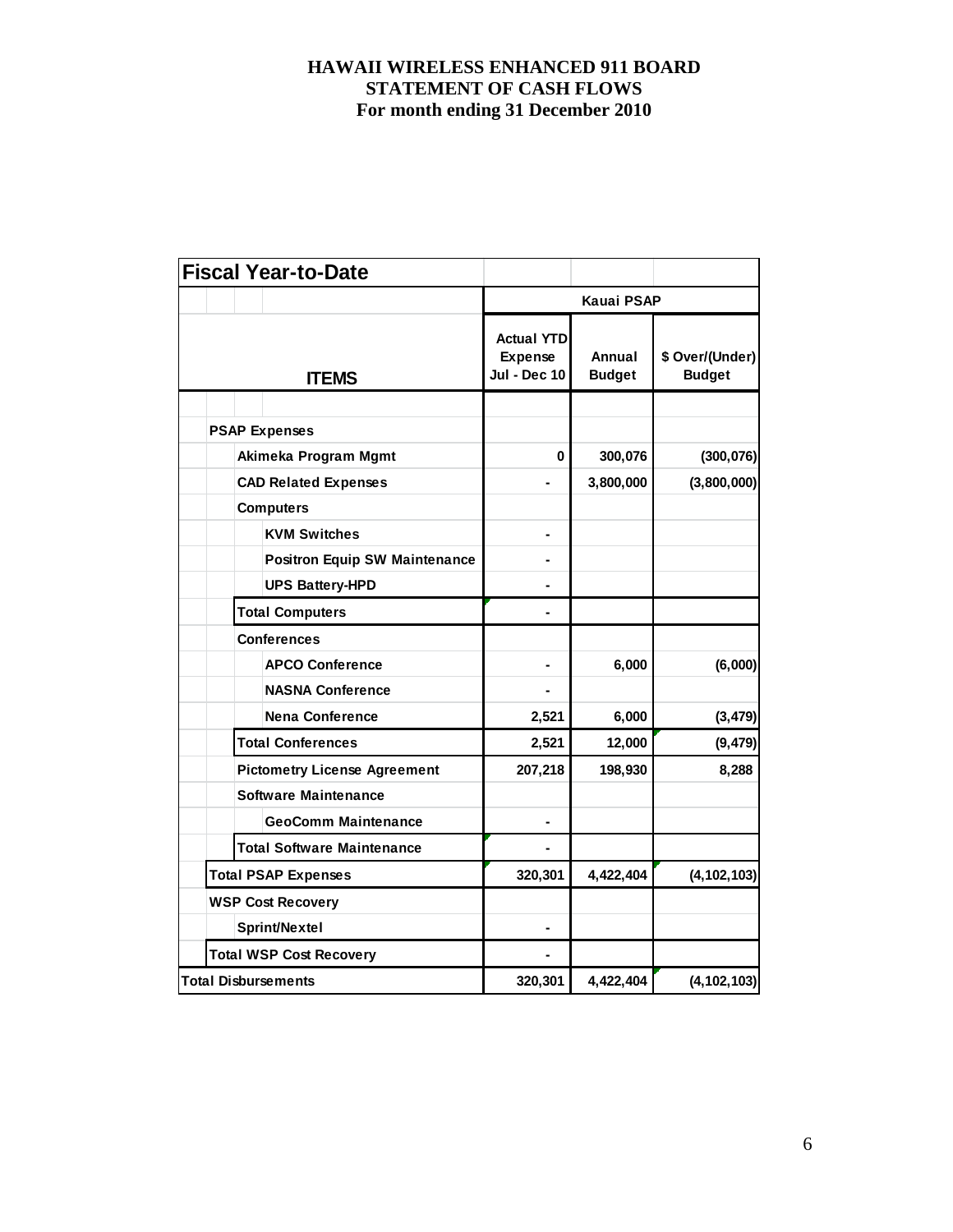| <b>Fiscal Year-to-Date</b>           |                                                            |                         |                                     |
|--------------------------------------|------------------------------------------------------------|-------------------------|-------------------------------------|
|                                      |                                                            | <b>Maui PSAP</b>        |                                     |
| <b>ITEMS</b>                         | <b>Actual YTD</b><br><b>Expense</b><br><b>Jul - Dec 10</b> | Annual<br><b>Budget</b> | \$<br>Over/(Under)<br><b>Budget</b> |
|                                      |                                                            |                         |                                     |
| <b>PSAP Expenses</b>                 |                                                            |                         |                                     |
| Akimeka Program Mgmt                 | 70,282                                                     | 421,692                 | (351, 410)                          |
| <b>CAD Related Expenses</b>          |                                                            |                         |                                     |
| <b>Computers</b>                     |                                                            |                         |                                     |
| <b>KVM Switches</b>                  |                                                            |                         |                                     |
| <b>Positron Equip SW Maintenance</b> |                                                            |                         |                                     |
| <b>UPS Battery-HPD</b>               |                                                            |                         |                                     |
| <b>Total Computers</b>               |                                                            |                         |                                     |
| <b>Conferences</b>                   |                                                            |                         |                                     |
| <b>APCO Conference</b>               |                                                            | 6,000                   | (6,000)                             |
| <b>NASNA Conference</b>              |                                                            |                         |                                     |
| <b>Nena Conference</b>               |                                                            | 6,000                   | (6,000)                             |
| <b>Total Conferences</b>             |                                                            | 12,000                  | (12,000)                            |
| <b>Pictometry License Agreement</b>  |                                                            | 396,750                 | (396, 750)                          |
| <b>Software Maintenance</b>          |                                                            |                         |                                     |
| <b>GeoComm Maintenance</b>           |                                                            |                         |                                     |
| <b>Total Software Maintenance</b>    |                                                            |                         |                                     |
| <b>Total PSAP Expenses</b>           | 70,282                                                     | 830,442                 | (760, 160)                          |
| <b>WSP Cost Recovery</b>             |                                                            |                         |                                     |
| Sprint/Nextel                        |                                                            |                         |                                     |
| <b>Total WSP Cost Recovery</b>       |                                                            |                         |                                     |
| Total Disbursements                  | 70,282                                                     | 830,442                 | (760, 160)                          |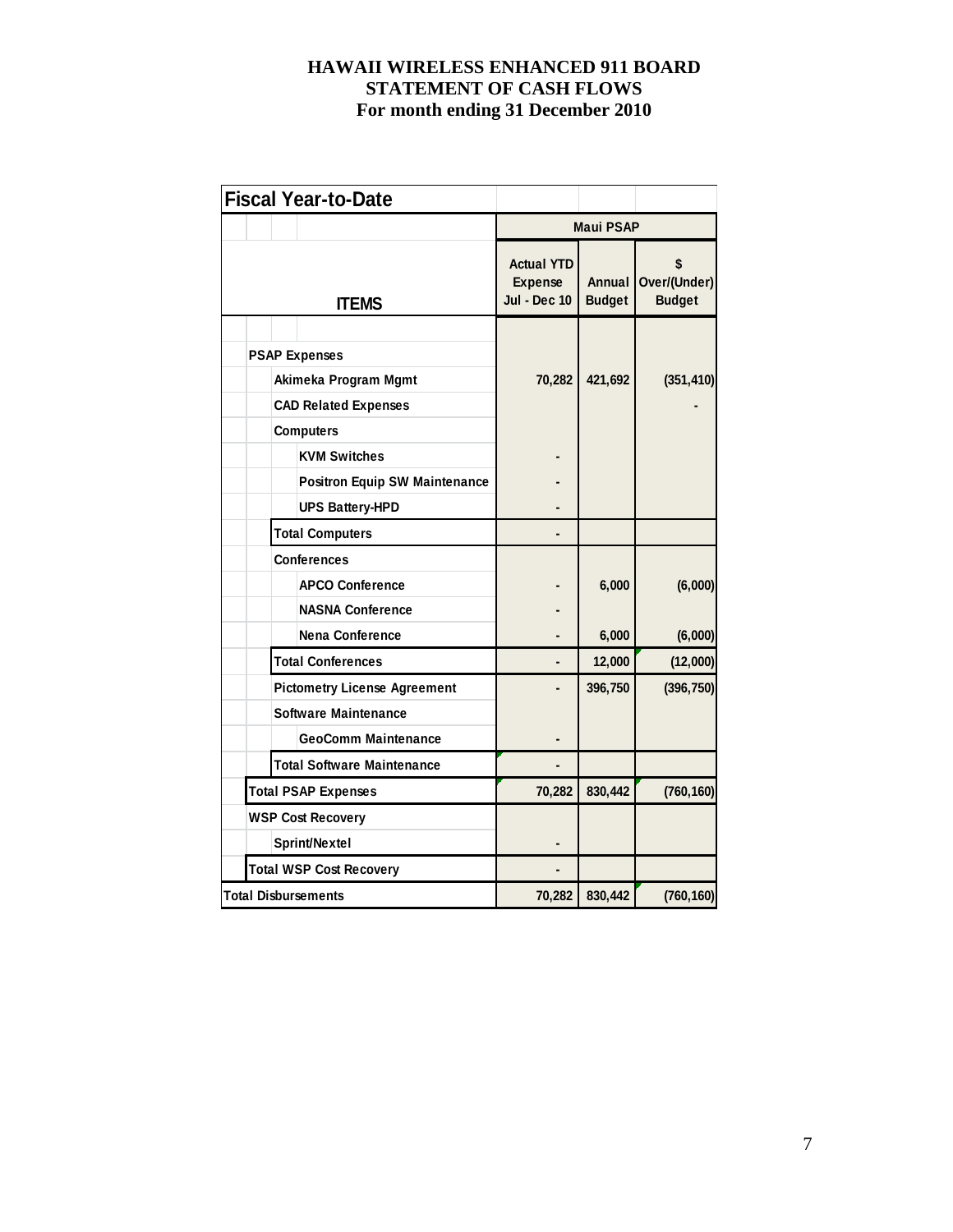|  | <b>Fiscal Year-to-Date</b>           |                                                        |                         |                                    |
|--|--------------------------------------|--------------------------------------------------------|-------------------------|------------------------------------|
|  |                                      |                                                        | Oahu PSAP               |                                    |
|  | <b>ITEMS</b>                         | Actual<br><b>YTD</b><br><b>Expense</b><br>Jul - Dec 10 | Annual<br><b>Budget</b> | S<br>Over/(Under)<br><b>Budget</b> |
|  |                                      |                                                        |                         |                                    |
|  | <b>PSAP Expenses</b>                 |                                                        |                         |                                    |
|  | Akimeka Program Mgmt                 |                                                        | 507,631                 | (507, 631)                         |
|  | <b>CAD Related Expenses</b>          |                                                        |                         |                                    |
|  | <b>Computers</b>                     |                                                        |                         |                                    |
|  | <b>KVM Switches</b>                  | 3,971                                                  | 4,100                   | (129)                              |
|  | <b>Positron Equip SW Maintenance</b> |                                                        |                         |                                    |
|  | <b>UPS Battery-HPD</b>               | 24,112                                                 | 24,136                  | (24)                               |
|  | <b>Total Computers</b>               | 28,083                                                 | 28,236                  | (153)                              |
|  | <b>Conferences</b>                   |                                                        |                         |                                    |
|  | <b>APCO Conference</b>               | 17,730                                                 | 30,000                  | (12, 270)                          |
|  | <b>NASNA Conference</b>              |                                                        |                         |                                    |
|  | <b>Nena Conference</b>               | 17,109                                                 | 30,000                  | (12, 891)                          |
|  | <b>Total Conferences</b>             | 34,839                                                 | 60,000                  | (25, 161)                          |
|  | <b>Pictometry License Agreement</b>  |                                                        | 295,005                 | (295,005)                          |
|  | <b>Software Maintenance</b>          |                                                        |                         |                                    |
|  | <b>GeoComm Maintenance</b>           | 18,586                                                 | 48,586                  | (30,000)                           |
|  | <b>Total Software Maintenance</b>    | 18,586                                                 | 48,586                  | (30,000)                           |
|  | <b>Total PSAP Expenses</b>           | 98,443                                                 | 1,031,108               | (932, 665)                         |
|  | <b>WSP Cost Recovery</b>             |                                                        |                         |                                    |
|  | Sprint/Nextel                        |                                                        |                         |                                    |
|  | <b>Total WSP Cost Recovery</b>       |                                                        |                         |                                    |
|  | <b>Total Disbursements</b>           | 98,443                                                 | 1,031,108               | (932, 665)                         |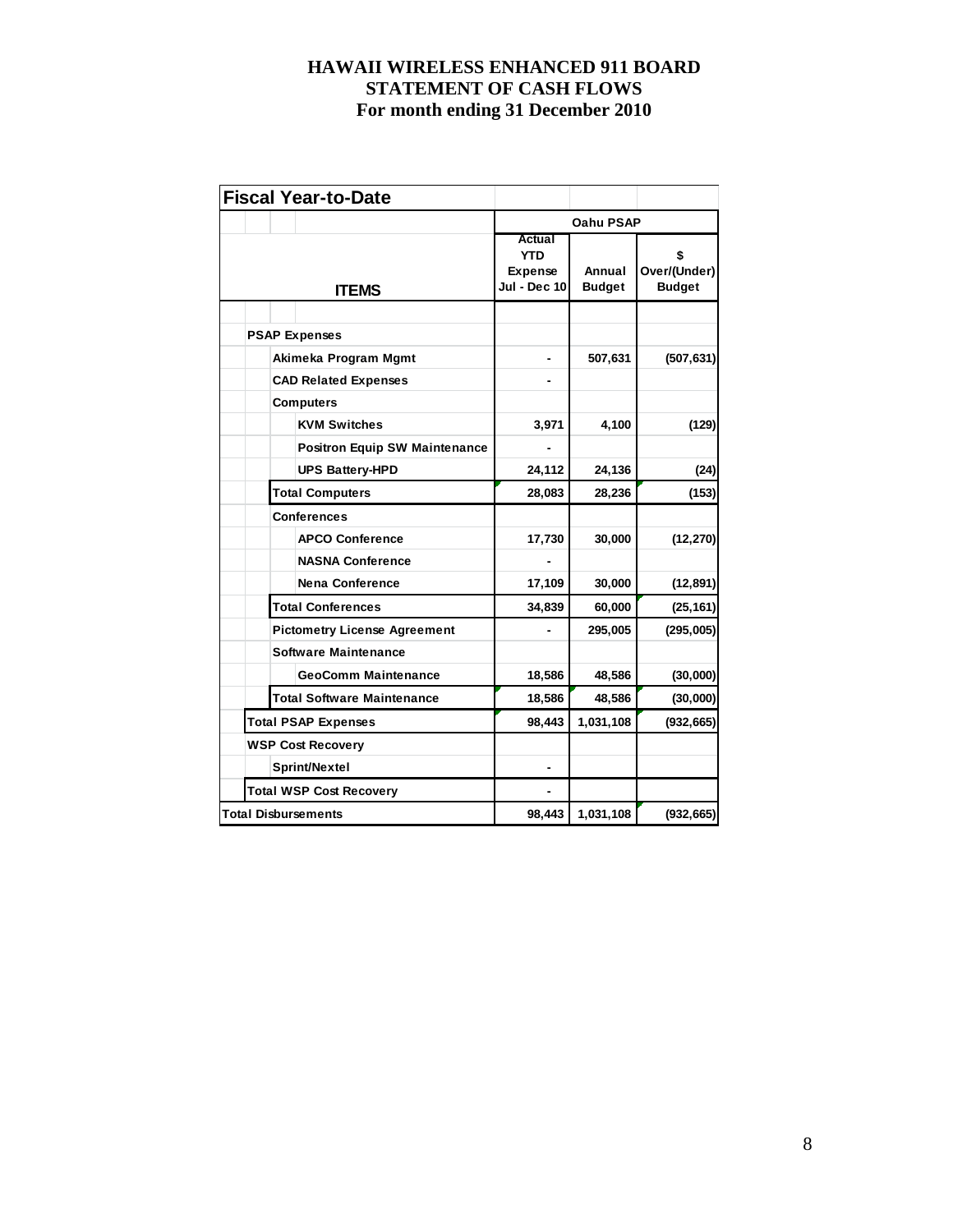| <b>Fiscal Year-to-Date</b>         |                                                            |                         |                                     |
|------------------------------------|------------------------------------------------------------|-------------------------|-------------------------------------|
|                                    |                                                            | <b>Operations</b>       |                                     |
| <b>ITEMS</b>                       | <b>Actual YTD</b><br><b>Expense</b><br><b>Jul - Dec 10</b> | Annual<br><b>Budget</b> | \$<br>Over/(Under)<br><b>Budget</b> |
| Disbursements:                     |                                                            |                         |                                     |
| <b>Board Member Travel</b>         | 6,435                                                      | 27,000                  | (20, 565)                           |
| <b>Consulting Expense</b>          |                                                            |                         |                                     |
| <b>TKC Consulting Group, LLC</b>   | 135,417                                                    | 325,000                 | (189, 583)                          |
| <b>Total Consulting Expense</b>    | 135,417                                                    | 325,000                 | (189, 583)                          |
| <b>DB&amp;F Assessments</b>        |                                                            |                         |                                     |
| DB&F Admin. Exp. Assess            | 35,661                                                     | 236,207                 | (200, 546)                          |
| <b>DB&amp;F Revenue Assessment</b> | 168,374                                                    | 415,000                 | (246, 626)                          |
| <b>Total DB&amp;F Assessments</b>  | 204,035                                                    | 651,207                 | (447, 172)                          |
| <b>NASNA Dues</b>                  | 100                                                        | 100                     |                                     |
| <b>Conferences</b>                 |                                                            |                         |                                     |
| <b>APCO Conference</b>             | 1,801                                                      | 3,000                   | (1, 199)                            |
| <b>NASNA Conference</b>            | 776                                                        |                         | 776                                 |
| <b>Nena Conference</b>             |                                                            | 3,000                   | (3,000)                             |
| <b>Total Conferences</b>           | 2,576                                                      | 6,000                   | (3, 424)                            |
| <b>WSP Cost Recovery</b>           |                                                            |                         |                                     |
| Sprint/Nextel                      | 81,059                                                     | 180,000                 | (98, 941)                           |
| <b>Total WSP Cost Recovery</b>     | 81,059                                                     | 180,000                 | (98, 941)                           |
| <b>Total Disbursements</b>         | 429,622                                                    | 1,189,307               | (759, 685)                          |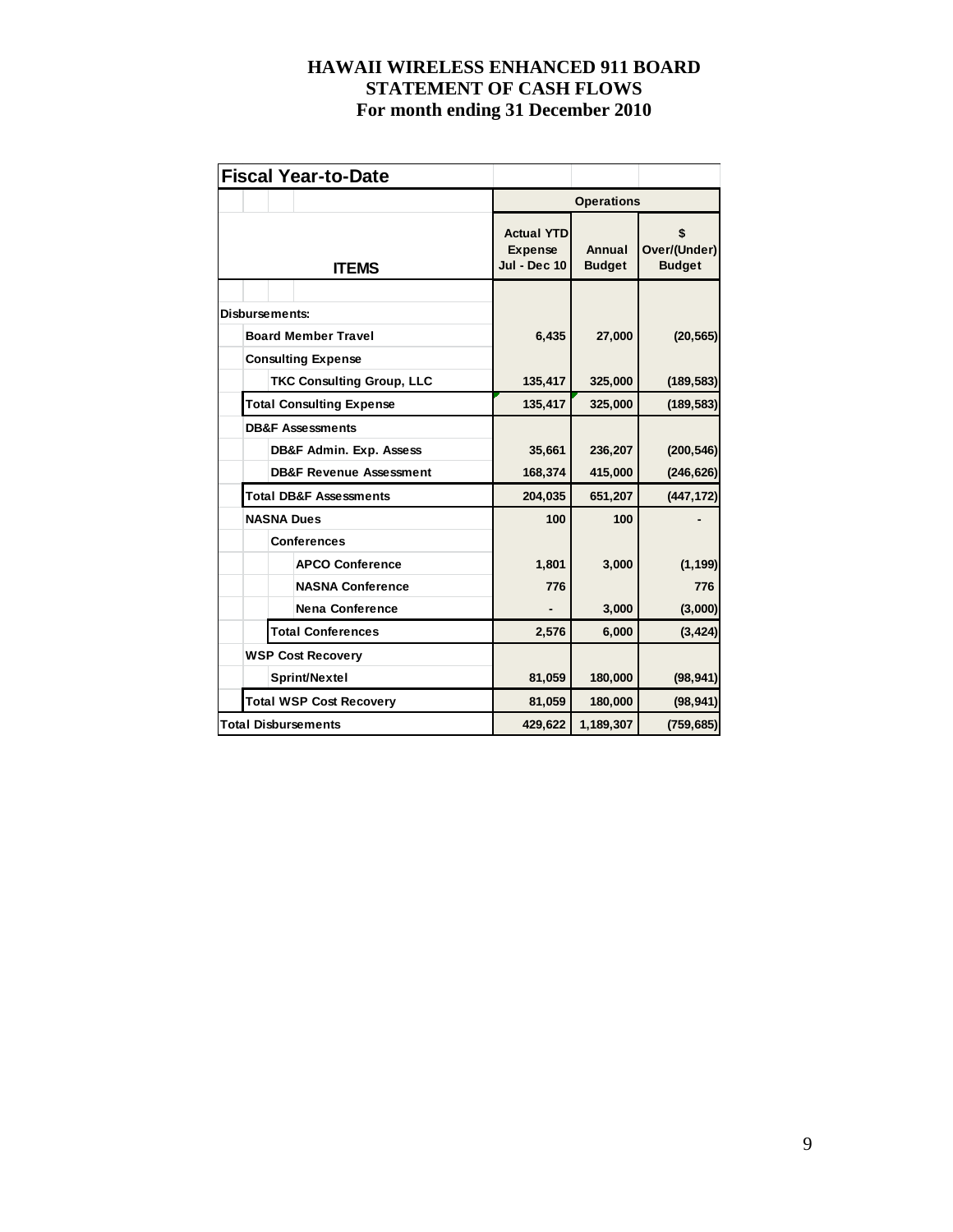## **PSAP Operations**

#### **9-1-1 Call Volume – December 2010**

| <b>PSAP</b> | <b>Wireline</b><br>Total |       | %     | <b>Wireless</b> | %     |  |
|-------------|--------------------------|-------|-------|-----------------|-------|--|
| HAWAII (*)  | 10,209                   | 3,862 | 37.8% | 6,347           | 62.2% |  |

*(\*) Totals are based on calls to primary PSAP.* 

|                   | <b>HAWAII</b>                                                           |            |                                     |            | <b>TOTAL PSAP 9-1-1 CALL VOLUME</b> |              |                    |            |                         |
|-------------------|-------------------------------------------------------------------------|------------|-------------------------------------|------------|-------------------------------------|--------------|--------------------|------------|-------------------------|
|                   |                                                                         | Wireline   |                                     |            | <b>Wireless</b>                     | <b>Admin</b> |                    |            | Abandoned               |
| 2010              | <b>Total</b>                                                            | # of Calls | %to Total<br>Wireline &<br>Wireless | # of Calls | %to Total<br>Wireline &<br>Wireless | # of Calls   | %to Total<br>Calls | # of Calls | % Abandoned<br>to Total |
| December          | 10,209                                                                  | 3,862      | 37.8%                               | 6,347      | 62.2%                               | 0            | 0.0%               | 1,094      | 10.7%                   |
| November          | 9,646                                                                   | 3,867      | 40.1%                               | 5,779      | 59.9%                               | 0            | 0.0%               | 993        | 10.3%                   |
| October           | 10.085                                                                  | 3,755      | 37.2%                               | 6,330      | 62.8%                               | $\Omega$     | 0.0%               | 1,182      | 11.7%                   |
| September         | 9,525                                                                   | 3,689      | 38.7%                               | 5,836      | 61.3%                               | 0            | 0.0%               | 1,089      | 11.4%                   |
| August            | 9,902                                                                   | 3,850      | 38.9%                               | 6,052      | 61.1%                               | 0            | 0.0%               | 1,116      | 11.3%                   |
| July              | 10,426                                                                  | 3,940      | 37.8%                               | 6,486      | 62.2%                               | 0            | 0.0%               | 1,175      | 11.3%                   |
| June              | 9,893                                                                   | 3,991      | 40.3%                               | 5,901      | 59.7%                               |              | 0.0%               | 1,231      | 12.4%                   |
| May               | 10,372                                                                  | 4,082      | 39.4%                               | 6,290      | 60.6%                               | 0            | 0.0%               | 1,163      | 11.2%                   |
| April             | 9,812                                                                   | 3,908      | 39.8%                               | 5,904      | 60.2%                               | 0            | 0.0%               | 1,137      | 11.6%                   |
| March             | 10,186                                                                  | 3,910      | 38.4%                               | 6,276      | 61.6%                               | $\Omega$     | 0.0%               | 1,169      | 11.5%                   |
| February          | 9,464                                                                   | 3,851      | 40.7%                               | 5,613      | 59.3%                               | $\Omega$     | 0.0%               | 1,051      | 11.1%                   |
| January           | 10,574                                                                  | 4,293      | 40.6%                               | 6,279      | 59.4%                               | 2            | 0.0%               | 1,146      | 10.8%                   |
| <b>TOTAL YTD</b>  | 120,094                                                                 | 46,998     | 39.1%                               | 73,093     | 60.9%                               | 3            | 0.0%               | 13,546     | 11.3%                   |
| <b>AVG PER MO</b> | 10,008                                                                  | 3,917      |                                     | 6,091      |                                     | $\bf{0}$     |                    | 1,129      |                         |
| Note:             | Total Calls include Administrative calls that are not direct 911 calls. |            |                                     |            |                                     |              |                    |            |                         |

| <b>HAWAII</b>     |                                                                        |            |                                     | <b>TRANSFERRED TO FIRE</b> |            |                                     |                        |            |                    |            |                         |
|-------------------|------------------------------------------------------------------------|------------|-------------------------------------|----------------------------|------------|-------------------------------------|------------------------|------------|--------------------|------------|-------------------------|
|                   |                                                                        |            | Wireline                            |                            |            | Wireless                            |                        | Admin      |                    | Abandoned  |                         |
| 2010              | <b>Total</b>                                                           | # of Calls | %to Total<br>Wireline &<br>Wireless | % of Total<br>Wireline     | # of Calls | %to Total<br>Wireline &<br>Wireless | % of Total<br>Wireless | # of Calls | %to Total<br>Calls | # of Calls | % Abandoned<br>to Total |
| December          | 1,879                                                                  | 914        | 48.6%                               | 23.7%                      | 965        | 51.4%                               | 15.2%                  |            | 0.0%               | 27         | 1.4%                    |
| November          | 1,958                                                                  | 932        | 47.6%                               | 24.1%                      | 1,026      | 52.4%                               | 17.8%                  |            | 0.0%               | 41         | 2.1%                    |
| October           | 1,771                                                                  | 817        | 46.1%                               | 21.8%                      | 954        | 53.9%                               | 15.1%                  |            | 0.0%               | 38         | 2.1%                    |
| September         | 1,722                                                                  | 798        | 46.4%                               | 21.6%                      | 923        | 53.6%                               | 15.8%                  |            | 0.1%               | 30         | 1.7%                    |
| August            | 1,881                                                                  | 877        | 46.6%                               | 22.8%                      | 1,004      | 53.4%                               | 16.6%                  |            | 0.0%               | 24         | 1.3%                    |
| July              | 2,113                                                                  | 964        | 45.6%                               | 24.5%                      | 1,149      | 54.4%                               | 17.7%                  |            | 0.0%               | 32         | 1.5%                    |
| June              | 1,831                                                                  | 887        | 48.4%                               | 22.2%                      | 944        | 51.6%                               | 16.0%                  |            | 0.0%               | 21         | 1.1%                    |
| May               | 1,932                                                                  | 935        | 48.4%                               | 22.9%                      | 997        | 51.6%                               | 15.9%                  |            | 0.0%               | 28         | 1.4%                    |
| April             | 1.757                                                                  | 918        | 52.3%                               | 23.5%                      | 836        | 47.7%                               | 14.2%                  |            | 0.2%               | 29         | 1.7%                    |
| March             | 1,856                                                                  | 915        | 49.3%                               | 23.4%                      | 940        | 50.7%                               | 15.0%                  |            | 0.1%               | 36         | 1.9%                    |
| February          | 1,750                                                                  | 885        | 50.6%                               | 23.0%                      | 864        | 49.4%                               | 15.4%                  |            | 0.1%               | 45         | 2.6%                    |
| January           | 2,000                                                                  | 971        | 48.6%                               | 22.6%                      | 1,027      | 51.4%                               | 16.4%                  |            | 0.1%               | 47         | 2.4%                    |
| <b>TOTAL YTD</b>  | 22,450                                                                 | 10,813     | 48.2%                               | 23.0%                      | 11,629     | 51.8%                               | 15.9%                  |            | 0.0%               | 398        | 1.8%                    |
| <b>AVG PER MO</b> | 1,871                                                                  | 901        |                                     |                            | 969        |                                     |                        |            |                    | 33         |                         |
| Note:             | Total Calls include Administrative calls that are not direct 911 calls |            |                                     |                            |            |                                     |                        |            |                    |            |                         |

Note: Total Calls include Administrative calls that are not direct 911 calls.

**Notes:**

(1) "Abandoned" calls represent the number of incoming 9-1-1 calls for which the caller had hung up before a call-taker answered.

(2) "Abandoned" calls are included in the "Wireline" and "Wireless" counts respectively. The standard CML reports do not provide a break-out of "Abandoned" calls between "Wireline" and "Wireless" calls.

(3) Total call volumes include Administrative calls. (Administrative calls = Calls made between 911 positions but are not 911 calls.)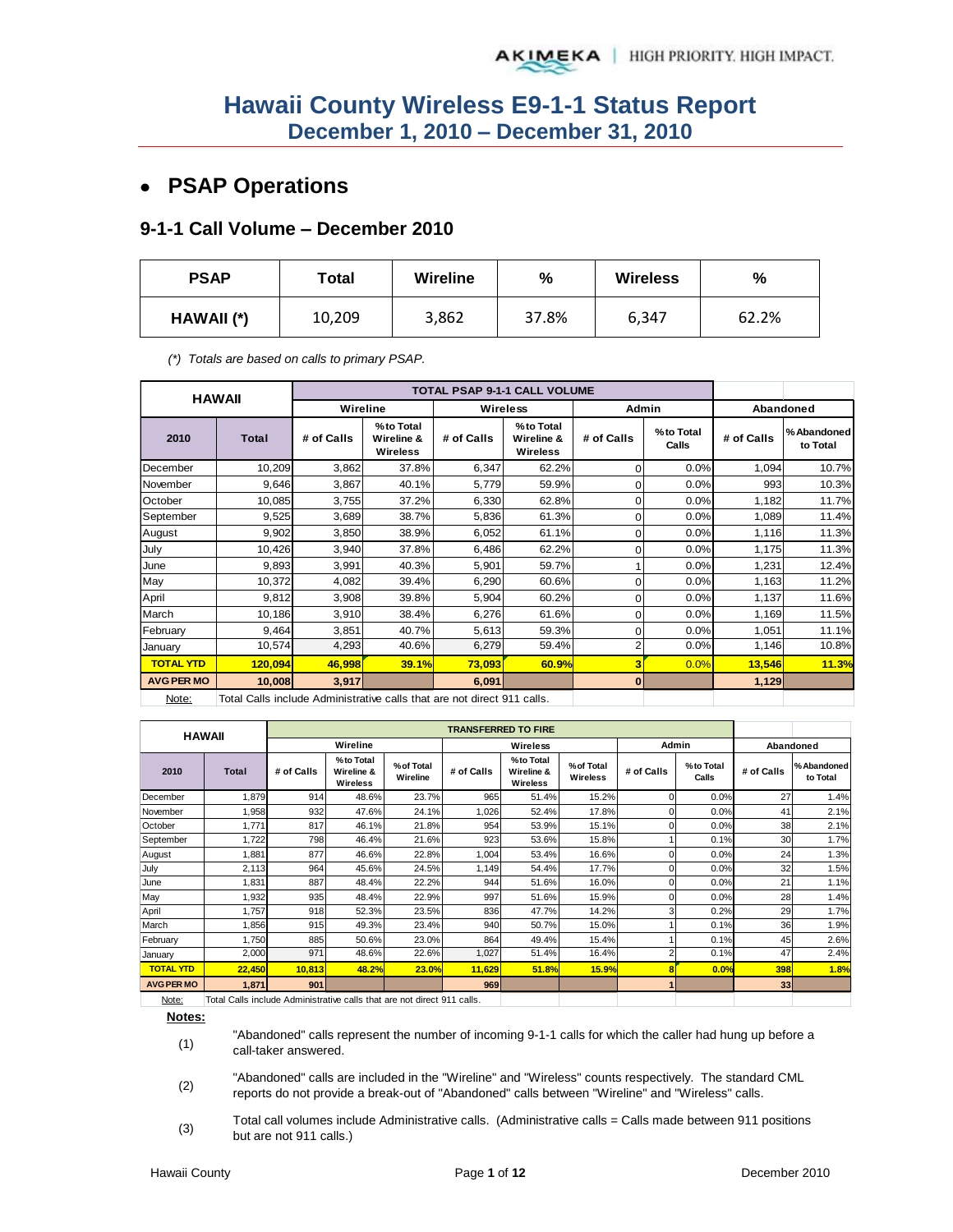## **PSAP Operations (continued)**

## **9-1-1 Call Volume – Year Over Year (Y/Y) Comparison -- 2010 vs. 2009**

|                   | <b>PSAP 9-1-1 CALL VOLUME</b> |                 |                                            |                 |                                     |              |                  |  |  |  |  |
|-------------------|-------------------------------|-----------------|--------------------------------------------|-----------------|-------------------------------------|--------------|------------------|--|--|--|--|
|                   |                               | <b>WIRELINE</b> |                                            | <b>WIRELESS</b> |                                     | <b>ADMIN</b> | <b>ABANDONED</b> |  |  |  |  |
| <b>HAWAII</b>     | <b>TOTAL</b>                  | # of Calls      | %to Total<br>Wireline &<br><b>Wireless</b> | # of Calls      | %to Total<br>Wireline &<br>Wireless | # of Calls   | # of Calls       |  |  |  |  |
| 2008              | 122,849                       | 54,899          | 44.7%                                      | 67,910          | 55.3%                               | 40           | 13,418           |  |  |  |  |
| 2009              | 118,554                       | 49,440          | 41.7%                                      | 69,096          | 58.3%                               | 18           | 13,368           |  |  |  |  |
| <b>Y/Y Change</b> | (4,295)                       | (5, 459)        |                                            | 1,186           |                                     | (22)         | (50)             |  |  |  |  |
| % Change          | $-3.5%$                       | $-9.9%$         |                                            | 1.7%            |                                     | $-55.0%$     | $-0.4%$          |  |  |  |  |
| 2010              | 120,094                       | 46,998          | 39.1%                                      | 73,093          | 60.9%                               | 3            | 13,546           |  |  |  |  |
| <b>Y/Y Change</b> | 1,540                         | (2, 442)        |                                            | 3,997           |                                     | (15)         | 178              |  |  |  |  |
| % Change          | 1.3%                          | $-4.9%$         |                                            | 5.8%            |                                     | $-83.3%$     | 1.3%             |  |  |  |  |

Total PSAP 9-1-1 Call Volumes increased by 1.3% in 2010 from 2009 -- with Wireline calls declining by 4.9% offset by the increase in Wireless calls by 5.8%. The trend and shift toward more Wireless E9-1-1 calls continues with 60.9% Wireless E9-1-1 calls and 39.1% Wireline E9-1-1 calls.

Total Administrative calls also decreased by 83.3% in 2010 from 2009.

Total Abandoned calls declined by 0.4% in 2009 as compared to 2008.

|                   | <b>TRANSFERRED TO FIRE</b>    |                 |                                            |                 |                                            |                |                  |  |  |  |  |
|-------------------|-------------------------------|-----------------|--------------------------------------------|-----------------|--------------------------------------------|----------------|------------------|--|--|--|--|
|                   |                               | <b>WIRELINE</b> |                                            | <b>WIRELESS</b> |                                            | <b>ADMIN</b>   | <b>ABANDONED</b> |  |  |  |  |
|                   | <b>HAWAII</b><br><b>TOTAL</b> |                 | %to Total<br>Wireline &<br><b>Wireless</b> | # of Calls      | %to Total<br>Wireline &<br><b>Wireless</b> | # of Calls     | # of Calls       |  |  |  |  |
| 2008              | 21,819                        | 12,019          | 55.1%                                      | 9,789           | 44.9%                                      | 11             | 439              |  |  |  |  |
| 2009              | 21,587                        | 11,325          | 52.5%                                      | 10,254          | 47.5%                                      | 8              | 424              |  |  |  |  |
| <b>Y/Y Change</b> | (232)                         | (694)           |                                            | 465             |                                            | (3)            | (15)             |  |  |  |  |
| % Change          | $-1.1%$                       | $-5.8%$         |                                            | 4.8%            |                                            | $-27.3%$       | $-3.4%$          |  |  |  |  |
| 2010              | 22,450                        | 10,813          | 48.2%                                      | 11,629          | 51.8%                                      | 8              | 398              |  |  |  |  |
| <b>Y/Y Change</b> | 863                           | (512)           |                                            | 1,375           |                                            | $\overline{0}$ | (26)             |  |  |  |  |
| % Change          | 4.0%                          | $-4.5%$         |                                            | 13.4%           |                                            | 0.0%           | $-6.1%$          |  |  |  |  |

Total 9-1-1 Calls Transferred to Fire increased by 4.0% in 2010 from 2009 -- with associated Wireline calls declining by 4.5% offset by the increase in Wireless calls by 13.4%.

Total Abandoned calls declined by 6.1% in 2010 as compared to 2009.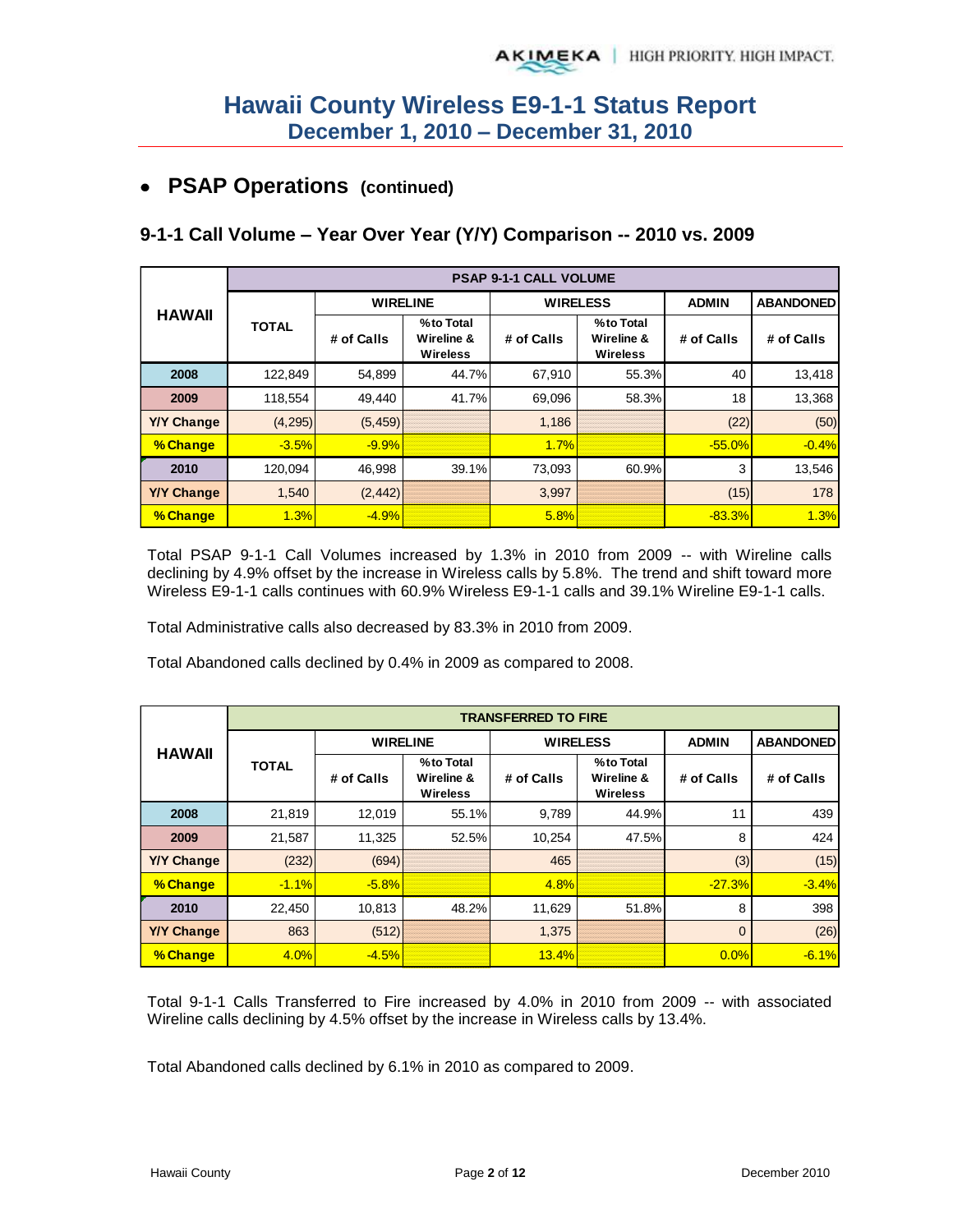### **PSAP Operations (continued)**

#### **Wireless Test – December 2010**

| <b>Date</b> | <b>WSP</b> | <b>Sites</b><br>Tested | <b>Sectors</b><br><b>Tested</b> | <b>Tested By:</b> |
|-------------|------------|------------------------|---------------------------------|-------------------|
| None        |            |                        |                                 |                   |

#### **Current Month PSAP Operations Activities – December 2010**

- 12/06/10 Akimeka assisted the Hawai`i County PSAP in obtaining information and documentation for CALEA training accreditation.
- 12/07/10 Akimeka received and provided information regarding Simple Mobile (a new prepaid Wireless carrier) with the Hawai`i County PSAP. Simple Mobile will be utilizing the T-Mobile network and their ESRK ranges. Exigent circumstances contact information from Simple Mobile was also provided to the PSAP.
- 12/14/10 Akimeka personnel worked on addresses for Puakō Beach Drive in Kamuela which is currently not in six-digit format.
- 12/29/10 Akimeka personnel provided basic Enhanced 9-1-1, CML, and mapping system training to two (2) new Hawai`i County Police dispatchers.
- 12/31/10 Akimeka completed mapping preparation to establish Emergency Service Zone (ESZ) and corresponding Emergency Service Number (ESN) that correctly match the County MSAG Communities/Towns/Municipalities map layers. Akimeka will schedule a meeting with the Hawai`i County PSAPs to review and confirm the ESZ polygons for area jurisdictional response.

Once approval is received from the Hawai`i County PSAPs to proceed, Akimeka will forward the tabular data and GIS mapping layers to Hawaiian Telcom, Inc. (HTI) for processing. Programming updates to both HTI and 3rd party database provider (Intrado) will be required.

Once HTI and Intrado complete their respective programming updates, Akimeka can begin the process to assign a new ESZ/ESN that identifies the jurisdictional responsibilities for Police, Fire, and Emergency Medical Services (EMS) to all County streets, street ranges, and addresses. However, only a daily maximum of 50 MSAG record change requests can be processed as instructed by HTI.

The assignment of ESZ/ESNs will ensure proper routing of emergency responders and reduce the response time. Once all County streets, street ranges, and addresses have been updated, Hawai`i County will be operating in a fully compliant Enhanced 9-1-1 network.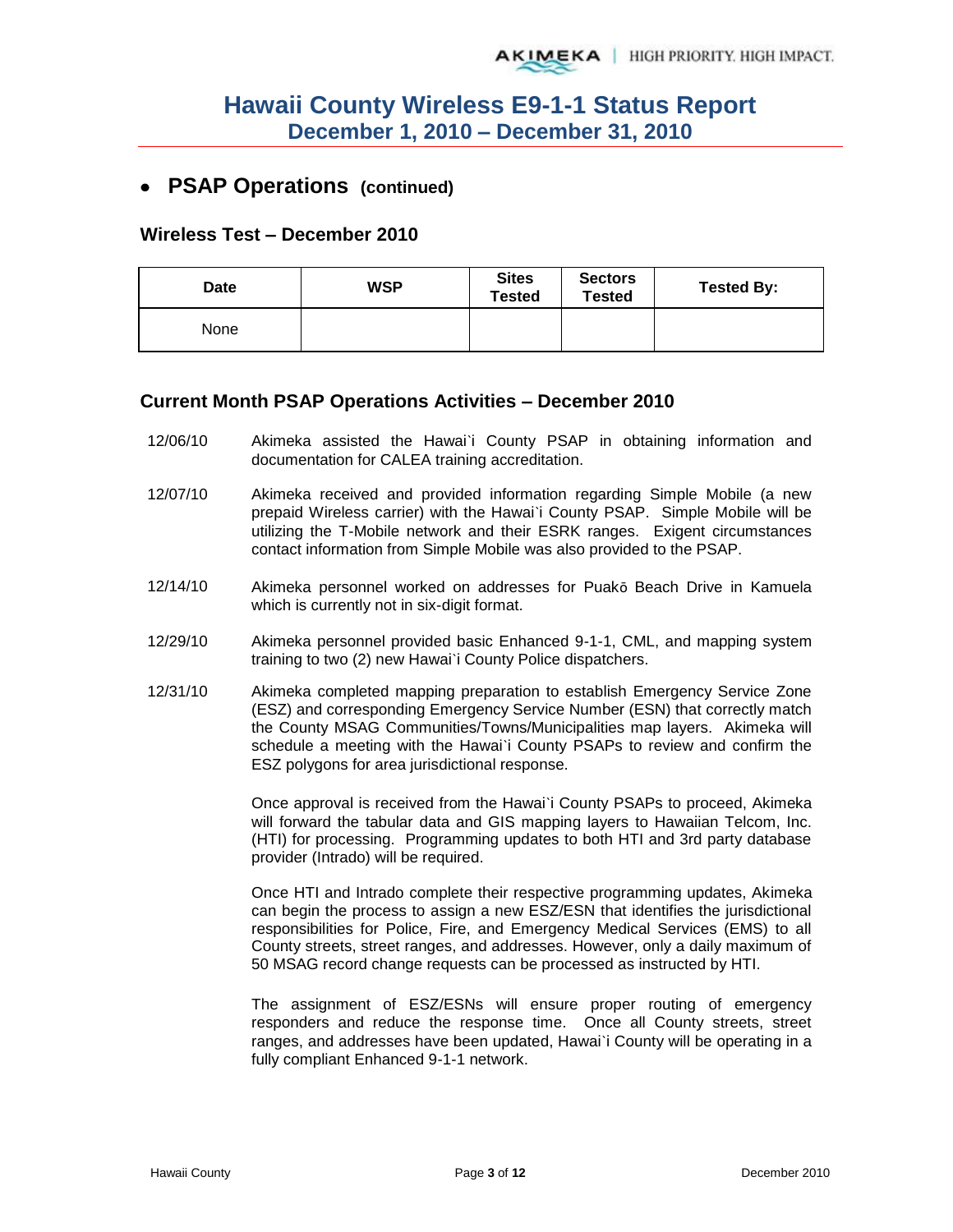## **PSAP Operations (continued)**

#### **Success Stories**

12/28/10 A Hawai`i County rescue helicopter rescued two women, ages 31 and 20, who got lost on a trail to Pu`u `O`o volanco. The women wandered into the rain forest and were not able to get back on the main trail. Luckily they were able to call 9-1-1 from their wireless phone and the helicopter located the women. Both women were rescued within less than an hour and ten minutes and fortunately were not injured.

#### **Open Issues (To be Monitored and Tracked by Akimeka)**

12/01/10 -- Ongoing Akimeka will continue to monitor and track AT&T Mobility's open trouble ticket (11/21/09) for missing house number (HN), street and community information when transferring a WPH2 call or rebidding a WPH2 call. This issue was escalated to the State of Hawaii Wireless Enhanced 9-1-1 Board for action (August 2010). There have been no updates received to date. Unfortunately, the trouble is still occurring.

> Akimeka will provide status updates via the Monthly Status Report (MSR) when there are significant changes or updates as provided by the State of Hawaii Wireless Enhanced 9-1-1 Board and/or AT&T Mobility.

12/01/10 -- Ongoing Akimeka will continue to monitor and track the work with Telematics providers, OnStar, Hughes, and ATX. The Executive Director of the State of Hawaii Enhanced Wireless 9-1-1 Board volunteered to coordinate and chair implementation calls (August 2010). There have been no updates or further testing scheduled by the Telematics providers.

> Akimeka will provide status updates via the Monthly Status Report (MSR) when there are significant changes or updates as provided by the State of Hawaii Wireless Enhanced 9-1-1 Board and/or Telematics providers.

12/01/10 -- Ongoing Akimeka personnel worked on a flowchart for the Neighbor Island PSAPs to document the flow of a Call Routing Spreadsheet (CRS) and Testing Validation Worksheet (TVW). It was discovered that different processes exist among the carriers.

> Akimeka created and submitted for review a DRAFT Call Routing Spreadsheet (CRS) and Testing Validation Worksheet (TVW) process flowchart to the Neighbor Island PSAPs on December 20, 2010.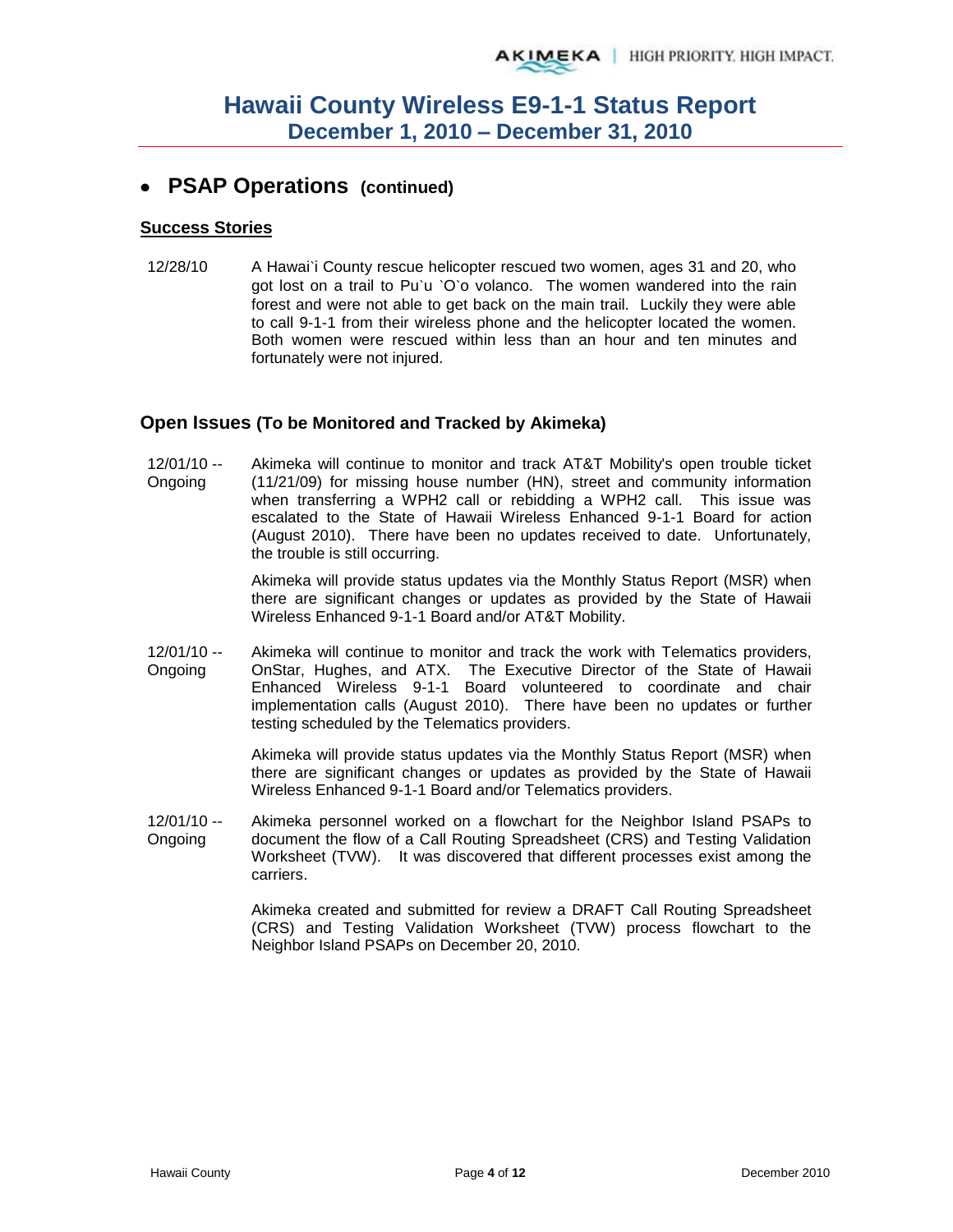## **MSAG**

#### **Current Month – December 2010**

|               |       |                                                                    |        |                 |               |        |                                   |                                               | (a)      | (b)                            |                               |
|---------------|-------|--------------------------------------------------------------------|--------|-----------------|---------------|--------|-----------------------------------|-----------------------------------------------|----------|--------------------------------|-------------------------------|
| 2010          |       | 9-1-1NET REQUESTS                                                  |        |                 |               |        | <b>Customer</b><br><b>Address</b> | In Suspended Status<br>as of Report Month End |          |                                |                               |
|               |       |                                                                    |        |                 |               |        |                                   | <b>Customer</b>                               | Change   |                                |                               |
| <b>PSAP</b>   | TOTAL | Total                                                              | Change | <b>Combined</b> | <b>Delete</b> | Insert | <b>Split</b>                      | Addresses<br>Affected                         | Requests | # of<br>Submitted Transactions | <b>TNs</b><br><b>Affected</b> |
| <b>HAWAII</b> | 376   | 371                                                                | 201    | 106             | 11            | 8      | 43                                | 4,339                                         |          | 0                              | $\mathbf{0}$                  |
|               |       | Revised categories and report format changes effective April 2009. |        |                 |               |        |                                   |                                               |          |                                |                               |

During the month of December 2010, 371 9-1-1Net requests were completed relating to the MSAG database, with 4,330 customer ANI/ALI records updated as a direct result. Five (5) ALI discrepancy reports were submitted to 9-1-1Net for updates and corrections as needed, and monitored for completion. See attached spreadsheet for a detailed description of changes and additions.

There are no records in Suspended status as of December 31, 2010.

|                   |               |       |                 |                                                 |               |                 |                                               |                                  | (a)                             | (b)                         |                     |
|-------------------|---------------|-------|-----------------|-------------------------------------------------|---------------|-----------------|-----------------------------------------------|----------------------------------|---------------------------------|-----------------------------|---------------------|
|                   | <b>HAWAII</b> |       |                 | 9-1-1NET REQUESTS                               |               | <b>Customer</b> | In Suspended Status<br>as of Report Month End |                                  |                                 |                             |                     |
|                   |               |       | <b>Customer</b> |                                                 |               | <b>Address</b>  |                                               |                                  |                                 |                             |                     |
| 2010              | <b>TOTAL</b>  | Total | Change          | <b>Combined</b>                                 | <b>Delete</b> | Insert          | Split                                         | <b>Addresses</b><br>Affected (*) | Change<br>Requests<br>Submitted | # of<br><b>Transactions</b> | <b>TNs Affected</b> |
| December          | 376           | 371   | 201             | 106                                             | 11            | 8               | 43                                            | 4,339                            | 5                               | $\Omega$                    | $\Omega$            |
| November          | 157           | 145   | 74              | 50                                              | 4             | 0               | 17                                            | 2,490                            | 12                              | $\Omega$                    | $\mathbf{0}$        |
| October           | 469           | 468   | 170             | 206                                             | 35            | c               | 55                                            | 7,581                            |                                 | 2                           | 5                   |
| September         | 183           | 152   | 91              | 8                                               | 11            | 20              | 22                                            | 2,828                            | 31                              | $\Omega$                    | $\Omega$            |
| August            | 245           | 240   | 15              | 187                                             | 5             | 29              | 4                                             | 20                               | 5                               | $\Omega$                    | $\mathbf{0}$        |
| July              | 392           | 237   | 25              | 162                                             | 2             | 46              | $\overline{c}$                                | 8                                | 155                             | 0                           | $\mathbf{0}$        |
| June              | 189           | 185   | 63              | 27                                              | 74            | 5               | 16                                            | 243                              |                                 | 0                           | $\Omega$            |
| May               | 255           | 233   | 114             | 66                                              | 18            | 12              | 23                                            | 314                              | 22                              | 0                           | $\mathbf{0}$        |
| April             | 196           | 161   | 30              | 69                                              | 25            | 18              | 19                                            | 509                              | 35                              | 0                           | $\Omega$            |
| March             | 182           | 177   | 86              | 37                                              | 26            | 9               | 19                                            | 4,058                            | 5                               | 0                           | $\mathbf{0}$        |
| February          | 126           | 105   | 47              | 13                                              | 15            | 17              | 13                                            | 118                              | 21                              | $\Omega$                    | $\Omega$            |
| January           | 232           | 192   | 61              | 18                                              | 35            | 59              | 19                                            | 114                              | 40                              | $\mathbf 0$                 | $\Omega$            |
| <b>TOTAL YTD</b>  | 3,002         | 2,666 | 977             | 949                                             | 261           | 225             | 252                                           | 22,622                           | <b>336</b>                      |                             |                     |
| <b>AVG PER MO</b> | 250           | 222   | 81              | 79                                              | 22            | 19              | 21                                            | 1,885                            | 28                              |                             |                     |
|                   |               | $(*)$ |                 | Applies to Change, Delete and Insert categories |               |                 |                                               |                                  |                                 |                             |                     |

## **Year-to-Date (YTD) Summary – 2010**

#### **Notes:** Revised categories and report format changes effective April 2009.

| <b>Definitions:</b> | (a) | Represents customer address change requests submitted to Intrado to correct customer ANI/ALI<br>records, including those identified by Akimeka. |
|---------------------|-----|-------------------------------------------------------------------------------------------------------------------------------------------------|
|                     | (b) | Represents what is in suspension status at the end of the report month -- awaiting further action<br>by County, Telco, or Akimeka.              |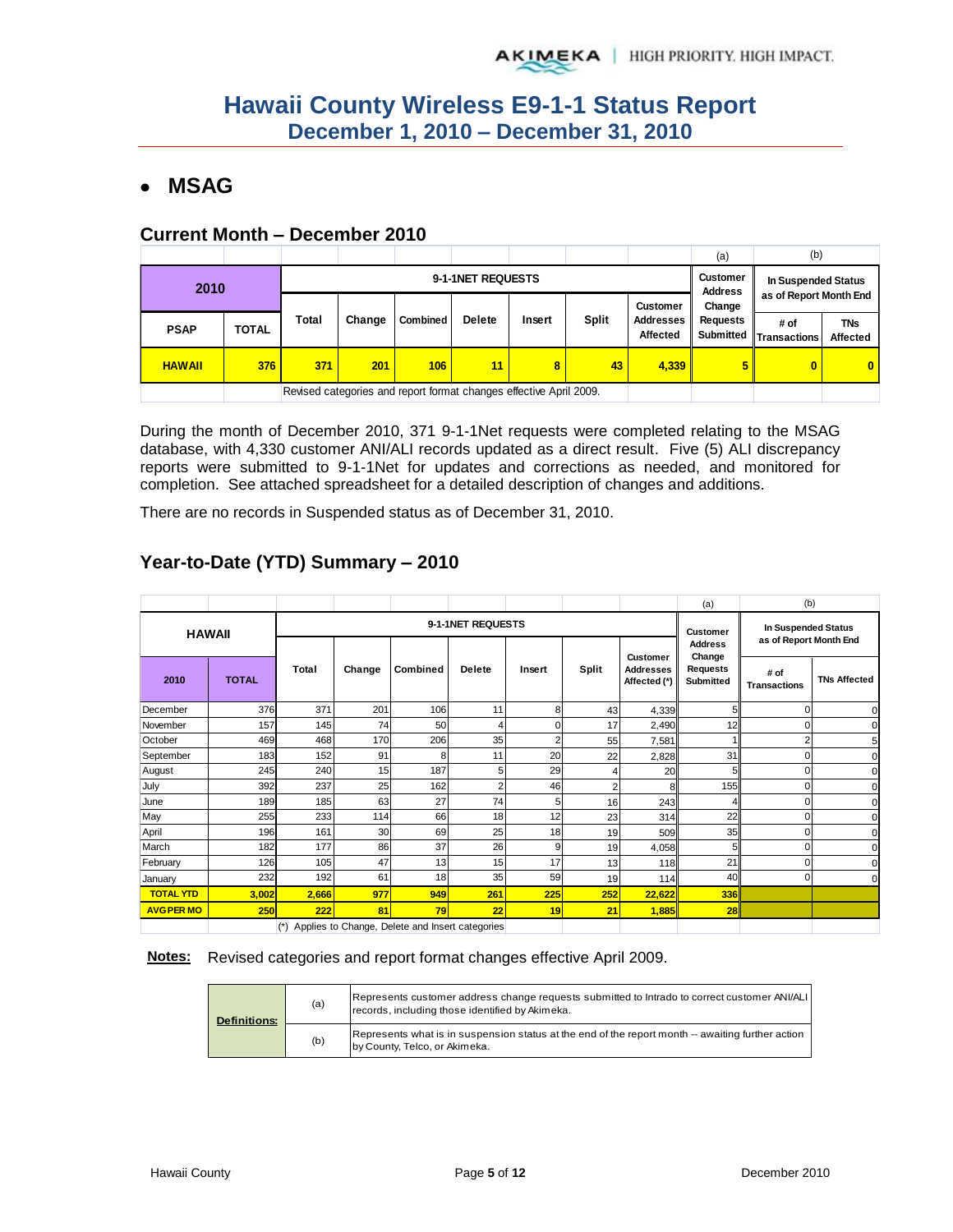## **Mapping Layers Updated/Loaded Into GIS**

### **Calendar Year Summary 2010 (Includes December 2010 Activity)**

|                        |                                         |                            | <b>HAWAII</b>                              |                                                          |  |  |
|------------------------|-----------------------------------------|----------------------------|--------------------------------------------|----------------------------------------------------------|--|--|
|                        | Akimeka GIS Server                      |                            |                                            |                                                          |  |  |
| <b>Type of Layer</b>   | Date Created/<br><b>Edits Performed</b> | Date Uploaded<br>to Server | Date Loaded Into<br><b>PSAP GIS Server</b> | <b>Other/Remarks</b>                                     |  |  |
|                        | 12/28/10                                |                            |                                            | Per VZW CRS                                              |  |  |
|                        | 12/21/10                                |                            | 12/21/10                                   |                                                          |  |  |
|                        | 12/17/10                                |                            |                                            | Per T-Mobile CRS                                         |  |  |
|                        |                                         |                            | 12/06/10                                   |                                                          |  |  |
|                        | 11/24/10                                |                            |                                            | Per Nextel CRS                                           |  |  |
|                        | 11/19/10                                |                            |                                            | Per AT&T Mobility CRS                                    |  |  |
|                        | 11/17/10                                |                            |                                            |                                                          |  |  |
|                        | 11/10/10                                |                            |                                            | Per VZW CRS                                              |  |  |
|                        | 11/08/10                                |                            |                                            |                                                          |  |  |
|                        | 11/08/10                                |                            |                                            | Per AT&T Mobility CRS                                    |  |  |
|                        | 11/05/10                                |                            |                                            |                                                          |  |  |
|                        | 11/05/10                                |                            |                                            | Per VZW CRS                                              |  |  |
|                        | 11/04/10                                |                            |                                            |                                                          |  |  |
|                        | 10/29/10                                |                            |                                            | Per T-Mobile Annual Audit                                |  |  |
|                        | 10/29/10                                |                            |                                            | Per AT&T Mobility CRSS                                   |  |  |
|                        | 10/28/10                                |                            |                                            | Per AT&T Mobility CRSS                                   |  |  |
|                        | 10/26/10                                |                            |                                            | Per VZW CRSS                                             |  |  |
|                        |                                         |                            | 10/24/10                                   |                                                          |  |  |
|                        | 09/30/10                                |                            |                                            | Per VZW CRSS                                             |  |  |
|                        | 09/29/10                                |                            |                                            | Per VZW Annual Audit                                     |  |  |
| <b>WSP Cell Towers</b> | 09/23/10                                |                            |                                            | Per AT&T Mobility CRSS                                   |  |  |
|                        | 09/17/10                                |                            |                                            | VZW -- Changed Lat/Long                                  |  |  |
|                        | 09/14/10                                |                            |                                            |                                                          |  |  |
|                        | 09/07/10                                |                            |                                            | Per VZW Annual Audit                                     |  |  |
|                        |                                         |                            | 08/04/10                                   |                                                          |  |  |
|                        | 07/20/10                                |                            | 07/20/10                                   | Per AT&T Mobility CRSS                                   |  |  |
|                        | 07/09/10                                |                            |                                            |                                                          |  |  |
|                        | 06/04/10                                |                            | 05/27/10                                   | Per Mobi PCS Annual Audit                                |  |  |
|                        | 04/29/10                                |                            |                                            | Per Sprint CRSS                                          |  |  |
|                        | 04/26/10                                |                            |                                            | Per VZW CRSS                                             |  |  |
|                        |                                         |                            |                                            | Uploaded the new Cell Tower layer to fix calls that were |  |  |
|                        |                                         |                            | 04/21/10                                   | not plotting correctly on the map                        |  |  |
|                        | 04/07/10                                |                            |                                            | Added VZW tower per CRSS                                 |  |  |
|                        | 04/07/10                                |                            |                                            | Per Mobi PCS CRSS                                        |  |  |
|                        | 03/08/10                                |                            |                                            | Per T-Mobile CRSS                                        |  |  |
|                        | 02/26/10                                |                            |                                            | Per AT&T Mobility Annual Audit                           |  |  |
|                        | 02/22/10                                |                            |                                            |                                                          |  |  |
|                        |                                         |                            | 02/16/10                                   |                                                          |  |  |
|                        | 02/12/10                                |                            |                                            | Per Sprint CRSS -- 1 tower/3 sectors                     |  |  |
|                        |                                         |                            | 01/29/10                                   |                                                          |  |  |
|                        | 01/19/10                                |                            |                                            | Added VZW towers per CRSS                                |  |  |

(\*) *Every time the GIS Update tool is used, Indexes and Cache have to be built. The Positron system configurator* 

*is adjusted every time a layer is loaded in the PowerMap database. Each PSAP position is updated accordingly.*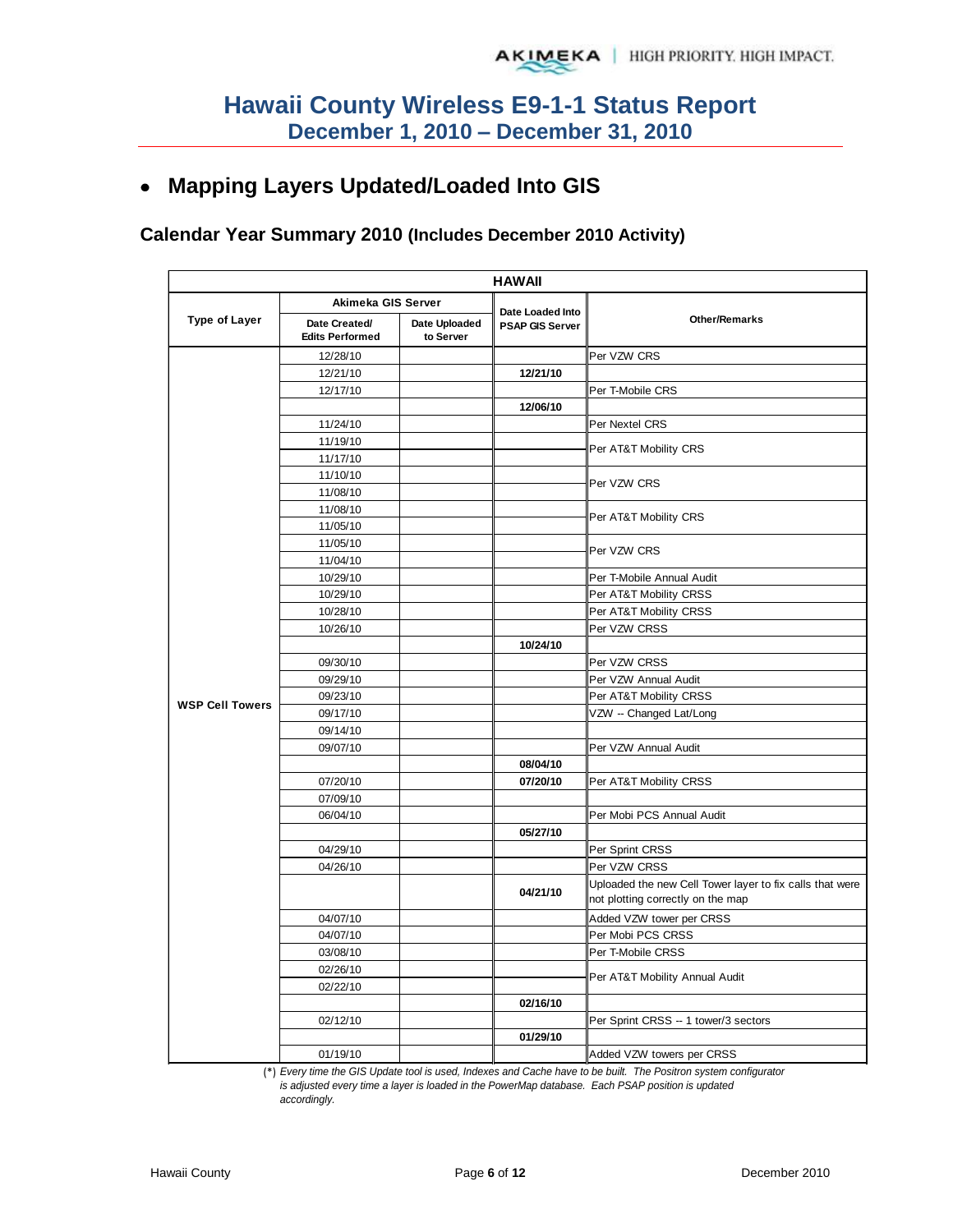## **Mapping Layers Updated/Loaded Into GIS (continued)**

#### **Calendar Year Summary 2010 (Includes December 2010 Activity) (continued)**

|                          | <b>HAWAII</b>                           |                            |                        |                                                                                                                                    |  |  |  |  |  |  |
|--------------------------|-----------------------------------------|----------------------------|------------------------|------------------------------------------------------------------------------------------------------------------------------------|--|--|--|--|--|--|
|                          | Akimeka GIS Server                      |                            | Date Loaded Into       |                                                                                                                                    |  |  |  |  |  |  |
| <b>Type of Layer</b>     | Date Created/<br><b>Edits Performed</b> | Date Uploaded<br>to Server | <b>PSAP GIS Server</b> | <b>Other/Remarks</b>                                                                                                               |  |  |  |  |  |  |
|                          | 12/21/10                                |                            | 12/21/10               |                                                                                                                                    |  |  |  |  |  |  |
|                          | 12/06/10                                |                            | 12/06/10               | Added and made changes to Akimeka's Street<br>Centerline layer based on Hawaii County's updated<br>Street Centerline layer.        |  |  |  |  |  |  |
|                          | 12/01/10                                |                            |                        | Added attributes required for Intergraph CAD for new<br>street centerlines received from the Hawaii County<br>Planning Department. |  |  |  |  |  |  |
|                          |                                         |                            | 10/24/10               |                                                                                                                                    |  |  |  |  |  |  |
|                          | 10/22/10                                |                            |                        |                                                                                                                                    |  |  |  |  |  |  |
|                          |                                         |                            | 09/21/10               |                                                                                                                                    |  |  |  |  |  |  |
|                          | 09/15/10                                |                            |                        |                                                                                                                                    |  |  |  |  |  |  |
|                          |                                         |                            | 08/04/10               |                                                                                                                                    |  |  |  |  |  |  |
|                          | 07/22/10                                |                            |                        |                                                                                                                                    |  |  |  |  |  |  |
|                          | 07/21/10                                |                            |                        | Edited data to Intergraph standards.                                                                                               |  |  |  |  |  |  |
|                          |                                         |                            | 07/20/10               |                                                                                                                                    |  |  |  |  |  |  |
| <b>Street Centerline</b> | 07/06/10 - 07/09/10                     |                            |                        |                                                                                                                                    |  |  |  |  |  |  |
|                          | 06/18/10 -- 06/28/10                    |                            |                        |                                                                                                                                    |  |  |  |  |  |  |
|                          | 05/26/10                                |                            | 05/27/10               |                                                                                                                                    |  |  |  |  |  |  |
|                          | 05/11/10                                |                            |                        | Corrected errors necessary for Intergraph CAD                                                                                      |  |  |  |  |  |  |
|                          | 05/10/10                                |                            |                        |                                                                                                                                    |  |  |  |  |  |  |
|                          | 05/06/10                                |                            |                        |                                                                                                                                    |  |  |  |  |  |  |
|                          | 04/23/10                                |                            |                        |                                                                                                                                    |  |  |  |  |  |  |
|                          | 04/19/10                                |                            |                        |                                                                                                                                    |  |  |  |  |  |  |
|                          |                                         |                            | 04/16/10               |                                                                                                                                    |  |  |  |  |  |  |
|                          | 04/01/10 - 04/13/10                     |                            |                        |                                                                                                                                    |  |  |  |  |  |  |
|                          |                                         |                            | 02/16/10               |                                                                                                                                    |  |  |  |  |  |  |
|                          | 02/15/10                                |                            |                        |                                                                                                                                    |  |  |  |  |  |  |
|                          | 02/03/10                                |                            |                        |                                                                                                                                    |  |  |  |  |  |  |
|                          | 02/02/10                                |                            |                        |                                                                                                                                    |  |  |  |  |  |  |
|                          |                                         |                            | 01/29/10               |                                                                                                                                    |  |  |  |  |  |  |
|                          | 01/20/10 - 01/28/10                     |                            |                        |                                                                                                                                    |  |  |  |  |  |  |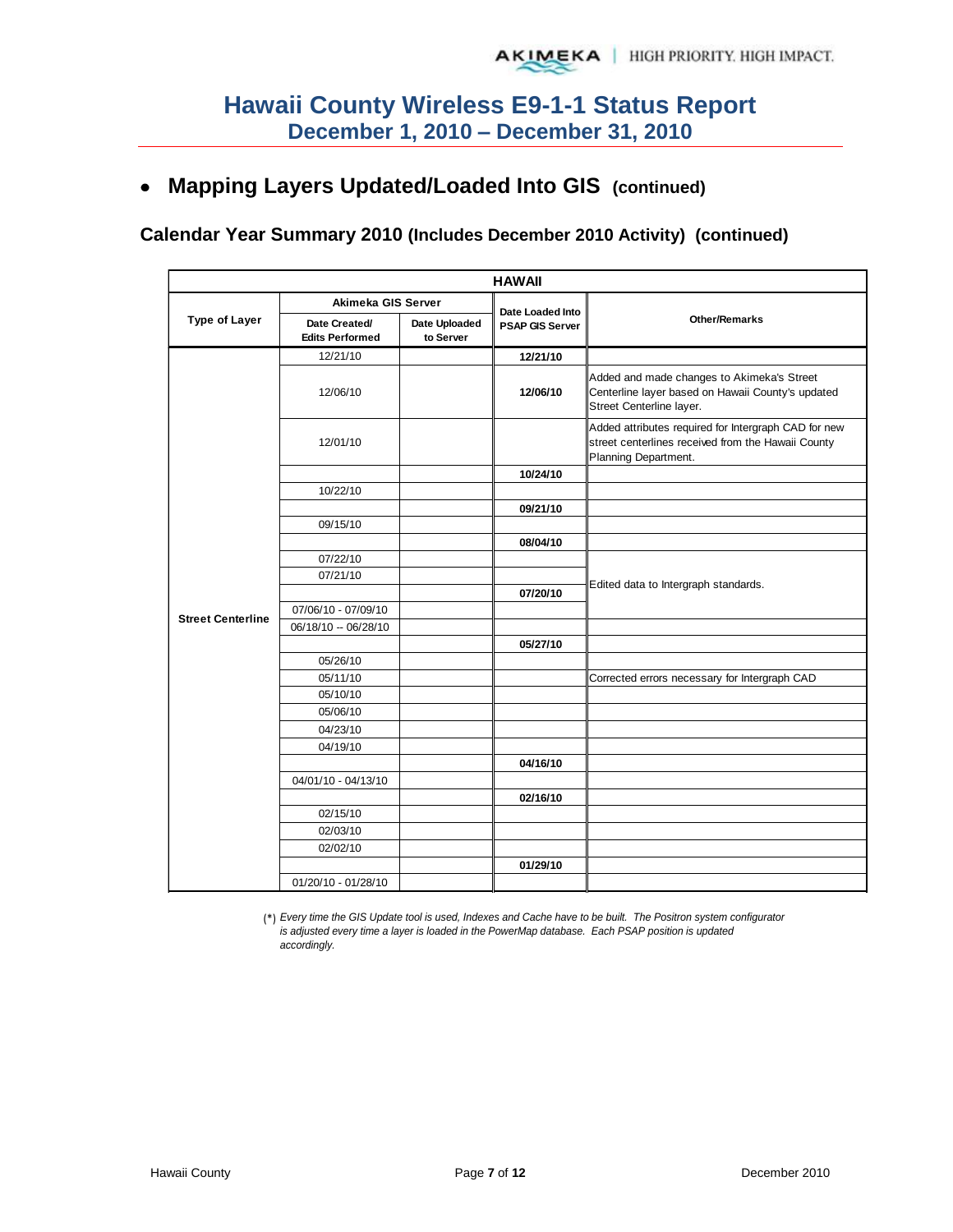## **Mapping Layers Updated/Loaded Into GIS (continued)**

## **Calendar Year Summary 2010 (Includes December 2010 Activity) (continued)**

|                       |                                            |                            | <b>HAWAII</b>                              |                                                                                                                      |
|-----------------------|--------------------------------------------|----------------------------|--------------------------------------------|----------------------------------------------------------------------------------------------------------------------|
|                       | Akimeka GIS Server                         |                            |                                            |                                                                                                                      |
| <b>Type of Layer</b>  | Date Created/<br><b>Edits Performed</b>    | Date Uploaded<br>to Server | Date Loaded Into<br><b>PSAP GIS Server</b> | <b>Other/Remarks</b>                                                                                                 |
|                       |                                            |                            | 12/21/10                                   |                                                                                                                      |
|                       | 12/21/10                                   |                            |                                            | Added Milepost Marker 23 on Highway 190 in Kailua<br>Kona as an address point as required for the Intergraph<br>CAD. |
|                       | 12/16/10                                   |                            |                                            | Added and made changes to Akimeka's Address Point<br>layer based on Hawaii County's updated Address Point<br>layer.  |
|                       | 12/08/10                                   |                            |                                            | Added Kilauea Field Station with an address point type<br>as POI.                                                    |
|                       |                                            |                            | 12/06/10                                   |                                                                                                                      |
|                       | 12/03/10                                   |                            |                                            | Added attributes required for Intergraph CAD to new                                                                  |
|                       | 12/02/10                                   |                            |                                            | addresses received from the Hawaii County Planning                                                                   |
|                       | 12/01/10                                   |                            |                                            | Department.                                                                                                          |
|                       |                                            |                            | 10/24/10                                   |                                                                                                                      |
|                       | 10/22/10                                   |                            |                                            |                                                                                                                      |
|                       | 09/28/10                                   |                            |                                            |                                                                                                                      |
|                       |                                            |                            | 09/21/10                                   |                                                                                                                      |
|                       |                                            |                            | 08/04/10                                   |                                                                                                                      |
| <b>Address Points</b> | 07/22/10<br>07/21/10                       |                            |                                            |                                                                                                                      |
|                       |                                            |                            |                                            | Edited data to Intergraph standards.                                                                                 |
|                       |                                            |                            | 07/20/10                                   |                                                                                                                      |
|                       | 07/06/10 - 07/12/10<br>06/18/10 - 06/28/10 |                            |                                            |                                                                                                                      |
|                       | 05/27/10                                   |                            | 05/27/10                                   |                                                                                                                      |
|                       | 05/14/10                                   |                            |                                            | Added common name                                                                                                    |
|                       | 05/12/10                                   |                            |                                            | Corrected errors necessary for Intergraph CAD                                                                        |
|                       | 04/22/10                                   |                            |                                            |                                                                                                                      |
|                       | 04/19/10                                   |                            |                                            |                                                                                                                      |
|                       |                                            |                            | 04/16/10                                   |                                                                                                                      |
|                       | 04/07/10                                   |                            |                                            |                                                                                                                      |
|                       | 04/01/10                                   |                            |                                            |                                                                                                                      |
|                       | 03/01/10 - 03/15/10                        |                            |                                            |                                                                                                                      |
|                       | 02/26/10                                   |                            |                                            |                                                                                                                      |
|                       | 02/25/10                                   |                            |                                            |                                                                                                                      |
|                       |                                            |                            | 02/16/10                                   |                                                                                                                      |
|                       | 02/02/10 - 02/05/10                        |                            |                                            |                                                                                                                      |
|                       |                                            |                            | 01/29/10                                   |                                                                                                                      |
|                       | 01/21/10 - 01/29/10                        |                            |                                            |                                                                                                                      |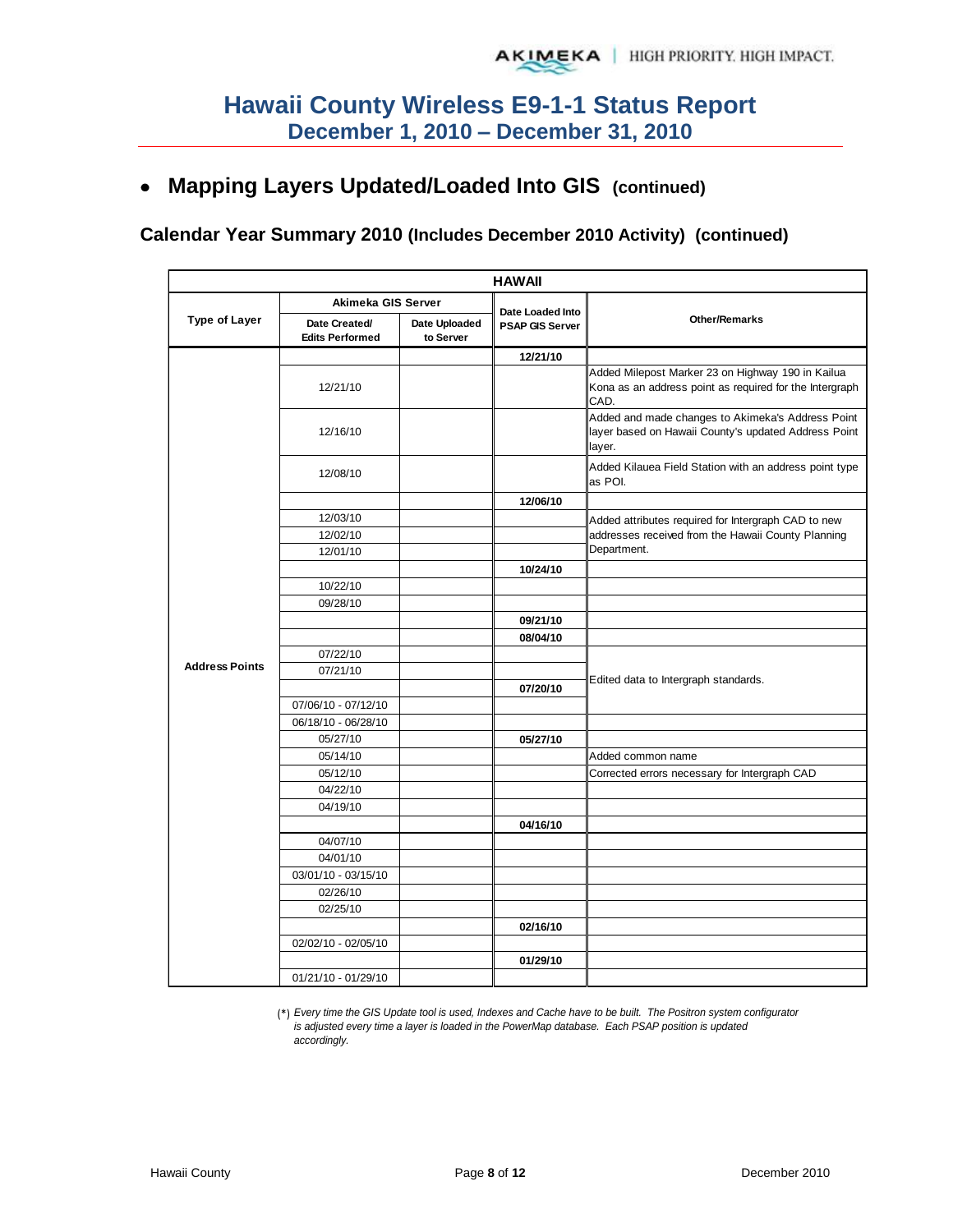## **Mapping Layers Updated/Loaded Into GIS (continued)**

#### **Calendar Year Summary 2010 (Includes December 2010 Activity) (continued)**

|                        | <b>HAWAII</b>                           |                            |                        |                                                                                             |  |  |  |  |
|------------------------|-----------------------------------------|----------------------------|------------------------|---------------------------------------------------------------------------------------------|--|--|--|--|
|                        | Akimeka GIS Server                      |                            | Date Loaded Into       |                                                                                             |  |  |  |  |
| <b>Type of Layer</b>   | Date Created/<br><b>Edits Performed</b> | Date Uploaded<br>to Server | <b>PSAP GIS Server</b> | <b>Other/Remarks</b>                                                                        |  |  |  |  |
| <b>Parcels</b>         | 08/16/10                                | 08/16/10                   |                        | Uploaded the updated Hawaii County Parcel layer<br>provided by Cheryl Chan of Hawaii County |  |  |  |  |
| <b>Churches</b>        | 01/29/10                                |                            |                        |                                                                                             |  |  |  |  |
|                        | 05/27/10                                |                            |                        |                                                                                             |  |  |  |  |
|                        |                                         |                            | 04/16/10               |                                                                                             |  |  |  |  |
|                        | 03/23/10                                |                            |                        |                                                                                             |  |  |  |  |
| <b>Coastal Names</b>   | 03/03/10                                |                            |                        |                                                                                             |  |  |  |  |
|                        | 03/01/10                                |                            |                        |                                                                                             |  |  |  |  |
|                        | 02/26/10                                |                            |                        |                                                                                             |  |  |  |  |
|                        | 01/29/10                                |                            |                        |                                                                                             |  |  |  |  |
| <b>Communities</b>     | 01/28/10                                |                            |                        |                                                                                             |  |  |  |  |
| Critical               |                                         |                            |                        |                                                                                             |  |  |  |  |
| Infrastructure         |                                         |                            |                        |                                                                                             |  |  |  |  |
| Emergency<br>Callboxes |                                         |                            |                        |                                                                                             |  |  |  |  |
|                        | 02/16/10                                |                            | 02/16/10               |                                                                                             |  |  |  |  |
| <b>Fire Beats</b>      |                                         |                            |                        | Aesthetic changes were made to the Fire Districts                                           |  |  |  |  |
| <b>Fire District</b>   |                                         |                            | 02/16/10               | based on input received from Fire Dispatch.                                                 |  |  |  |  |
|                        | 12/21/10                                |                            | 12/21/10               |                                                                                             |  |  |  |  |
|                        | 04/16/10                                |                            |                        |                                                                                             |  |  |  |  |
| <b>Fire ESZ</b>        | 04/15/10                                |                            |                        |                                                                                             |  |  |  |  |
|                        |                                         |                            | 02/16/10               |                                                                                             |  |  |  |  |
|                        |                                         |                            | 01/29/10               |                                                                                             |  |  |  |  |
|                        | 01/20/10 - 01/29/10                     |                            |                        |                                                                                             |  |  |  |  |
|                        | 08/13/10                                |                            |                        | Updated metadata                                                                            |  |  |  |  |
|                        | 05/27/10                                |                            |                        | Pahoa Fire Station relocated, edited per Hawai'i County<br>Fire Department (HFD)            |  |  |  |  |
| <b>Fire Stations</b>   |                                         |                            | 04/16/10               |                                                                                             |  |  |  |  |
|                        | 03/12/10                                |                            |                        |                                                                                             |  |  |  |  |
|                        | 03/03/10                                |                            |                        |                                                                                             |  |  |  |  |
|                        | 01/29/10                                |                            |                        |                                                                                             |  |  |  |  |
|                        |                                         |                            | 04/16/10               |                                                                                             |  |  |  |  |
| Food & Beverage        | 03/09/10                                |                            |                        |                                                                                             |  |  |  |  |
|                        | 03/01/10                                |                            |                        |                                                                                             |  |  |  |  |
|                        |                                         |                            | 04/16/10               |                                                                                             |  |  |  |  |
| Hospitals              | 03/01/10                                |                            |                        |                                                                                             |  |  |  |  |
|                        | 02/26/10                                |                            |                        |                                                                                             |  |  |  |  |
|                        | 01/29/10                                |                            |                        |                                                                                             |  |  |  |  |
| <b>Hotels</b>          |                                         |                            |                        |                                                                                             |  |  |  |  |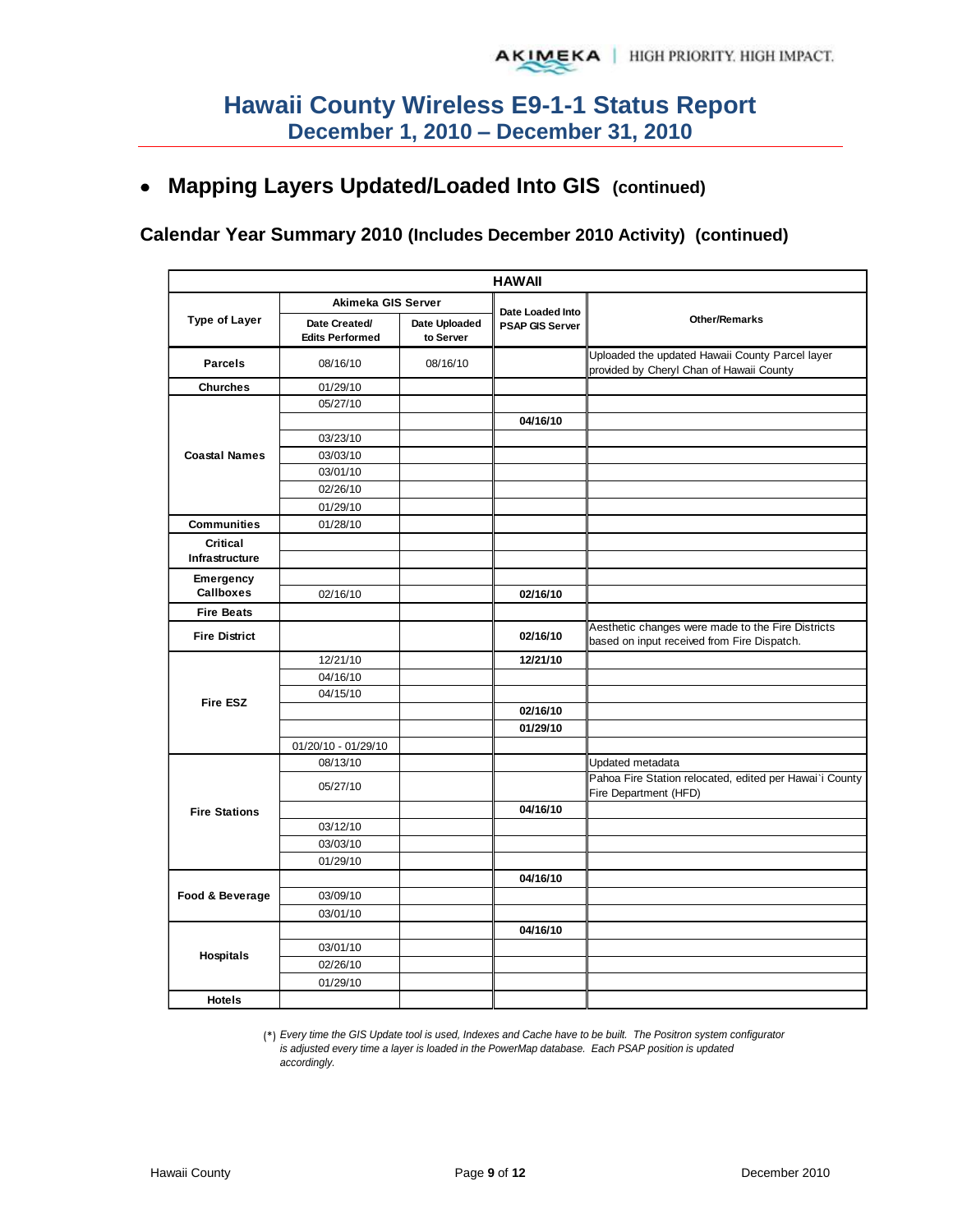## **Mapping Layers Updated/Loaded Into GIS (continued)**

## **Calendar Year Summary 2010 (Includes December 2010 Activity) (continued)**

|                           |                                         |                            | <b>HAWAII</b>                              |                                                                                                                                                                                                                                                                                                                         |
|---------------------------|-----------------------------------------|----------------------------|--------------------------------------------|-------------------------------------------------------------------------------------------------------------------------------------------------------------------------------------------------------------------------------------------------------------------------------------------------------------------------|
|                           | Akimeka GIS Server                      |                            |                                            |                                                                                                                                                                                                                                                                                                                         |
| Type of Layer             | Date Created/<br><b>Edits Performed</b> | Date Uploaded<br>to Server | Date Loaded Into<br><b>PSAP GIS Server</b> | <b>Other/Remarks</b>                                                                                                                                                                                                                                                                                                    |
| <b>Major Roads</b>        | 08/16/10                                | 08/16/10                   |                                            | Uploaded the Major Roads layer. This layer was<br>previously loaded in PowerMap prior to Akimeka.<br>Akimeka used the current street centerline schema to<br>update the attributes of the Major Roads layer and load<br>it into the geodatabase. An update to the Major Roads<br>layer in PowerMap was done previously. |
|                           |                                         |                            | 07/20/10                                   |                                                                                                                                                                                                                                                                                                                         |
|                           | 07/06/10                                |                            |                                            | Akimeka created a new Major Roads layer in its<br>GeoDatabase based off an old Major Roads layer that<br>was downloaded from the Positron database. This layer<br>was updated as requested by Hawai'i County Fire<br>Department (HFD).                                                                                  |
| <b>Medical Facilities</b> | 08/13/10                                | 08/13/10                   |                                            | Created a new layer for Medical Facilities. Downloaded<br>Assisted Living and Skilled Nursing medical facilities<br>GIS layers from the State GIS website.                                                                                                                                                              |
| <b>Milepost Markers</b>   | 12/21/10                                |                            | 12/21/10                                   | Added Milepost Marker 23 on Highway 190 in Kailua<br>Kona as requested by the Hawaii County Fire<br>Department.                                                                                                                                                                                                         |
|                           |                                         |                            | 04/16/10                                   |                                                                                                                                                                                                                                                                                                                         |
| <b>National and State</b> | 03/03/10                                |                            |                                            |                                                                                                                                                                                                                                                                                                                         |
| Parks                     | 03/01/10                                |                            |                                            |                                                                                                                                                                                                                                                                                                                         |
|                           | 02/26/10                                |                            |                                            |                                                                                                                                                                                                                                                                                                                         |
| Ocean Rescue              |                                         |                            |                                            |                                                                                                                                                                                                                                                                                                                         |
|                           | 12/21/10                                |                            | 12/21/10<br>08/04/10                       |                                                                                                                                                                                                                                                                                                                         |
|                           | 07/20/10                                |                            | 07/20/10                                   |                                                                                                                                                                                                                                                                                                                         |
|                           | 06/28/10                                |                            |                                            |                                                                                                                                                                                                                                                                                                                         |
|                           |                                         |                            | 05/27/10                                   |                                                                                                                                                                                                                                                                                                                         |
|                           | 04/22/10                                |                            |                                            | Created a new layer of National Parks                                                                                                                                                                                                                                                                                   |
| <b>Points of Interest</b> |                                         |                            | 04/16/10                                   |                                                                                                                                                                                                                                                                                                                         |
|                           | 03/24/10                                |                            |                                            |                                                                                                                                                                                                                                                                                                                         |
|                           | 03/03/10                                |                            |                                            |                                                                                                                                                                                                                                                                                                                         |
|                           | 03/01/10                                |                            |                                            |                                                                                                                                                                                                                                                                                                                         |
|                           | 02/26/10                                |                            |                                            |                                                                                                                                                                                                                                                                                                                         |
|                           | 02/25/10                                |                            |                                            |                                                                                                                                                                                                                                                                                                                         |
|                           | 01/29/10                                |                            |                                            |                                                                                                                                                                                                                                                                                                                         |
| <b>Police Beat</b>        |                                         |                            | 05/27/10                                   |                                                                                                                                                                                                                                                                                                                         |
| <b>Boundaries</b>         | 04/19/10                                |                            |                                            | Edited per Hawaii County Police request                                                                                                                                                                                                                                                                                 |
| <b>Police District</b>    | 04/19/10                                |                            |                                            | Edited to align with new Police Beats per Hawaii County<br>Police request                                                                                                                                                                                                                                               |
|                           |                                         |                            | 04/16/10                                   |                                                                                                                                                                                                                                                                                                                         |
|                           | 04/19/10                                |                            |                                            | Edited Kona side per Hawaii County Police request                                                                                                                                                                                                                                                                       |
|                           | 04/05/10 - 04/13/10                     |                            |                                            |                                                                                                                                                                                                                                                                                                                         |
| <b>Police ESZ</b>         | 03/05/10 - 03/29/10                     |                            |                                            | Per requested changes from Hawaii County Police                                                                                                                                                                                                                                                                         |
|                           |                                         |                            | 01/29/10                                   |                                                                                                                                                                                                                                                                                                                         |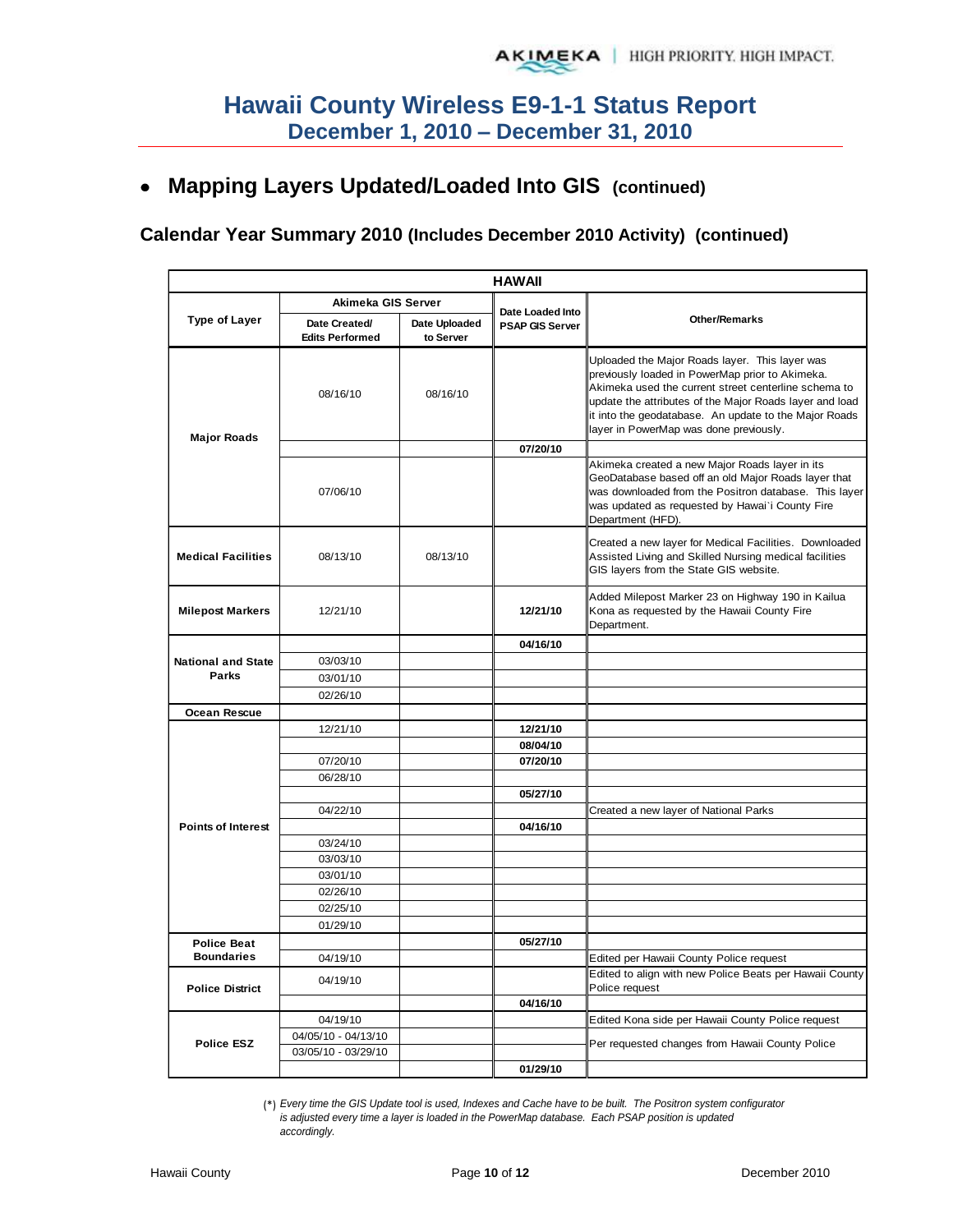## **Mapping Layers Updated/Loaded Into GIS (continued)**

#### **Calendar Year Summary 2010 (Includes December 2010 Activity) (continued)**

| <b>HAWAII</b>           |                                         |                            |                        |                                                                                                      |  |  |  |  |
|-------------------------|-----------------------------------------|----------------------------|------------------------|------------------------------------------------------------------------------------------------------|--|--|--|--|
|                         | Akimeka GIS Server                      |                            | Date Loaded Into       |                                                                                                      |  |  |  |  |
| <b>Type of Layer</b>    | Date Created/<br><b>Edits Performed</b> | Date Uploaded<br>to Server | <b>PSAP GIS Server</b> | <b>Other/Remarks</b>                                                                                 |  |  |  |  |
|                         | 09/17/10                                |                            |                        | Removed Kailua Village substation per Sergeant<br>Souther (Kona District) since it no longer exists. |  |  |  |  |
| <b>Police Stations</b>  |                                         |                            | 04/16/10               |                                                                                                      |  |  |  |  |
|                         | 03/24/10                                |                            |                        |                                                                                                      |  |  |  |  |
|                         | 01/29/10                                |                            |                        |                                                                                                      |  |  |  |  |
| Post Office             |                                         |                            |                        |                                                                                                      |  |  |  |  |
|                         |                                         |                            | 04/16/10               |                                                                                                      |  |  |  |  |
|                         | 03/03/10                                |                            |                        |                                                                                                      |  |  |  |  |
| <b>Schools</b>          | 03/01/10                                |                            |                        |                                                                                                      |  |  |  |  |
|                         | 02/26/10                                |                            |                        |                                                                                                      |  |  |  |  |
|                         | 02/25/10                                |                            |                        |                                                                                                      |  |  |  |  |
| <b>Service Station</b>  |                                         |                            | 02/16/10               | New service station layer was added to the map                                                       |  |  |  |  |
| <b>Subdivisions</b>     |                                         |                            |                        |                                                                                                      |  |  |  |  |
| <b>Trails</b>           |                                         |                            |                        |                                                                                                      |  |  |  |  |
| Tsunami                 |                                         |                            |                        |                                                                                                      |  |  |  |  |
| <b>Evacuation Zones</b> |                                         |                            |                        |                                                                                                      |  |  |  |  |
| Tsunami                 |                                         |                            |                        |                                                                                                      |  |  |  |  |
| <b>Roadblocks</b>       |                                         |                            |                        |                                                                                                      |  |  |  |  |

(\*) *Every time the GIS Update tool is used, Indexes and Cache have to be built. The Positron system configurator is adjusted every time a layer is loaded in the PowerMap database. Each PSAP position is updated accordingly.*

|       | Street Centerline, Address Points, and Parcels layers are provided by Hawaii County.                                                                                                                         |
|-------|--------------------------------------------------------------------------------------------------------------------------------------------------------------------------------------------------------------|
| Note: | Akimeka has been instructed to not perform any edits on the Parcels layers as provided.<br>Akimeka uploads the layer into the Akimeka GIS Server and PSAP GIS Server accordingly.                            |
|       | For the Street Centerline and Address Points layers, effective November 25, 2009, Akimeka<br>will compare and incorporate the County's changes into Akimeka's Street Centerline and<br>Address Points layer. |

### **Current Month GIS Activities – December 2010**

12/03/10 -- 12/15/10 Akimeka GIS personnel sent Meryl Iwasaki from the Hawai`i County GIS Department a list of errors found when Akimeka compared the November 2010 and October 2010 Address Points and Street Centerline layers. This information was also shared with Lieutenant Wana.

> On December 15, 2010, Akimeka GIS personnel ran a comparison between Hawai'i County's updated Address Points and Street Centerline and Akimeka's current Address Points and Street Centerline layer. Any required changes were incorporated into Akimeka's Address Points and Street Centerline layers.

- 12/07/10 Akimeka assisted Time Warner Cable with MSAG address validation.
- 12/07/10 Akimeka GIS personnel analyzed the GPS Street Centerlines that were collected on October 18 - 19, 2010.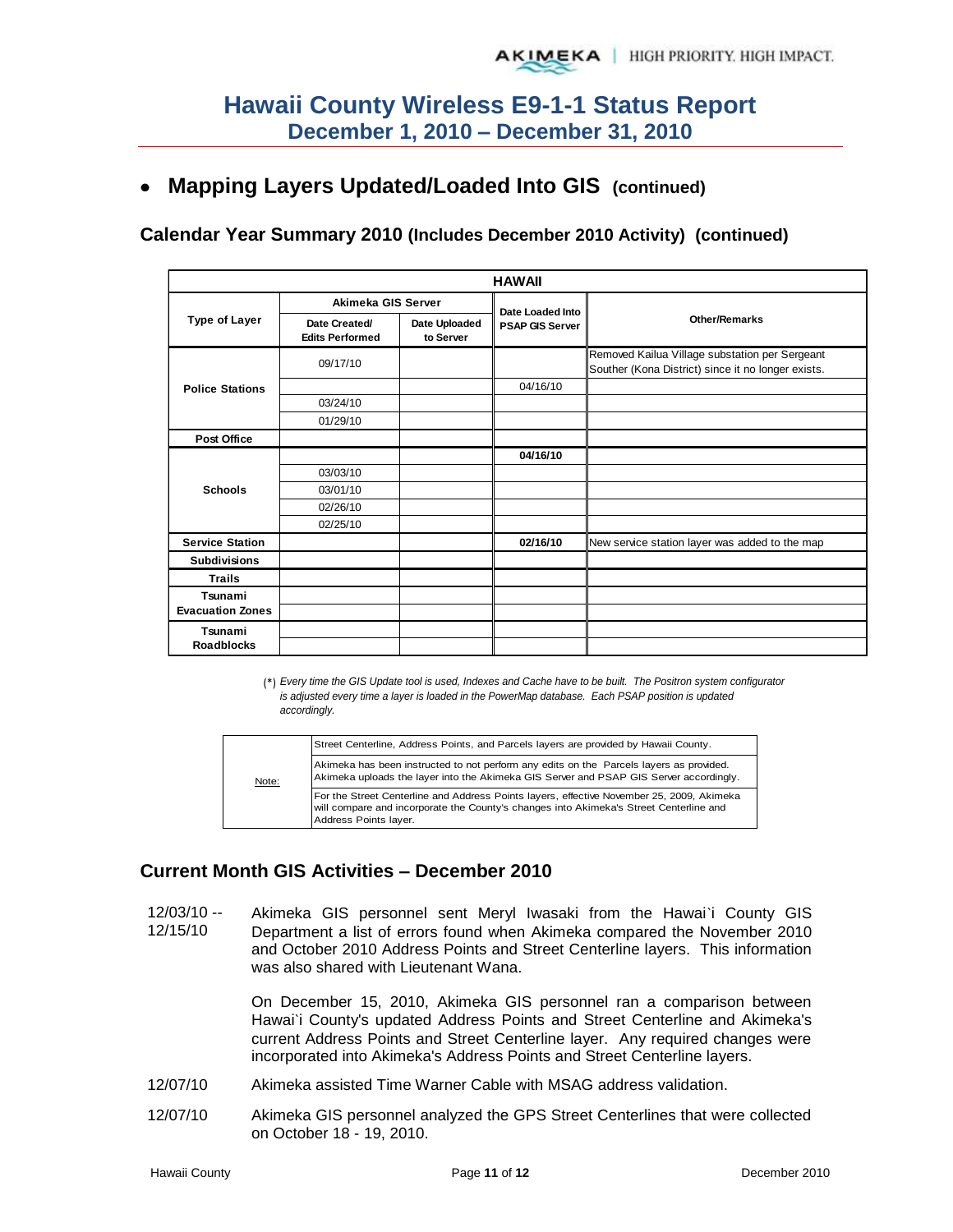## **Service Requests Transactions**

#### **Open Service Requests – December 2010 (November 27 – December 29, 2010)**

| #              | Date                                                    | Ticket# | Description                                                               | Category                   | Urgency | <b>Comments</b>                                                                                                                                                                                                                                                          |  |  |  |  |  |
|----------------|---------------------------------------------------------|---------|---------------------------------------------------------------------------|----------------------------|---------|--------------------------------------------------------------------------------------------------------------------------------------------------------------------------------------------------------------------------------------------------------------------------|--|--|--|--|--|
| $\mathbf{1}$   | 05/25/10                                                | 220     | <b>MSAG Community Layer</b>                                               | 911 Map -- Other           | Low     | Hawaii County Police reviewed Akimeka's<br>2008 MSAG Community layer data and<br>would like to redefine them. New<br>boundaries for West Hawaii was received<br>on May 16, 2010.                                                                                         |  |  |  |  |  |
|                |                                                         |         |                                                                           |                            |         | This request will take considerable effort<br>to coordinate MSAG Community changes<br>with MSAG. Akimeka will discuss this<br>further with the Hawaii County PSAP.                                                                                                       |  |  |  |  |  |
| $\overline{2}$ | 06/03/10                                                | 225     | Verify addresses on Puako Beach Road                                      | MSAG - ANI/ALI Discrepancy | Normal  | Customer records were researched and<br>update requests were sent to Sprint via<br>Intrado and Hawaiian Telcom, Inc. (HTI).<br>Record pending with telcos.                                                                                                               |  |  |  |  |  |
| 3              | 10/20/10                                                | 265     | Incorrect Address: $TN = 808/328-2269$                                    | MSAG - ANI/ALI Discrepancy | Normal  | Customer records were researched and<br>correction request submitted on October<br>27.2010.                                                                                                                                                                              |  |  |  |  |  |
| 4              | 11/12/10                                                | 270     | Incorrect Address: $TN = 808/968-6721$                                    | MSAG - ANI/ALI Discrepancy | Normal  | Customer records were researched and<br>correction request submitted on<br>November 15, 2010.                                                                                                                                                                            |  |  |  |  |  |
| 5              | 11/12/10                                                | 282     | Incorrect Address: TN = 808/965-9207                                      | MSAG - ANI/ALI Discrepancy | Normal  | Customer records were researched and<br>correction request submitted on<br>November 18, 2010.                                                                                                                                                                            |  |  |  |  |  |
| 6              | 12/22/10                                                | 289     | Incorrect Information Displayed: TN = 939-9817 MSAG - ANI/ALI Discrepancy |                            | Normal  | MSAG database correction in progress<br>(12/27/10).                                                                                                                                                                                                                      |  |  |  |  |  |
|                | Documented Items Per April 9 Intergraph Conference Call |         |                                                                           |                            |         |                                                                                                                                                                                                                                                                          |  |  |  |  |  |
| $\overline{7}$ | 04/21/10                                                | 192     | Police/Fire Districts                                                     | 911 Map -- Other           | High    | Akimeka received written descriptions of<br>the police and fire beats from the Hawaii<br>County PSAPs. Screenshots illustrating<br>the changes were sent to the Hawaii<br>PSAPs and Akimeka is awaiting approval<br>of the modifications.<br>Pending since May 25, 2010. |  |  |  |  |  |

## **Year-to-Date (YTD) Summary – 2010**

|              | <b>HAWAII</b>  |               |                                                                                         |                |         |                | <b>SERVICE REQUEST CATEGORIES</b> |                |                         |                |                    |  |
|--------------|----------------|---------------|-----------------------------------------------------------------------------------------|----------------|---------|----------------|-----------------------------------|----------------|-------------------------|----------------|--------------------|--|
| 2010         |                | <b>TOTAL</b>  |                                                                                         |                | 911 Map |                | <b>MSAG</b>                       |                | <b>Request Training</b> |                | <b>Suggestions</b> |  |
|              | <b>Created</b> | <b>Closed</b> | Open                                                                                    | <b>Created</b> | Closed  | <b>Created</b> | Closed                            | <b>Created</b> | Closed                  | <b>Created</b> | Closed             |  |
| December     |                |               |                                                                                         |                |         |                |                                   |                |                         |                |                    |  |
| November     | 13             | 11            | 8                                                                                       | 0              | ŋ       | 13             | 11                                | $\Omega$       | 0                       | $\Omega$       |                    |  |
| October      |                |               | 6                                                                                       | o              | U       | 3              |                                   | O              | 0                       | O              |                    |  |
| September    | 14             | 14            |                                                                                         |                | ŋ       | 14             | 14                                | 0              | 0                       | $\Omega$       |                    |  |
| August       |                |               |                                                                                         |                |         | 2              |                                   | 0              | 0                       | $\Omega$       |                    |  |
| July         |                | 8             |                                                                                         |                |         | 3              | 7                                 | 0              | 0                       | 0              |                    |  |
| June         |                | 13            | 8                                                                                       |                | O       | 3              | 13                                | 0              | 0                       |                |                    |  |
| May          | 24             | 15            | 18                                                                                      |                | 9       | 19             | 5                                 | 0              | 0                       |                |                    |  |
| April        | 24             | 16            |                                                                                         | 11             | 3       | 13             | 13                                | 0              | 0                       |                |                    |  |
| March        |                | 3             |                                                                                         |                |         |                |                                   | 0              | 0                       |                |                    |  |
| February     | 6              | 18            |                                                                                         |                |         | 5              | 17                                | $\Omega$       | $\Omega$                | ∩              |                    |  |
| January      | 24             | 11            | 13                                                                                      |                |         | 24             | 11                                | O              | O                       |                |                    |  |
| <b>TOTAL</b> | 123            | <b>116</b>    |                                                                                         | 19             | 17      | 103            | 98                                | n              | $\Omega$                |                |                    |  |
|              | Note:          |               | Open Service Requests reflect what is in pending status at the end of the report month. |                |         |                |                                   |                |                         |                |                    |  |

Note: Open Service Requests reflect what is in pending status at the end of the report month.

|                     | Category                | <b>Description</b>                                      |  |  |  |  |  |
|---------------------|-------------------------|---------------------------------------------------------|--|--|--|--|--|
|                     | 911 Map                 | Mapping computer not functioning or displaying properly |  |  |  |  |  |
| <b>Definitions:</b> | <b>MSAG</b>             | Discrepancies with 9-1-1 MSAG addresses                 |  |  |  |  |  |
|                     | <b>Request Training</b> | E-911 Operations training needs                         |  |  |  |  |  |
|                     | Suggestions             | Vehicle to share suggestions                            |  |  |  |  |  |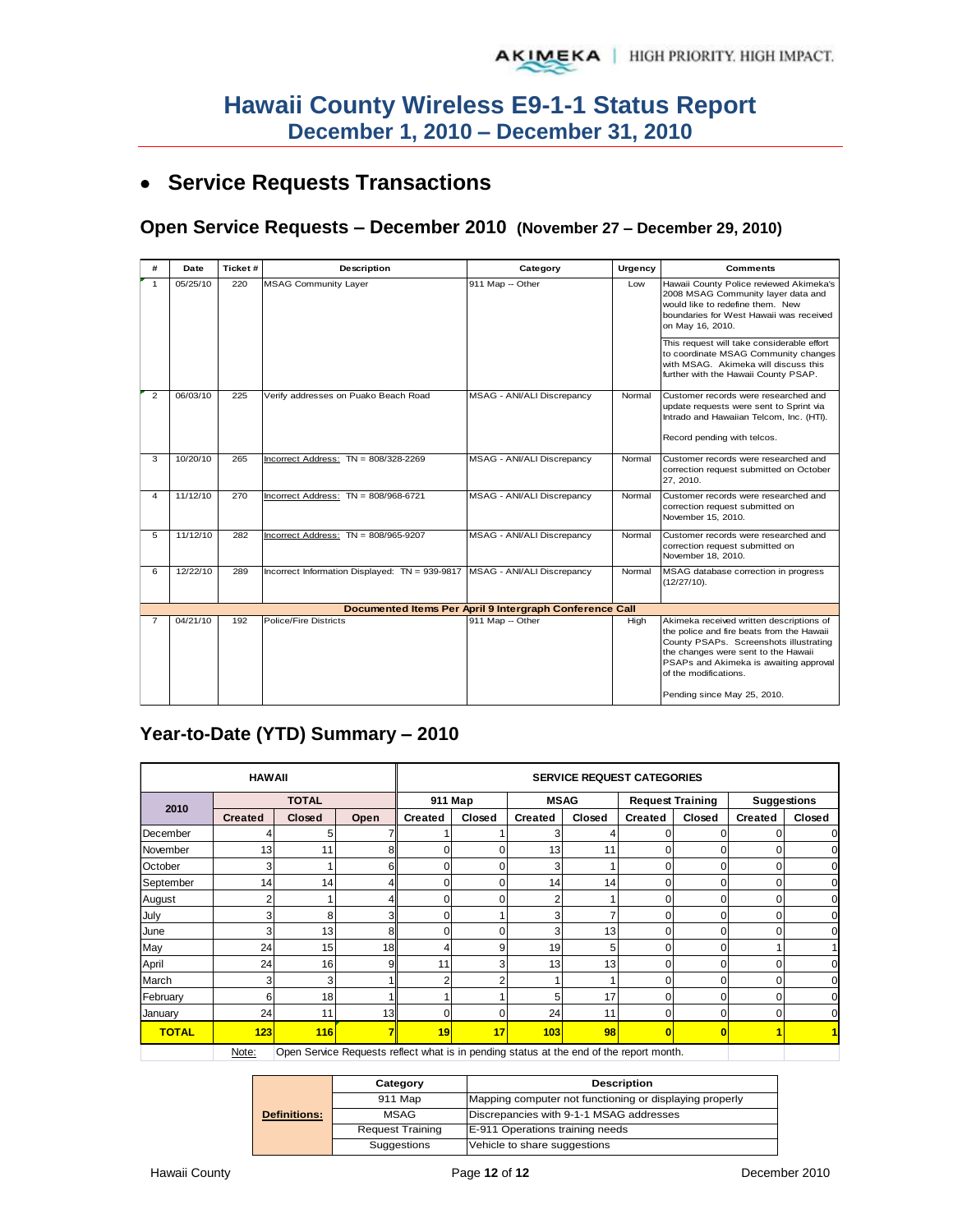## **PSAP Operations**

#### **9-1-1 Call Volume – December 2010**

| <b>PSAP</b>  | Wireline<br>Total |       | $\frac{9}{6}$ | <b>Wireless</b> | %     |
|--------------|-------------------|-------|---------------|-----------------|-------|
| <b>KAUAI</b> | 3,146             | 1,156 | 36.7%         | 1,990           | 63.3% |

#### **9-1-1 Call Volume – Calendar Year 2010**

| <b>KAUAI</b>      |                                                                        |            |                                            |            | TOTAL PSAP 9-1-1 CALL VOLUME        |            |                    |            |             |
|-------------------|------------------------------------------------------------------------|------------|--------------------------------------------|------------|-------------------------------------|------------|--------------------|------------|-------------|
|                   |                                                                        | Wireline   |                                            |            | <b>Wireless</b>                     |            | <b>Admin</b>       |            | Abandoned   |
| 2010              | <b>Total</b>                                                           | # of Calls | %to Total<br>Wireline &<br><b>Wireless</b> | # of Calls | %to Total<br>Wireline &<br>Wireless | # of Calls | %to Total<br>Calls | # of Calls | % Abandoned |
| December          | 3,146                                                                  | 1,156      | 36.7%                                      | 1,990      | 63.3%                               | 0          | 0.0%               | 687        | 21.8%       |
| November          | 2,837                                                                  | 956        | 33.7%                                      | 1,881      | 66.3%                               |            | 0.0%               | 681        | 24.0%       |
| October           | 3,173                                                                  | 1,063      | 33.5%                                      | 2,109      | 66.5%                               |            | 0.0%               | 614        | 19.4%       |
| September         | 2,930                                                                  | 1,010      | 34.5%                                      | 1,920      | 65.5%                               |            | 0.0%               | 543        | 18.5%       |
| August            | 2,949                                                                  | 1,014      | 34.5%                                      | 1,929      | 65.5%                               | 6          | 0.2%               | 538        | 18.2%       |
| July              | 3,199                                                                  | 1,168      | 36.5%                                      | 2,031      | 63.5%                               |            | 0.0%               | 558        | 17.4%       |
| June              | 2,744                                                                  | 1,040      | 37.9%                                      | 1,704      | 62.1%                               | 0          | 0.0%               | 540        | 19.7%       |
| May               | 2,990                                                                  | 1,108      | 37.1%                                      | 1,882      | 62.9%                               |            | 0.0%               | 589        | 19.7%       |
| April             | 2,806                                                                  | 976        | 34.8%                                      | 1,829      | 65.2%                               |            | 0.0%               | 542        | 19.3%       |
| March             | 3,085                                                                  | 1,125      | 36.5%                                      | 1,959      | 63.5%                               |            | 0.0%               | 548        | 17.8%       |
| February          | 2,775                                                                  | 987        | 35.6%                                      | 1.783      | 64.4%                               | 5          | 0.2%               | 545        | 19.6%       |
| January           | 2,910                                                                  | 1,164      | 40.1%                                      | 1,736      | 59.9%                               | 10         | 0.3%               | 573        | 19.7%       |
| <b>TOTAL YTD</b>  | 35,544                                                                 | 12,767     | 35.9%                                      | 22,753     | 64.1%                               | 24         | 0.1%               | 6,958      | 19.6%       |
| <b>AVG PER MO</b> | 2,962                                                                  | 1,064      |                                            | 1,896      |                                     |            |                    | 580        |             |
| Note:             | Total Calls include Administrative calls that are not direct 911 calls |            |                                            |            |                                     |            |                    |            |             |

Note: Total Calls include Administrative calls that are not direct 911 calls.

#### **Notes:**

- (1) "Abandoned" calls represent the number of incoming 9-1-1 calls for which the caller had hung up before a call-taker answered.
- (2) "Abandoned" calls are included in the "Wireline" and "Wireless" counts respectively. The standard CML reports do not provide a break-out of "Abandoned" calls between "Wireline" and "Wireless" calls.
- (3) Total call volumes include Administrative calls. (Administrative calls = Calls made between 911 positions but are not 911 calls.)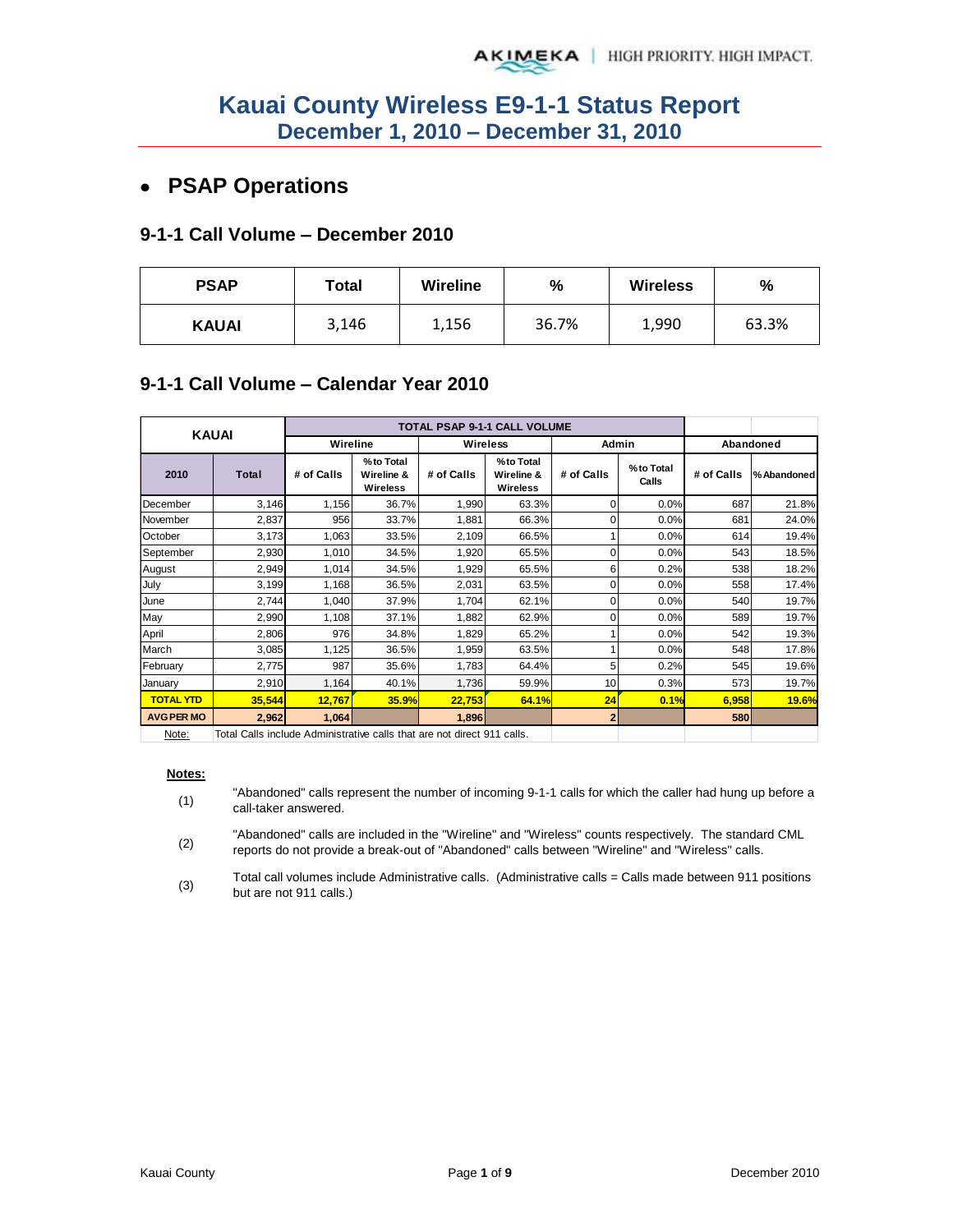## **PSAP Operations (continued)**

#### **9-1-1 Call Volume – Year Over Year (Y/Y) Comparison -- 2010 vs. 2009**

|                   |              | <b>PSAP 9-1-1 CALL VOLUME</b> |                                            |                 |                                            |              |                  |  |  |  |  |  |  |
|-------------------|--------------|-------------------------------|--------------------------------------------|-----------------|--------------------------------------------|--------------|------------------|--|--|--|--|--|--|
| <b>KAUAI</b>      |              | <b>WIRELINE</b>               |                                            | <b>WIRELESS</b> |                                            | <b>ADMIN</b> | <b>ABANDONED</b> |  |  |  |  |  |  |
|                   | <b>TOTAL</b> | # of Calls                    | %to Total<br>Wireline &<br><b>Wireless</b> | # of Calls      | %to Total<br>Wireline &<br><b>Wireless</b> | # of Calls   | # of Calls       |  |  |  |  |  |  |
| 2008              | 38,291       | 15,230                        | 39.8%                                      | 23,036          | 60.2%                                      | 25           | 7,499            |  |  |  |  |  |  |
| 2009              | 35.796       | 13.516                        | 37.9%                                      | 22.143          | 62.1%                                      | 137          | 7,017            |  |  |  |  |  |  |
| <b>Y/Y Change</b> | (2, 495)     | (1,714)                       |                                            | (893)           |                                            | 112          | (482)            |  |  |  |  |  |  |
| % Change          | $-6.5%$      | $-11.3%$                      |                                            | $-3.9%$         |                                            | 448.0%       | $-6.4%$          |  |  |  |  |  |  |
| 2010              | 35,544       | 12,767                        | 35.9%                                      | 22,753          | 64.1%                                      | 24           | 6,958            |  |  |  |  |  |  |
| <b>Y/Y Change</b> | (252)        | (749)                         |                                            | 610             |                                            | (113)        | (59)             |  |  |  |  |  |  |
| % Change          | $-0.7%$      | $-5.5%$                       |                                            | 2.8%            |                                            | $-82.5%$     | $-0.8%$          |  |  |  |  |  |  |

Total PSAP 9-1-1 Call Volumes decreased by 0.7% in 2010 from 2009 -- with Wireline calls declining by 5.5% offset by an increase in Wireless calls by 2.8%.

Total Abandoned calls declined by 0.8% in 2010 as compared to 2009.

#### **Wireless Test – December 2010**

| <b>Date</b> | <b>WSP</b> | <b>Sites</b><br>Tested | <b>Sectors</b><br><b>Tested</b> | <b>Tested By:</b> |
|-------------|------------|------------------------|---------------------------------|-------------------|
| None        |            |                        |                                 |                   |

#### **Current Month PSAP Operations Activities – December 2010**

12/16/10 Akimeka personnel met with Kauai County Police Commanders Contrades and Perez to correct discrepancies with the Police Beat Boundaries. 9-1-1 Dispatch maps were corrected and downloaded at the PSAP.

> Akimeka personnel met with the Kauai County Fire GIS personnel to add a new Fire Station and adjust all affected beat boundaries as needed. New Fire Beat Boundaries were loaded in the 9-1-1 Dispatch Center.

> Akimeka personnel also met with Kauai County IT to review the process of the "Drop and Run" Evacuation site for the 9-1-1 Dispatch Center. Equipment issues and Police requirements are being researched as the project continues to move forward.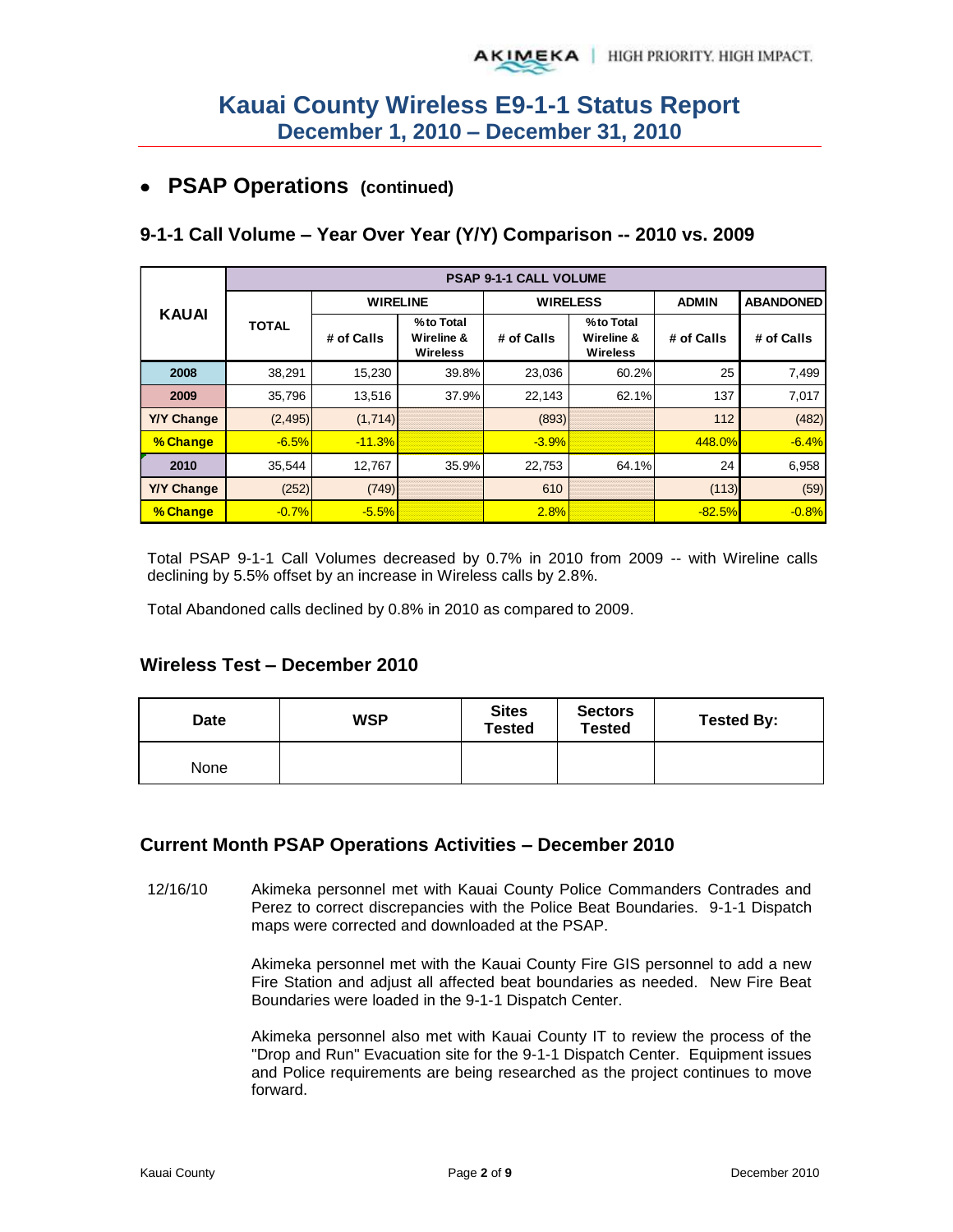## **PSAP Operations (continued)**

#### **Open Issues (To be Monitored and Tracked by Akimeka)**

12/01/10 -- Ongoing Akimeka will continue to monitor and track AT&T Mobility's open trouble ticket (11/21/09) for missing house number (HN), street and community information when transferring a WPH2 call or rebidding a WPH2 call. This issue was escalated to the State of Hawaii Wireless Enhanced 9-1-1 Board for action (August 2010). There have been no updates received to date. Unfortunately, the trouble is still occurring.

> Akimeka will provide status updates via the Monthly Status Report (MSR) when there are significant changes or updates as provided by the State of Hawaii Wireless Enhanced 9-1-1 Board and/or AT&T Mobility.

12/01/10 -- Ongoing Akimeka will continue to monitor and track the work with Telematics providers, OnStar, Hughes, and ATX. The Executive Director of the State of Hawaii Enhanced Wireless 9-1-1 Board volunteered to coordinate and chair implementation calls (August 2010). There have been no updates or further testing scheduled by the Telematics providers.

> Akimeka will provide status updates via the Monthly Status Report (MSR) when there are significant changes or updates as provided by the State of Hawaii Wireless Enhanced 9-1-1 Board and/or Telematics providers.

12/01/10 -- Ongoing Akimeka personnel worked on a flowchart for the Neighbor Island PSAPs to document the flow of a Call Routing Spreadsheet (CRS) and Testing Validation Worksheet (TVW). It was discovered that different processes exist among the carriers.

> Akimeka created and submitted for review a DRAFT Call Routing Spreadsheet (CRS) and Testing Validation Worksheet (TVW) process flowchart to the Neighbor Island PSAPs on December 20, 2010.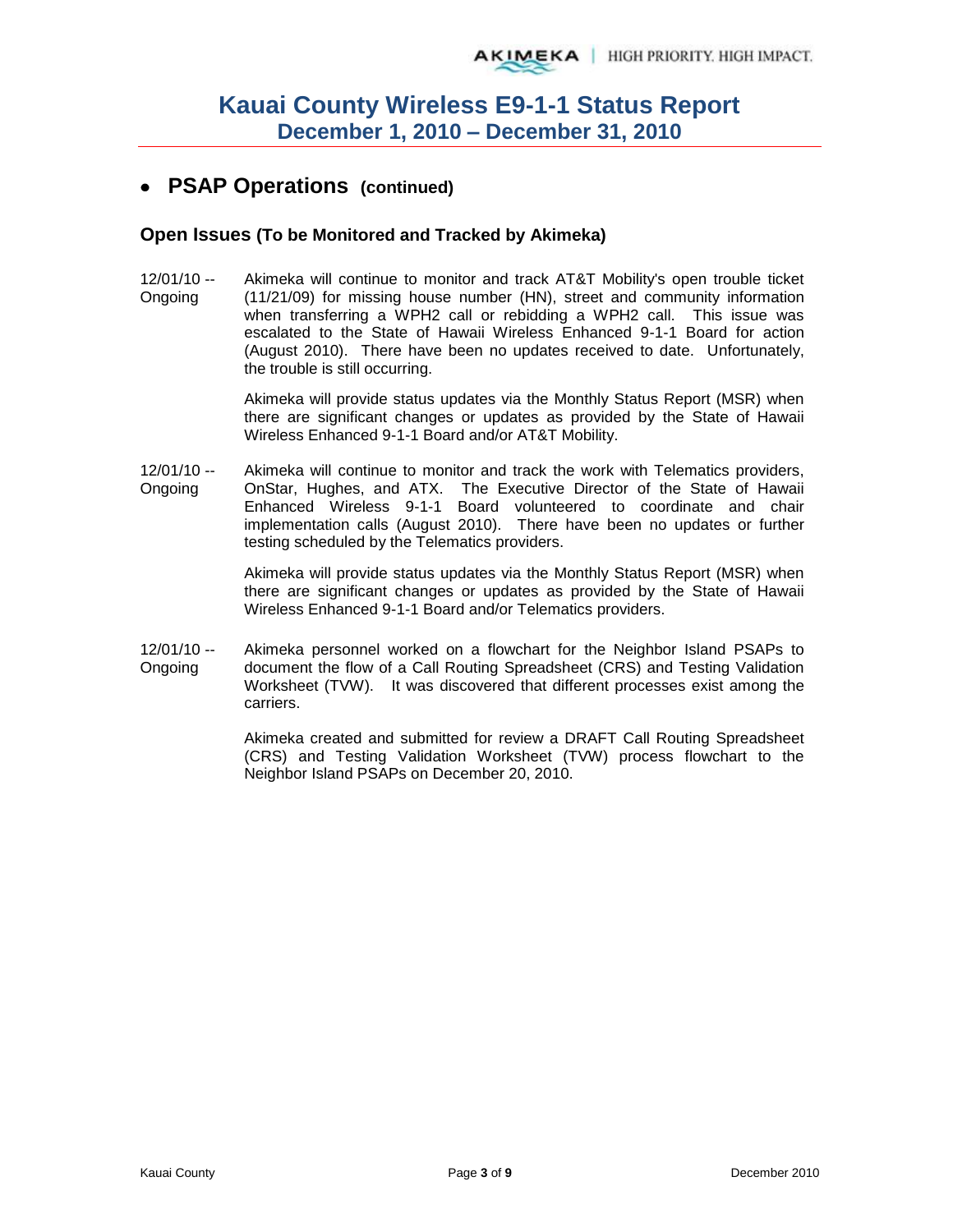## **MSAG**

#### **Current Month – December 2010**

|              |              |                   |                                                                    |                 |                |              |       |                                     | (a                                  | (b)                                           |                               |
|--------------|--------------|-------------------|--------------------------------------------------------------------|-----------------|----------------|--------------|-------|-------------------------------------|-------------------------------------|-----------------------------------------------|-------------------------------|
| 2010         |              | 9-1-1NET REQUESTS |                                                                    |                 |                |              |       |                                     |                                     | In Suspended Status<br>as of Report Month End |                               |
|              |              |                   |                                                                    |                 |                |              |       | <b>Customer</b>                     | <b>Address</b><br>Change            |                                               |                               |
| <b>PSAP</b>  | <b>TOTAL</b> | Total             | Change                                                             | <b>Combined</b> | <b>Delete</b>  | Insert       | Split | <b>Addresses</b><br><b>Affected</b> | <b>Requests</b><br><b>Submitted</b> | # of<br><b>Transactions</b>                   | <b>TNs</b><br><b>Affected</b> |
| <b>KAUAI</b> |              |                   | 0                                                                  | 0               | $\overline{0}$ | $\mathbf{0}$ | 0     | 0                                   |                                     | 0                                             | $\overline{0}$                |
|              |              |                   | Revised categories and report format changes effective April 2009. |                 |                |              |       |                                     |                                     |                                               |                               |

## **Year-to-Date (YTD) Summary – 2010**

|                                                     |     |          |     |                   |                            |                                               |        |              | (a)            | (b)                                 |                                 |      |                     |
|-----------------------------------------------------|-----|----------|-----|-------------------|----------------------------|-----------------------------------------------|--------|--------------|----------------|-------------------------------------|---------------------------------|------|---------------------|
| <b>KAUAI</b>                                        |     |          |     | 9-1-1NET REQUESTS | Customer<br><b>Address</b> | In Suspended Status<br>as of Report Month End |        |              |                |                                     |                                 |      |                     |
| <b>TOTAL</b><br>2010                                |     | Total    |     |                   | Change                     | Combined                                      | Delete | Insert       | <b>Split</b>   | <b>Customer</b><br><b>Addresses</b> | Change<br>Requests<br>Submitted | # of | <b>TNs Affected</b> |
|                                                     |     |          |     |                   |                            |                                               |        | Affected (*) |                | <b>Transactions</b>                 |                                 |      |                     |
| December                                            |     | $\Omega$ |     | $\mathbf 0$       | ۵                          | 0                                             |        |              |                |                                     |                                 |      |                     |
| November                                            |     |          |     | 0                 | 0                          | 0                                             |        |              | ი              |                                     |                                 |      |                     |
| October                                             |     | 5        | 5   | $\mathbf 0$       | ۵                          | 0                                             |        |              | 0              |                                     |                                 |      |                     |
| September                                           |     | $\Omega$ |     | $\Omega$          | Ω                          | $\Omega$                                      |        |              |                |                                     |                                 |      |                     |
| August                                              | 42  | 42       | 39  | $\Omega$          | በ                          | 2                                             |        |              | $\overline{c}$ |                                     |                                 |      |                     |
| July                                                | 96  | 95       | 75  | $\mathbf 0$       | 3                          |                                               | 16     | 13           |                |                                     |                                 |      |                     |
| June                                                | 47  | 47       | 27  | $\mathbf 0$       | ۵                          | 20                                            |        |              | U              |                                     |                                 |      |                     |
| May                                                 | 50  | 49       | 38  | $\overline{2}$    |                            | $\Omega$                                      | 5      | 170          |                |                                     |                                 |      |                     |
| April                                               | 42  | 40       | 18  | $\mathbf 0$       | 4                          | 6                                             | 12     | 40           | 2              |                                     |                                 |      |                     |
| March                                               | 67  | 65       | 30  | $\mathbf 0$       | 18                         | 14                                            | 3      | 162          | $\overline{2}$ |                                     |                                 |      |                     |
| February                                            | 39  | 38       | 17  | $\overline{2}$    | 11                         |                                               |        | 66           |                |                                     |                                 |      |                     |
| January                                             | 37  | 37       | 26  |                   | $\overline{2}$             | 5                                             | 3      | 129          | O              |                                     |                                 |      |                     |
| <b>TOTAL YTD</b>                                    | 428 | 420      | 277 | 5                 | 42                         | 55                                            | 41     | 580          | 10             |                                     |                                 |      |                     |
| <b>AVG PER MO</b>                                   | 36  | 35       | 23  | $\mathbf{0}$      | 4                          | 5                                             | 3      | 48           |                |                                     |                                 |      |                     |
| (*) Applies to Change, Delete and Insert categories |     |          |     |                   |                            |                                               |        |              |                |                                     |                                 |      |                     |

#### **Notes:** Revised categories and report format changes effective April 2009.

| <b>Definitions:</b> | (a) | Represents customer address change requests submitted to Intrado to correct customer ANI/ALI<br>records, including those identified by Akimeka. |
|---------------------|-----|-------------------------------------------------------------------------------------------------------------------------------------------------|
|                     | (b) | Represents what is in suspension status at the end of the report month -- awaiting further action<br>by County, Telco, or Akimeka.              |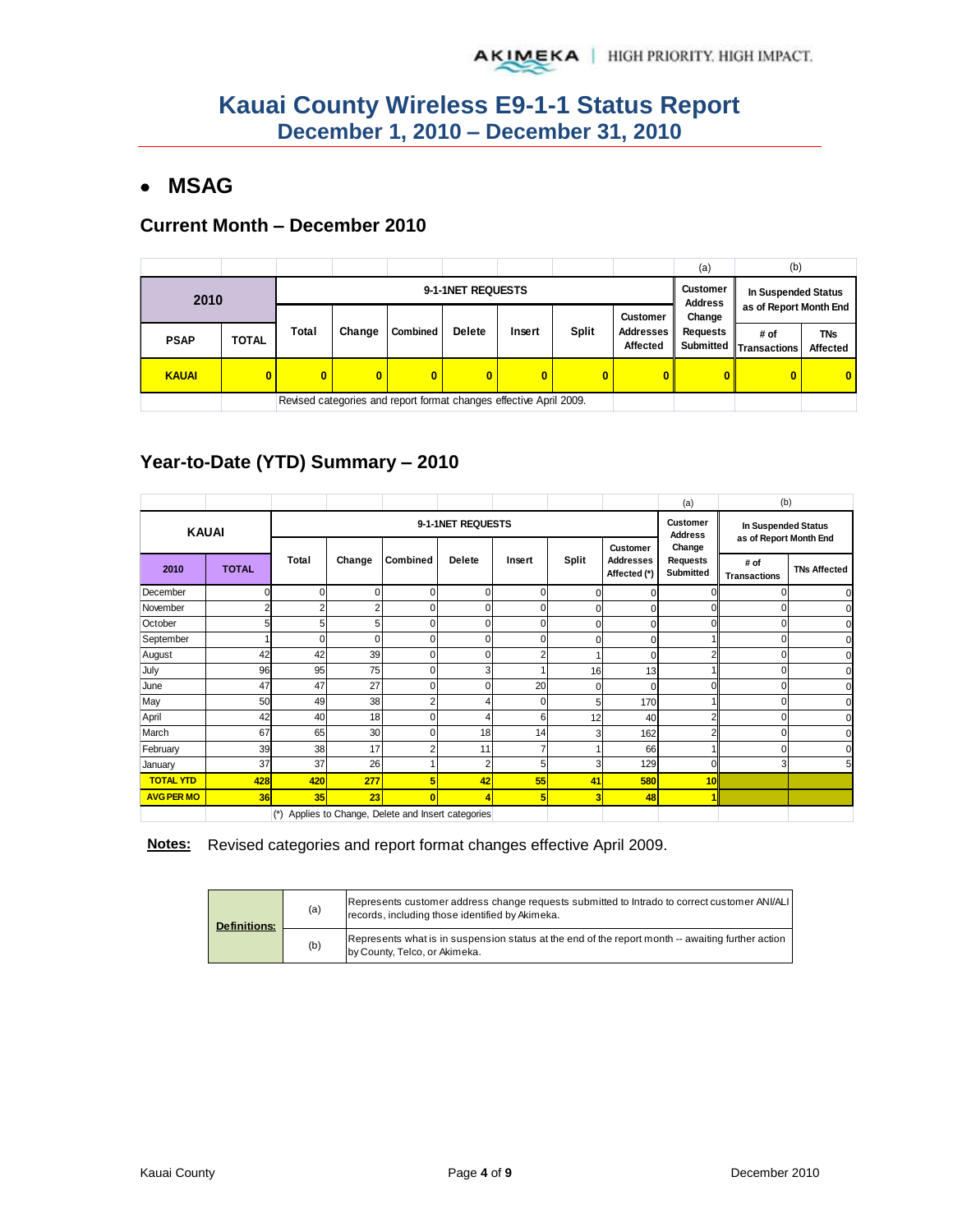## **Mapping Layers Updated/Loaded Into GIS**

#### **Calendar Year Summary 2010 (Includes December 2010 Activity)**

| <b>KAUAI</b>              |                                         |                            |                                            |                                                                                                                   |  |  |  |  |  |  |  |
|---------------------------|-----------------------------------------|----------------------------|--------------------------------------------|-------------------------------------------------------------------------------------------------------------------|--|--|--|--|--|--|--|
|                           | Akimeka GIS Server                      |                            |                                            |                                                                                                                   |  |  |  |  |  |  |  |
| <b>Type of Layer</b>      | Date Created/<br><b>Edits Performed</b> | Date Uploaded<br>to Server | Date Loaded Into<br><b>PSAP GIS Server</b> | <b>Other/Remarks</b>                                                                                              |  |  |  |  |  |  |  |
|                           |                                         |                            | 12/22/10                                   |                                                                                                                   |  |  |  |  |  |  |  |
|                           | 12/21/10                                |                            |                                            | Per VZW CRS                                                                                                       |  |  |  |  |  |  |  |
|                           | 12/15/10                                |                            |                                            | Per AT&T Mobility CRS                                                                                             |  |  |  |  |  |  |  |
|                           |                                         |                            | 12/03/10                                   |                                                                                                                   |  |  |  |  |  |  |  |
|                           | 11/24/10                                |                            |                                            | Per Nextel CRS                                                                                                    |  |  |  |  |  |  |  |
|                           |                                         |                            | 11/23/10                                   |                                                                                                                   |  |  |  |  |  |  |  |
|                           | 11/19/10                                |                            |                                            |                                                                                                                   |  |  |  |  |  |  |  |
|                           | 11/17/10                                |                            |                                            | Per AT&T Mobility CRS                                                                                             |  |  |  |  |  |  |  |
|                           | 11/08/10                                |                            |                                            |                                                                                                                   |  |  |  |  |  |  |  |
|                           | 11/05/10                                |                            |                                            |                                                                                                                   |  |  |  |  |  |  |  |
|                           | 11/04/10                                |                            |                                            | Per VZW CRS                                                                                                       |  |  |  |  |  |  |  |
|                           | 10/29/10                                |                            |                                            | Per Sprint CRSS                                                                                                   |  |  |  |  |  |  |  |
|                           | 10/29/10                                |                            |                                            | Per AT&T Mobility CRSS                                                                                            |  |  |  |  |  |  |  |
|                           | 10/27/10                                |                            | 10/27/10                                   |                                                                                                                   |  |  |  |  |  |  |  |
| <b>WSP Cell Towers</b>    | 10/25/10                                |                            |                                            | Per Sprint CRSS                                                                                                   |  |  |  |  |  |  |  |
|                           | 10/01/10                                |                            |                                            | Per Mobi PCS CRSS                                                                                                 |  |  |  |  |  |  |  |
|                           | 09/23/10                                |                            |                                            | Per AT&T Mobility CRSS                                                                                            |  |  |  |  |  |  |  |
|                           | 09/17/10                                |                            |                                            | VZW -- Changed Lat/Long                                                                                           |  |  |  |  |  |  |  |
|                           | 09/07/10                                |                            |                                            | Per VZW Annual Audit                                                                                              |  |  |  |  |  |  |  |
|                           |                                         |                            |                                            | Per VZW CRSS                                                                                                      |  |  |  |  |  |  |  |
|                           | 08/13/10                                |                            |                                            | Per Sprint CRSS -- added a tower and sector                                                                       |  |  |  |  |  |  |  |
|                           | 07/08/10                                |                            |                                            | Per Mobi PCS CRSS                                                                                                 |  |  |  |  |  |  |  |
|                           |                                         |                            | 05/26/10                                   |                                                                                                                   |  |  |  |  |  |  |  |
|                           | 05/14/10                                |                            |                                            | Per Sprint CRSS                                                                                                   |  |  |  |  |  |  |  |
|                           | 04/26/10                                |                            |                                            | Per VZW CRSS                                                                                                      |  |  |  |  |  |  |  |
|                           | 04/19/10                                |                            |                                            | Per AT&T Mobility CRSS. Change in sector compass                                                                  |  |  |  |  |  |  |  |
|                           |                                         |                            |                                            | orientation and azimuth.                                                                                          |  |  |  |  |  |  |  |
|                           |                                         |                            | 02/26/10                                   |                                                                                                                   |  |  |  |  |  |  |  |
|                           | 02/23/10                                |                            |                                            | Per AT&T Mobility Annual Audit                                                                                    |  |  |  |  |  |  |  |
|                           | 02/17/10                                |                            |                                            |                                                                                                                   |  |  |  |  |  |  |  |
|                           |                                         |                            | 01/29/10                                   |                                                                                                                   |  |  |  |  |  |  |  |
|                           | 01/19/10                                |                            |                                            | Added VZW Towers per CRSS                                                                                         |  |  |  |  |  |  |  |
|                           |                                         |                            | 10/27/10                                   |                                                                                                                   |  |  |  |  |  |  |  |
|                           | 10/04/10                                |                            |                                            |                                                                                                                   |  |  |  |  |  |  |  |
|                           | 09/29/10                                |                            |                                            |                                                                                                                   |  |  |  |  |  |  |  |
|                           | 09/28/10                                |                            |                                            | <b>PMRF Streets</b>                                                                                               |  |  |  |  |  |  |  |
|                           | 09/27/10                                |                            |                                            |                                                                                                                   |  |  |  |  |  |  |  |
|                           | 09/24/10                                |                            |                                            |                                                                                                                   |  |  |  |  |  |  |  |
|                           | 09/23/10                                |                            |                                            | Added new street centerlines per County Planning<br>Department and Pacific Missile Range Facility<br>(PMRF) maps. |  |  |  |  |  |  |  |
| <b>Street Centerlines</b> | 09/22/10                                |                            |                                            |                                                                                                                   |  |  |  |  |  |  |  |
|                           | 07/08/10                                |                            |                                            |                                                                                                                   |  |  |  |  |  |  |  |
|                           | 07/02/10                                |                            |                                            |                                                                                                                   |  |  |  |  |  |  |  |
|                           |                                         |                            | 04/14/10                                   |                                                                                                                   |  |  |  |  |  |  |  |
|                           | 04/12/10                                |                            |                                            |                                                                                                                   |  |  |  |  |  |  |  |
|                           | 03/11/10 - 03/23/10                     |                            |                                            |                                                                                                                   |  |  |  |  |  |  |  |
|                           | 02/17/10                                |                            |                                            |                                                                                                                   |  |  |  |  |  |  |  |
|                           | 02/04/10                                |                            |                                            |                                                                                                                   |  |  |  |  |  |  |  |
|                           |                                         |                            | 01/29/10                                   |                                                                                                                   |  |  |  |  |  |  |  |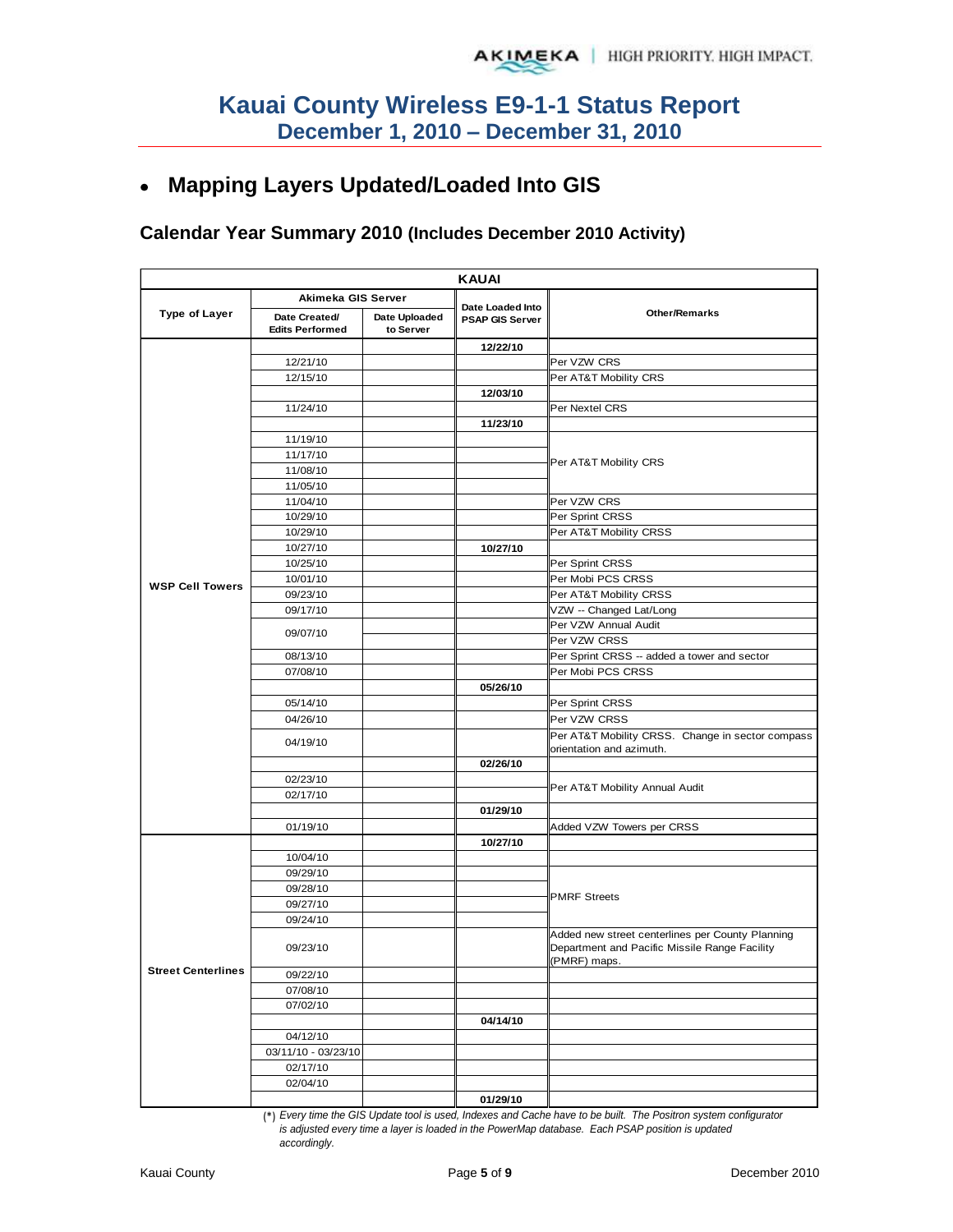## **Mapping Layers Updated/Loaded Into GIS**

## **Calendar Year Summary 2010 (Includes December 2010 Activity)**

| <b>KAUAI</b>                                                        |                                         |                            |                                            |                                                                                      |
|---------------------------------------------------------------------|-----------------------------------------|----------------------------|--------------------------------------------|--------------------------------------------------------------------------------------|
|                                                                     | Akimeka GIS Server                      |                            |                                            |                                                                                      |
| <b>Type of Layer</b>                                                | Date Created/<br><b>Edits Performed</b> | Date Uploaded<br>to Server | Date Loaded Into<br><b>PSAP GIS Server</b> | <b>Other/Remarks</b>                                                                 |
| <b>Address Points</b>                                               |                                         |                            | 10/27/10                                   |                                                                                      |
|                                                                     | 10/13/10                                |                            |                                            | Edited Address Points per Grant Honma of the County<br>of Kauai Planning Department. |
|                                                                     | 09/29/10                                |                            |                                            | <b>PMRF Addresses</b>                                                                |
|                                                                     | 09/28/10                                |                            |                                            |                                                                                      |
|                                                                     | 09/27/10                                |                            |                                            |                                                                                      |
|                                                                     | 09/24/10                                |                            |                                            |                                                                                      |
|                                                                     | 09/23/10                                |                            |                                            | Added new address per Addressing Authority and<br>address for PMRF.                  |
|                                                                     | 09/22/10                                |                            |                                            |                                                                                      |
|                                                                     | 08/31/10                                |                            |                                            |                                                                                      |
|                                                                     | 08/19/10                                |                            |                                            | Added emergency call boxes to the Address Point<br>layer                             |
|                                                                     | 08/03/10                                |                            |                                            |                                                                                      |
|                                                                     | 07/02/10 - 07/30/10                     |                            |                                            |                                                                                      |
|                                                                     | 06/01/10 - 06/17/10                     |                            |                                            |                                                                                      |
|                                                                     | 05/27/10                                |                            |                                            |                                                                                      |
|                                                                     | 05/26/10                                |                            | 05/26/10                                   |                                                                                      |
|                                                                     | 05/07/10 - 05/25/10                     |                            |                                            |                                                                                      |
|                                                                     | 05/05/10                                |                            |                                            | Edits made per emails from Grant Honma of the<br>County of Kauai Planning Department |
|                                                                     | 04/20/10 - 04/29/10                     |                            |                                            |                                                                                      |
|                                                                     |                                         |                            | 04/14/10                                   |                                                                                      |
|                                                                     | 04/13/10                                |                            |                                            |                                                                                      |
|                                                                     | 04/01/10                                |                            |                                            |                                                                                      |
|                                                                     | 03/08/10 - 03/23/10                     |                            |                                            |                                                                                      |
|                                                                     |                                         |                            | 02/26/10                                   |                                                                                      |
|                                                                     | 02/23/10                                |                            |                                            |                                                                                      |
|                                                                     | 02/16/10                                |                            |                                            |                                                                                      |
|                                                                     | 02/04/10                                |                            |                                            |                                                                                      |
|                                                                     | 01/29/10                                |                            | 01/29/10                                   |                                                                                      |
|                                                                     | 01/05/10 - 01/28/10                     |                            |                                            |                                                                                      |
| <b>MSAG Address</b><br>Points (aka Pseudo<br><b>Address Points)</b> | 08/11/10                                |                            |                                            |                                                                                      |
|                                                                     |                                         |                            | 04/14/10                                   |                                                                                      |
|                                                                     | 04/12/10                                |                            |                                            |                                                                                      |
|                                                                     | 04/09/10                                |                            |                                            |                                                                                      |
|                                                                     |                                         |                            | 02/26/10                                   |                                                                                      |
|                                                                     | 02/25/10                                |                            |                                            |                                                                                      |
|                                                                     | 02/11/10                                |                            |                                            |                                                                                      |
|                                                                     |                                         |                            | 01/29/10                                   |                                                                                      |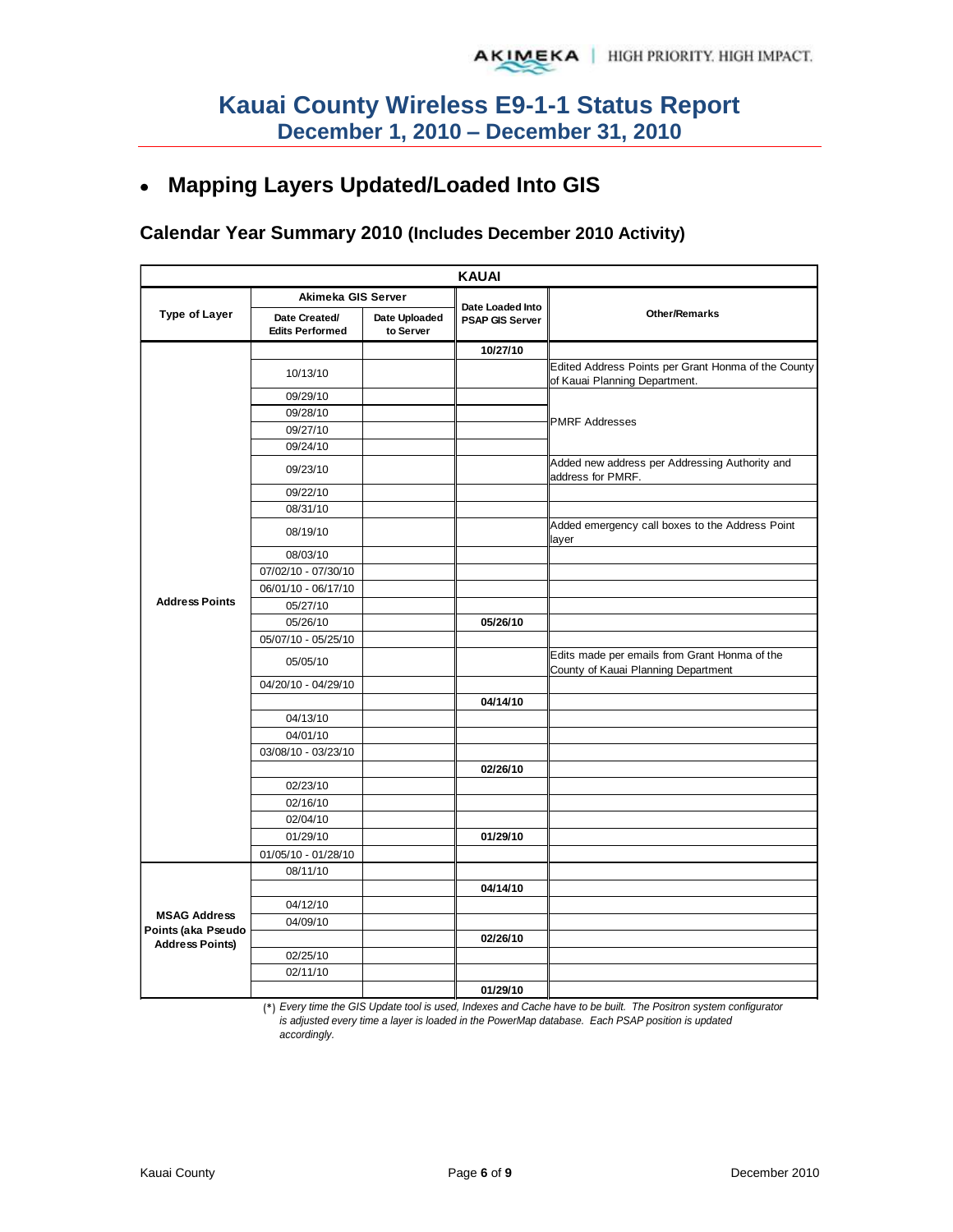# **Mapping Layers Updated/Loaded Into GIS**

### **Calendar Year Summary 2010 (Includes December 2010 Activity)**

|                                    |                                         |                            | <b>KAUAI</b>                               |                                                                                                                                                                                    |
|------------------------------------|-----------------------------------------|----------------------------|--------------------------------------------|------------------------------------------------------------------------------------------------------------------------------------------------------------------------------------|
|                                    | Akimeka GIS Server                      |                            |                                            |                                                                                                                                                                                    |
| <b>Type of Layer</b>               | Date Created/<br><b>Edits Performed</b> | Date Uploaded<br>to Server | Date Loaded Into<br><b>PSAP GIS Server</b> | <b>Other/Remarks</b>                                                                                                                                                               |
|                                    | 12/01/10 - 12/30 10                     |                            |                                            | Parcels adjustments were made to improve the spatial                                                                                                                               |
|                                    | 11/01/10 - 11/30/10                     |                            |                                            | accuracy of the existing parcels layers.                                                                                                                                           |
| <b>Parcels</b>                     | 10/22/10 - 10/29/10                     |                            |                                            |                                                                                                                                                                                    |
|                                    | 10/13/10                                |                            |                                            | Edited parcel addresses per Grant Honma of the<br>County of Kauai Planning Department                                                                                              |
|                                    | 04/12/10                                |                            |                                            |                                                                                                                                                                                    |
| <b>Coastal Names</b>               | 03/23/10                                |                            |                                            |                                                                                                                                                                                    |
|                                    | 03/22/10                                |                            |                                            | New layer created.                                                                                                                                                                 |
| Coastline                          | 12/21/10                                |                            |                                            | Aligned Response Area Polygon to the GIS Coastline                                                                                                                                 |
|                                    | 12/20/10                                |                            |                                            | for the entire island of Kauai.                                                                                                                                                    |
| <b>Common Places</b>               |                                         |                            |                                            |                                                                                                                                                                                    |
| <b>Communications</b>              |                                         |                            |                                            |                                                                                                                                                                                    |
| <b>Communities</b>                 |                                         |                            |                                            |                                                                                                                                                                                    |
|                                    | 06/18/10                                |                            |                                            |                                                                                                                                                                                    |
| Emergency<br><b>Callboxes</b>      | 06/17/10                                |                            |                                            |                                                                                                                                                                                    |
|                                    | 06/16/10                                |                            |                                            | Edited to synchronize with current ANI/ALI records.                                                                                                                                |
| <b>EMS Zones</b>                   |                                         |                            |                                            |                                                                                                                                                                                    |
|                                    |                                         |                            | 12/22/10                                   |                                                                                                                                                                                    |
| <b>Fire ESZ</b>                    | 12/09/10                                |                            |                                            | Akimeka received a GIS layer from Kauai County Fire<br>Department containing Fire Beat polygons. Akimeka<br>is reviewing and updating this layer to meet Akimeka<br>GIS standards. |
|                                    |                                         |                            |                                            | Renamed Fire Beat Boundaries to Fire ESZ                                                                                                                                           |
| <b>Fire Stations</b>               | 12/13/10                                |                            |                                            | Updated Fire Station GIS file with new station and<br>attributes.                                                                                                                  |
| Food & Beverage                    |                                         |                            |                                            | Renamed Restaurant layer to Food & Beverage layer<br>to include bakeries, cafes, food factories, etc.                                                                              |
| <b>Hotels</b>                      |                                         |                            |                                            |                                                                                                                                                                                    |
| <b>Medic Beat</b>                  |                                         |                            |                                            |                                                                                                                                                                                    |
| <b>Boundaries</b>                  |                                         |                            |                                            |                                                                                                                                                                                    |
| <b>Medical Facilities</b>          | 08/13/10                                | 08/13/10                   |                                            | Created a new layer for Medical Facilities.<br>Downloaded Assisted Living and Skilled Nursing<br>medical facilities GIS layers from the State GIS<br>website.                      |
| <b>Milepost Markers</b>            |                                         |                            |                                            |                                                                                                                                                                                    |
| <b>National and State</b><br>Parks |                                         |                            |                                            |                                                                                                                                                                                    |
| <b>Plat Maps</b>                   |                                         |                            |                                            |                                                                                                                                                                                    |
|                                    | 07/02/10                                |                            |                                            | Request from Kauai County Police Department to add<br>Kilauea Slippery Slides. Included on Address Point<br>layer as well.                                                         |
| <b>Points of Interest</b>          |                                         |                            | 04/14/10                                   |                                                                                                                                                                                    |
|                                    | 03/12/10                                |                            |                                            |                                                                                                                                                                                    |
|                                    | 03/11/10                                |                            |                                            | New layer created.                                                                                                                                                                 |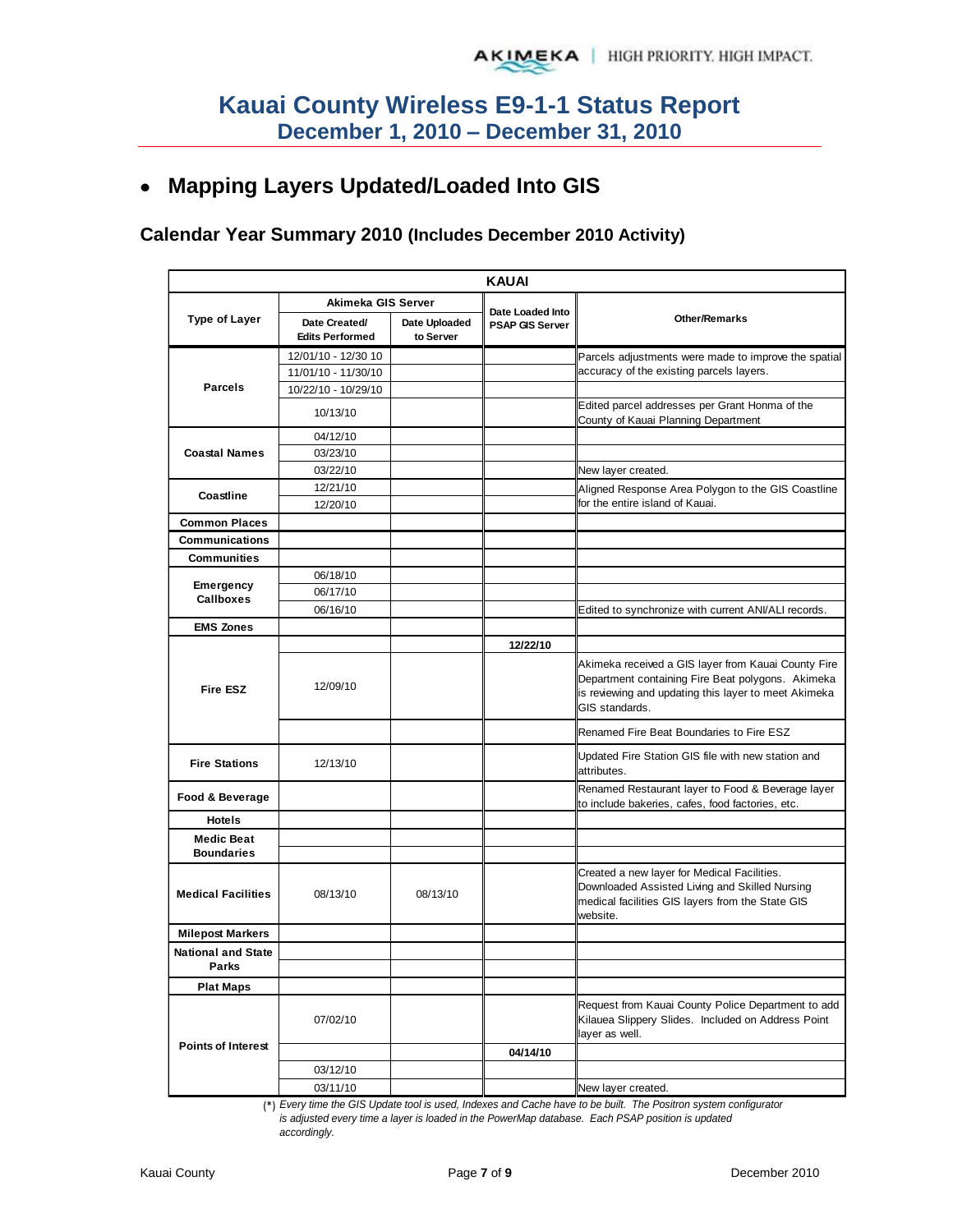# **Mapping Layers Updated/Loaded Into GIS**

**Calendar Year Summary 2010 (Includes December 2010 Activity)**

|                         |                                         |                            | <b>KAUAI</b>           |                                       |
|-------------------------|-----------------------------------------|----------------------------|------------------------|---------------------------------------|
|                         | Akimeka GIS Server                      |                            | Date Loaded Into       |                                       |
| Type of Layer           | Date Created/<br><b>Edits Performed</b> | Date Uploaded<br>to Server | <b>PSAP GIS Server</b> | <b>Other/Remarks</b>                  |
| <b>Police Beats</b>     |                                         |                            | 12/22/10               |                                       |
|                         | 02/25/10                                |                            | 02/26/10               | Re-loaded to reflect new beat numbers |
| <b>Police District</b>  |                                         |                            |                        |                                       |
| <b>Boundaries</b>       |                                         |                            |                        |                                       |
| <b>Post Offices</b>     |                                         |                            |                        |                                       |
| <b>Radio Towers</b>     |                                         |                            |                        |                                       |
| <b>Schools</b>          |                                         |                            |                        |                                       |
| <b>Subdivisions</b>     |                                         |                            | 04/14/10               |                                       |
|                         | 03/19/10                                |                            |                        |                                       |
| Tsunami                 |                                         |                            |                        |                                       |
| <b>Evacuation Zones</b> |                                         |                            |                        |                                       |
| <b>WiFi Sites</b>       |                                         |                            |                        |                                       |

(\*) *Every time the GIS Update tool is used, Indexes and Cache have to be built. The Positron system configurator is adjusted every time a layer is loaded in the PowerMap database. Each PSAP position is updated accordingly.*

Note: The Parcels layer is provided by Kauai County. Akimeka does not perform any edits on the spatial information of the layer. Changes to the attribute table are made when needed. Akimeka uploads the layer into the Akimeka GIS Server and PSAP GIS Server accordingly.

### **Current Month GIS Activities – December 2010**

12/01/10 Akimeka personnel configured Pictometry integration with PowerMap using the pre-loaded 100% coverage dataset.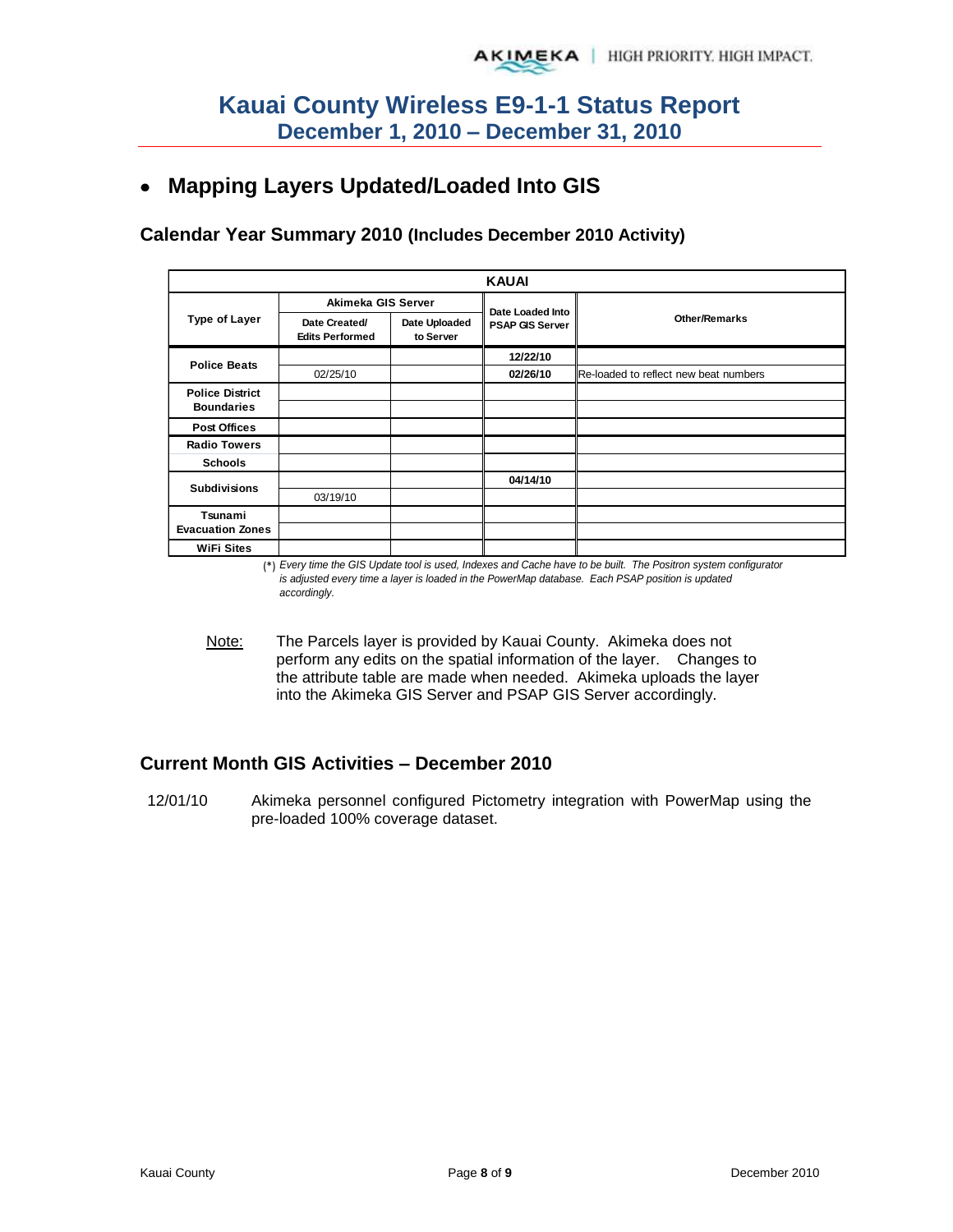# **Service Requests Transactions**

#### **Open Service Requests – December 2010 (November 27 – December 29, 2010)**

| <br>π | Date | Ticket# | <b>Description</b> | Categorv | Urgency | <b>Comments</b> |
|-------|------|---------|--------------------|----------|---------|-----------------|
|       |      |         | <b>NONE</b>        |          |         |                 |
|       |      |         |                    |          |         |                 |

#### **Year-to-Date (YTD) Summary – 2010**

|              | <b>KAUAI</b>   |              |                                                                                         | <b>SERVICE REQUEST CATEGORIES</b> |         |                |        |                         |          |                         |        |  |
|--------------|----------------|--------------|-----------------------------------------------------------------------------------------|-----------------------------------|---------|----------------|--------|-------------------------|----------|-------------------------|--------|--|
| 2010         |                | <b>TOTAL</b> |                                                                                         |                                   | 911 Map | <b>MSAG</b>    |        | <b>Request Training</b> |          | <b>Suggestions</b>      |        |  |
|              | <b>Created</b> | Closed       | Open                                                                                    | Created                           | Closed  | <b>Created</b> | Closed | <b>Created</b>          | Closed   | <b>Created</b>          | Closed |  |
| December     |                |              |                                                                                         |                                   | 3       |                |        |                         |          |                         |        |  |
| November     |                |              |                                                                                         | 0                                 | 0       | 0              | 0      |                         | 0        | 0                       |        |  |
| October      |                |              |                                                                                         | 0                                 | 0       |                |        |                         | $\Omega$ | 0                       |        |  |
| September    |                |              | $\Omega$                                                                                |                                   |         |                |        | $\Omega$                | 0        | $\Omega$                |        |  |
| August       |                |              | $\Omega$                                                                                | 0                                 | 0       |                |        | C                       | 0        | 0                       |        |  |
| July         |                |              | $\Omega$                                                                                | O                                 | 0       |                |        |                         | $\Omega$ | 0                       |        |  |
| June         |                |              | $\Omega$                                                                                | 0                                 | 0       |                |        |                         | 0        | O                       |        |  |
| May          |                |              | 01                                                                                      | C                                 | 0       |                |        |                         |          | 0                       |        |  |
| April        |                |              | ΟI                                                                                      | 0                                 | 0       |                |        |                         | $\Omega$ | 0                       |        |  |
| March        |                |              | $\Omega$                                                                                |                                   |         |                |        |                         | 0        | 0                       |        |  |
| February     |                |              |                                                                                         |                                   | 2       |                | 0      |                         | 0        | 0                       |        |  |
| January      |                |              | $\Omega$                                                                                | 0                                 | 0       | ი              | 0      | 0                       | $\Omega$ | 0                       |        |  |
| <b>TOTAL</b> | 14             | 14           | $\mathbf{0}$                                                                            | 7                                 | 7       | ⇁              | 7      | $\mathbf{0}$            | $\bf{0}$ | $\overline{\mathbf{0}}$ |        |  |
|              | Note:          |              | Open Service Requests reflect what is in pending status at the end of the report month. |                                   |         |                |        |                         |          |                         |        |  |

Note: Open Service Requests reflect what is in pending status at the end of the report month.

|                     | Category                | <b>Description</b>                                      |
|---------------------|-------------------------|---------------------------------------------------------|
|                     | 911 Map                 | Mapping computer not functioning or displaying properly |
| <b>Definitions:</b> | MSAG                    | Discrepancies with 9-1-1 MSAG addresses                 |
|                     | <b>Request Training</b> | E-911 Operations training needs                         |
|                     | Suggestions             | Vehicle to share suggestions                            |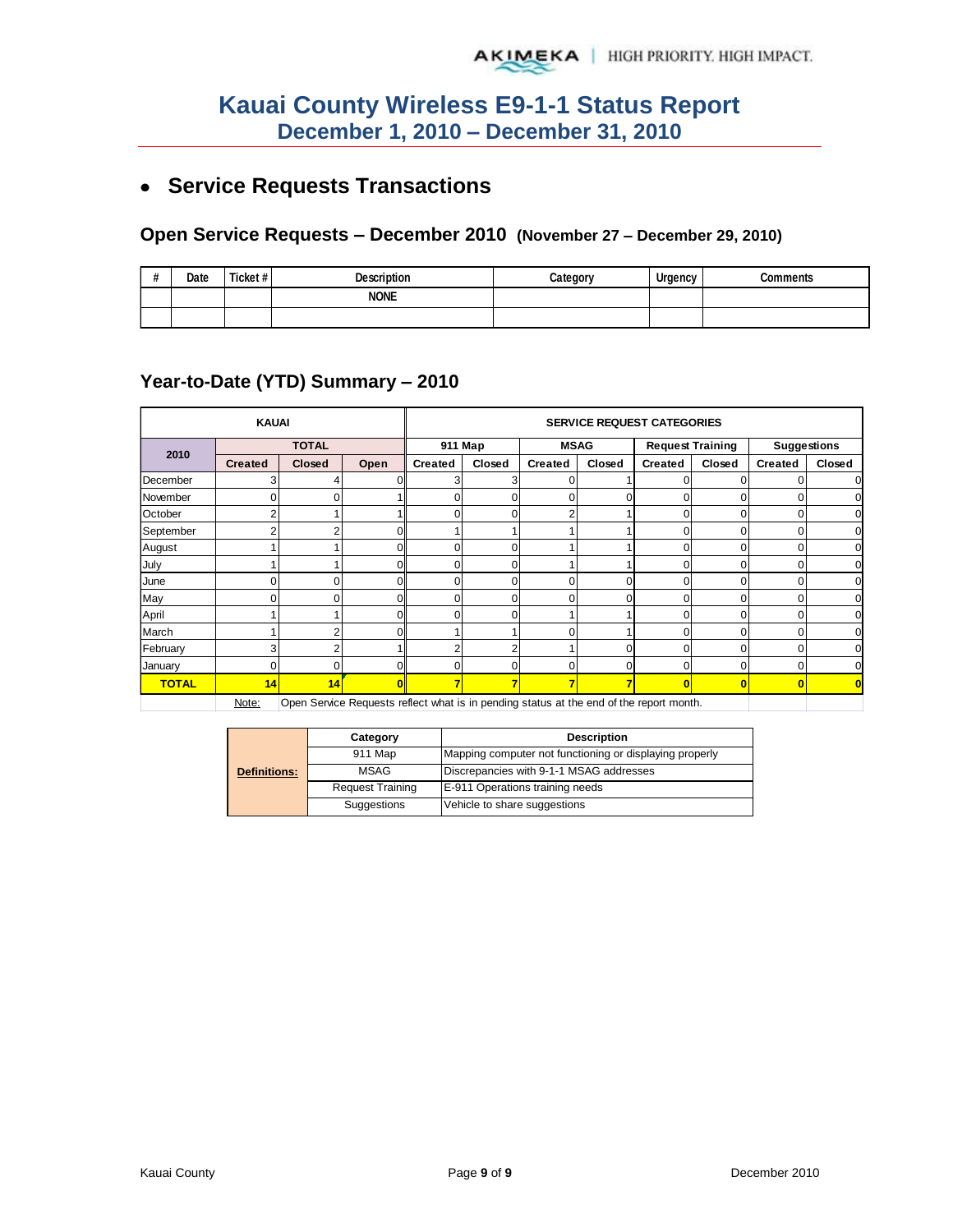## **PSAP Operations**

#### **9-1-1 Call Volume – December 2010**

| <b>PSAP</b>    | Total | Wireline | $\%$  | <b>Wireless</b> | %     |
|----------------|-------|----------|-------|-----------------|-------|
| MAUI (*)       | 8,159 | 2,691    | 33.0% | 5,468           | 67.0% |
| <b>MOLOKAI</b> | 224   | 140      | 62.5% | 84              | 37.5% |

*(\*) Totals are based on calls to primary PSAP.* 

### **9-1-1 Call Volume – Calendar Year 2010**

|                   | <b>MAUI PSAP</b>                                                        |            |                                            |            | <b>TOTAL PSAP 9-1-1 CALL VOLUME</b>        |            |                    |            |                         |
|-------------------|-------------------------------------------------------------------------|------------|--------------------------------------------|------------|--------------------------------------------|------------|--------------------|------------|-------------------------|
|                   |                                                                         | Wireline   |                                            |            | Wireless                                   | Admin      |                    |            | Abandoned               |
| 2010              | <b>Total</b>                                                            | # of Calls | %to Total<br>Wireline &<br><b>Wireless</b> | # of Calls | %to Total<br>Wireline &<br><b>Wireless</b> | # of Calls | %to Total<br>Calls | # of Calls | % Abandoned<br>of Total |
| December          | 8,159                                                                   | 2,691      | 33.0%                                      | 5,468      | 67.0%                                      | 0          | 0.0%               | 1,285      | 15.7%                   |
| November          | 7,874                                                                   | 2,742      | 34.8%                                      | 5,132      | 65.2%                                      | 0          | 0.0%               | 1,332      | 16.9%                   |
| October           | 7,965                                                                   | 2,512      | 31.5%                                      | 5,453      | 68.5%                                      | 0          | 0.0%               | 1,403      | 17.6%                   |
| September         | 7,355                                                                   | 2,358      | 32.1%                                      | 4,996      | 67.9%                                      |            | 0.0%               | 1,273      | 17.3%                   |
| August            | 8,917                                                                   | 2,840      | 31.9%                                      | 6,071      | 68.1%                                      | 6          | 0.1%               | 1,597      | 17.9%                   |
| July              | 9,365                                                                   | 3,046      | 32.5%                                      | 6,319      | 67.5%                                      | 0          | 0.0%               | 1,657      | 17.7%                   |
| June              | 8,260                                                                   | 2,640      | 32.0%                                      | 5,620      | 68.0%                                      | 0          | 0.0%               | 1,385      | 16.8%                   |
| May               | 8,282                                                                   | 2,815      | 34.0%                                      | 5,467      | 66.0%                                      | 0          | 0.0%               | 1,395      | 16.8%                   |
| April             | 7,737                                                                   | 2,962      | 38.3%                                      | 4,774      | 61.7%                                      |            | 0.0%               | 1,193      | 15.4%                   |
| March             | 8,295                                                                   | 2,807      | 33.8%                                      | 5,488      | 66.2%                                      | 0          | 0.0%               | 1,446      | 17.4%                   |
| February          | 7,424                                                                   | 2,606      | 35.1%                                      | 4,818      | 64.9%                                      | 0          | 0.0%               | 1,281      | 17.3%                   |
| Januarv           | 8,228                                                                   | 2,946      | 35.8%                                      | 5,280      | 64.2%                                      | 2          | 0.0%               | 1,464      | 17.8%                   |
| <b>TOTAL YTD</b>  | 97,861                                                                  | 32,965     | 33.7%                                      | 64,886     | 66.3%                                      | 10         | 0.0%               | 16,711     | 17.1%                   |
| <b>AVG PER MO</b> | 8,155                                                                   | 2,747      |                                            | 5,407      |                                            |            |                    | 1,393      |                         |
| Note:             | Total Calls include Administrative calls that are not direct 911 calls. |            |                                            |            |                                            |            |                    |            |                         |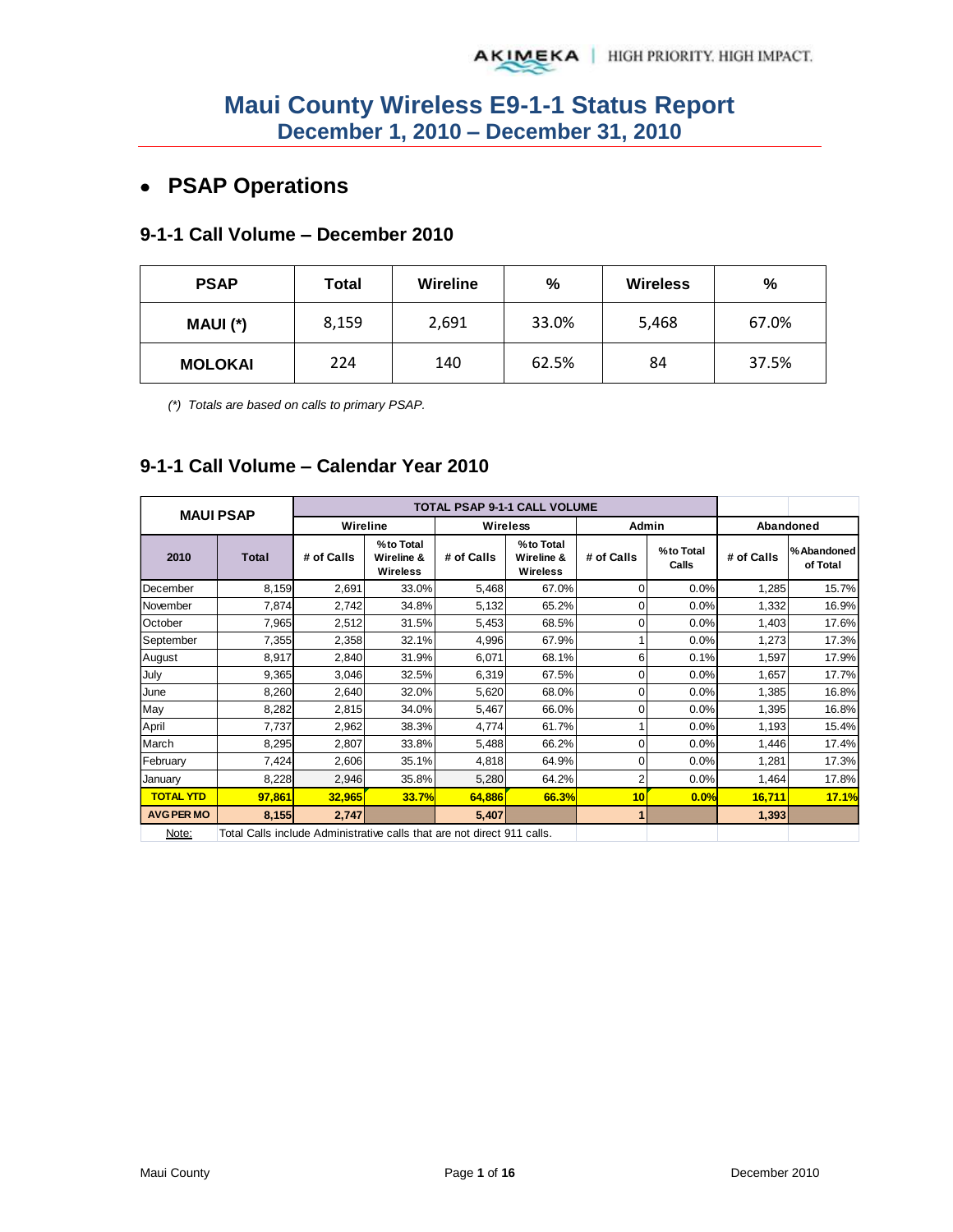#### **PSAP Operations (continued)**   $\bullet$

#### **2010 Total # of Calls % to Total Wireline & Wireless # of Calls % to Total Wireline & Wireless # of Calls % to Total Calls # of Calls % Abandoned** December 224 140 62.5% 84 37.5% 0 0.0% 29 12.9% **MOLOKAI PSAP TOTAL PSAP 9-1-1 CALL VOLUME Wireline Wireless Admin**

#### **9-1-1 Call Volume – Calendar Year 2010 (continued)**

| Note: |  | Total Calls include Administrative calls that are not direct 911 calls. |  |  |  |  |
|-------|--|-------------------------------------------------------------------------|--|--|--|--|
|       |  |                                                                         |  |  |  |  |

#### **Notes:**

(1) "Abandoned" calls represent the number of incoming 9-1-1 calls for which the caller had hung up before a call-taker answered.

November 276 134 48.6% 142 51.4% 0 0.0% 28 10.1% October | 270 136 50.4% 134 49.6% 0 0.0% 54 20.0% September | 241 144 59.8% 97 40.2% 0 0.0% 28 11.6% August | 226 145 64.2% 81 35.8% 0 0.0% 32 14.2% July | 387 237 61.2% 150 38.8% | 0 0.0% | 84 21.7% | June | 247 135| 54.9%| 111| 45.1%| 1| 0.4%| 37| 15.0%| May 295 176 59.7% 119 40.3% 0 0.0% 34 11.5% April | 274 178| 65.2%| 95| 34.8%| 1| 0.4%| 50| 18.2%| March | 298 185 62.1% 113 37.9% 0 0.0% 52 17.4% February | 248 166 66.9% 82 33.1% 0 0.0% 46 18.5% January | 228 137 60.4% 90 39.6% 1 0.4% 47 20.6% **TOTAL YTD 3,214 1,913 59.6% 1,298 40.4% 3 0.1% 521 16.2%**

(2) "Abandoned" calls are included in the "Wireline" and "Wireless" counts respectively. The standard CML reports do not provide a break-out of "Abandoned" calls between "Wireline" and "Wireless" calls.

**AVG PER MO 268 159 108 0 43**

(3) Total call volumes include Administrative calls. (Administrative calls = Calls made between 911 positions but are not 911 calls.)

### **9-1-1 Call Volume – Year Over Year (Y/Y) Comparison -- 2010 vs. 2009**

|                   | <b>PSAP 9-1-1 CALL VOLUME</b> |                 |                                            |            |                                     |                |                  |  |  |  |  |  |
|-------------------|-------------------------------|-----------------|--------------------------------------------|------------|-------------------------------------|----------------|------------------|--|--|--|--|--|
| <b>MAUI</b>       |                               | <b>WIRELINE</b> |                                            |            | <b>WIRELESS</b>                     | <b>ADMIN</b>   | <b>ABANDONED</b> |  |  |  |  |  |
| <b>PSAP</b>       | <b>TOTAL</b>                  | # of Calls      | %to Total<br>Wireline &<br><b>Wireless</b> | # of Calls | %to Total<br>Wireline &<br>Wireless | # of Calls     | # of Calls       |  |  |  |  |  |
| 2008              | 100,430                       | 39,620          | 41.5%                                      | 55,855     | 58.5%                               | 17             | 15,903           |  |  |  |  |  |
| 2009              | 94,899                        | 34,584          | 36.4%                                      | 60,305     | 63.6%                               | 10             | 15,700           |  |  |  |  |  |
| <b>Y/Y Change</b> | (5,531)                       | (5,036)         |                                            | 4,450      |                                     | (7)            | (203)            |  |  |  |  |  |
| % Change          | $-5.5%$                       | $-12.7%$        |                                            | 8.0%       |                                     | $-41.2%$       | $-1.3%$          |  |  |  |  |  |
| 2010              | 97,861                        | 32,965          | 33.7%                                      | 64,886     | 66.3%                               | 10             | 16,711           |  |  |  |  |  |
| <b>Y/Y Change</b> | 2,962                         | (1,619)         |                                            | 4,581      |                                     | $\overline{0}$ | 1,011            |  |  |  |  |  |
| % Change          | 3.1%                          | $-4.7%$         |                                            | 7.6%       |                                     | 0.0%           | 6.4%             |  |  |  |  |  |

Total PSAP 9-1-1 Call Volumes increased by 3.1% in 2010 from 2009 – with Wireline calls declining by 4.7% offset by the increase in Wireless calls by 7.6%. The shift toward more Wireless E9-1-1 calls continue. Total Abandoned calls increased by 6.4% as compared to 2009.

**of Total**

**Abandoned**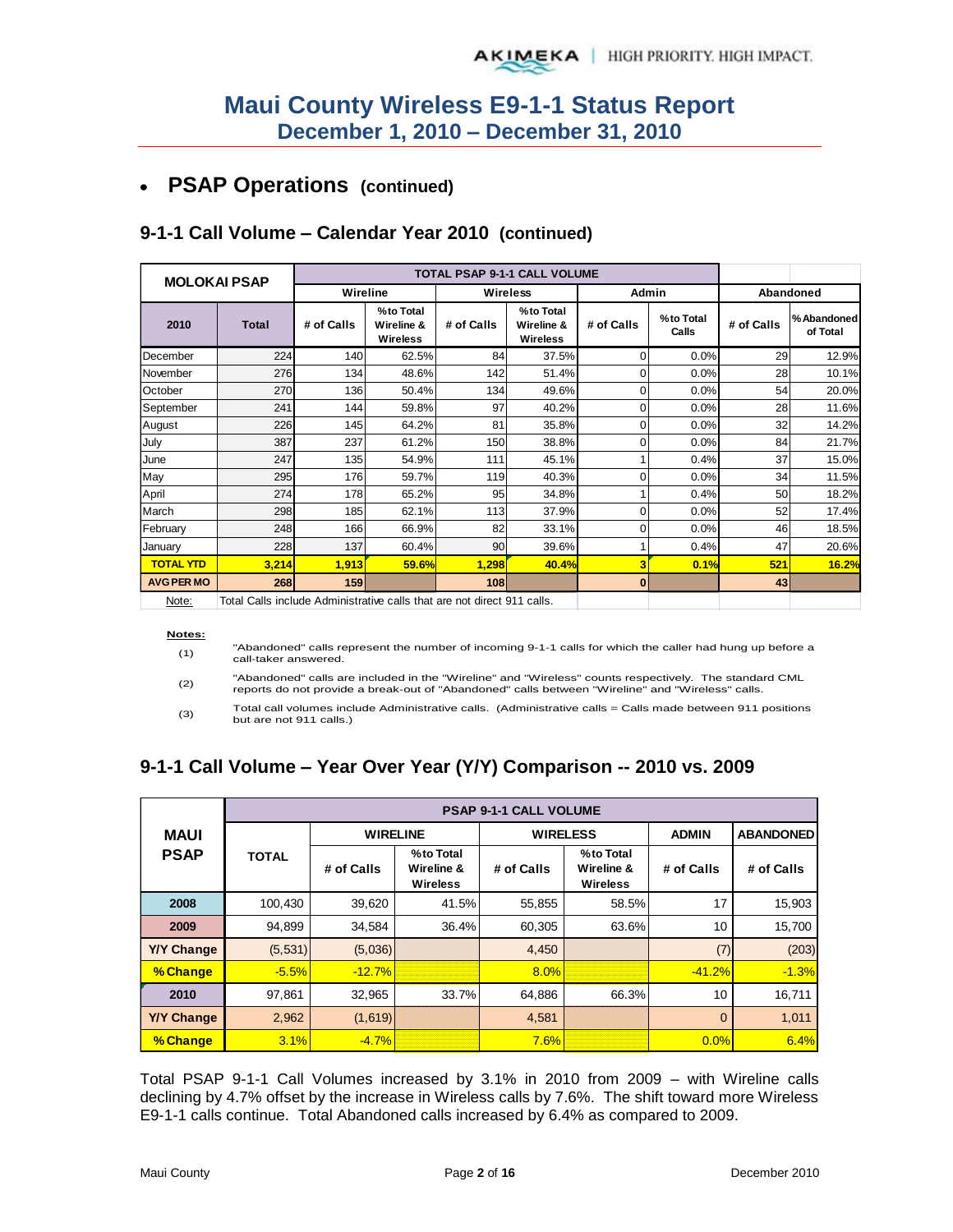## **PSAP Operations (continued)**

#### **9-1-1 Call Volume – Year Over Year (Y/Y) Comparison -- 2010 vs. 2009 (continued)**

|                   |              |                 |                                            | <b>PSAP 9-1-1 CALL VOLUME</b> |                                            |              |                  |
|-------------------|--------------|-----------------|--------------------------------------------|-------------------------------|--------------------------------------------|--------------|------------------|
| <b>MOLOKAI</b>    |              | <b>WIRELINE</b> |                                            | <b>WIRELESS</b>               |                                            | <b>ADMIN</b> | <b>ABANDONED</b> |
| <b>PSAP</b>       | <b>TOTAL</b> | # of Calls      | %to Total<br>Wireline &<br><b>Wireless</b> | # of Calls                    | %to Total<br>Wireline &<br><b>Wireless</b> | # of Calls   | # of Calls       |
| 2008              | 3,390        | 2,408           | 71.1%                                      | 977                           | 28.9%                                      | 5            | 536              |
| 2009              | 3,616        | 2,477           | 68.6%                                      | 1,135                         | 31.4%                                      | 4            | 595              |
| <b>Y/Y Change</b> | 226          | 69              |                                            | 158                           |                                            | (1)          | 59               |
| % Change          | 6.7%         | 2.9%            |                                            | 16.2%                         |                                            | $-20.0%$     | 11.0%            |
| 2010              | 3.214        | 1.913           | 59.6%                                      | 1,298                         | 40.4%                                      | 3            | 521              |
| <b>Y/Y Change</b> | (402)        | (564)           |                                            | 163                           |                                            | (1)          | (74)             |
| % Change          | $-11.1%$     | $-22.8%$        |                                            | 14.4%                         |                                            | $-25.0%$     | $-12.4%$         |

Total PSAP 9-1-1 Call Volumes decreased by 11.1% in 2010 from 2009 -- with Wireline calls decreasing by 22.8% and Wireless calls increasing by 14.4%. The year-over-year comparison needs to take into account the increase in calls in 2009 partly due to a June 2009 Pacific LightNet (PLNI) fiber issue which caused the administrative lines at Maui Police to be out-ofservice. 9-1-1 calls on Maui were re-routed to the Molokai PSAP. Excluding 2009, total PSAP 9-1-1 Call Volumes decreased by 5.2% in 2010 as compared to 2008 levels.

Total Administrative calls decreased by 25.0% in 2010 from 2009.

Total Abandoned calls decreased by 12.4% in 2010 as compared to 2009.

#### **Wireless Test – December 2010**

| Date | <b>WSP</b> | <b>Island</b> | <b>Sites</b><br><b>Tested</b> | <b>Sectors</b><br><b>Tested</b> | <b>Tested By:</b> |
|------|------------|---------------|-------------------------------|---------------------------------|-------------------|
| None |            |               |                               |                                 |                   |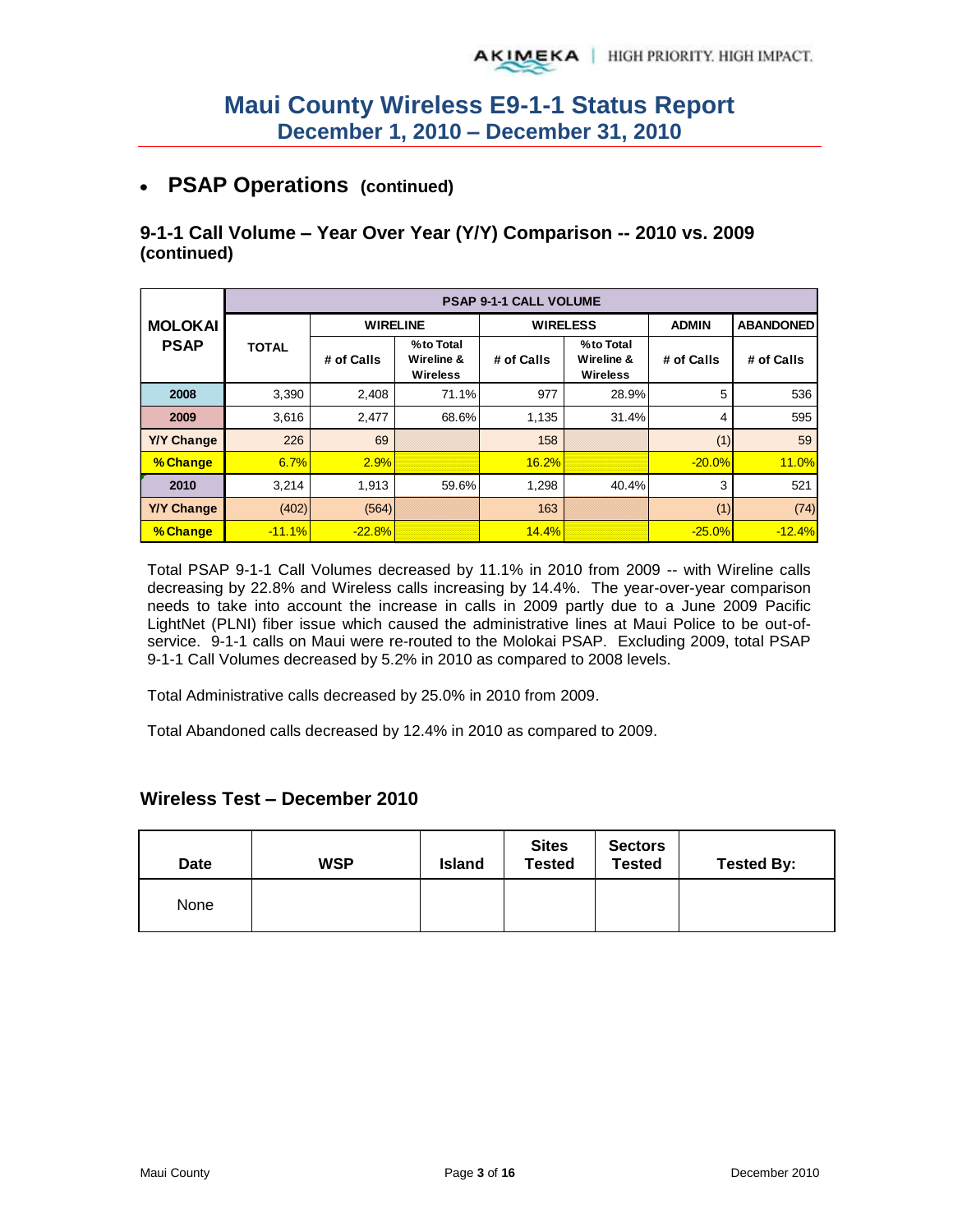### **PSAP Operations (continued)**

#### **Current Month PSAP Operations Activities – December 2010**

12/01/10 -- Ongoing Akimeka completed the creation of Emergency Service Zone (ESZ) boundaries and their corresponding Emergency Service Number (ESN) that correctly match the County MSAG Communities/Towns/Municipality map layers. Akimeka received approval from the Maui County PSAPs on October 28, 2010. With the approval to proceed, Akimeka forwarded the tabular data and GIS mapping layers to Hawaiian Telcom, Inc. (HTI) for processing on October 28, 2010. Programming updates to HTI and 3rd party database provider (Intrado) servers and switches with the expanded ESZ/ESN numbering scheme is still pending as of December 31, 2010.

> Once HTI/Intrado complete their respective programming updates, Akimeka can begin the process to assign a new ESZ/ESN that identifies the jurisdictional responsibilities for Police, Fire, and Emergency Medical Services (EMS) to all County streets, street ranges, and addresses. This effort will take approximately six months to complete the estimated 6,746 MSAG records that need to updated due to HTI's maximum allowable daily MSAG record change requests of 50.

> The assignment of ESZ/ESNs will ensure proper routing of emergency responders and reduce the response time. Once all County street, street ranges and addresses have been updated, Maui County will be operating in a fully compliant Enhanced 9-1-1 network.

- 12/07/10 Akimeka received a mobile laptop from Chuck Davis, Systems Analyst, Maui Police Department Infrastructure Team. Akimeka is currently evaluating the unit and its software.
- 12/08/10 Akimeka completed editing an Index Table for an ESN Map Book that is being created for the Maui County PSAPs.

#### **Success Stories**

12/18/10 Molokai highway drama ends safely. A 19-year old driver lost control of his vehicle when the accelerator froze and the vehicle began to pick up speed. The driver was not able to shut off the engine and the driver's vehicle started barreling at 70 mph toward the island's most populous town.

> The driver called 9-1-1 for assistance and received help from a police officer who was heading in the opposite direction, which happened to be the driver's cousin. Fortunately, the driver did not sustain any injuries.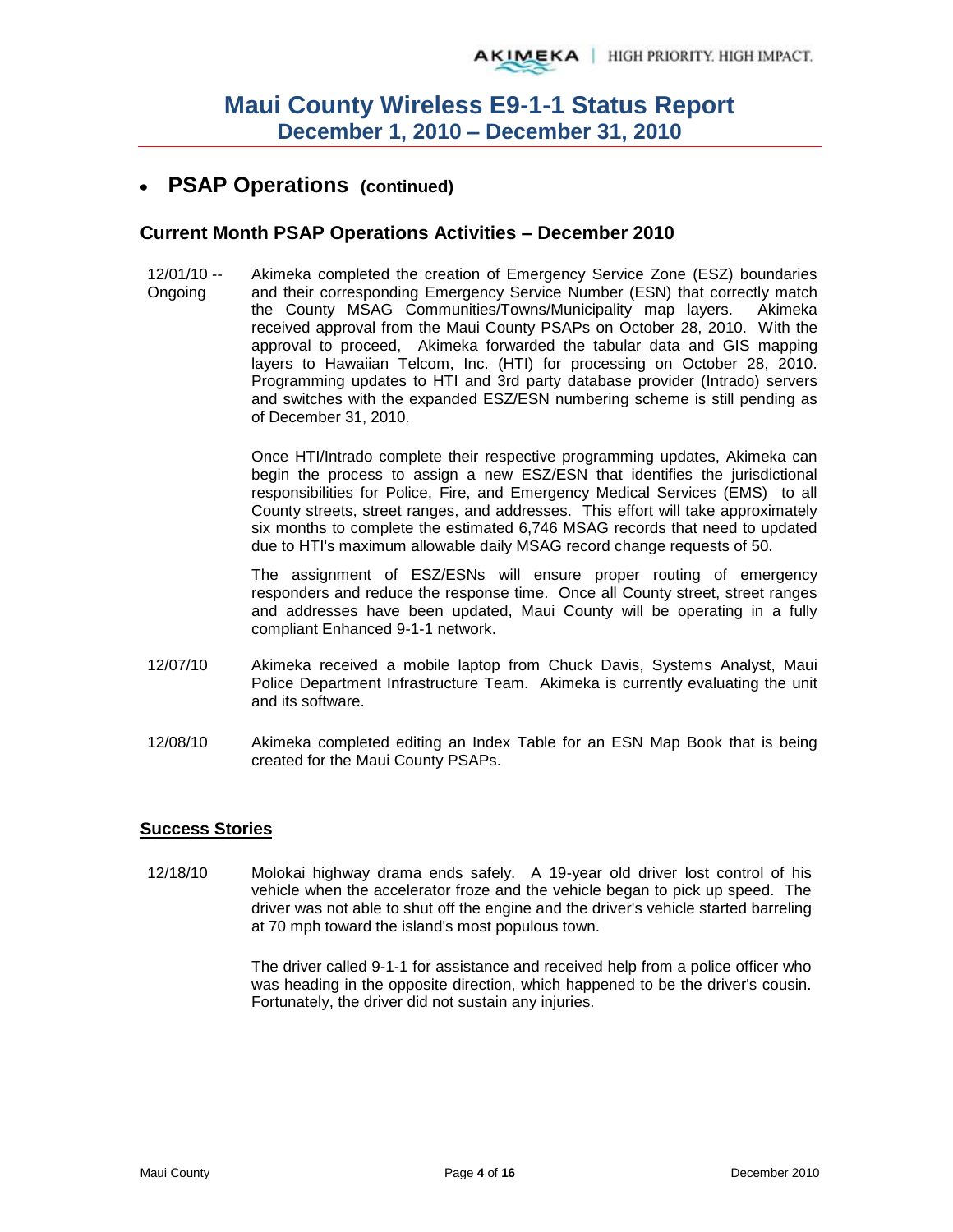## **PSAP Operations (continued)**

#### **Open Issues (To be Monitored and Tracked by Akimeka)**

12/01/10 -- Ongoing Akimeka will continue to monitor and track AT&T Mobility's open trouble ticket (11/21/09) for missing house number (HN), street and community information when transferring a WPH2 call or rebidding a WPH2 call. This issue was escalated to the State of Hawaii Wireless Enhanced 9-1-1 Board for action (August 2010). There have been no updates received to date. Unfortunately, the trouble is still occurring.

> Akimeka will provide status updates via the Monthly Status Report (MSR) when there are significant changes or updates as provided by the State of Hawaii Wireless Enhanced 9-1-1 Board and/or AT&T Mobility.

12/01/10 -- Ongoing Akimeka will continue to monitor and track the work with Telematics providers, OnStar, Hughes, and ATX. The Executive Director of the State of Hawaii Enhanced Wireless 9-1-1 Board volunteered to coordinate and chair implementation calls (August 2010). There have been no updates or further testing scheduled by the Telematics providers.

> Akimeka will provide status updates via the Monthly Status Report (MSR) when there are significant changes or updates as provided by the State of Hawaii Wireless Enhanced 9-1-1 Board and/or Telematics providers.

12/01/10 -- Ongoing Akimeka personnel worked on a flowchart for the Neighbor Island PSAPs to document the flow of a Call Routing Spreadsheet (CRS) and Testing Validation Worksheet (TVW). It was discovered that different processes exist among the carriers.

> Akimeka created and submitted for review a DRAFT Call Routing Spreadsheet (CRS) and Testing Validation Worksheet (TVW) process flowchart to the Neighbor Island PSAPs on December 20, 2010.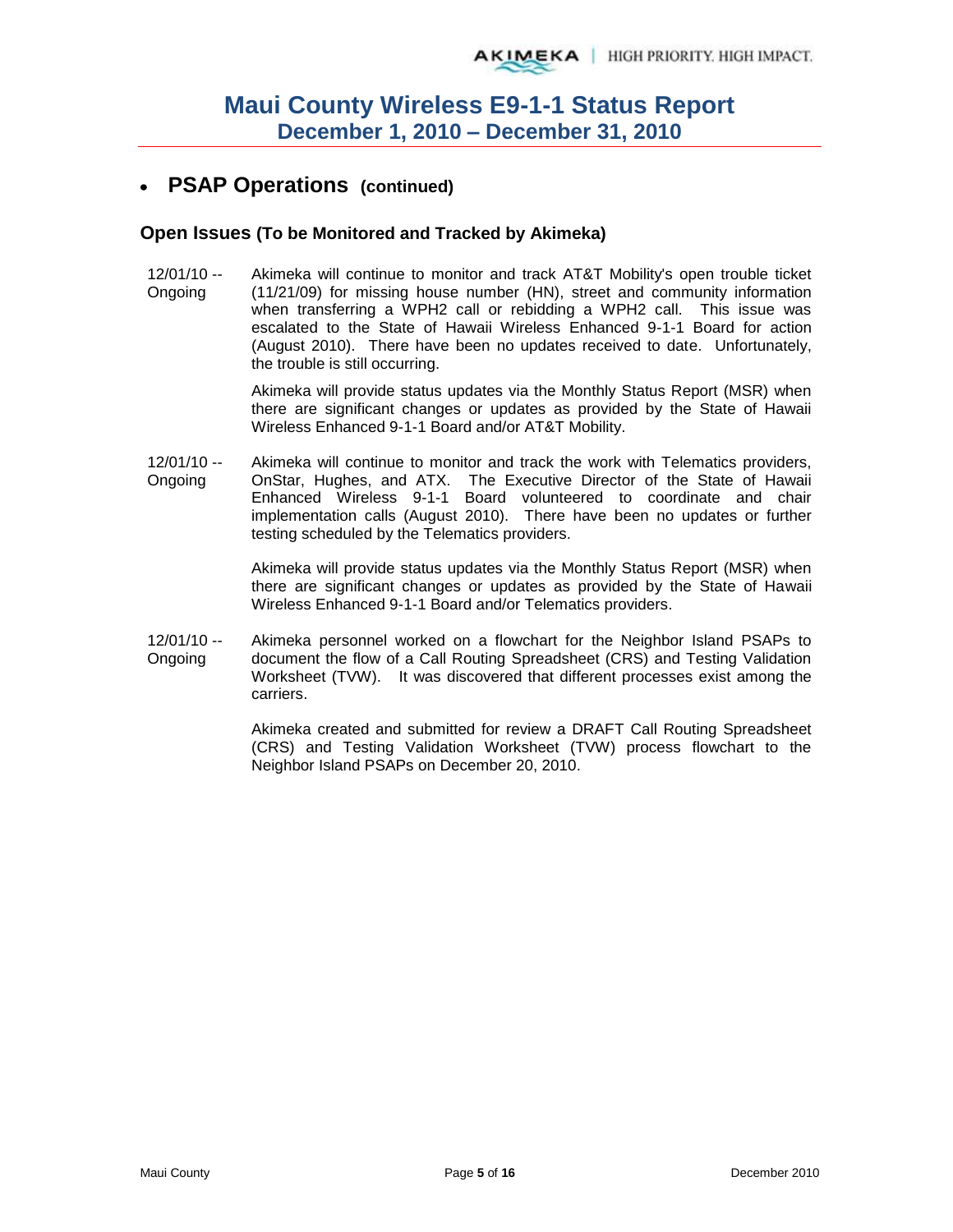## **MSAG**

#### **Current Month – December 2010**

|                    |              |                   |        |                                                                    |               |                |                 |                                     | (a)                                                | (b)                  |                               |  |
|--------------------|--------------|-------------------|--------|--------------------------------------------------------------------|---------------|----------------|-----------------|-------------------------------------|----------------------------------------------------|----------------------|-------------------------------|--|
| 2010               |              | 9-1-1NET REQUESTS |        |                                                                    |               |                |                 |                                     |                                                    | In Suspended Status  |                               |  |
|                    |              |                   |        |                                                                    |               |                |                 | <b>Customer</b>                     | <b>Address</b><br>as of Report Month End<br>Change |                      |                               |  |
| <b>PSAP</b>        | <b>TOTAL</b> | Total             | Change | <b>Combined</b>                                                    | <b>Delete</b> | Insert         | <b>Split</b>    | <b>Addresses</b><br><b>Affected</b> | Requests<br>Submitted                              | # of<br>Transactions | <b>TNs</b><br><b>Affected</b> |  |
| <b>MAUI COUNTY</b> | 42           | 41                | 18     |                                                                    | 4             | $\overline{2}$ | 10 <sub>1</sub> | 1,655                               |                                                    |                      |                               |  |
|                    |              |                   |        | Revised categories and report format changes effective April 2009. |               |                |                 |                                     |                                                    |                      |                               |  |

During the month of December 2010, 41 change requests were completed relating to the Maui County MSAG database, with 1,655 customer ANI/ALI records updated as a direct result. One (1) ALI discrepancy report was submitted to 9-1-1Net for updates and corrections as needed, and monitored for completion. See attached spreadsheet for a detailed description of changes and additions.

There is currently one request in Suspended status as of December 31, 2010.

|                    |              |                                                          |        |                 |                |                |                |                                                     | (a)                                                      | (b)                         |                     |
|--------------------|--------------|----------------------------------------------------------|--------|-----------------|----------------|----------------|----------------|-----------------------------------------------------|----------------------------------------------------------|-----------------------------|---------------------|
| <b>MAUI COUNTY</b> |              | 9-1-1NET REQUESTS                                        |        |                 |                |                |                | <b>Customer</b>                                     | In Suspended Status<br>as of Report Month End            |                             |                     |
| 2010               | <b>TOTAL</b> | Total                                                    | Change | <b>Combined</b> | <b>Delete</b>  | Insert         | Split          | <b>Customer</b><br><b>Addresses</b><br>Affected (*) | <b>Address</b><br>Change<br>Requests<br><b>Submitted</b> | # of<br><b>Transactions</b> | <b>TNs Affected</b> |
| December           | 42           | 41                                                       | 18     |                 | 4              | 2              | 10             | 1,655                                               |                                                          |                             |                     |
| November           | 88           | 87                                                       | 42     | 33              | 2              | $\overline{2}$ | 8              | 4,628                                               |                                                          | $\Omega$                    |                     |
| October            | 165          | 165                                                      | 94     | 38              | $\overline{2}$ |                | 24             | 7,267                                               | $\Omega$                                                 |                             |                     |
| September          | q            | 9                                                        |        |                 |                | 6              | 0              | 984                                                 | 0                                                        |                             |                     |
| August             | 239          | 232                                                      | 29     | 148             | 0              | 53             | $\overline{2}$ |                                                     |                                                          |                             |                     |
| July               | 228          | 220                                                      | 11     | 165             | 3              | 38             | 3              | 75                                                  | 8                                                        |                             |                     |
| June               | 70           | 70                                                       | 16     | $\Omega$        | 52             | 0              | 2              | $\Omega$                                            | 0                                                        |                             |                     |
| May                | 188          | 183                                                      | 58     | 5               | 108            | 9              | 3              | r                                                   | 5                                                        |                             |                     |
| April              | 89           | 83                                                       | 42     |                 | 22             | 16             | 2              | 34                                                  | 6                                                        |                             |                     |
| March              | 178          | 173                                                      | 41     | 45              | 34             | 46             |                |                                                     | 5                                                        |                             |                     |
| February           | 117          | 104                                                      | 19     |                 | 51             | 27             | 3              |                                                     | 13                                                       |                             |                     |
| January            | 138          | 125                                                      | 58     | 14              | 13             | 21             | 19             |                                                     | 13                                                       |                             |                     |
| <b>TOTAL YTD</b>   | 1,551        | 1,492                                                    | 429    | 461             | 292            | 227            | 83             | 14,646                                              | 59                                                       |                             |                     |
| <b>AVG PER MO</b>  | 129          | 124                                                      | 36     | 38              | 24             | 19             | $\overline{7}$ | 1,221                                               | 5                                                        |                             |                     |
|                    |              | Applies to Change, Delete and Insert categories<br>$(*)$ |        |                 |                |                |                |                                                     |                                                          |                             |                     |

# **Year-to-Date (YTD) – 2010**

(\*) Applies to Change, Delete and Insert categories

**Notes:** Revised categories and report format changes effective April 2009.

| <b>Definitions:</b> | (a) | Represents customer address change requests submitted to Intrado to correct customer ANI/ALI<br>records, including those identified by Akimeka. |
|---------------------|-----|-------------------------------------------------------------------------------------------------------------------------------------------------|
|                     | (b) | Represents what is in suspension status at the end of the report month -- awaiting further action<br>by County, Telco, or Akimeka.              |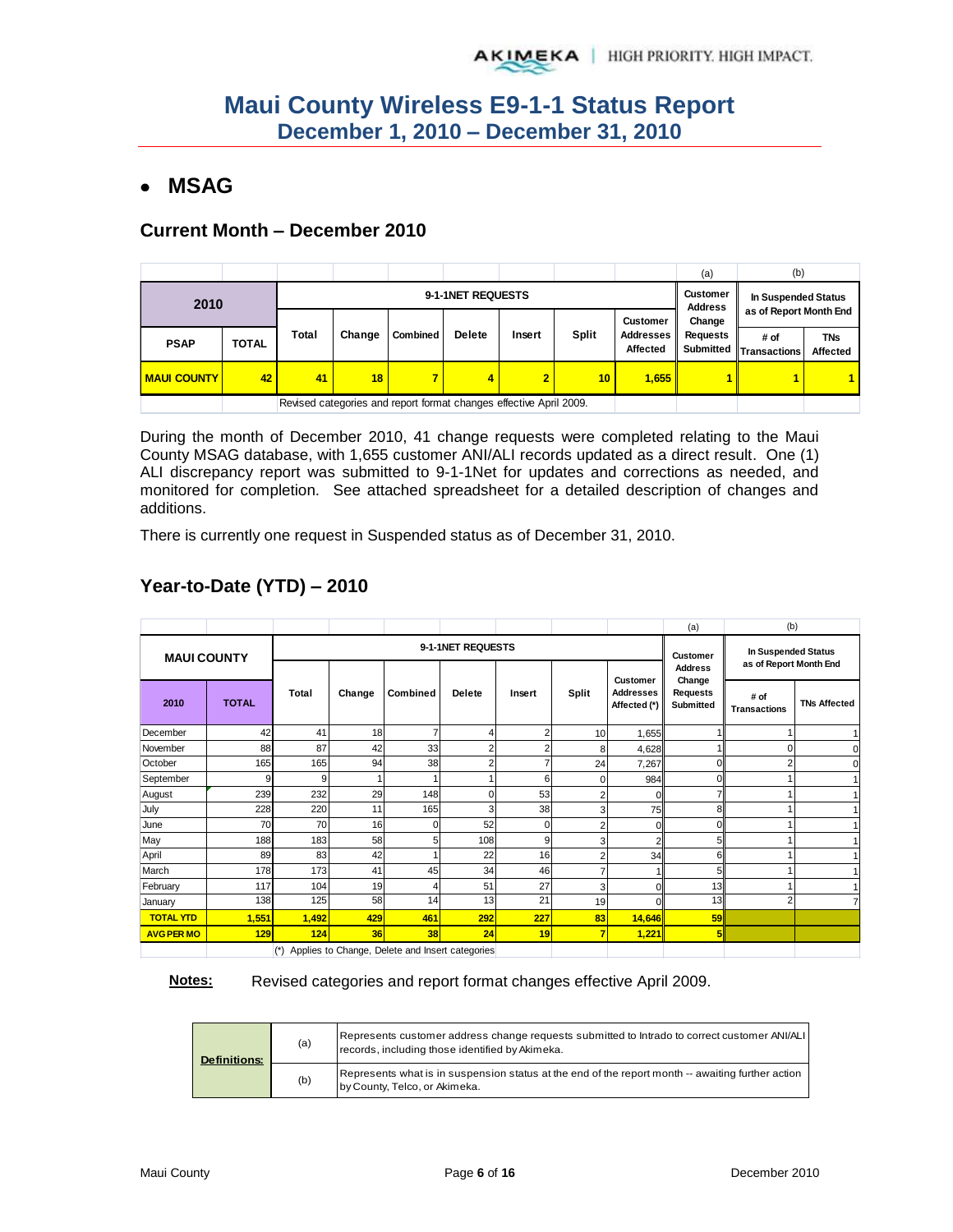# **Mapping Layers Updated/Loaded Into GIS**

#### **Calendar Year Summary 2010 (Includes December 2010 Activity)**

| <b>MAUI COUNTY</b>     |                              |                                         |                            |                                            |                                            |  |  |
|------------------------|------------------------------|-----------------------------------------|----------------------------|--------------------------------------------|--------------------------------------------|--|--|
|                        |                              | Akimeka GIS Server                      |                            |                                            |                                            |  |  |
| <b>Type of Layer</b>   | Island                       | Date Created/<br><b>Edits Performed</b> | Date Uploaded<br>to Server | Date Loaded Into<br><b>PSAP GIS Server</b> | <b>Other/Remarks</b>                       |  |  |
|                        | Maui                         | 12/15/10                                |                            |                                            | Per AT&T Mobility CRS                      |  |  |
|                        | Maui                         |                                         |                            | 12/07/10                                   |                                            |  |  |
|                        | Maui/Molokai                 | 11/24/10                                |                            |                                            | Per Nextel CRS                             |  |  |
|                        | Maui                         | 11/17/10                                |                            |                                            |                                            |  |  |
|                        | Maui                         | 11/05/10                                |                            |                                            | Per AT&T Mobility CRS                      |  |  |
|                        | Maui                         | 11/04/10                                |                            |                                            | Per VZW CRS                                |  |  |
|                        | Maui/Molokai                 | 11/01/10                                |                            |                                            | Per T-Mobile Annual Audit                  |  |  |
|                        | Maui                         | 10/29/10                                |                            |                                            | Per AT&T Mobility CRSS                     |  |  |
|                        | Maui                         |                                         |                            | 10/28/10                                   |                                            |  |  |
|                        | Maui                         | 10/27/10                                |                            |                                            |                                            |  |  |
|                        | Maui                         | 10/25/10                                |                            |                                            | Per VZW CRSS                               |  |  |
|                        | Maui                         | 10/22/10                                |                            |                                            | Per VZW CRSS                               |  |  |
|                        | Molokai                      | 10/20/10                                |                            |                                            | Per Mobi PCS CRSS                          |  |  |
|                        | Maui                         | 10/20/10                                |                            |                                            | Per AT&T Mobility CRSS                     |  |  |
|                        | Maui/Molokai                 | 10/20/10                                |                            |                                            | Per VZW CRSS                               |  |  |
|                        | Maui                         | 10/04/10                                |                            |                                            | Per VZW CRSS                               |  |  |
|                        | Maui                         | 10/04/10                                |                            |                                            | Per Mobi PCS CRSS                          |  |  |
|                        | Maui                         | 09/23/10                                |                            |                                            | Per VZW CRSS                               |  |  |
|                        |                              | 09/22/10                                |                            |                                            | Per VZW CRSS -- Changed azimuth and sector |  |  |
|                        | Maui                         |                                         |                            |                                            | compass orientation                        |  |  |
|                        | Maui/Molokai                 | 09/17/10                                |                            |                                            | VZW -- Changed Lat/Long                    |  |  |
|                        | Maui                         | 09/14/10                                |                            |                                            | Per VZW CRSS                               |  |  |
|                        | Maui                         | 09/09/10                                |                            |                                            | Per VZW CRSS                               |  |  |
|                        | Maui                         | 09/07/10                                |                            |                                            | Per VZW Annual Audit                       |  |  |
| <b>WSP Cell Towers</b> | Maui                         |                                         |                            | 08/18/10                                   |                                            |  |  |
|                        | Molokai                      |                                         |                            | 08/12/10                                   |                                            |  |  |
|                        | Molokai                      | 08/03/10                                |                            |                                            | Per VZW CRSS                               |  |  |
|                        | Maui<br>Maui                 | 07/09/10<br>06/25/10                    |                            |                                            | Per VZW CRSS<br>Per Mobi PCS Annual Audit  |  |  |
|                        |                              |                                         |                            |                                            |                                            |  |  |
|                        | Maui                         | 06/21/10                                |                            |                                            | Per VZW CRSS                               |  |  |
|                        | Maui                         | 05/14/10                                |                            |                                            | Per Mobi PCS CRSS                          |  |  |
|                        | Maui                         | 04/26/10                                |                            |                                            | Per VZW CRSS                               |  |  |
|                        | Maui<br>Maui                 | 04/09/10<br>04/07/10                    |                            |                                            | Added VZW tower                            |  |  |
|                        | Maui                         | 03/23/10                                |                            |                                            | Per Nextel CRSS                            |  |  |
|                        |                              |                                         |                            |                                            |                                            |  |  |
|                        | Maui<br>Maui                 | 03/16/10<br>03/10/10                    |                            |                                            | Per Nextel CRSS<br>Per T-Mobile TVW        |  |  |
|                        | Maui                         | 03/09/10                                |                            |                                            | Per Sprint TVW                             |  |  |
|                        | Maui                         | 03/03/10                                |                            |                                            | Per Verizon Wireless CRSS                  |  |  |
|                        | Maui                         | 02/26/10                                |                            |                                            | Per Sprint CRSS                            |  |  |
|                        | Maui                         |                                         |                            | 02/25/10                                   |                                            |  |  |
|                        |                              |                                         |                            |                                            |                                            |  |  |
|                        | Maui/Molokai<br>Maui/Molokai | 02/24/10<br>02/19/10                    |                            |                                            |                                            |  |  |
|                        | Maui/Molokai                 | 02/18/10                                |                            |                                            | Per AT&T Mobility Annual Audit             |  |  |
|                        | Maui/Molokai                 | 02/16/10                                |                            |                                            |                                            |  |  |
|                        | Maui                         | 02/12/10                                |                            |                                            | Per AT&T Mobility CRSS                     |  |  |
|                        | Maui                         | 02/05/10                                |                            |                                            | Per T-Mobile CRSS                          |  |  |
|                        | Maui                         | 01/19/10                                |                            |                                            | Corrected VZW Tower per CRSS               |  |  |
|                        | Maui                         | 01/07/10                                |                            |                                            | Per Sprint CRSS                            |  |  |
|                        |                              |                                         |                            |                                            |                                            |  |  |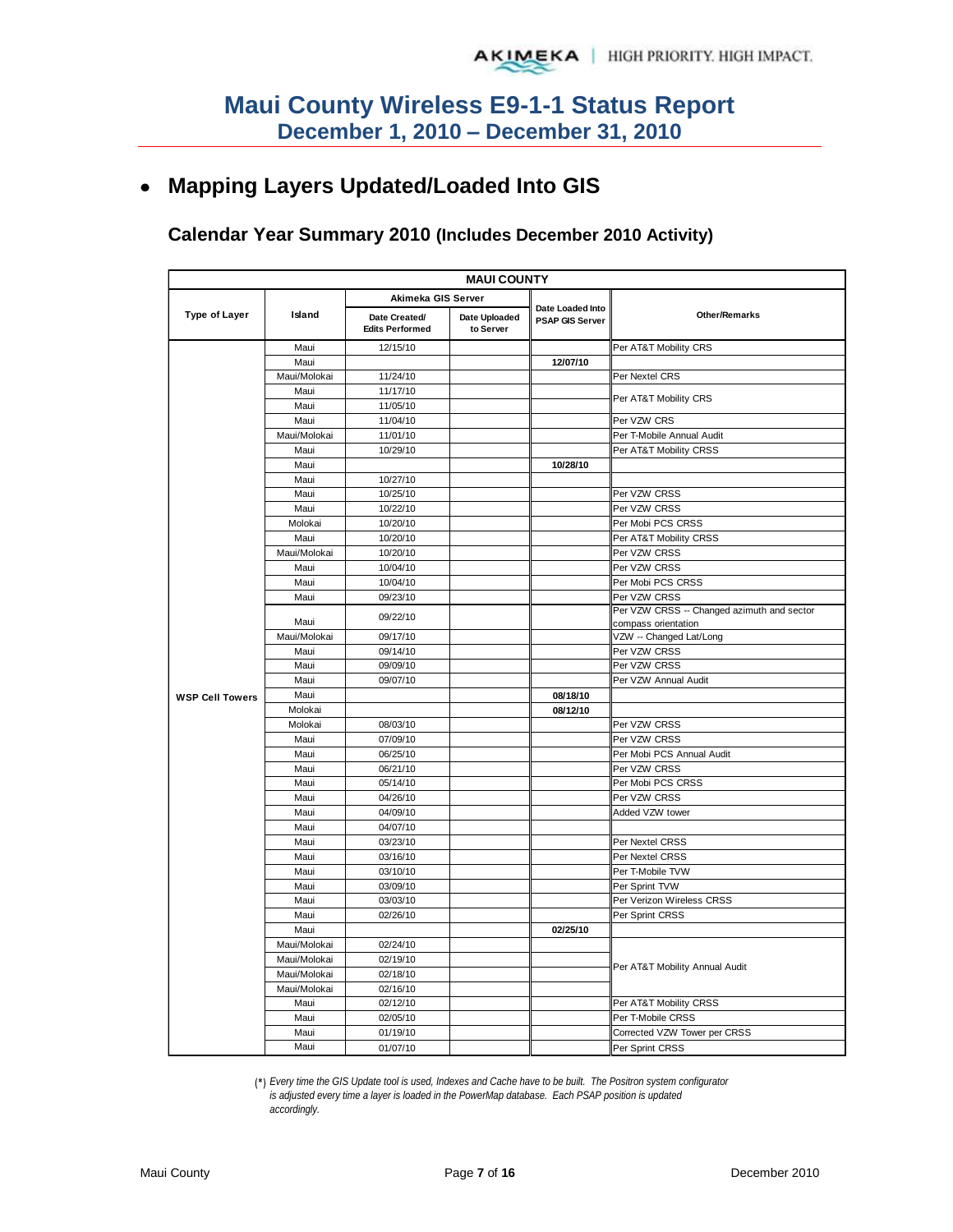# **Mapping Layers Updated/Loaded Into GIS**

### **Calendar Year Summary 2010 (Includes December 2010 Activity)**

|                           | <b>MAUI COUNTY</b> |                                         |                            |                                            |                                                                                         |  |  |  |
|---------------------------|--------------------|-----------------------------------------|----------------------------|--------------------------------------------|-----------------------------------------------------------------------------------------|--|--|--|
|                           |                    | Akimeka GIS Server                      |                            |                                            |                                                                                         |  |  |  |
| <b>Type of Layer</b>      | Island             | Date Created/<br><b>Edits Performed</b> | Date Uploaded<br>to Server | Date Loaded Into<br><b>PSAP GIS Server</b> | <b>Other/Remarks</b>                                                                    |  |  |  |
|                           | Maui/Molokai       | 12/28/10                                |                            |                                            | Corrected attributes required by the Intergraph CAD.                                    |  |  |  |
|                           | Maui/Molokai       | 12/23/10                                |                            |                                            | Also corrected geometry requirements and made                                           |  |  |  |
|                           | Maui/Molokai       | 12/22/10                                |                            |                                            | street name corrections with the County's approval.                                     |  |  |  |
|                           | Maui               |                                         |                            | 12/07/10                                   |                                                                                         |  |  |  |
|                           | Maui               | 11/10/10 - 11/29/10                     |                            |                                            |                                                                                         |  |  |  |
|                           | Maui               | 10/26/10                                |                            |                                            | Updated centerline attribute tables with updated ESN<br>information                     |  |  |  |
|                           | Maui               | 09/09/10                                |                            |                                            | Edited the Street Centerline layer used to load into<br>Positron.                       |  |  |  |
|                           | Maui               | 09/08/10                                |                            |                                            | Edited one street range.                                                                |  |  |  |
|                           | Maui               | 08/26/10                                |                            |                                            |                                                                                         |  |  |  |
|                           | Maui               | 08/16/10                                |                            |                                            |                                                                                         |  |  |  |
|                           | Molokai            |                                         |                            | 08/12/10                                   |                                                                                         |  |  |  |
|                           | Maui               | 08/12/10                                |                            |                                            |                                                                                         |  |  |  |
|                           | Maui               | 08/10/10                                |                            |                                            |                                                                                         |  |  |  |
|                           | Maui               | 08/09/10                                |                            |                                            |                                                                                         |  |  |  |
|                           | Maui               | 08/06/10                                |                            |                                            |                                                                                         |  |  |  |
|                           | Maui/Molokai       | 08/05/10                                |                            |                                            | Edited Akimeka Street Centerlines to match GPS'd                                        |  |  |  |
|                           | Maui               | 08/04/10                                |                            |                                            | <b>Street Centerlines</b>                                                               |  |  |  |
|                           | Maui               | 08/03/10                                |                            |                                            |                                                                                         |  |  |  |
|                           | Maui               | 07/29/10                                |                            |                                            |                                                                                         |  |  |  |
|                           | Maui/Molokai       | 07/26/10                                |                            |                                            |                                                                                         |  |  |  |
|                           | Maui               | 07/15/10 - 07/23/10                     |                            |                                            |                                                                                         |  |  |  |
|                           | Maui/Molokai       | 07/14/10                                |                            |                                            |                                                                                         |  |  |  |
|                           | Maui               | 07/08/10 - 07/13/10                     |                            |                                            |                                                                                         |  |  |  |
| <b>Street Centerlines</b> | Maui               | 06/17/10 - 06/25/10                     |                            |                                            |                                                                                         |  |  |  |
|                           | Maui/Molokai       | 06/16/10                                |                            |                                            | Spatial adjustment project                                                              |  |  |  |
|                           | Maui               | 06/15/10                                |                            |                                            |                                                                                         |  |  |  |
|                           | Maui               | 06/11/10                                |                            |                                            |                                                                                         |  |  |  |
|                           | Maui/Molokai       | 06/10/10                                |                            |                                            |                                                                                         |  |  |  |
|                           | Maui               | 06/09/10                                |                            |                                            |                                                                                         |  |  |  |
|                           | Maui               | 06/08/10                                |                            |                                            |                                                                                         |  |  |  |
|                           | Maui/Molokai       | 06/04/10                                |                            |                                            |                                                                                         |  |  |  |
|                           | Maui               | 06/03/10                                |                            |                                            |                                                                                         |  |  |  |
|                           | Maui/Molokai       | 06/02/10                                |                            |                                            |                                                                                         |  |  |  |
|                           | Maui               | 06/01/10                                |                            |                                            |                                                                                         |  |  |  |
|                           | Maui               | 05/20/10 - 05/28/10                     |                            |                                            |                                                                                         |  |  |  |
|                           | Maui/Molokai       | 05/19/10                                |                            |                                            |                                                                                         |  |  |  |
|                           | Maui               | 05/03/10 - 05/18/10                     |                            |                                            |                                                                                         |  |  |  |
|                           | Maui               | 04/30/10                                |                            |                                            |                                                                                         |  |  |  |
|                           | Maui/Molokai       | 04/15/10                                |                            |                                            |                                                                                         |  |  |  |
|                           | Maui/Molokai       | 04/09/10                                |                            |                                            | Akimeka delivered the spatially correct centerlines to<br>Intergraph on April 20, 2010. |  |  |  |
|                           | Maui/Molokai       | 04/08/10                                |                            |                                            |                                                                                         |  |  |  |
|                           | Maui               | 02/23/10                                |                            |                                            |                                                                                         |  |  |  |
|                           | Maui/Molokai       | 02/08/10                                |                            |                                            |                                                                                         |  |  |  |
|                           | Maui               | 02/01/10 - 02/03/10                     |                            |                                            |                                                                                         |  |  |  |
|                           | Molokai            | 01/29/10                                |                            |                                            |                                                                                         |  |  |  |
|                           | Maui               | 01/06/10 - 01/28/10                     |                            |                                            |                                                                                         |  |  |  |
|                           | Maui/Molokai       | 01/05/10                                |                            |                                            |                                                                                         |  |  |  |
|                           | Molokai            | 01/04/10                                |                            |                                            |                                                                                         |  |  |  |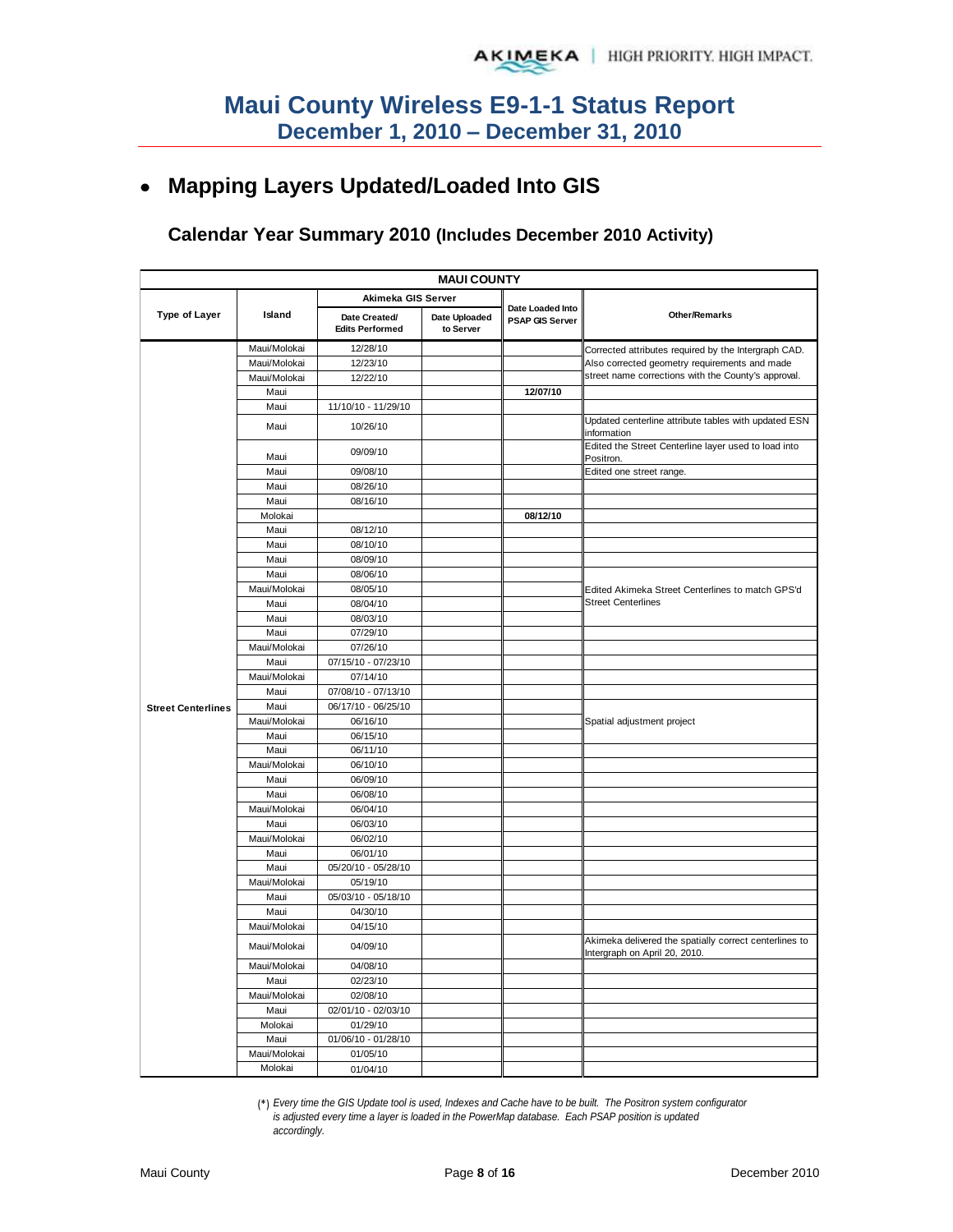#### **Mapping Layers Updated/Loaded Into GIS**   $\bullet$

#### **Calendar Year Summary 2010 (Includes December 2010 Activity)**

|                       |              | <b>MAUI COUNTY</b>                      |                            |                                            |                                                                                                                                       |  |
|-----------------------|--------------|-----------------------------------------|----------------------------|--------------------------------------------|---------------------------------------------------------------------------------------------------------------------------------------|--|
|                       |              | Akimeka GIS Server                      |                            |                                            |                                                                                                                                       |  |
| Type of Layer         | Island       | Date Created/<br><b>Edits Performed</b> | Date Uploaded<br>to Server | Date Loaded Into<br><b>PSAP GIS Server</b> | <b>Other/Remarks</b>                                                                                                                  |  |
|                       | Maui         | 12/29/10                                |                            |                                            | Changed addresses for all emergency callboxes to<br>comply with Intergraph CAD requirements for a CAD<br>address.                     |  |
|                       | Maui/Molokai | 12/28/10                                |                            |                                            | Corrected attributes required for the Intergraph CAD.                                                                                 |  |
|                       | Maui         | 12/23/10                                |                            |                                            | Spatially corrected 100 address points using<br>Pictometry imagery.                                                                   |  |
|                       | Maui/Molokai | 12/23/10                                |                            |                                            | Corrected attributes required for the Intergraph CAD.                                                                                 |  |
|                       | Maui/Molokai | 12/22/10                                |                            |                                            | Made street name corrections with the County's<br>approval.                                                                           |  |
|                       | Maui         | 12/20/10                                |                            |                                            |                                                                                                                                       |  |
|                       | Maui         | 12/17/10                                |                            |                                            |                                                                                                                                       |  |
|                       | Maui         | 12/10/10                                |                            |                                            | Added Honoapiilani Park as a POI as requested by<br>the Maui PSAP. Added a Common Name for Honua<br>Kai Resort & Spa's address point. |  |
|                       | Maui         |                                         |                            | 12/07/10                                   |                                                                                                                                       |  |
|                       | Maui         | 12/06/10                                |                            |                                            |                                                                                                                                       |  |
|                       | Maui         | 11/29/10                                |                            |                                            |                                                                                                                                       |  |
|                       | Maui/Molokai | 11/23/10                                |                            |                                            |                                                                                                                                       |  |
|                       | Maui         | 11/22/10                                |                            |                                            |                                                                                                                                       |  |
|                       | Maui         |                                         |                            | 10/28/10                                   |                                                                                                                                       |  |
|                       | Maui         | 10/27/10                                |                            |                                            |                                                                                                                                       |  |
|                       | Maui         | 10/25/10                                |                            |                                            | Added Common Names as requested by the Maui<br>PSAP and an address point.                                                             |  |
|                       | Maui         | 09/30/10                                |                            |                                            | Added MM 430-2 and MM 430-5 for reference<br>purposes as requested by the Maui PSAP.                                                  |  |
| <b>Address Points</b> | Maui         | 09/21/10                                |                            |                                            |                                                                                                                                       |  |
|                       | Maui         | 09/20/10                                |                            |                                            |                                                                                                                                       |  |
|                       | Maui         | 09/15/10                                |                            |                                            | Made a correction per Maui Police.                                                                                                    |  |
|                       | Maui         | 09/14/10                                |                            |                                            | Corrected lao School address per Maui Police.                                                                                         |  |
|                       | Maui         | 09/08/10                                |                            |                                            | Edited common names.                                                                                                                  |  |
|                       | Maui/Molokai | 08/27/10                                |                            |                                            | Changed common names per Maui Dispatch request.                                                                                       |  |
|                       | Maui         | 08/26/10                                |                            |                                            |                                                                                                                                       |  |
|                       | Maui/Molokai | 08/25/10                                |                            |                                            |                                                                                                                                       |  |
|                       | Maui         | 08/24/10                                |                            |                                            |                                                                                                                                       |  |
|                       | Maui         | 08/23/10                                |                            |                                            | Changed two (2) common names per Maui<br>Dispatcher's request.                                                                        |  |
|                       | Maui         | 08/20/10                                |                            |                                            |                                                                                                                                       |  |
|                       | Maui         | 08/19/10                                |                            |                                            | Added/Changed two (2) common names per Maui<br>Dispatch request. Also edited attributes to meet<br>Intergraph standards.              |  |
|                       | Maui         | 08/18/10                                |                            |                                            | Edited attributes to meet Intergraph CAD standards.                                                                                   |  |
|                       | Maui         | 08/17/10                                |                            |                                            | Changed three (3) common names per Maui<br>Dispatcher's request.                                                                      |  |
|                       | Maui         | 08/16/10                                |                            |                                            |                                                                                                                                       |  |
|                       | Molokai      |                                         |                            | 08/12/10                                   |                                                                                                                                       |  |
|                       | Maui         | 08/09/10                                |                            |                                            |                                                                                                                                       |  |
|                       | Maui         | 08/06/10                                |                            |                                            | Edited to meet Intergraph CAD standards and<br>requirements.                                                                          |  |
|                       | Maui         | 08/04/10                                |                            |                                            |                                                                                                                                       |  |
|                       | Maui         | 08/03/10                                |                            |                                            | Per Maui Police's request to add KAUAULA as a<br>common name.                                                                         |  |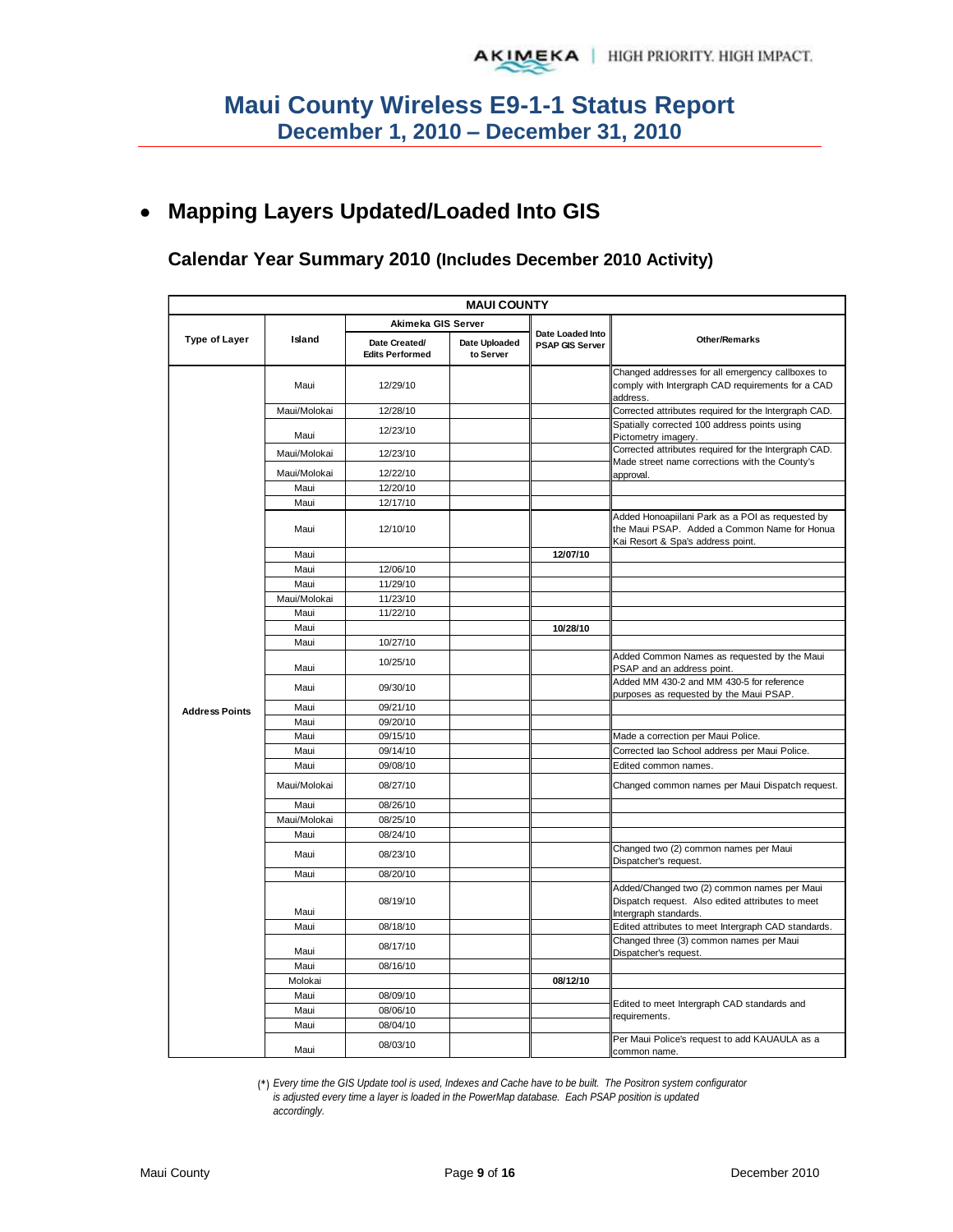# **Mapping Layers Updated/Loaded Into GIS**

### **Calendar Year Summary 2010 (Includes December 2010 Activity)**

|                       |              |                                         | <b>MAUI COUNTY</b>         |                                            |                                                               |
|-----------------------|--------------|-----------------------------------------|----------------------------|--------------------------------------------|---------------------------------------------------------------|
|                       |              | Akimeka GIS Server                      |                            |                                            |                                                               |
| <b>Type of Layer</b>  | Island       | Date Created/<br><b>Edits Performed</b> | Date Uploaded<br>to Server | Date Loaded Into<br><b>PSAP GIS Server</b> | <b>Other/Remarks</b>                                          |
|                       | Maui         | 07/29/10                                |                            |                                            |                                                               |
|                       | Maui         | 07/21/10                                |                            |                                            |                                                               |
|                       | Maui/Molokai | 07/20/10                                |                            |                                            |                                                               |
|                       | Maui         | 07/15/10 - 07/19/10                     |                            |                                            |                                                               |
|                       | Maui/Molokai | 07/14/10                                |                            |                                            |                                                               |
|                       | Maui         | 07/13/10                                |                            |                                            |                                                               |
|                       | Maui/Molokai | 07/12/10                                |                            |                                            |                                                               |
|                       | Maui         | 07/08/10                                | 07/08/10                   |                                            | Copied Lanai mile markers to the Address Point layer.         |
|                       | Maui         | 06/01/10 - 06/11/10                     |                            |                                            |                                                               |
|                       | Maui         | 05/28/10                                |                            |                                            | Added address points from DSA County assigned<br>address maps |
|                       | Maui         | 05/20/10                                |                            |                                            |                                                               |
|                       | Molokai      | 05/19/10                                |                            |                                            |                                                               |
|                       | Maui         | 05/03/10 - 05/18/10                     |                            |                                            |                                                               |
|                       | Maui         | 04/21/10                                |                            |                                            |                                                               |
|                       | Maui         | 04/20/10                                |                            |                                            |                                                               |
|                       | Maui         | 04/19/10 - 04/21/10                     |                            |                                            |                                                               |
|                       | Maui/Molokai | 04/15/10                                |                            |                                            |                                                               |
|                       | Maui         | 04/14/10                                |                            |                                            |                                                               |
| <b>Address Points</b> | Maui         | 04/13/10                                |                            |                                            |                                                               |
|                       | Maui/Molokai | 04/08/10 - 04/12/10                     |                            |                                            |                                                               |
|                       | Maui         | 04/07/10                                |                            | 04/07/10                                   |                                                               |
|                       | Maui         | 04/01/10 -04/06/10                      |                            |                                            |                                                               |
|                       | Maui         | 03/31/10                                |                            |                                            |                                                               |
|                       | Maui         | 03/30/10                                |                            |                                            |                                                               |
|                       | Maui/Molokai | 03/24/10 - 03/29/10                     |                            |                                            |                                                               |
|                       | Maui         | 03/01/10 - 03/19/10                     |                            |                                            |                                                               |
|                       | Maui         | 02/26/10                                |                            |                                            |                                                               |
|                       | Maui         | 02/25/10                                |                            | 02/25/10                                   |                                                               |
|                       | Maui         | 02/24/10                                |                            |                                            |                                                               |
|                       | Maui         | 02/23/10                                |                            |                                            |                                                               |
|                       | Maui/Molokai | 02/22/10                                |                            |                                            |                                                               |
|                       | Maui         | 02/16/10 - 02/19/10                     |                            |                                            |                                                               |
|                       | Maui/Molokai | 02/08/10 - 02/12/10                     |                            |                                            |                                                               |
|                       | Maui         | 02/05/10                                |                            |                                            |                                                               |
|                       | Maui         | 02/04/10                                |                            |                                            |                                                               |
|                       | Maui/Molokai | 02/03/10                                |                            | 02/03/10                                   |                                                               |
|                       | Maui/Molokai | 02/02/10                                |                            |                                            |                                                               |
|                       | Maui         | 02/01/10                                |                            |                                            |                                                               |
|                       | Maui         | 01/06/10 - 01/29/10                     |                            |                                            |                                                               |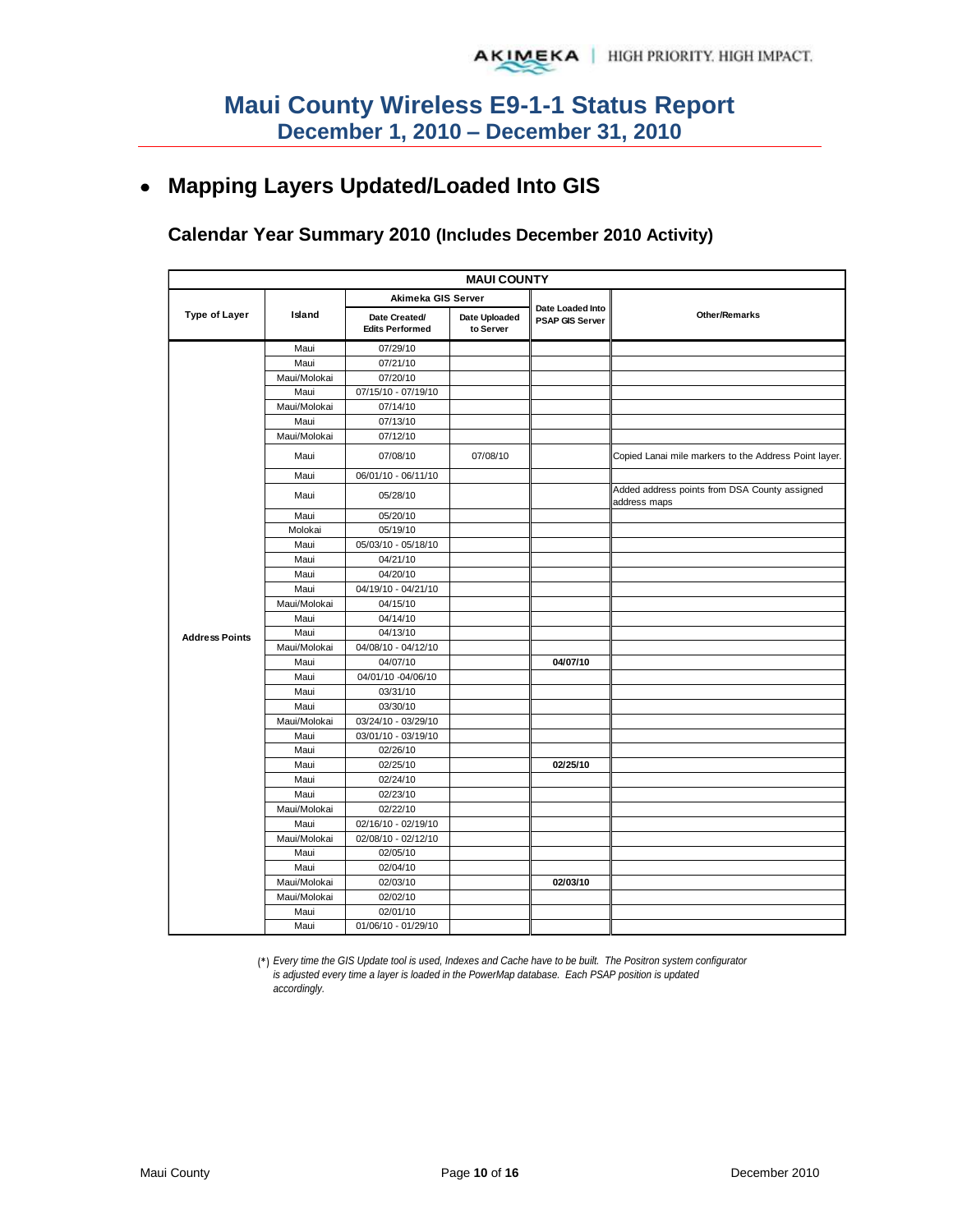# **Mapping Layers Updated/Loaded Into GIS**

### **Calendar Year Summary 2010 (Includes December 2010 Activity)**

| <b>MAUI COUNTY</b>                        |              |                                         |                            |                                            |                                                                                                                                                                                |  |  |  |
|-------------------------------------------|--------------|-----------------------------------------|----------------------------|--------------------------------------------|--------------------------------------------------------------------------------------------------------------------------------------------------------------------------------|--|--|--|
|                                           |              | Akimeka GIS Server                      |                            |                                            |                                                                                                                                                                                |  |  |  |
| <b>Type of Layer</b>                      | Island       | Date Created/<br><b>Edits Performed</b> | Date Uploaded<br>to Server | Date Loaded Into<br><b>PSAP GIS Server</b> | <b>Other/Remarks</b>                                                                                                                                                           |  |  |  |
|                                           | Maui         | 08/27/10                                |                            |                                            | <b>MSAG Address Points</b>                                                                                                                                                     |  |  |  |
|                                           | Molokai      |                                         |                            | 08/12/10                                   |                                                                                                                                                                                |  |  |  |
|                                           | Molokai      | 08/11/10                                |                            |                                            |                                                                                                                                                                                |  |  |  |
|                                           | Maui         | 08/09/10                                |                            |                                            |                                                                                                                                                                                |  |  |  |
|                                           | Maui         | 08/04/10                                |                            |                                            |                                                                                                                                                                                |  |  |  |
|                                           | Maui         | 07/22/10 - 07/30/10                     |                            |                                            |                                                                                                                                                                                |  |  |  |
|                                           | Maui         | 04/22/10                                |                            |                                            |                                                                                                                                                                                |  |  |  |
|                                           | Maui         | 04/09/10                                |                            |                                            |                                                                                                                                                                                |  |  |  |
| <b>MSAG Address</b><br>Points (aka Pseudo | Maui         | 04/08/10                                |                            |                                            |                                                                                                                                                                                |  |  |  |
| <b>Address Points)</b>                    | Maui         |                                         |                            | 04/07/10                                   |                                                                                                                                                                                |  |  |  |
|                                           | Maui         | 03/31/10                                |                            |                                            |                                                                                                                                                                                |  |  |  |
|                                           | Molokai      | 03/24/10                                |                            |                                            |                                                                                                                                                                                |  |  |  |
|                                           | Maui         | 03/04/10 - 03/12/10                     |                            |                                            |                                                                                                                                                                                |  |  |  |
|                                           | Molokai      | 03/02/10                                |                            |                                            |                                                                                                                                                                                |  |  |  |
|                                           | Maui         | 02/25/10                                |                            | 02/25/10                                   |                                                                                                                                                                                |  |  |  |
|                                           | Maui         | 02/10/10 - 02/23/10                     |                            |                                            |                                                                                                                                                                                |  |  |  |
|                                           | Maui         |                                         |                            | 02/03/10                                   |                                                                                                                                                                                |  |  |  |
|                                           | Maui         | 01/08/10 - 01/14/10                     |                            |                                            |                                                                                                                                                                                |  |  |  |
|                                           | Maui         | 12/08/10                                |                            |                                            | Continued working on a parcel address spreadsheet<br>which was obtained from the Maui County website.<br>The data will be included in Akimeka's parcel layer as<br>attributes. |  |  |  |
|                                           | Maui         |                                         |                            | 12/07/10                                   |                                                                                                                                                                                |  |  |  |
|                                           | Maui         | 12/07/10                                |                            |                                            | Worked on a parcel address spreadsheet which was<br>obtained from the Maui County website. The data will                                                                       |  |  |  |
|                                           | Molokai      | 12/06/10                                |                            |                                            | be included in Akimeka's parcel layer as attributes.                                                                                                                           |  |  |  |
|                                           | Maui/Molokai | 12/03/10                                |                            |                                            | Populated the spatially accurate parcels attribute table                                                                                                                       |  |  |  |
|                                           | Maui/Molokai | 12/02/10                                |                            |                                            | with existing data from current parcel layer.                                                                                                                                  |  |  |  |
|                                           | Maui         | 10/01/10 - 10/18/10                     |                            |                                            |                                                                                                                                                                                |  |  |  |
|                                           | Maui/Molokai | 09/30/10                                |                            |                                            | Spatial adjustment project effort                                                                                                                                              |  |  |  |
|                                           | Molokai      | 09/22/10 - 09/29/10                     |                            |                                            |                                                                                                                                                                                |  |  |  |
| <b>Parcels</b>                            | Maui         | 09/01/10 - 09/21/10                     |                            |                                            |                                                                                                                                                                                |  |  |  |
|                                           | Maui         | 08/02/10 - 08/31/10                     |                            |                                            |                                                                                                                                                                                |  |  |  |
|                                           | Maui         | 07/02/10 - 07/29/10                     |                            |                                            |                                                                                                                                                                                |  |  |  |
|                                           | Maui         | 06/17/10 - 06/28/10                     |                            |                                            |                                                                                                                                                                                |  |  |  |
|                                           | Maui         | 06/07/10                                |                            |                                            | Conferred and established a methodology for parcel<br>horizontal spatial improvement.                                                                                          |  |  |  |
|                                           | Maui         | 06/04/10                                |                            |                                            |                                                                                                                                                                                |  |  |  |
|                                           | Maui         | 06/03/10                                |                            |                                            |                                                                                                                                                                                |  |  |  |
|                                           | Maui         | 06/02/10                                |                            |                                            | Established order of accuracy for data to be used for<br>horizontal spatial correction methodology for parcels.                                                                |  |  |  |
|                                           | Maui         | 05/11/10 - 05/14/10                     |                            |                                            |                                                                                                                                                                                |  |  |  |
|                                           | Molokai      | 05/10/10                                |                            |                                            |                                                                                                                                                                                |  |  |  |
|                                           | Molokai      | 05/07/10                                |                            |                                            |                                                                                                                                                                                |  |  |  |
|                                           | Molokai      | 05/05/10                                |                            |                                            | Adjusted parcels to spatially accurate data                                                                                                                                    |  |  |  |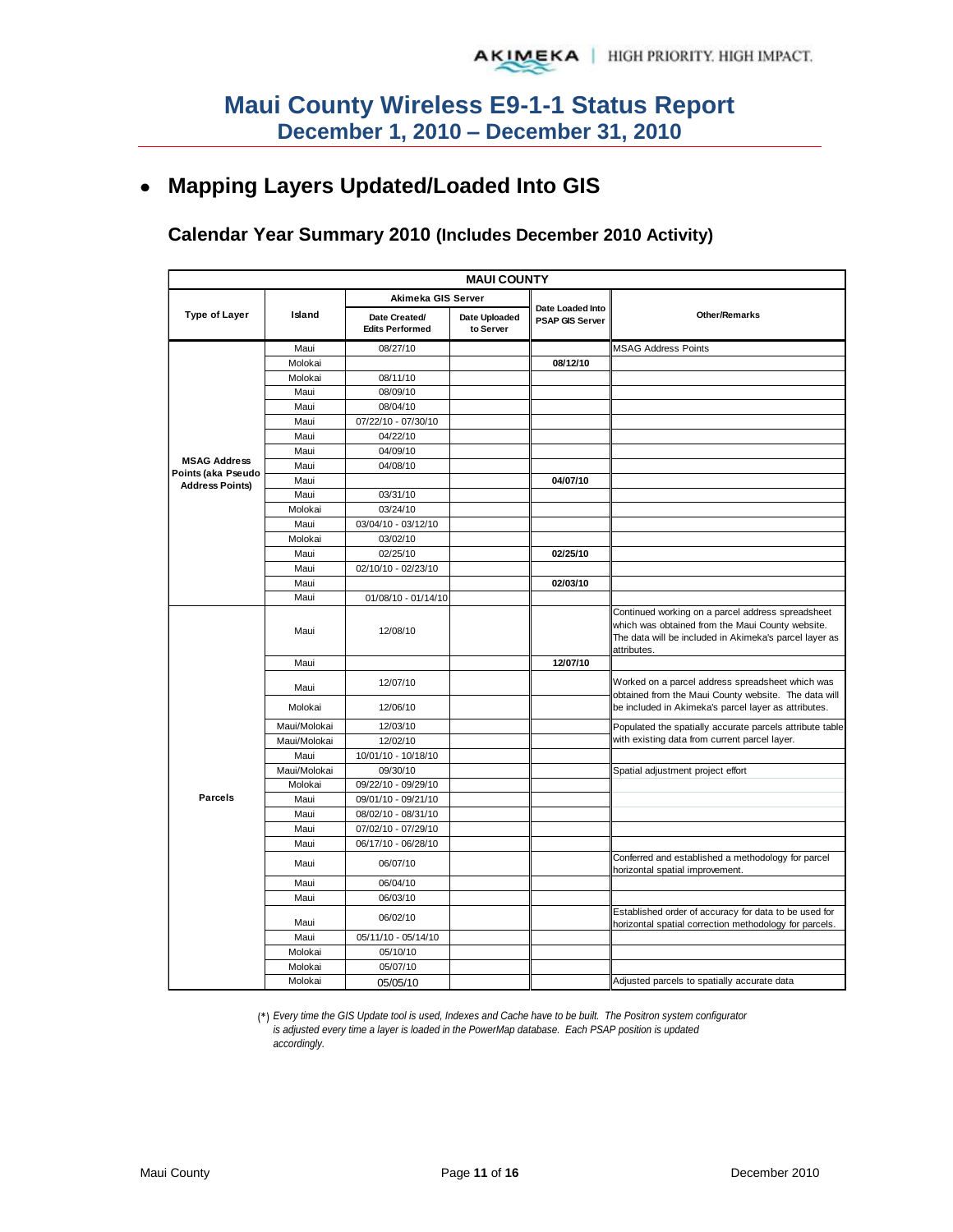# **Mapping Layers Updated/Loaded Into GIS**

### **Calendar Year Summary 2010 (Includes December 2010 Activity)**

|                         |              |                                         | <b>MAUI COUNTY</b>         |                                            |                                                                                                        |  |  |
|-------------------------|--------------|-----------------------------------------|----------------------------|--------------------------------------------|--------------------------------------------------------------------------------------------------------|--|--|
|                         |              | Akimeka GIS Server                      |                            |                                            |                                                                                                        |  |  |
| <b>Type of Layer</b>    | Island       | Date Created/<br><b>Edits Performed</b> | Date Uploaded<br>to Server | Date Loaded Into<br><b>PSAP GIS Server</b> | <b>Other/Remarks</b>                                                                                   |  |  |
| <b>Airports</b>         |              |                                         |                            |                                            |                                                                                                        |  |  |
| <b>Bridges</b>          | Molokai      |                                         |                            | 08/12/10                                   |                                                                                                        |  |  |
| <b>Cane Fields</b>      |              |                                         |                            |                                            |                                                                                                        |  |  |
|                         | Molokai      |                                         |                            | 08/12/10                                   |                                                                                                        |  |  |
|                         | Maui/Molokai | 03/22/10                                |                            |                                            |                                                                                                        |  |  |
| <b>Coastal Names</b>    | Maui/Molokai | 03/19/10                                |                            |                                            |                                                                                                        |  |  |
|                         | Maui         | 03/16/10                                |                            |                                            |                                                                                                        |  |  |
| <b>Common Places</b>    |              |                                         |                            |                                            |                                                                                                        |  |  |
|                         | Molokai      |                                         |                            | 08/12/10                                   |                                                                                                        |  |  |
| Emergency               | Maui         | 08/09/10                                |                            |                                            |                                                                                                        |  |  |
| Callboxes               | Maui         | 06/01/10                                |                            |                                            |                                                                                                        |  |  |
|                         | Maui         | 05/28/10                                |                            |                                            |                                                                                                        |  |  |
| <b>EMS Zones</b>        |              |                                         |                            |                                            |                                                                                                        |  |  |
|                         | Maui         | 10/26/10                                |                            |                                            | <b>Updated ESNs</b>                                                                                    |  |  |
| <b>ESZ/ESN</b>          | Maui         | 10/25/10                                |                            |                                            | Created new ESZ for Maui County upon approval to<br>proceed.                                           |  |  |
| <b>Fire Beat</b>        |              |                                         |                            |                                            |                                                                                                        |  |  |
| <b>Boundaries</b>       | Molokai      |                                         |                            | 08/12/10                                   |                                                                                                        |  |  |
| <b>Fire ESZ</b>         | Maui         | 01/19/10                                |                            |                                            |                                                                                                        |  |  |
|                         | Maui         |                                         |                            | 03/03/10                                   |                                                                                                        |  |  |
| <b>Fire Stations</b>    | Maui/Molokai | 03/02/10                                |                            |                                            |                                                                                                        |  |  |
|                         | Maui/Molokai | 02/17/10                                |                            |                                            |                                                                                                        |  |  |
| <b>Fire Sub Zones</b>   |              |                                         |                            |                                            |                                                                                                        |  |  |
| <b>Fire Zones</b>       |              |                                         |                            |                                            |                                                                                                        |  |  |
| Food & Beverage         |              |                                         |                            |                                            | Renamed Restaurants layer to Food & Beverage layer<br>to include bakeries, cafes, food factories, etc. |  |  |
|                         | Maui         |                                         |                            | 02/03/10                                   | New Restaurants layer added to the map                                                                 |  |  |
|                         | Maui         | 05/12/10                                |                            |                                            |                                                                                                        |  |  |
|                         | Maui         |                                         |                            | 04/07/10                                   |                                                                                                        |  |  |
|                         | Maui         | 04/05/10                                |                            |                                            | Edited per Service Request #169                                                                        |  |  |
| <b>Gate Codes</b>       | Maui         | 03/10/10                                |                            |                                            |                                                                                                        |  |  |
|                         | Maui         | 03/03/10                                |                            | 03/03/10                                   |                                                                                                        |  |  |
|                         | Maui         |                                         |                            | 02/03/10                                   |                                                                                                        |  |  |
|                         | Maui         | 01/19/10                                |                            |                                            |                                                                                                        |  |  |
| <b>High Resolution</b>  |              |                                         |                            |                                            |                                                                                                        |  |  |
| Imagery                 |              |                                         |                            |                                            |                                                                                                        |  |  |
| Hospitals               |              |                                         |                            |                                            |                                                                                                        |  |  |
| <b>Hotels</b>           |              |                                         |                            |                                            |                                                                                                        |  |  |
|                         | Maui         | 08/13/10                                |                            |                                            |                                                                                                        |  |  |
| <b>MSAG Communities</b> | Maui         | 08/12/10                                |                            |                                            |                                                                                                        |  |  |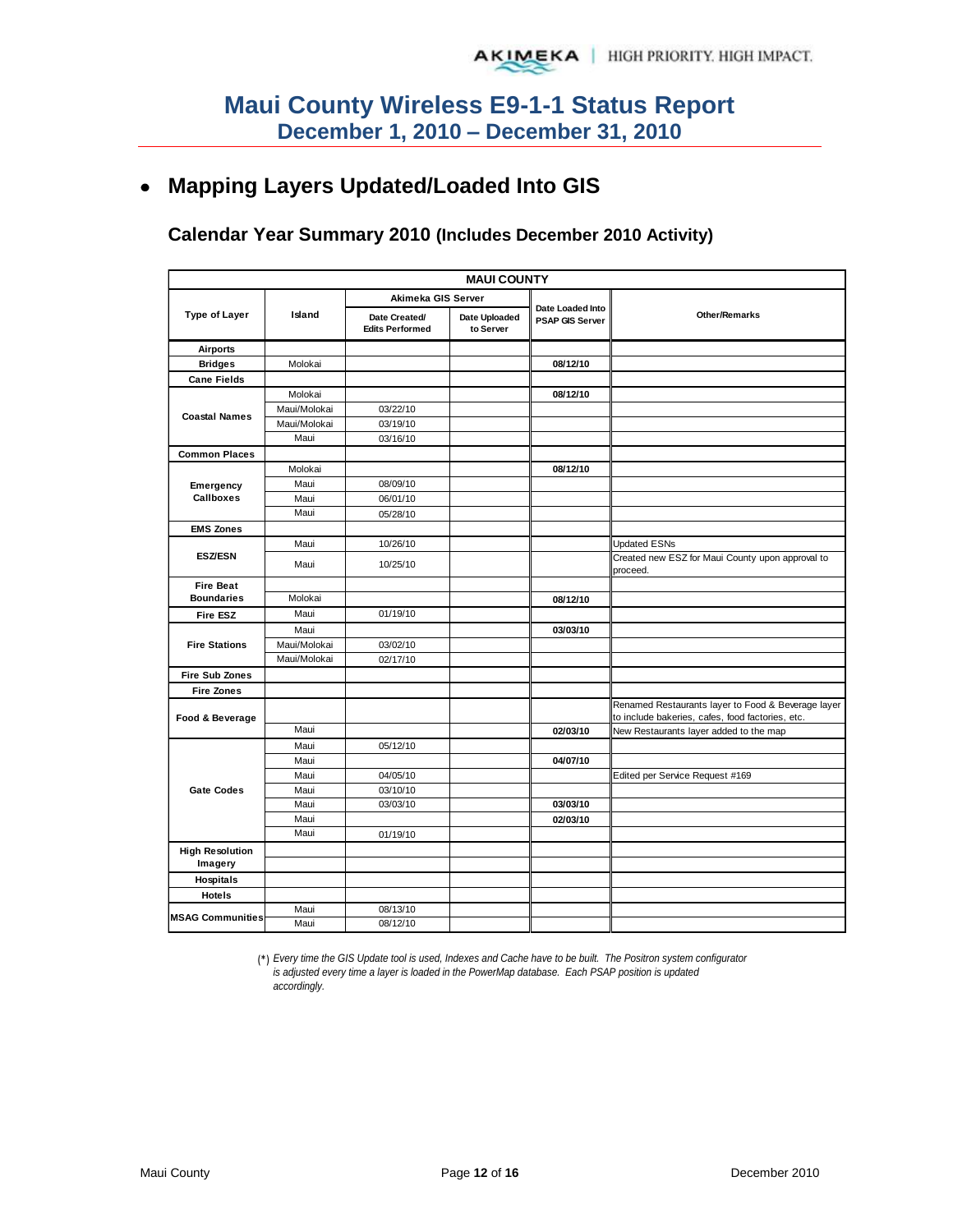# **Mapping Layers Updated/Loaded Into GIS**

#### **Calendar Year Summary 2010 (Includes December 2010 Activity)**

| <b>MAUI COUNTY</b>                     |                      |                                         |                            |                                            |                                                                                                                                                                                         |  |  |
|----------------------------------------|----------------------|-----------------------------------------|----------------------------|--------------------------------------------|-----------------------------------------------------------------------------------------------------------------------------------------------------------------------------------------|--|--|
|                                        |                      | Akimeka GIS Server                      |                            |                                            |                                                                                                                                                                                         |  |  |
| Type of Layer                          | Island               | Date Created/<br><b>Edits Performed</b> | Date Uploaded<br>to Server | Date Loaded Into<br><b>PSAP GIS Server</b> | <b>Other/Remarks</b>                                                                                                                                                                    |  |  |
| <b>Major Roads</b>                     | Maui                 | 08/16/10                                | 08/16/10                   |                                            | Uploaded the Major Roads layer. This layer was<br>previously loaded in PowerMap prior to Akimeka.<br>Akimeka extracted the layer from the PSAP GIS<br>server and is updating the layer. |  |  |
| <b>Medic Beat</b><br><b>Boundaries</b> |                      |                                         |                            |                                            |                                                                                                                                                                                         |  |  |
| <b>Medic Stations</b>                  |                      |                                         |                            |                                            |                                                                                                                                                                                         |  |  |
| <b>Medical Facilities</b>              | Maui/Molokai         | 08/13/10                                | 08/13/10                   |                                            | Created a new layer for Medical Facilities.<br>Downloaded Assisted Living and Skilled Nursing<br>medical facilities GIS layers from the State GIS<br>website.                           |  |  |
|                                        | Maui                 | 09/30/10                                |                            |                                            | Added MM 430-2 and MM 430-5 for reference<br>purposes as requested by the Maui PSAP.                                                                                                    |  |  |
| <b>Milepost Markers</b>                | Maui                 | 07/08/10                                |                            |                                            | Added Lanai mile markers. More accurate positions<br>for mile markers will be collected when GPS data<br>collection commences.                                                          |  |  |
| <b>National and State</b>              | Maui                 | 12/10/10                                |                            |                                            | Added Honoapiilani Park                                                                                                                                                                 |  |  |
| Parks                                  | Maui                 | 10/25/10                                |                            |                                            | Added Kahekili Park                                                                                                                                                                     |  |  |
|                                        | Molokai              |                                         |                            | 08/12/10                                   |                                                                                                                                                                                         |  |  |
| Ocean Rescue<br><b>Boundaries</b>      |                      |                                         |                            |                                            |                                                                                                                                                                                         |  |  |
|                                        |                      |                                         |                            |                                            |                                                                                                                                                                                         |  |  |
|                                        | Maui<br>Maui         | 12/10/10                                |                            | 10/28/10                                   | Added Honoapiilani Park                                                                                                                                                                 |  |  |
| Park Polygon                           | Maui                 | 10/25/10                                |                            |                                            | Added Kahekili Park                                                                                                                                                                     |  |  |
|                                        | Maui                 | 12/10/10                                |                            |                                            | Added Honoapiilani Park                                                                                                                                                                 |  |  |
|                                        | Maui                 |                                         |                            | 08/18/10                                   |                                                                                                                                                                                         |  |  |
|                                        | Molokai              |                                         |                            | 08/12/10                                   |                                                                                                                                                                                         |  |  |
| <b>Points of Interest</b>              | Maui                 | 07/29/10                                |                            |                                            | Updates requested by Maui Dispatchers who were<br>unable to find what they wanted or needed using the<br>Intergraph CAD. Both systems, PowerMap and                                     |  |  |
|                                        | Maui                 | 07/12/10                                |                            |                                            | Intergraph CAD, will have these additions and changes<br>reflected.                                                                                                                     |  |  |
|                                        | Maui/Molokai         | 06/14/10                                |                            |                                            |                                                                                                                                                                                         |  |  |
|                                        | Maui/Molokai         | 03/15/10                                |                            |                                            |                                                                                                                                                                                         |  |  |
|                                        | Maui/Molokai         | 03/12/10                                |                            |                                            | New layer created                                                                                                                                                                       |  |  |
| <b>Police Beat</b>                     | Maui                 |                                         |                            | 08/18/10                                   |                                                                                                                                                                                         |  |  |
| <b>Boundaries</b>                      | Maui<br>Maui/Molokai | 07/02/10<br>01/21/10                    |                            |                                            |                                                                                                                                                                                         |  |  |
|                                        | Maui                 |                                         |                            | 08/18/10                                   |                                                                                                                                                                                         |  |  |
| <b>Police Dispatch</b>                 | Maui                 | 07/02/10                                |                            |                                            |                                                                                                                                                                                         |  |  |
| Group (District)                       | Maui/Molokai         | 01/21/10                                |                            |                                            |                                                                                                                                                                                         |  |  |
|                                        | Maui                 | 11/09/10 - 11/12/10                     |                            |                                            |                                                                                                                                                                                         |  |  |
|                                        | Maui                 | 07/02/10                                |                            |                                            |                                                                                                                                                                                         |  |  |
| <b>Police ESZ</b>                      | Maui                 | 06/14/10                                |                            |                                            | Per Maui Police request #222, modified ESZ 24 and<br>ESZ 47.                                                                                                                            |  |  |
|                                        | Maui/Molokai         | 01/21/10                                |                            |                                            |                                                                                                                                                                                         |  |  |
|                                        | Maui/Molokai         | 01/20/10                                |                            |                                            |                                                                                                                                                                                         |  |  |
|                                        | Maui                 | 01/19/10                                |                            |                                            |                                                                                                                                                                                         |  |  |
| <b>Police Reporting</b><br>Areas       |                      |                                         |                            |                                            |                                                                                                                                                                                         |  |  |
| <b>Police Stations</b>                 | Maui                 |                                         |                            | 03/03/10                                   |                                                                                                                                                                                         |  |  |
|                                        | Maui/Molokai         | 03/02/10                                |                            |                                            |                                                                                                                                                                                         |  |  |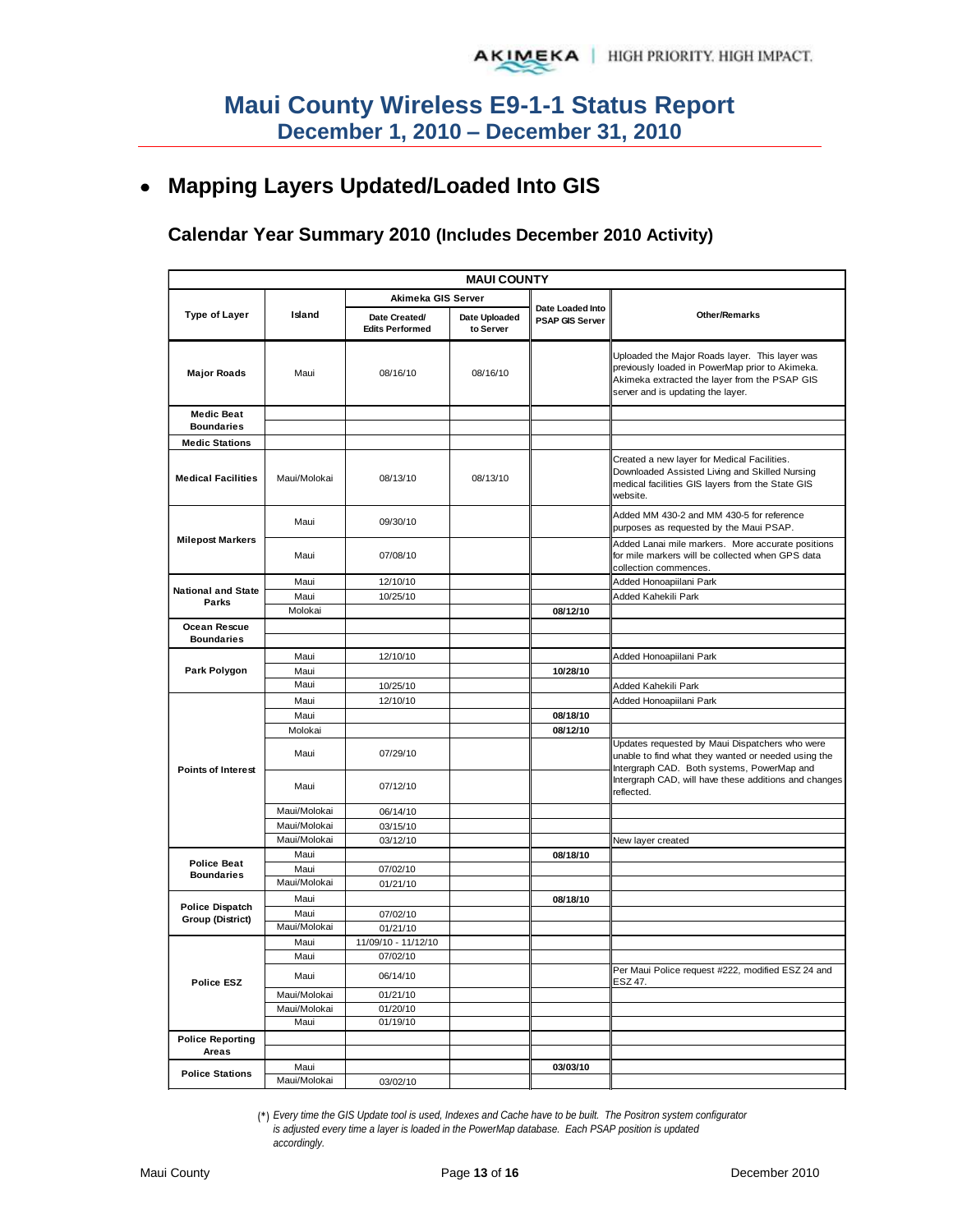#### **Mapping Layers Updated/Loaded Into GIS**   $\bullet$

**Calendar Year Summary 2010 (Includes December 2010 Activity)**

|                         | <b>MAUI COUNTY</b> |                                         |                            |                                            |                      |  |  |  |  |
|-------------------------|--------------------|-----------------------------------------|----------------------------|--------------------------------------------|----------------------|--|--|--|--|
|                         |                    | Akimeka GIS Server                      |                            |                                            |                      |  |  |  |  |
| <b>Type of Layer</b>    | Island             | Date Created/<br><b>Edits Performed</b> | Date Uploaded<br>to Server | Date Loaded Into<br><b>PSAP GIS Server</b> | <b>Other/Remarks</b> |  |  |  |  |
| Ponds                   |                    |                                         |                            |                                            |                      |  |  |  |  |
| Post Offices            |                    |                                         |                            |                                            |                      |  |  |  |  |
| <b>Radio Towers</b>     |                    |                                         |                            |                                            |                      |  |  |  |  |
| Radius - Two Mile       |                    |                                         |                            |                                            |                      |  |  |  |  |
| Radius - Three Mile     |                    |                                         |                            |                                            |                      |  |  |  |  |
| <b>Schools</b>          |                    |                                         |                            |                                            |                      |  |  |  |  |
|                         | Molokai            | 07/07/10                                |                            |                                            |                      |  |  |  |  |
| <b>Subdivisions</b>     | Maui               | 03/23/10                                |                            |                                            |                      |  |  |  |  |
|                         | Maui               | 03/19/10                                |                            |                                            |                      |  |  |  |  |
| <b>Tow Truck</b>        |                    |                                         |                            |                                            |                      |  |  |  |  |
|                         | Maui               | 01/21/10                                |                            |                                            |                      |  |  |  |  |
| Towns                   |                    |                                         |                            |                                            |                      |  |  |  |  |
|                         | Maui               |                                         |                            | 08/18/10                                   |                      |  |  |  |  |
| <b>Trails</b>           | Maui/Molokai       | 06/14/10                                |                            |                                            |                      |  |  |  |  |
|                         | Maui               | 03/15/10                                |                            |                                            |                      |  |  |  |  |
| Tsunami                 |                    |                                         |                            |                                            |                      |  |  |  |  |
| <b>Evacuation Zones</b> |                    |                                         |                            |                                            |                      |  |  |  |  |

(\*) *Every time the GIS Update tool is used, Indexes and Cache have to be built. The Positron system configurator is adjusted every time a layer is loaded in the PowerMap database. Each PSAP position is updated accordingly.*

Note: The Parcels layer is provided by Maui County.

#### **Current Month GIS Activities – December 2010**

- 12/08/10 Akimeka personnel worked with the County to obtain clarification for eighteen (18) street names. There was a discrepancy between the Street Centerline name and the Address Point Street name. The street discrepancies were for all three islands -- Maui, Lanai and Molokai.
- 12/14/10 Akimeka personnel performed an Intergraph CAD push to the PSAP.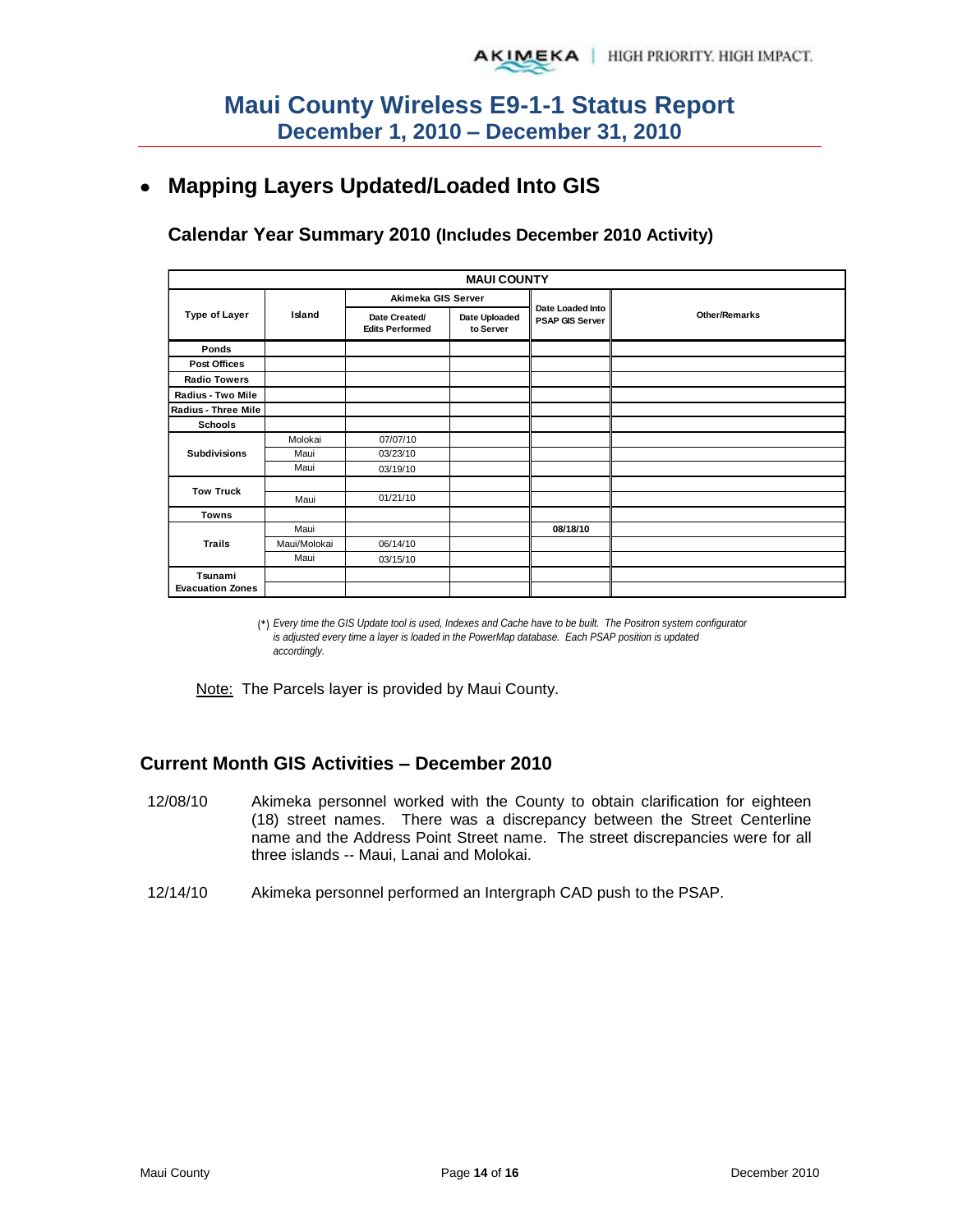# **Service Requests Transactions**

#### **Open Service Requests – December 2010 (November 27 – December 29, 2010)**

| <b>MAUI PSAP</b> |          |          |                                        |                            |         |                                                                                              |
|------------------|----------|----------|----------------------------------------|----------------------------|---------|----------------------------------------------------------------------------------------------|
|                  | Date     | Ticket # | <b>Description</b>                     | Category                   | Urgency | Comments                                                                                     |
|                  | 10/19/10 | 264      | Incorrect Address: $TN = 808/575-9024$ | MSAG - ANI/ALI Discrepancy | High    | Customer records were researched and<br>correction request submitted on<br>October 27, 2010. |

| <b>MOLOKAI PSAP</b> |          |             |          |                |                 |
|---------------------|----------|-------------|----------|----------------|-----------------|
| Date                | Ticket # | Description | Category | <b>Urgency</b> | <b>Comments</b> |
|                     |          | <b>NONE</b> |          |                |                 |
|                     |          |             |          |                |                 |

### **Year-to-Date (YTD) Summary – 2010**

| <b>MAUI PSAP</b>                                                                                 |                |                |      | <b>SERVICE REQUEST CATEGORIES</b> |        |                |          |                         |          |                         |        |
|--------------------------------------------------------------------------------------------------|----------------|----------------|------|-----------------------------------|--------|----------------|----------|-------------------------|----------|-------------------------|--------|
| 2010                                                                                             | <b>TOTAL</b>   |                |      | 911 Map                           |        | <b>MSAG</b>    |          | <b>Request Training</b> |          | <b>Suggestions</b>      |        |
|                                                                                                  | <b>Created</b> | Closed         | Open | <b>Created</b>                    | Closed | <b>Created</b> | Closed   | <b>Created</b>          | Closed   | <b>Created</b>          | Closed |
| December                                                                                         |                |                |      |                                   |        | 0              |          |                         |          |                         |        |
| November                                                                                         |                |                |      |                                   |        | 0              |          | 0                       |          | 0                       |        |
| October                                                                                          |                |                |      | 0                                 | 0      | 2              | 0        | 0                       | $\Omega$ | 0                       |        |
| September                                                                                        |                |                |      | $\Omega$                          |        | 0              | 0        | 0                       | $\Omega$ | 0                       |        |
| August                                                                                           |                | ŋ              |      | $\Omega$                          | O      | $\Omega$       | $\Omega$ | 0                       | ŋ        | O                       |        |
| July                                                                                             |                | $\overline{ }$ |      |                                   |        |                |          | 0                       | ŋ        | 0                       |        |
| June                                                                                             |                |                |      |                                   |        | 0              |          | 0                       | O        | 0                       |        |
| May                                                                                              |                |                |      |                                   | 0      |                |          | 0                       | ი        | $\Omega$                |        |
| April                                                                                            |                |                |      |                                   |        |                |          | 0                       | 0        | 0                       |        |
| March                                                                                            |                |                |      |                                   |        | 0              | 0        | 0                       | O        | 0                       |        |
| February                                                                                         |                | 5              |      | 3                                 | 3      |                | 2        | 0                       | 0        | 0                       |        |
| January                                                                                          |                |                |      |                                   |        | 3              |          | $\Omega$                | 0        | 0                       |        |
| <b>TOTAL</b>                                                                                     | 20             | 19             |      | 11                                | 11     | 9              | 8        | $\bf{0}$                | 0        | $\overline{\mathbf{0}}$ |        |
| Open Service Requests reflect what is in pending status at the end of the report month.<br>Note: |                |                |      |                                   |        |                |          |                         |          |                         |        |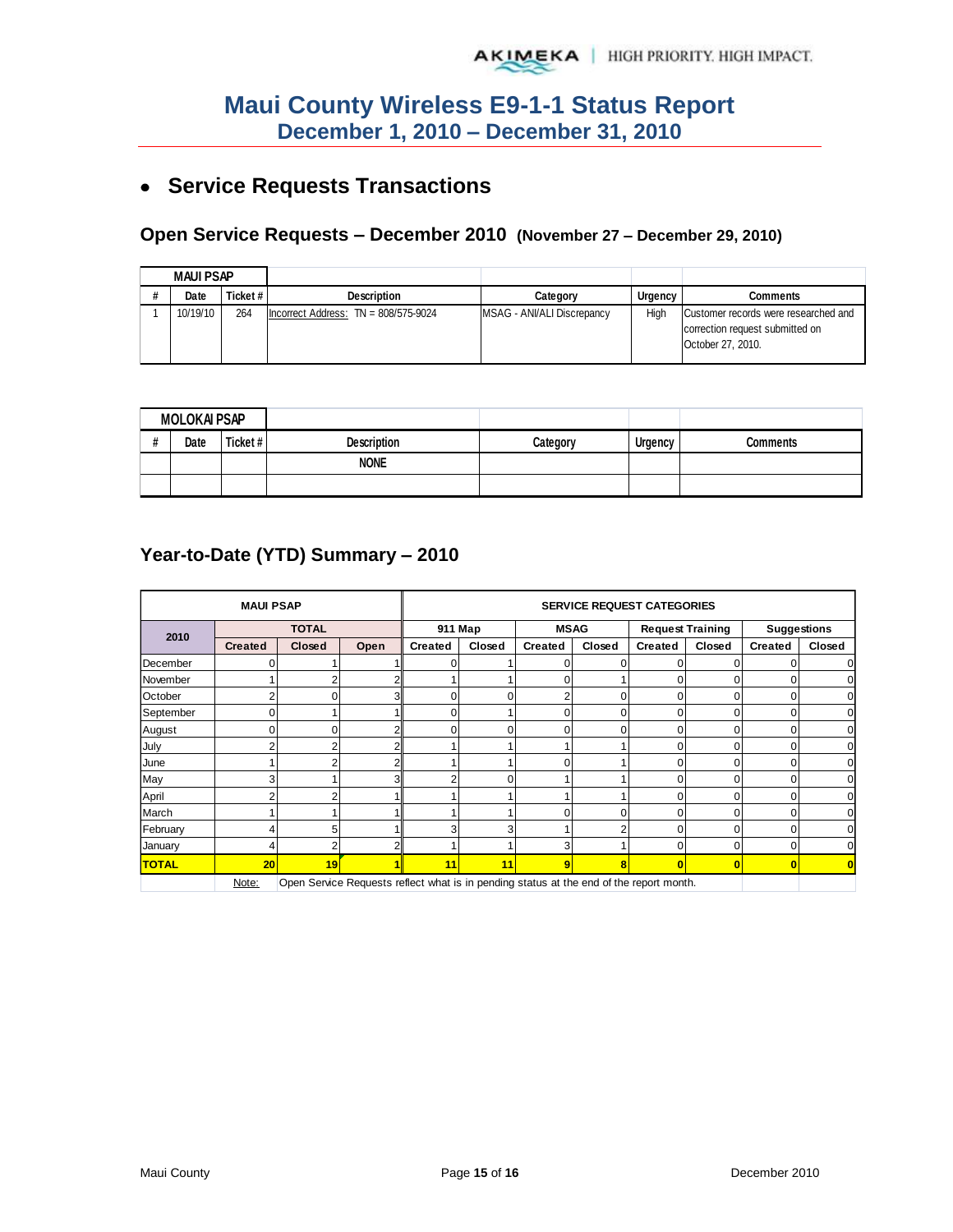# **Service Requests Transactions (continued)**

## **Year-to-Date (YTD) Summary – 2010 (continued)**

| <b>MOLOKAI PSAP</b> |                                                                                                  |               |          | <b>SERVICE REQUEST CATEGORIES</b> |          |                |              |                         |          |                    |        |
|---------------------|--------------------------------------------------------------------------------------------------|---------------|----------|-----------------------------------|----------|----------------|--------------|-------------------------|----------|--------------------|--------|
|                     | <b>TOTAL</b>                                                                                     |               |          | 911 Map                           |          | <b>MSAG</b>    |              | <b>Request Training</b> |          | <b>Suggestions</b> |        |
| 2010                | <b>Created</b>                                                                                   | <b>Closed</b> | Open     | <b>Created</b>                    | Closed   | <b>Created</b> | Closed       | Created                 | Closed   | <b>Created</b>     | Closed |
| December            |                                                                                                  |               |          | O                                 |          |                |              |                         | 0        |                    |        |
| November            |                                                                                                  |               | ΩI       | O                                 | U        | n              | U            | U                       | $\Omega$ |                    |        |
| October             |                                                                                                  |               | ΩI       | O                                 | U        | n              | 0            |                         | U        |                    |        |
| September           |                                                                                                  |               |          | 0                                 |          | 0              | $\Omega$     |                         | U        |                    |        |
| August              |                                                                                                  |               | Οl       | 0                                 |          | 0              | 0            |                         | 0        |                    |        |
| July                |                                                                                                  |               | ΩI       | 0                                 | 0        | $\Omega$       | 0            | O                       | 0        |                    |        |
| June                |                                                                                                  |               | $\Omega$ | 0                                 | 0        | 0              | 0            |                         | 0        |                    |        |
| May                 |                                                                                                  |               | ΟI       | 0                                 | 0        | 0              | 0            |                         | 0        |                    |        |
| April               |                                                                                                  |               | ΩI       | 0                                 | 0        | 0              | 0            | O                       | 0        |                    |        |
| March               |                                                                                                  |               | ΩI       | 0                                 | ۵        | 0              | 0            |                         | 0        |                    |        |
| February            |                                                                                                  |               | Οl       | 0                                 | 0        | 0              | $\mathbf{0}$ | $\Omega$                | 0        | 0                  |        |
| January             |                                                                                                  | ∩             | $\Omega$ | $\Omega$                          | $\Omega$ | $\Omega$       | $\Omega$     | $\Omega$                | 0        | 0                  |        |
| <b>TOTAL</b>        |                                                                                                  |               |          |                                   | п        | n              | Π            |                         | 0        | 0                  |        |
|                     | Open Service Requests reflect what is in pending status at the end of the report month.<br>Note: |               |          |                                   |          |                |              |                         |          |                    |        |

|                     | Category                | <b>Description</b>                                      |
|---------------------|-------------------------|---------------------------------------------------------|
|                     | 911 Map                 | Mapping computer not functioning or displaying properly |
| <b>Definitions:</b> | <b>MSAG</b>             | Discrepancies with 9-1-1 MSAG addresses                 |
|                     | <b>Request Training</b> | E-911 Operations training needs                         |
|                     | Suggestions             | Vehicle to share suggestions                            |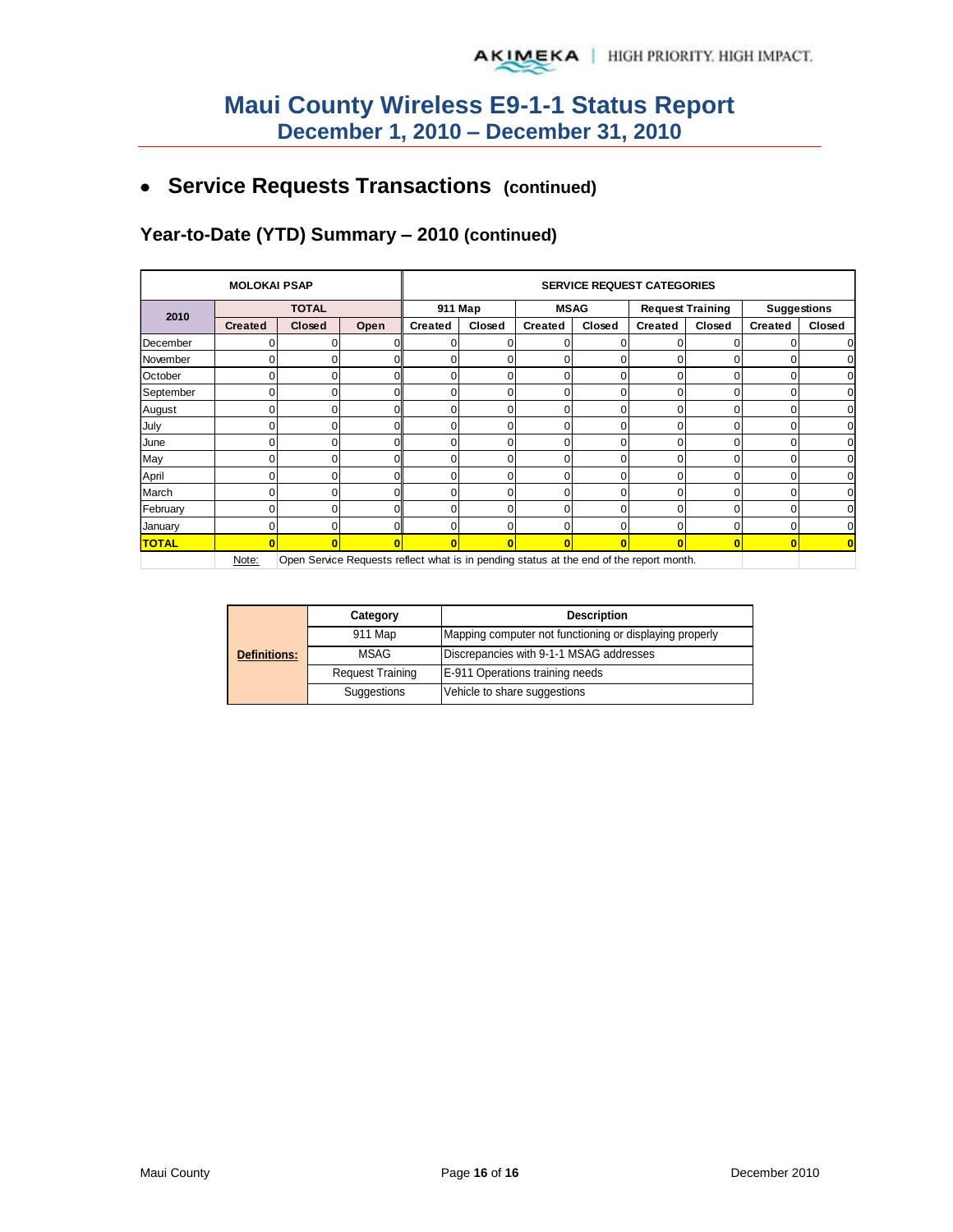#### JUSTIFICATION SHEET

- DEPARTMENT: Accounting and General Services
- TITLE: A BILL FOR AN ACT RELATING TO ENHANCED 911 SERVICES.
- PURPOSE: The purpose of this bill is to establish a single entity to administer enhanced 911 services for the State of Hawaii.

MEANS: Amend chapter 138, Hawaii Revised Statutes.

JUSTIFICATION: The State of Hawaii is only one of six states that does not have a single entity for the coordination of enhanced 911 services. The State of Hawaii established and appointed the Wireless Enhanced 911 Board to administer wireless enhanced 911 service in the State of Hawaii. 911 technologies providing enhanced services have matured and converged to a point where systems today required to provide such service are blended. The current wireless enhanced 911 board does not include representation of other communications service providers. This legislation is amended and proposed to establish a single state entity to administer enhanced 911 services for the State of Hawaii, expand representation on the oversight board, and expand responsibility of the board to include all 911 services coordination.

> Public Law 110-283; New and Emerging Technologies 911 Improvement Act of 2008, became law on July 23, 2008; facilitating the rapid deployment of IP-enabled 911 and E-911 services, encourages the Nation's transition to a national IP-enabled emergency network, and improve 911 and E-911 access to those with disabilities.

> The State of Hawai`i is only one of six states that does not have a single entity that coordinates all enhanced 911 services.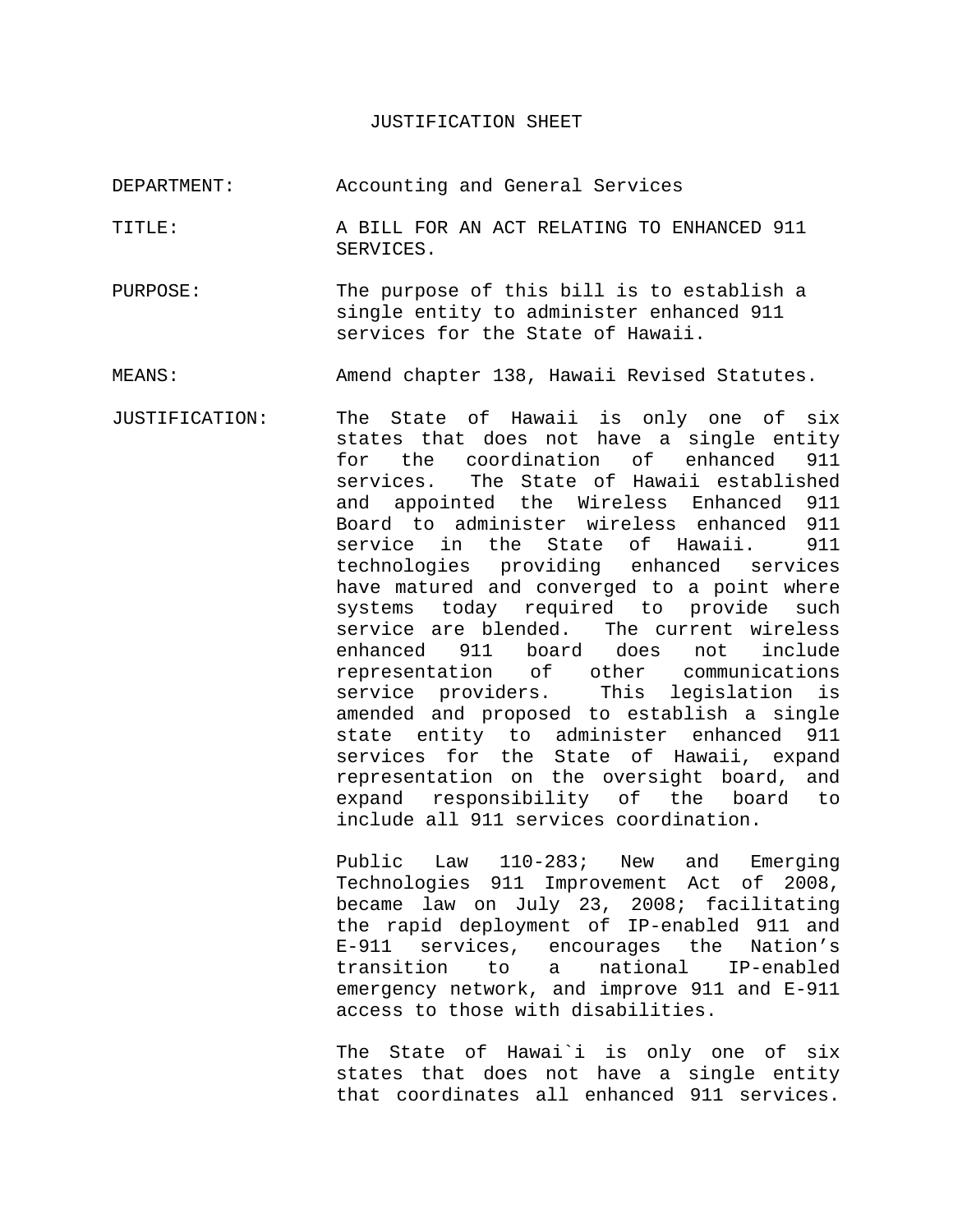Currently there is only one state board, the Wireless Enhanced 911 Board that was established in 2004, that administers enhanced 911 services in the State of Hawai`i, however strictly for deployment of wireless 911 services.

The current Wireless Enhanced 911 Board recognizes that the efficient management of 911 Emergency Networks saves lives and dramatically reduces the liability of government entities and agencies. Furthermore, the technologies involved in providing enhanced 911 services have converged to a point that systems required to provide such service are blended and enhanced 911 systems are evolving to accept other forms of communications such as text, video and Telematics data.

Under the current law, the surcharges for wireline and wireless enhanced 911 service do not account for new and emerging technologies such as broadband service or IP-enabled services. Additionally, the current Wireless Enhanced 911 Board does not include representation of other communications service providers.

Therefore, in the interest of the safety of the public and visitors to Hawai`i, the following legislation is proposed to address the need for a single state entity to administer enhanced 911 services for the State of Hawai`i.

Impact on the public: Improved 911 emergency telephone reporting services that will allow for the delivery of a request for emergency services via 911 from all communications technologies. In addition, the public will benefit from a more comprehensive, efficient and coordinated implementation, administration and operations of 911 services for the State of Hawaii.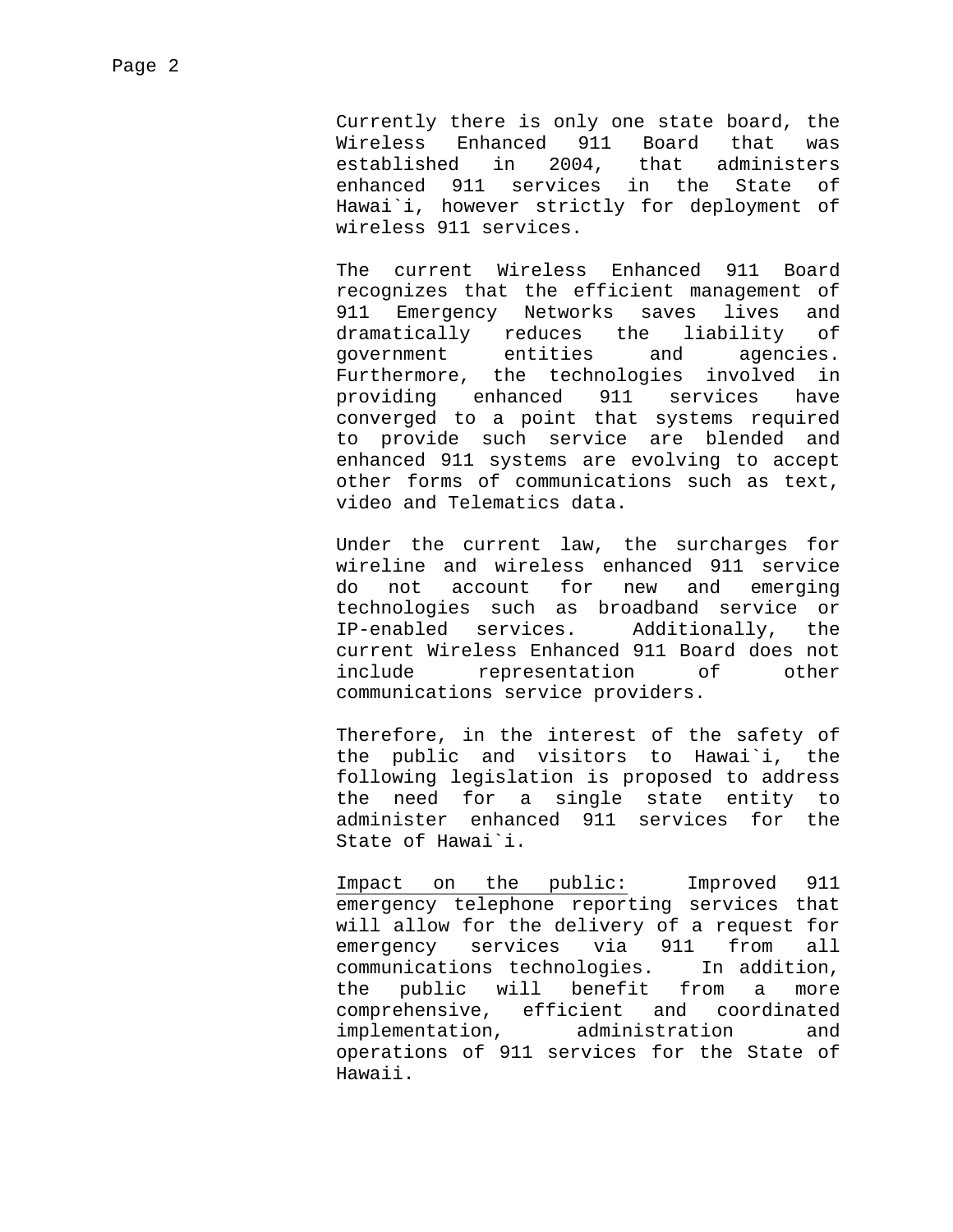Impact on the department and other agencies: Improved coordination of the implementation, administration, and operation of Enhanced 911 Services for county and local public safety entities and the State of Hawaii. GENERAL FUND: None. OTHER FUNDS: Wireless Enhanced 911 Fund. PPBS PROGRAM DESIGNATION:

OTHER AFFECTED

Page 3

AGENCIES: None.

EFFECTIVE DATE: Upon approval.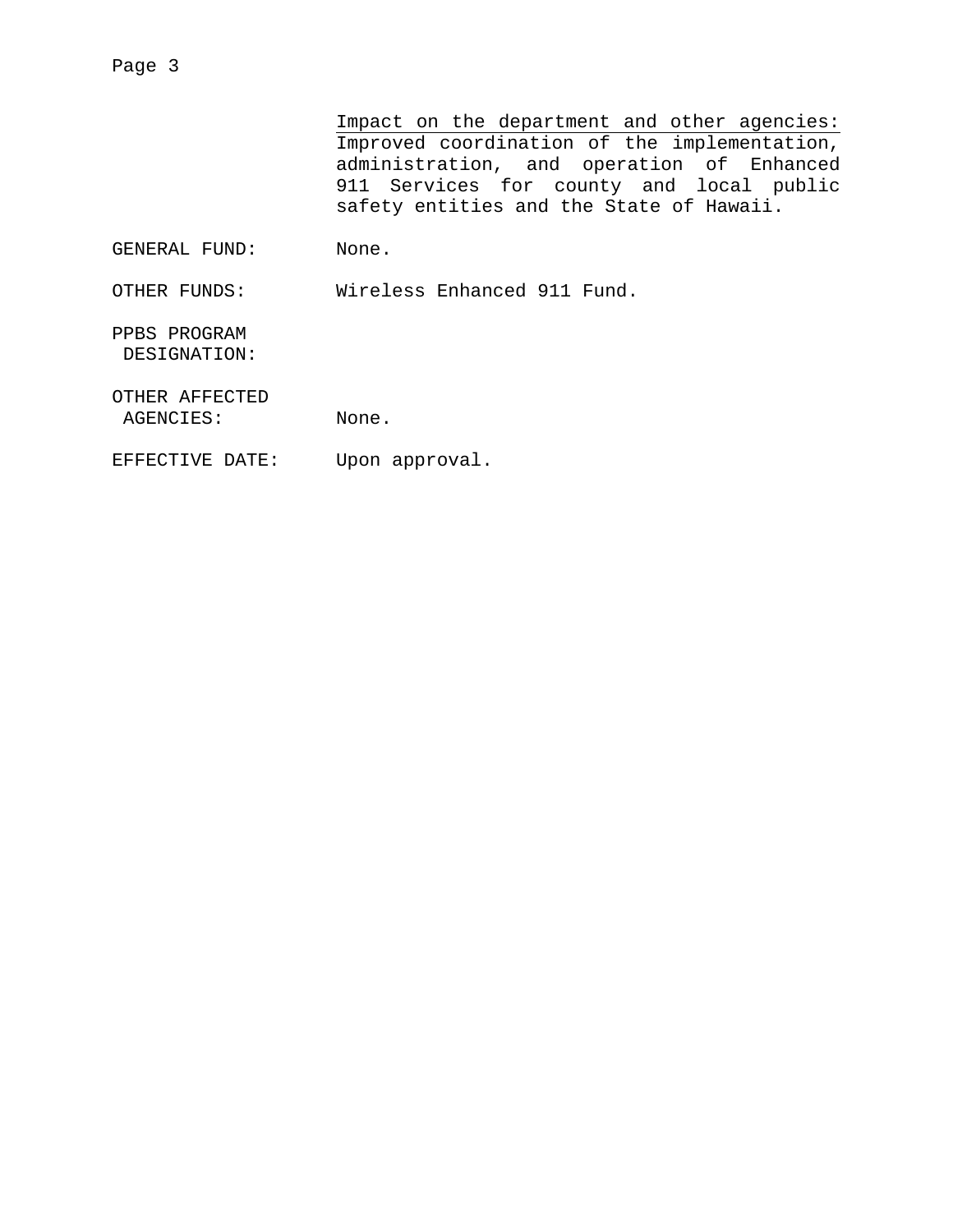#### **Report Title:**

Enhanced 911 Services; Surcharge; Fund; Board

#### **Description:**

Establishes a single entity to administer enhanced 911 services for the state. Expands the membership and responsibilities of the Wireless Enhanced 911 Board.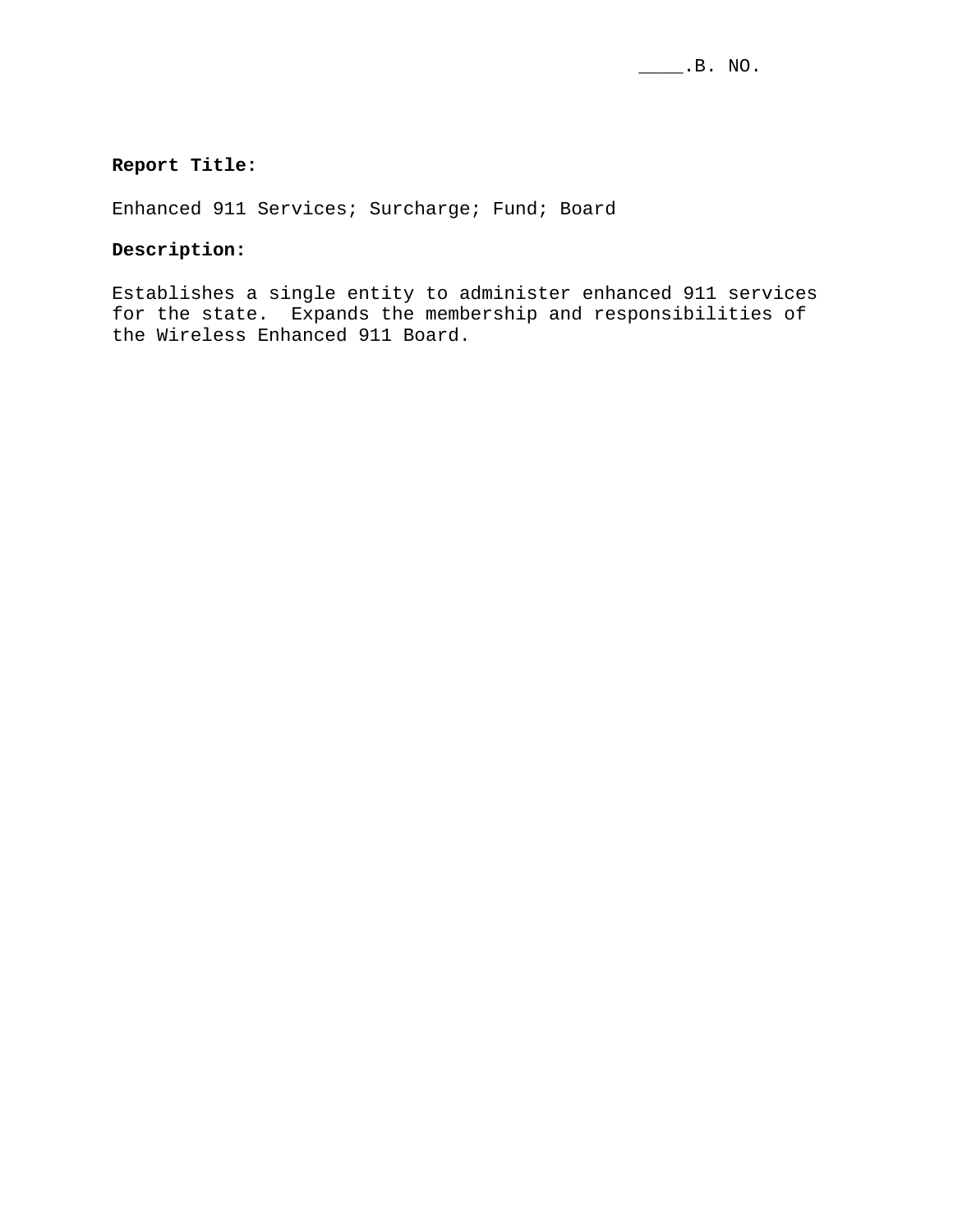# \_\_.B. NO.\_\_\_\_\_

# A BILL FOR AN ACT

RELATING TO ENHANCED 911 SERVICES.

#### **BE IT ENACTED BY THE LEGISLATURE OF THE STATE OF HAWAII:**

| $\mathbf{1}$   | SECTION 1. Chapter 138, Hawaii Revised Statutes, is            |
|----------------|----------------------------------------------------------------|
| 2              | amended to read as follows:                                    |
| 3              | " $[$ [ $]$ CHAPTER 138 $[$ $]$ ]                              |
| $\overline{4}$ | ENHANCED 911 SERVICES [FOR MOBILE PHONES]                      |
| 5              | [f] S138-1[]] Definitions. As used in this chapter, unless     |
| 6              | the context requires otherwise:                                |
| $\tau$         | "911" means the digits, address, Internet protocol address,    |
| 8              | or other information used to access or initiate a call to a    |
| 9              | public safety answering point.                                 |
| 10             | "9-1-1 Coordinator" means the person designated to carry       |
| 11             | out the responsibilities of coordinating 9-1-1 services as     |
| 12             | required in Section 3(b) of Wireless Telecommunications Act of |
| 13             | $1999$ (9-1-1 Act)                                             |
| 14             | "911 system" means an emergency communications system that:    |
| 15             | Enables the user of a voice communications service<br>(1)      |
| 16             | connection such as telephone, computer, or commercial          |
| 17             | mobile radio service, Interconnected VoIP service or a         |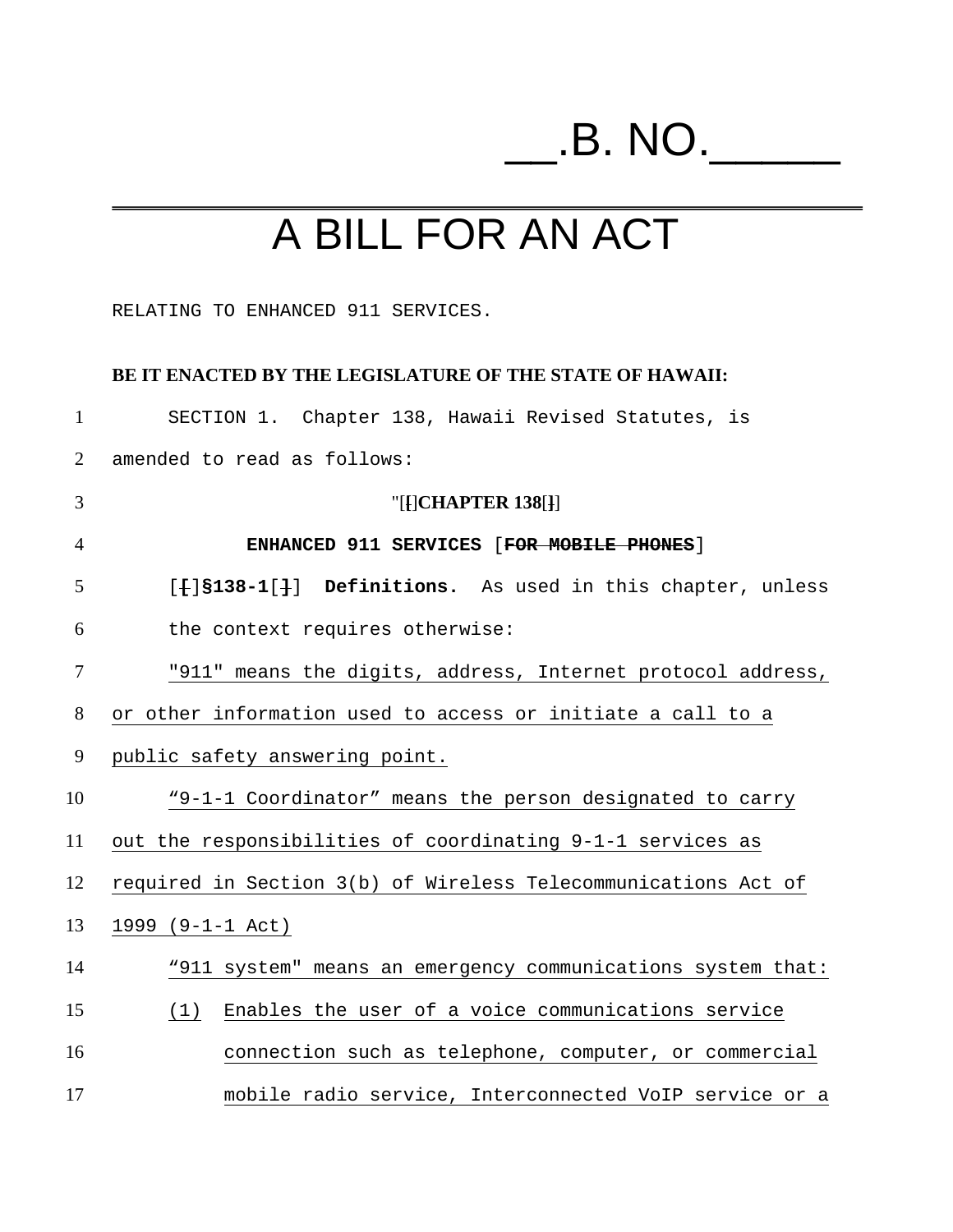$P<sub>age 2</sub>$   $\blacksquare$   $\blacksquare$   $\blacksquare$   $\blacksquare$   $\blacksquare$   $\blacksquare$ 

data communications service connection that transmits data exclusively, such as text messaging, to reach a public safety answering point by accessing 911, or via a service/relay bureau or accessing a 911 system 5 through some other means ; and (2) Provides enhanced 911 service. "Automatic location identification" means an enhanced 911 service capability that enables the automatic display of information indicating the address or approximate geographic location of the communication device used to place a 911 call. 11 "Automatic number identification" means [a wireless] an enhanced 911 service capability that enables the automatic 13 display of the ten-digit [wireless] telephone number [used to place a 911 call in accordance with the Federal Communications Commission order.] or some other unique identifier of the device from which a 911 call is placed. 17 "Board" means the [wireless] enhanced 911 board established under this chapter. "Commercial mobile radio service" means commercial mobile radio service under sections 3(27) and 332(d) of the Federal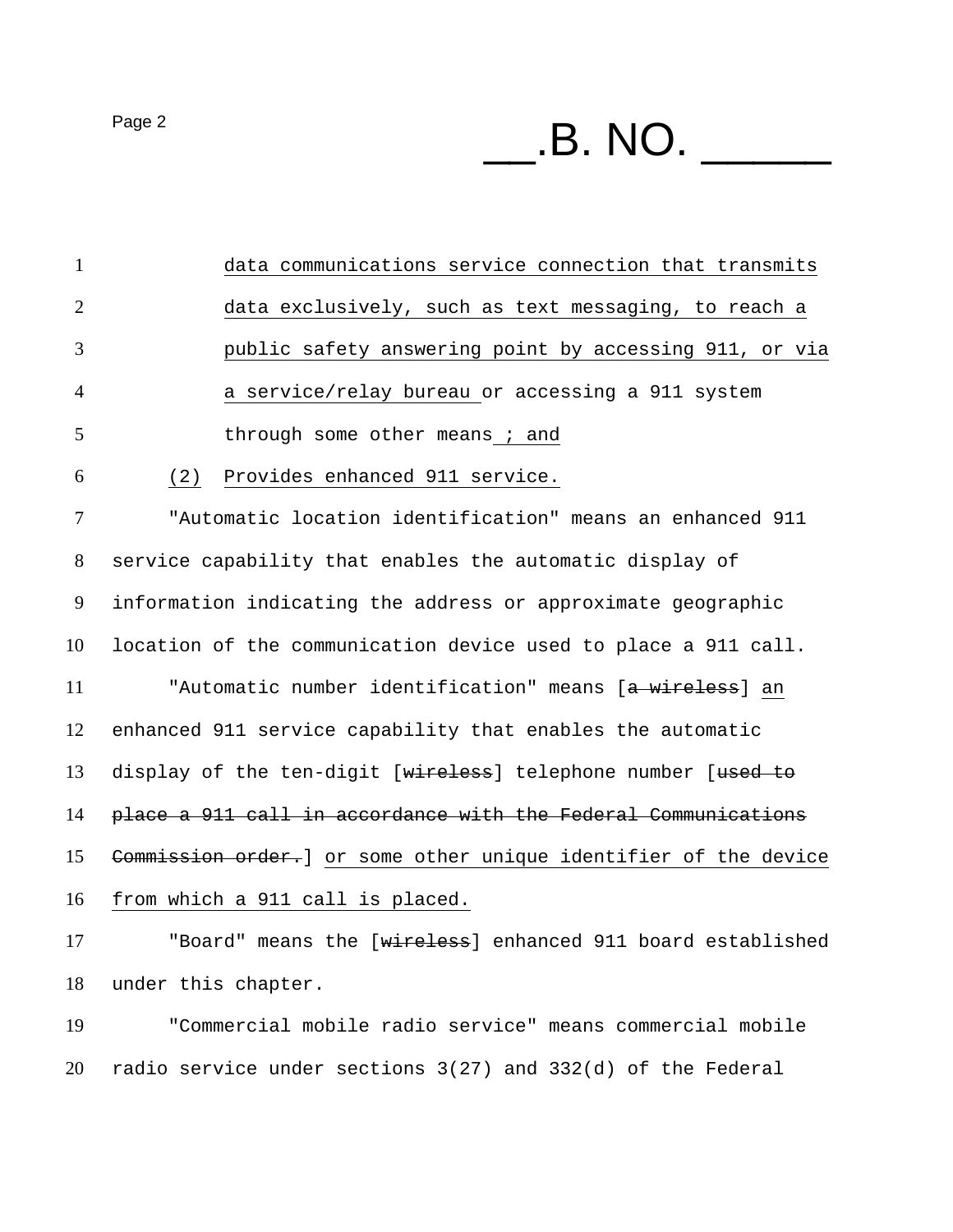$P\text{age 3}$   $\text{B. NO.}$ Telecommunications Act of 1996, 47 U.S.C. 151 et seq., and the Omnibus Budget Reconciliation Act of 1993, P.L. 103-66, August 10, 1993, 107 Stat. 312. "Commercial mobile radio service connection" means each active wireless telephone number assigned to a commercial mobile radio service customer, including end-users of resellers whose place of primary use is within the State. ["Federal Communications Commission order" means the original order issued in the Federal Communications Commission Docket No. 94-102 governing wireless enhanced 911 service and any other Federal Communication Commission orders related to the provision of wireless enhanced 911 service.] "Call" means any communication, message, signal, or transmission. "Communication service" means a service capable of accessing, connecting with, or interfacing with a 911 system, by dialing, initializing, or otherwise activating the 911 system by means of a local telephone device, commercial mobile radio service device, interconnected voice over Internet protocol (VoIP) device, indirect communication through a service bureau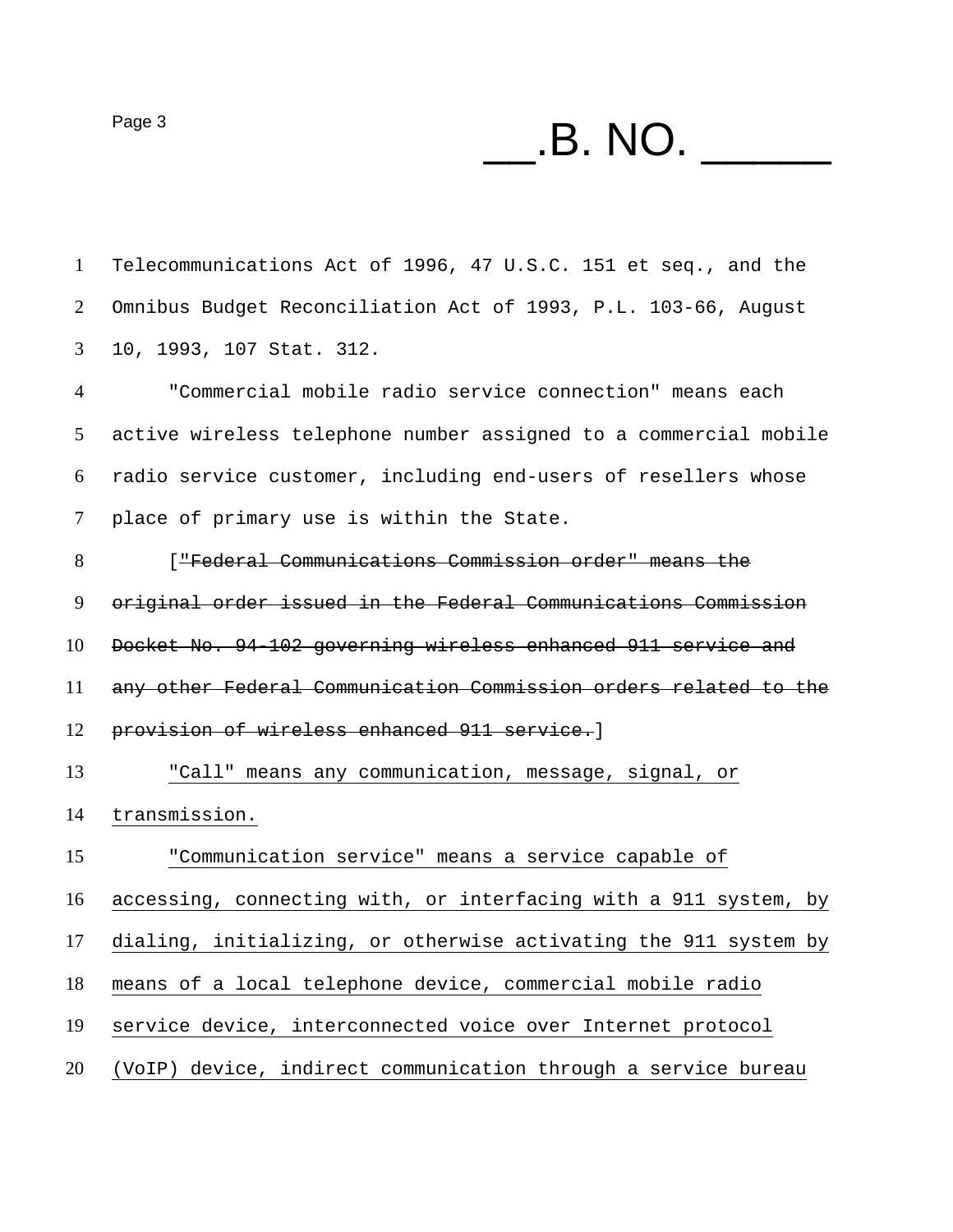Page 4 \_\_.B. NO. \_\_\_\_\_

| $\mathbf{1}$   | or call relay service, such as alarm companies or telematic      |
|----------------|------------------------------------------------------------------|
| $\overline{2}$ | providers, or any other means.                                   |
| 3              | "Communications service connection" means each telephone         |
| $\overline{4}$ | number or device's unique identifier assigned to a residential   |
| 5              | or commercial subscriber by a communications service provider,   |
| 6              | without regard to technology deployed.                           |
| $\overline{7}$ | "Communications service provider" means an entity that           |
| $8\,$          | provides communications service to a subscriber.                 |
| 9              | "Database service provider" means a service supplier who         |
| 10             | maintains and supplies or contracts to maintain and supply an    |
| 11             | automatic information location database or master street address |
| 12             | guide.                                                           |
| 13             | "Enhanced 911 fund" or "fund" means the special fund             |
| 14             | established by section 138-3.                                    |
| 15             | "Enhanced 911 service costs" means all capital,                  |
| 16             | nonrecurring, and recurring costs directly related to the        |
| 17             | implementation, operation, and administration of enhanced 911    |
| 18             | services.                                                        |
| 19             | "Prepaid connections" means the sale of a communications         |
| 20             | service which is paid for in advance or sold in predetermined    |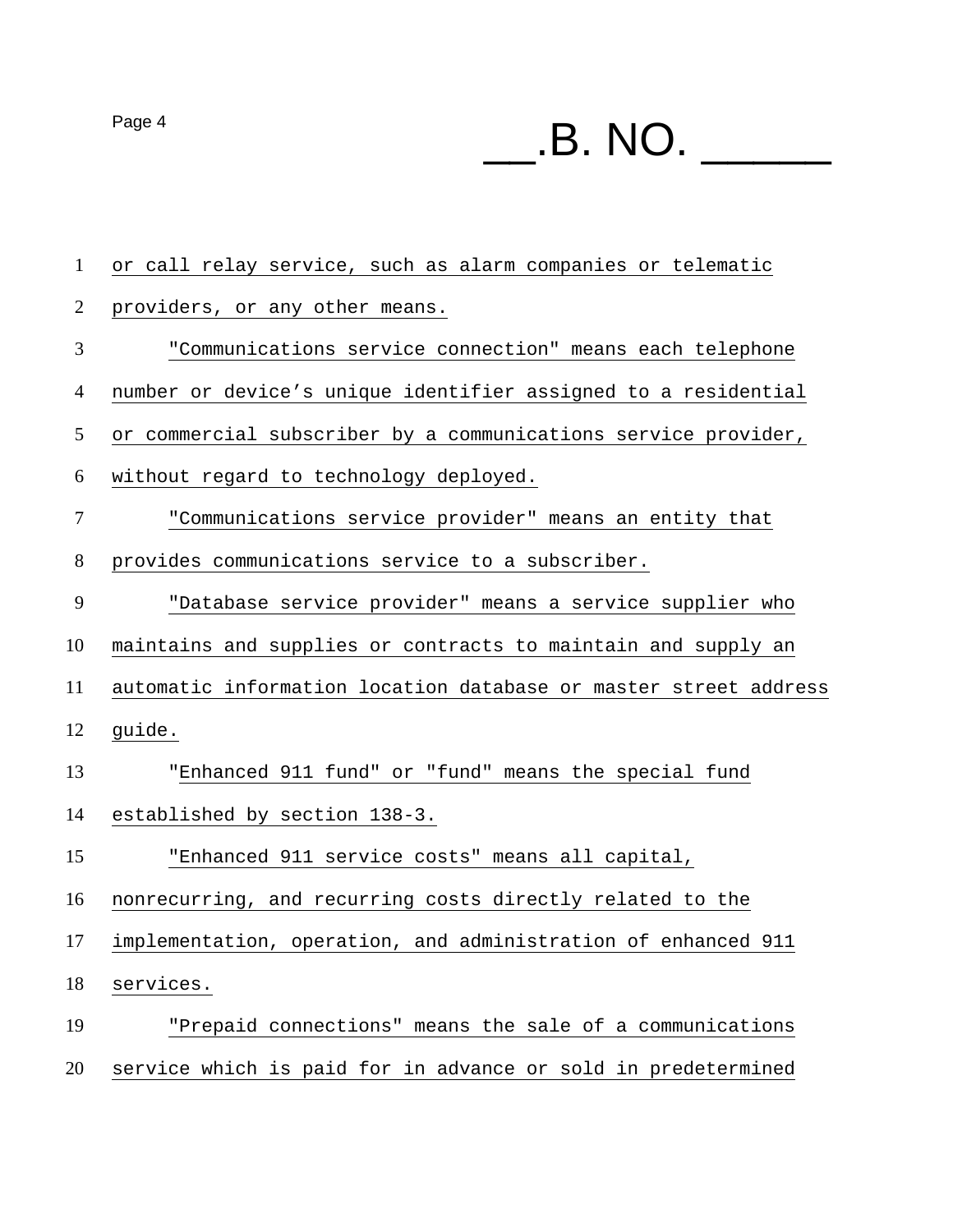$P\text{age 5}$   $\text{B. NO.}$ 

units of which the number of units declines with use of the

services.

"Proprietary information" means customer lists and other related information (including the number of customers), technology descriptions, technical information, or trade 6 secrets, and the actual or developmental costs of [wireless] enhanced 911 service that are developed, produced, or received 8 internally by a [wireless] communications service provider or by a provider's employees, directors, officers, or agents.

"Public safety agency" means a functional division of a governmental entity that provides or has authority to provide, or a private entity contracted by a governmental entity that provides, firefighting, law enforcement, ambulance, medical, or

other emergency services.

"Public safety answering point" means the public safety agency that receives incoming 911 calls and dispatches appropriate public safety agencies to respond to those calls. "Reseller" means a person or entity that purchases [commercial mobile radio service] communications services from a [wireless] communications service provider for the purpose of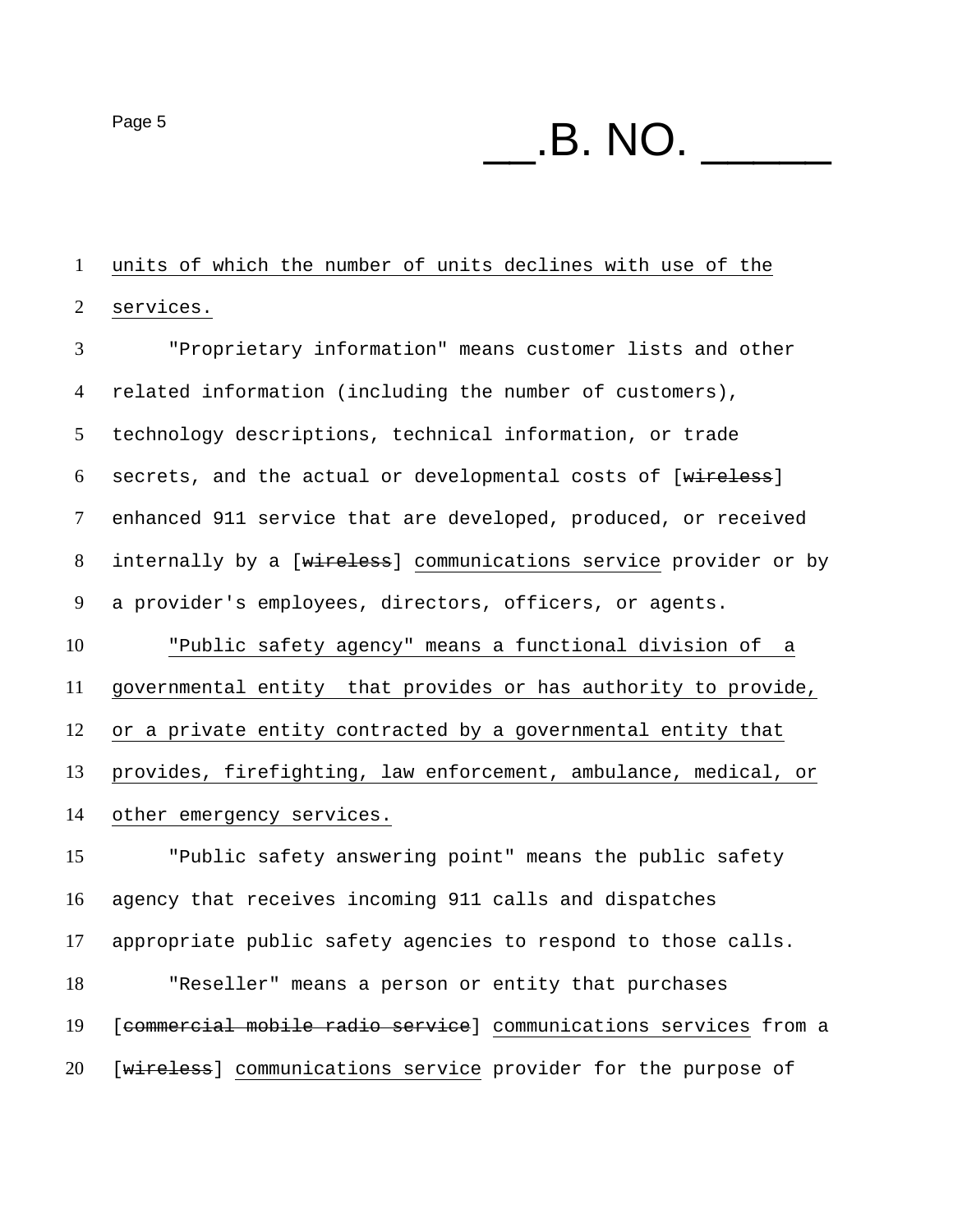Page 6 \_\_.B. NO. \_\_\_\_\_

reselling [commercial mobile radio service] communications services to end-users. "Telematics" means the blending of computers and wireless telecommunications technologies, associated with a motor vehicle which conveys data associated with events related to said vehicle to a call center or PSAP. ["Wireless enhanced 911 commercial mobile radio service costs" means all capital, nonrecurring, and recurring costs directly related to the implementation and operation of phase I or phase II wireless enhanced 911 services pursuant to the Federal Communications Commission order.] **Interprese Engalage 12** Fund" or "fund" means the statewide special fund established to ensure adequate cost recovery for 14 the deployment of phase I and phase II wireless enhanced 911 service in Hawaii.] ["Wireless provider" means a person or entity that is authorized by the Federal Communications Commission to provide facilities-based commercial mobile radio service within the

State.]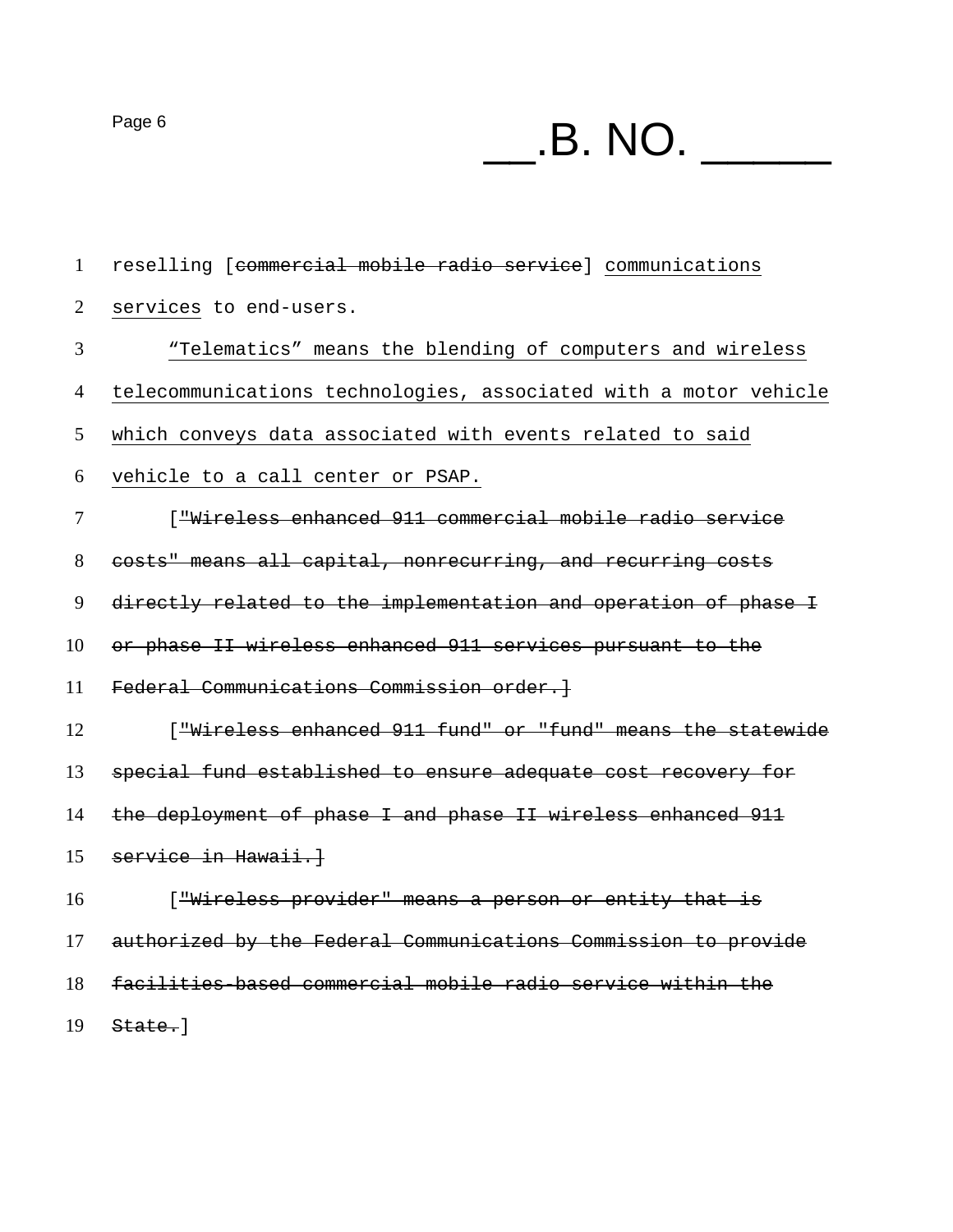$P\text{age 7}$   $\qquad \qquad$   $\qquad$   $\qquad$   $\qquad$   $\qquad$   $\qquad$   $\qquad$   $\qquad$   $\qquad$   $\qquad$   $\qquad$   $\qquad$   $\qquad$   $\qquad$   $\qquad$   $\qquad$   $\qquad$   $\qquad$   $\qquad$   $\qquad$   $\qquad$   $\qquad$   $\qquad$   $\qquad$   $\qquad$   $\qquad$   $\qquad$   $\qquad$   $\qquad$   $\qquad$   $\qquad$   $\qquad$   $\qquad$   $\qquad$   $\q$ 

"Universal emergency number service" or "911 service" means public communications service that provides service users with the ability to reach a public safety answering point by accessing a 911 system. "Interconnected voice over Internet protocol (VoIP)" means a service that: (1) enables real-time, two-way voice communications; (2) requires a broadband connection from the user's location; (3) requires Internet protocol-compatible customer premises equipment (CPE); and (4) permits users generally to receive calls that originate on the public switched telephone network and to terminate calls to the public switched telephone network." "Interconnected VoIP service provider" means an entity that provides interconnected voice over Internet protocol service. "Competitive Local Exchange Carrier (CLEC)" means a alternative provider of local communication services other than the Incumbent Local Exchange Carrier (ILEC). [**[**]**§138-2**[**]**][**Wireless enhanced**] **Enhanced 911 board.** (a) There is created within the department of accounting and 20 general services, for administrative purposes, [a wireless] an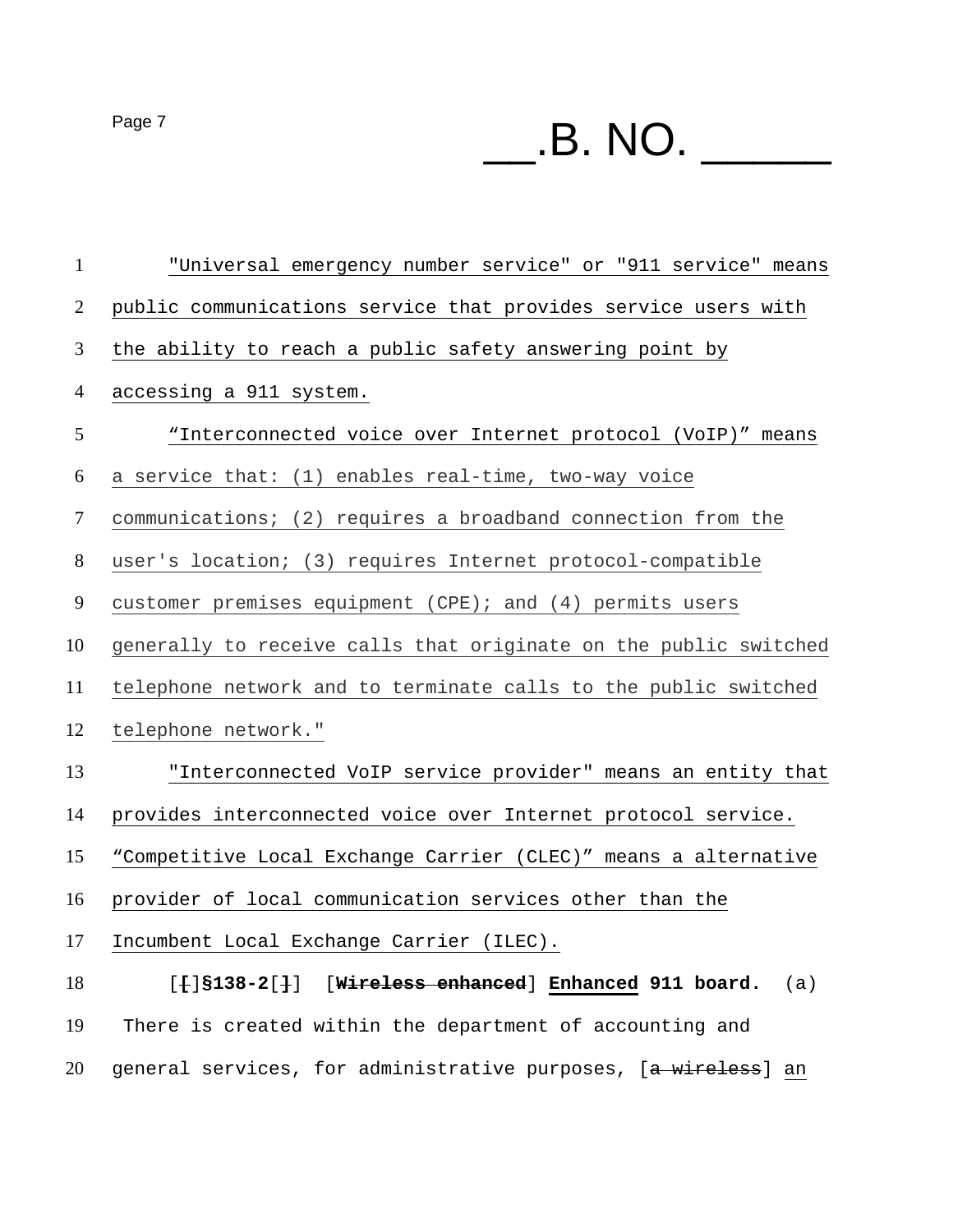Page 8 \_\_.B. NO. \_\_\_\_\_

| $\mathbf{1}$   |     | enhanced 911 board consisting of [eleven] Thirteen voting     |
|----------------|-----|---------------------------------------------------------------|
| 2              |     | members; provided that the membership shall consist of:       |
| 3              | (1) | The comptroller or the comptroller's designee;                |
| $\overline{4}$ | (2) | Three representatives from the wireless communications        |
| 5              |     | service providers, who shall be appointed by the              |
| 6              |     | governor as provided in section 26-34[ <del>, except as</del> |
| 7              |     | otherwise provided by law];                                   |
| 8              | (3) | Representation from each county pubic safety answering        |
| 9              |     | point (PSAP) will be represented by one (1) employee          |
| 10             |     | or manager with the exception of Oahu, with two (2)           |
| 11             |     | individuals, whose first representative will be an            |
| 12             |     | employee or manager from the Oahu Primary PSAP, and a         |
| 13             |     | second representative, chosen by the Mayor of the City        |
| 14             |     | and County of Honolulu who shall be appointed by the          |
| 15             |     | governor, as provided in section 26-34.                       |
| 16             | (4) | The consumer advocate or the consumer advocate's              |
| 17             |     | designee; [and]                                               |
| 18             | (5) | One representative from a communications service              |
| 19             |     | company that offers Interconnected VoIP<br>services, who      |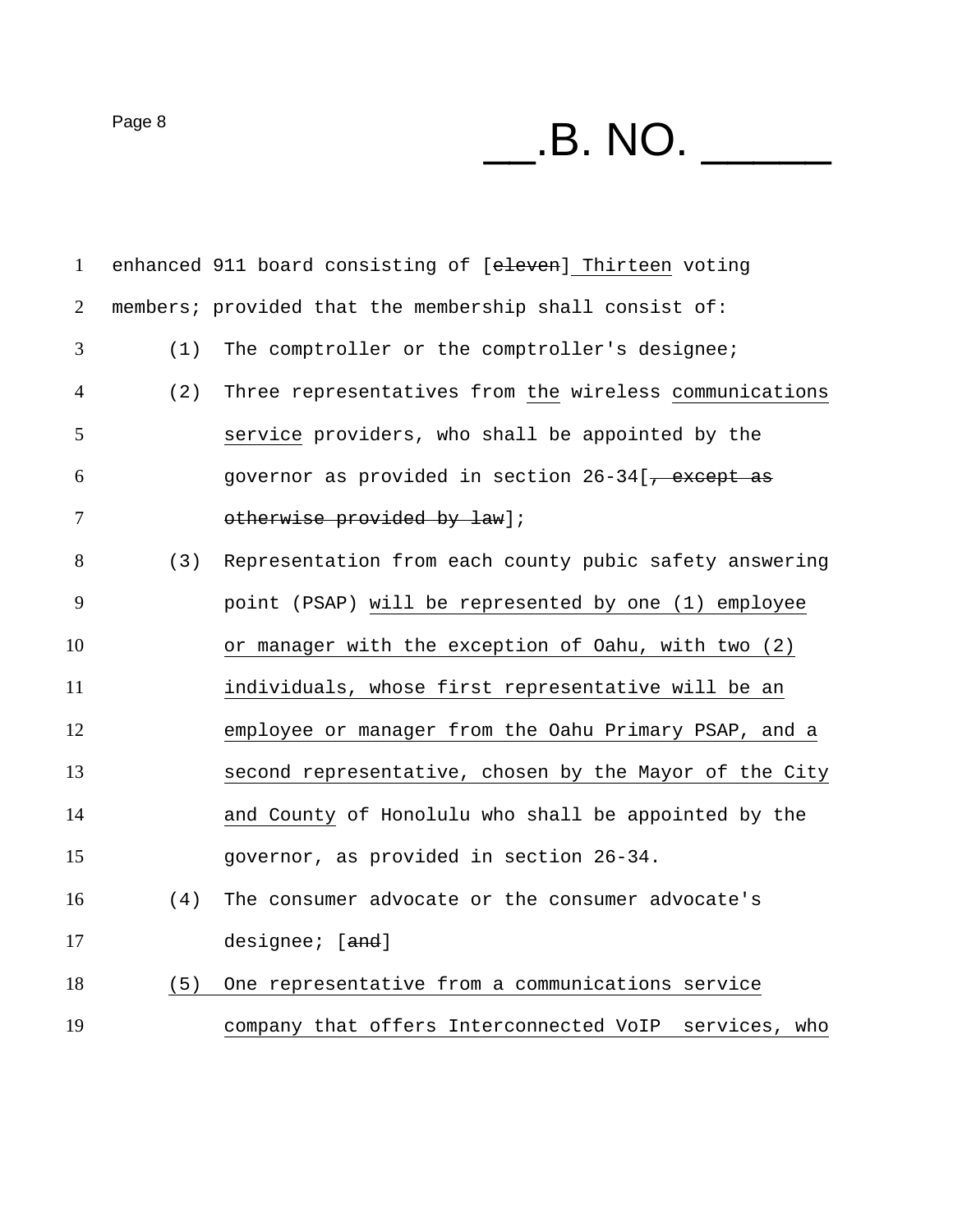shall be appointed by the governor as provided in section 26-34; [ $\left(5\right)$ ](6) One representative of the current Local Exchange carrier. (b) [Six members] A simple majority shall constitute a quorum, whose affirmative vote shall be necessary for all actions by the board. (c) The chairperson of the board shall be elected by the members of the board by simple majority and shall serve a term of one year. (d) The board shall meet upon the call of the chairperson, but not less than quarterly. (e) The members representing wireless, Local Exchange carrier, and Interconnected VoIP service providers shall be 15 appointed by the governor for terms of two years  $\frac{1}{1}$  except that terms of the two members initially appointed shall be for 17 eighteen months]. (f) Each member shall hold office until the member's

successor is appointed and qualified. Section 26-34 shall apply

 $P\text{age 9}$   $\text{B. NO.}$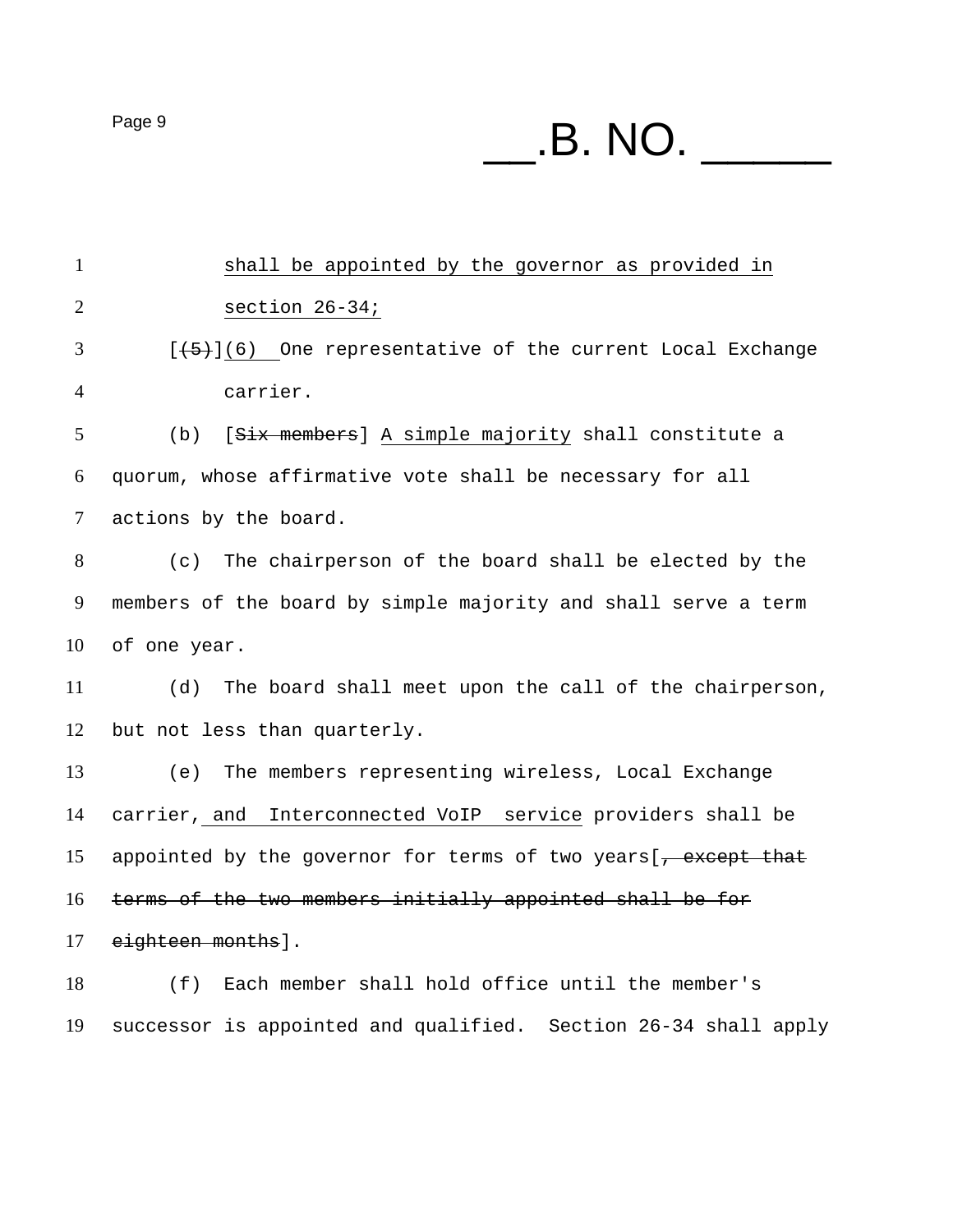Page 10 \_\_.B. NO. \_\_\_\_\_

| $\mathbf{1}$ |          | only insofar as it relates to succession, vacancies, and        |
|--------------|----------|-----------------------------------------------------------------|
| 2            |          | suspension of board members, and as provided in subsection (a). |
| 3            | (g)      | The board has the authority to promulgate, carry out            |
| 4            |          | and enforce Rules to carry out the power and duties related to  |
| 5            | this act |                                                                 |
| 6            | [g](h)   | The members shall serve without compensation.                   |
| $\tau$       |          | Members shall be entitled to reimbursements from the [wireless] |
| 8            |          | enhanced 911 fund for reasonable traveling expenses incurred in |
| 9            |          | connection with the performance of board duties.                |
| 10           |          | $[+h]$ (i) The board or its chairperson, with the approval      |
| 11           |          | of the board, may retain independent, third-party accounting    |
| 12           |          | firms, consultants, or other third party to:                    |
| 13           | (1)      | Create reports, make payments into the fund, process            |
| 14           |          | checks, and make distributions from the fund, as                |
| 15           |          | directed by the board and as allowed by this chapter;           |
| 16           |          | and                                                             |
| 17           | (2)      | Perform administrative duties necessary to administer           |
| 18           |          | the fund or oversee operations of the board, including          |
| 19           |          | providing technical advisory support[-]; provided that          |
| 20           |          | no third-party accounting firm, consultant, or other            |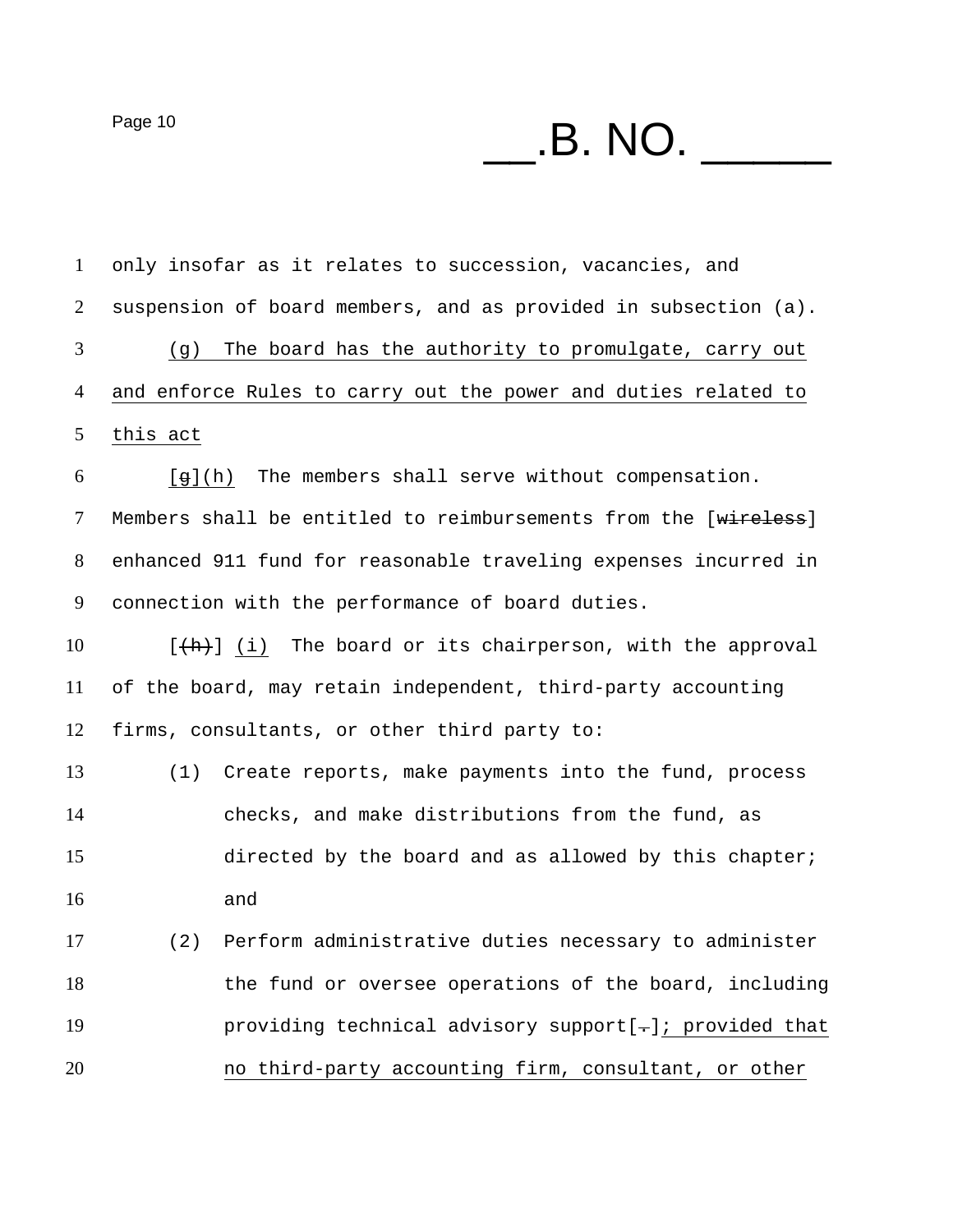$P$ age 11  $\hspace{1cm}$   $\hspace{1cm}$   $\hspace{1cm}$   $\hspace{1cm}$   $\hspace{1cm}$   $\hspace{1cm}$   $\hspace{1cm}$   $\hspace{1cm}$   $\hspace{1cm}$   $\hspace{1cm}$   $\hspace{1cm}$   $\hspace{1cm}$   $\hspace{1cm}$   $\hspace{1cm}$   $\hspace{1cm}$   $\hspace{1cm}$   $\hspace{1cm}$   $\hspace{1cm}$   $\hspace{1cm}$   $\hspace{1cm}$   $\hspace{1cm}$ 

third party hired to perform these administrative duties may be retained if the accounting firm, consultant, or other third party, either directly or indirectly, has a conflict of interest or is affiliated with the management of or owns a pecuniary interest in any entity subject to the provisions of 7 this chapter. [ $\left(\frac{1}{1}\right)$  (j) The board shall develop reasonable procedures to 9 ensure that all [wireless providers] members receive adequate notice of board meetings and information concerning board decisions. (k) The board shall fund the development, the deployment, 13 and the sustaining of [phase I and phase II wireless] enhanced 911 service, including funding future E911 technologies. (l) There will be a person appointed by the Governor, designated as the State 9-1-1 Coordinator as required by Section 3(b) of the federal Wireless Telecommunications and Public Safety Act of 1999(9-1-1 Act) who will coordinate with the Board on matters related to 9-1-1 services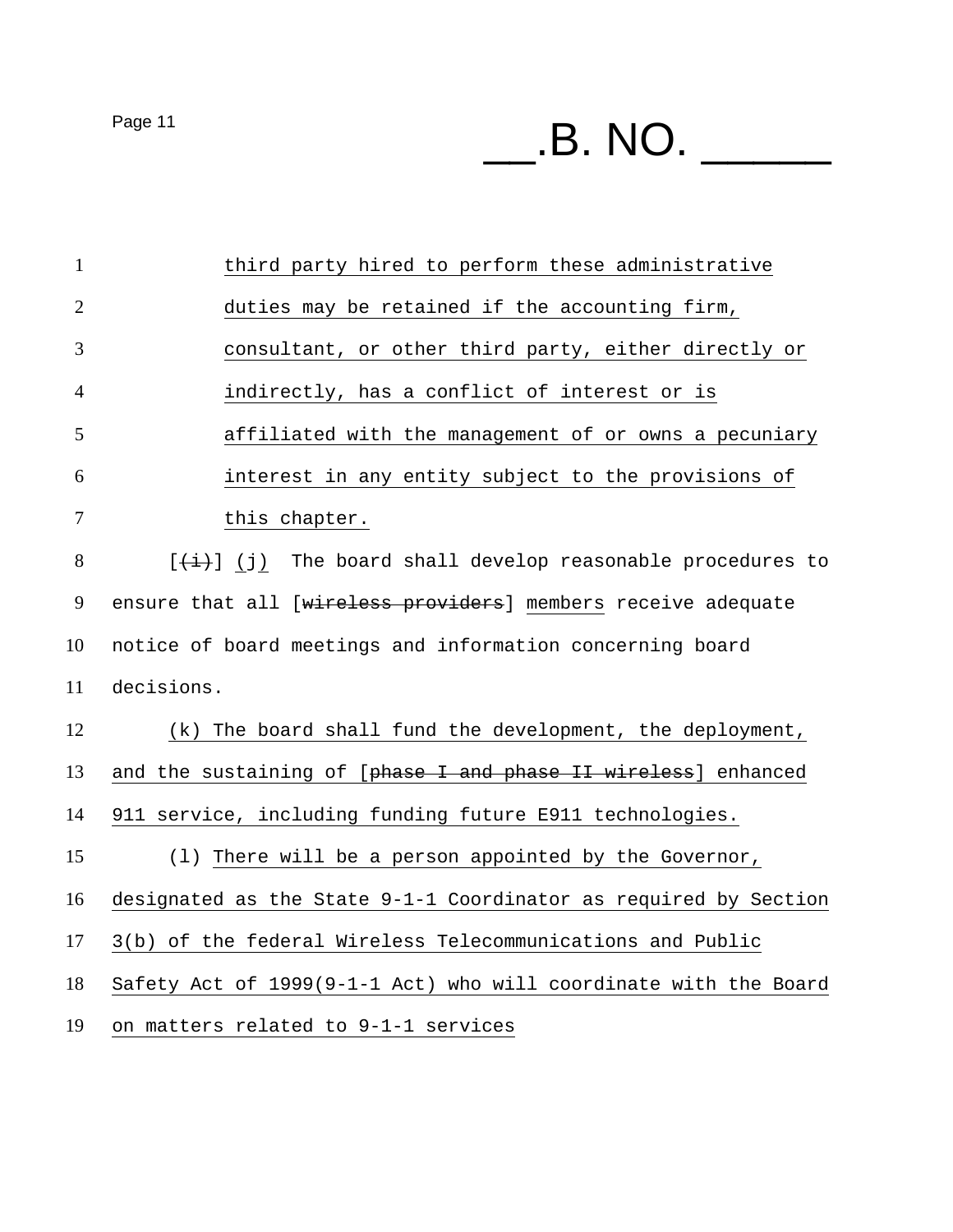$P$ age 12  $\hspace{1cm}$   $\hspace{1cm}$   $\hspace{1cm}$   $\hspace{1cm}$   $\hspace{1cm}$   $\hspace{1cm}$   $\hspace{1cm}$   $\hspace{1cm}$   $\hspace{1cm}$   $\hspace{1cm}$   $\hspace{1cm}$   $\hspace{1cm}$   $\hspace{1cm}$   $\hspace{1cm}$   $\hspace{1cm}$   $\hspace{1cm}$   $\hspace{1cm}$   $\hspace{1cm}$   $\hspace{1cm}$   $\hspace{1cm}$   $\hspace{1cm}$ 

(1) The State 9-1-1 Coordinator shall serve without compensation from the Fund. The State 9-1-1 Coordinator shall be entitled to reimbursements from 4 the [wireless] Fund for reasonable traveling expenses incurred in connection with the performance of board duties. [**[]§138-3**[**]**][**Wireless enhanced**] **Enhanced 911 fund.** There is established outside the state treasury a special fund, to be 9 known as the [wireless] enhanced 911 fund, to be administered by the board. The fund shall consist of amounts collected under section 138-4. Moneys paid into the fund are not general fund revenues of the State. The board shall place the funds in an interest-bearing account at any federally insured financial institution, separate and apart from the general fund of the State. Moneys in the fund shall be expended exclusively by the 16 board for the purposes of ensuring adequate [cost recovery] 17 funding for the deployment, sustaining of [phase I and phase II 18 wireless] enhanced 911 service, and developing and funding future E911 technologies and for expenses of administering the fund.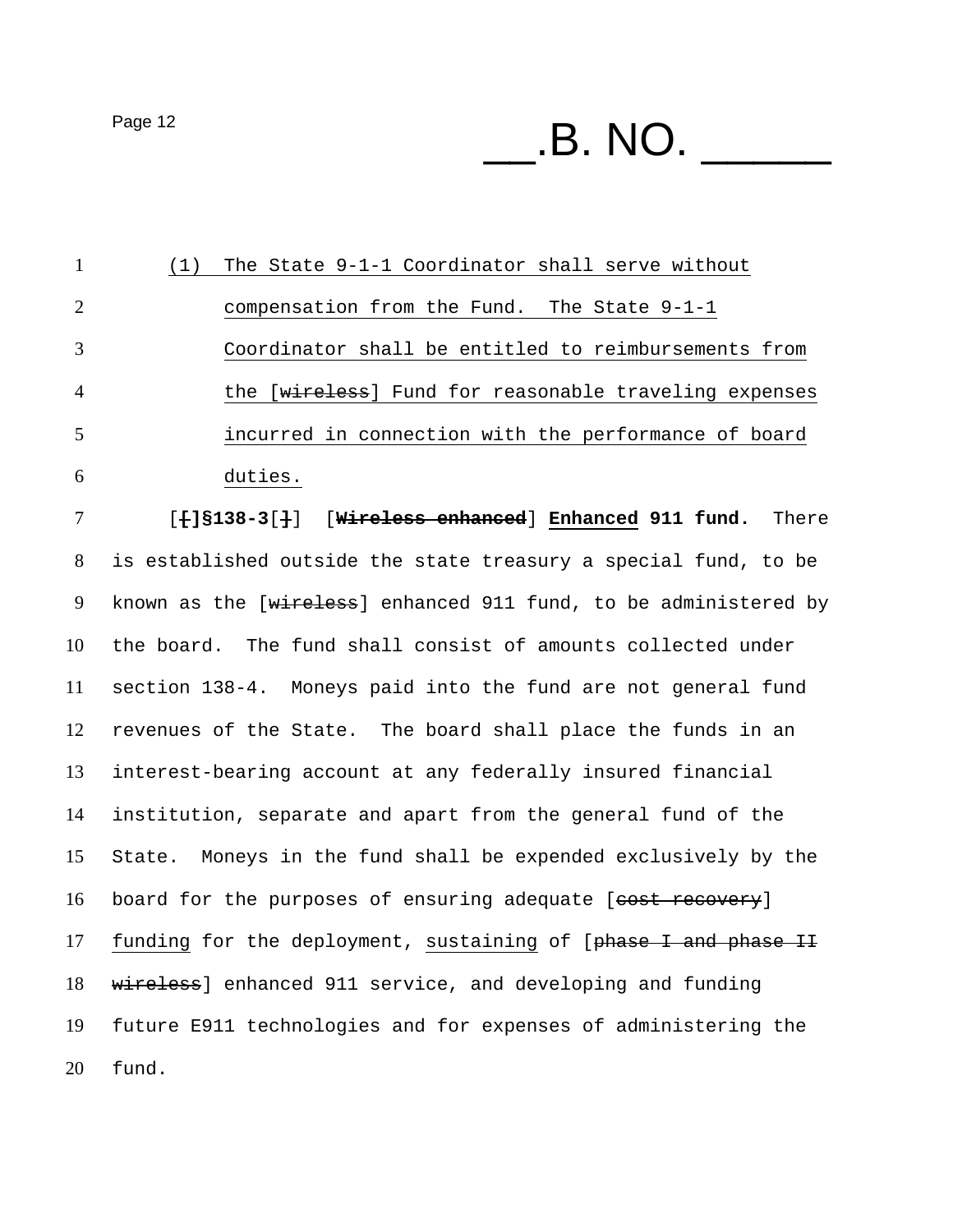Page 13  $\_\_$ .B. NO.  $\_\_$ 

| $\mathbf{1}$ | $[+]$ \$138-4 $[+]$ (a) A monthly [wireless] enhanced 911        |
|--------------|------------------------------------------------------------------|
| 2            | surcharge, subject to this chapter, shall be imposed upon each   |
| 3            | [commercial mobile radio] communications service connection.     |
| 4            | [The effective date of the surcharge shall be July 1,<br>(b)     |
| 5            | 2004.] The rate of the surcharge shall be set at 66 cents per    |
| 6            | month for each [commercial mobile radio] communications service  |
| 7            | connection. The surcharge shall have uniform application and     |
| 8            | shall be imposed on each [commercial mobile radio]               |
| 9            | communications service connection operating within the [State]   |
| 10           | state except:                                                    |
| 11           | Connections billed to federal, state, and county<br>(1)          |
| 12           | governmental entities                                            |
| 13           | Prepaid connections; or<br>(2)                                   |
| 14           | Local exchange carrier providing land line E911<br>(3)           |
| 15           | services through HRS 269-16.95                                   |
| 16           | All [wireless] communications service providers and<br>(c)       |
| 17           | resellers shall bill to and collect from each of their customers |
| 18           | a monthly surcharge at the rate established for each [commercial |
| 19           | mobile radio] communications service connection. The [wireless]  |
| 20           | communications service provider or reseller may list the         |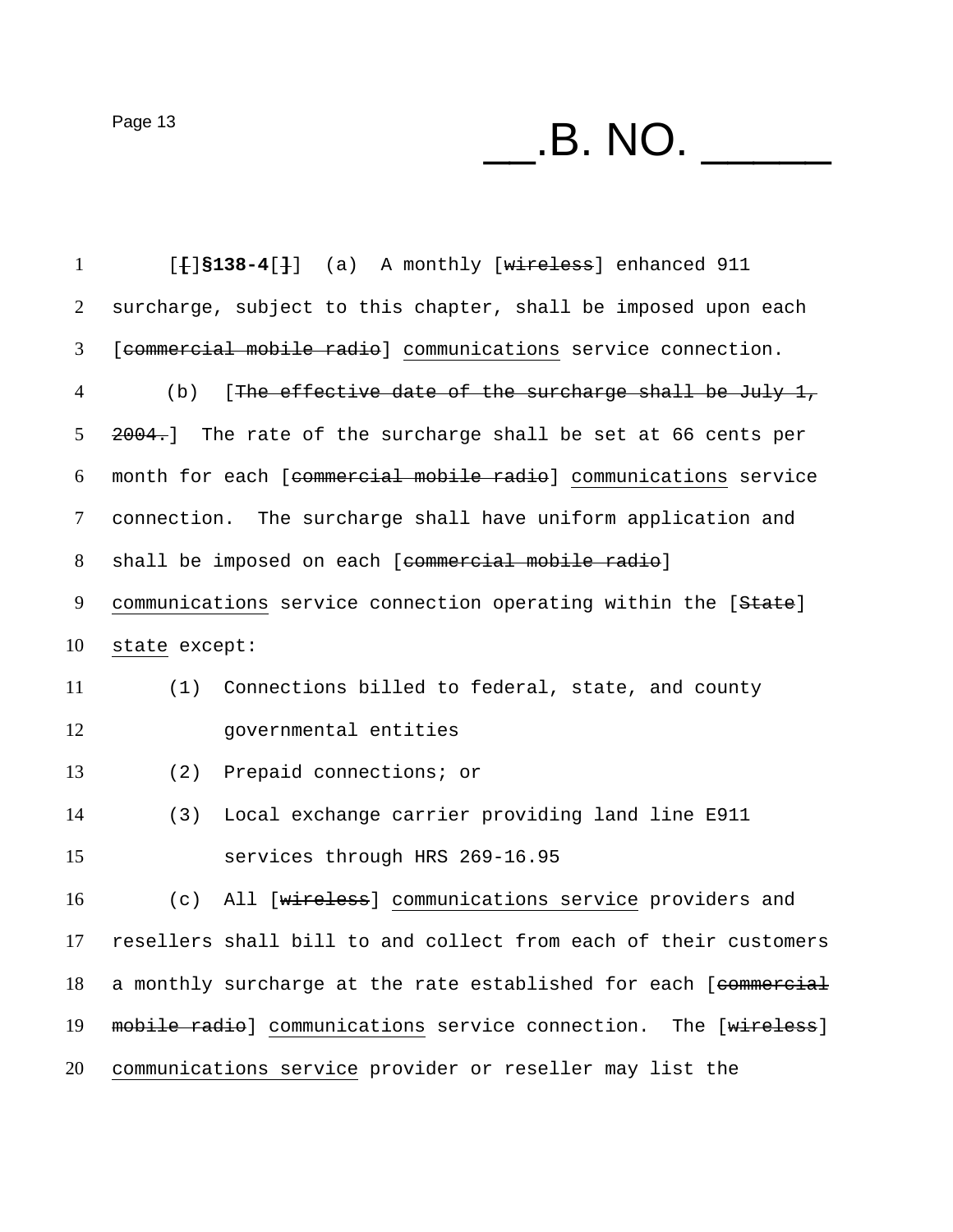$P\text{age 14}$   $\qquad \qquad$   $\qquad$   $\qquad$   $\qquad$   $\qquad$   $\qquad$   $\qquad$   $\qquad$   $\qquad$   $\qquad$   $\qquad$   $\qquad$   $\qquad$   $\qquad$   $\qquad$   $\qquad$   $\qquad$   $\qquad$   $\qquad$   $\qquad$   $\qquad$   $\qquad$   $\qquad$   $\qquad$   $\qquad$   $\qquad$   $\qquad$   $\qquad$   $\qquad$   $\qquad$   $\qquad$   $\qquad$   $\qquad$   $\qquad$   $\$ 

1 surcharge as a separate line item on each bill. If a [wireless] communications service provider or reseller receives a partial payment for a monthly bill from a [commercial mobile radio] 4 communications service customer, the [wireless] communications service provider or reseller shall apply the payment against the amount the customer owes the [wireless] communications service provider or reseller, before applying the partial payment against the surcharge. 9 (d) A [wireless] communications service provider that: (1) Is collecting the surcharge and remitting appropriate portions of the surcharge to the fund pursuant to this chapter; and (2) Has been requested by a public safety answering point 14 to provide [phase I or phase II wireless] enhanced 911 service in a particular county or counties; 16 may recover [wireless] enhanced 911 [commercial mobile radio] service costs as provided in this chapter. (e) Each [wireless] communications service provider or

reseller may retain two per cent of the amount of surcharges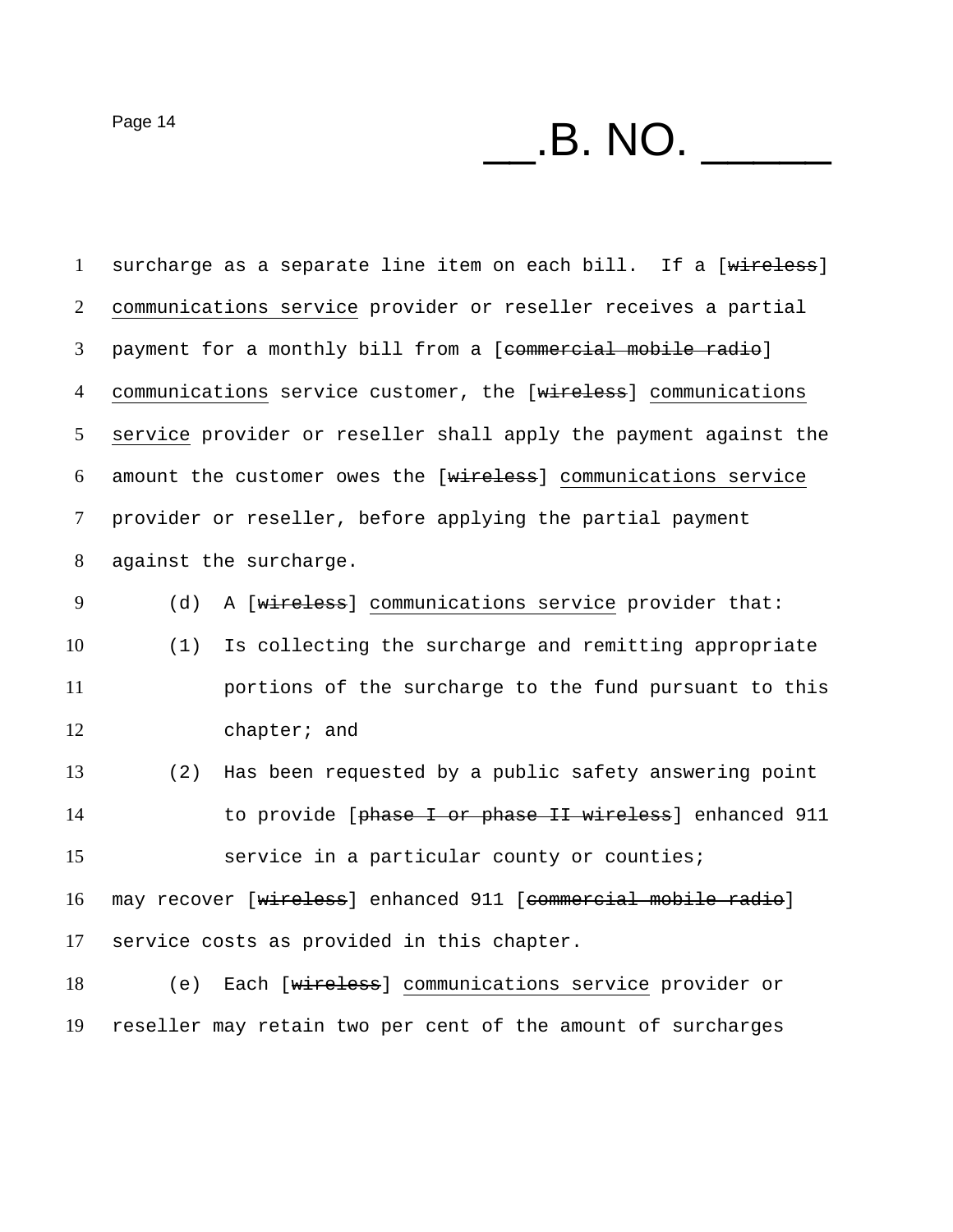$P\text{age 15}$   $\text{B. NO.}$ 

collected to offset administrative expenses associated with billing and collecting the surcharge.

(f) A [wireless] communications service provider or 4 reseller shall remit to the [wireless] enhanced 911 fund, within sixty days after the end of the calendar month in which the surcharge is collected, an amount that represents the surcharges collected less amounts retained for administrative expenses incurred by the [wireless] communications service provider or reseller, as provided in subsection (e).

(g) A Public Utility providing Local Exchange Enhanced 911 communication services for its customer base and other service providers using the wire line provider's enhanced 911 service may collect and keep the surcharge at the established rate set forth by HRS 269-16.95.

15 (h) The surcharges collected by the [wireless] communications service provider or reseller pursuant to this section shall not be subject to any tax, fee, or assessment, nor are they considered revenue of the provider or reseller.

(i) Each customer who is subject to this chapter shall be liable to the State for the surcharge until it has been paid to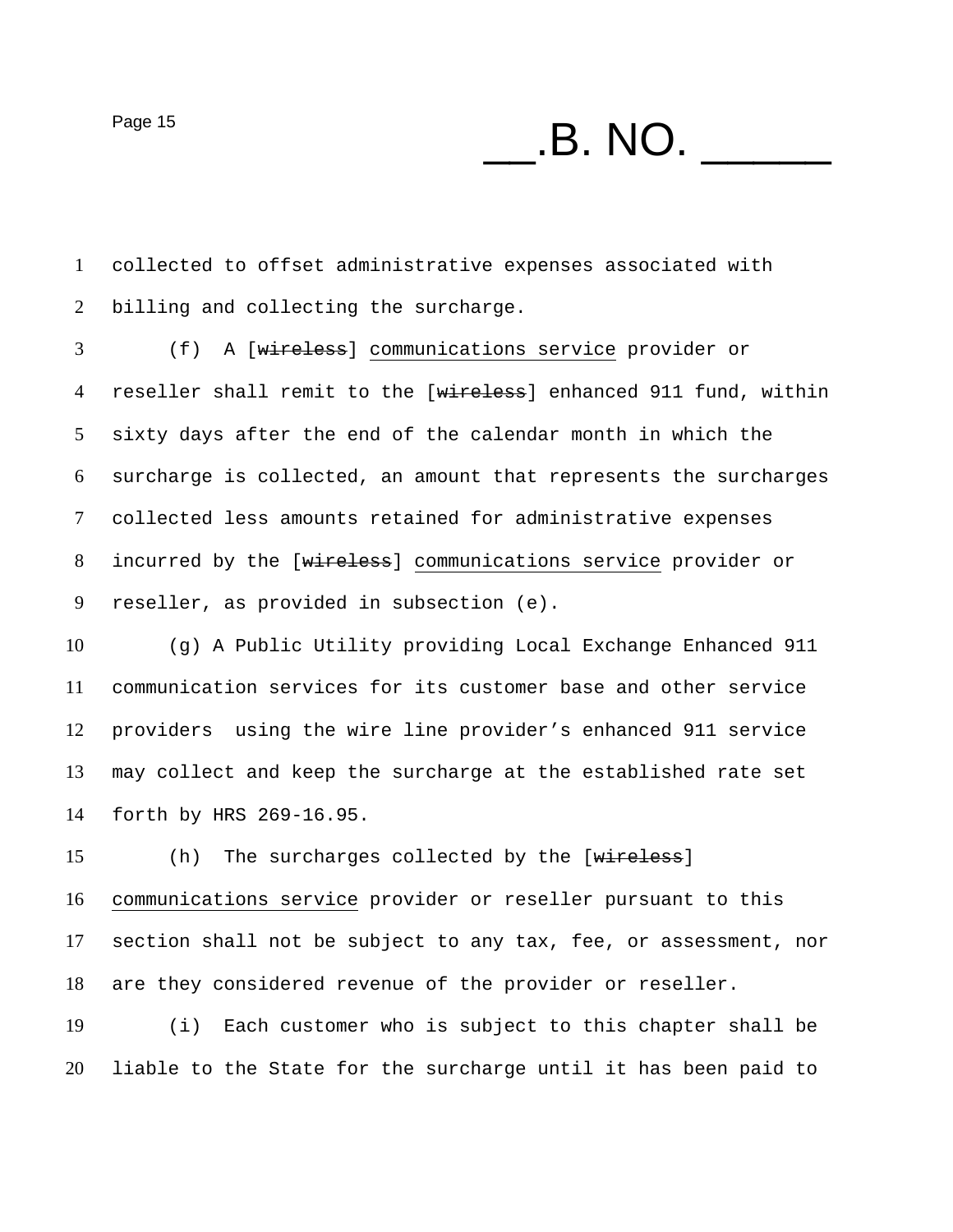$P\text{age 16}$   $\qquad \qquad$   $\qquad \qquad$   $\qquad$   $\qquad$   $\qquad$   $\qquad$   $\qquad$   $\qquad$   $\qquad$   $\qquad$   $\qquad$   $\qquad$   $\qquad$   $\qquad$   $\qquad$   $\qquad$   $\qquad$   $\qquad$   $\qquad$   $\qquad$   $\qquad$   $\qquad$   $\qquad$   $\qquad$   $\qquad$   $\qquad$   $\qquad$   $\qquad$   $\qquad$   $\qquad$   $\qquad$   $\qquad$   $\qquad$   $\qquad$ 

1 the [wireless] communications service provider. [Wireless] Communications service providers shall have no liability to remit surcharges that have not been paid by customers. A 4 [wireless] communications service provider or reseller shall have no obligation to take any legal action to enforce the collection of the surcharge for which any customer is billed. However, the board may initiate a collection action against the customer. If the board prevails in such a collection action, reasonable attorney's fees and costs shall be awarded.

(j) At any time the members deem it necessary and appropriate, the board may meet to make recommendations to the legislature as to whether the surcharge and fund should be discontinued, continued as is, or amended.

(k) When considering whether to discontinue, continue as is, or amend the fund or surcharge, the board's recommendations shall be based on the latest available information concerning costs associated with providing [wireless] enhanced 911 service [in accordance with the Federal Communications Commission order].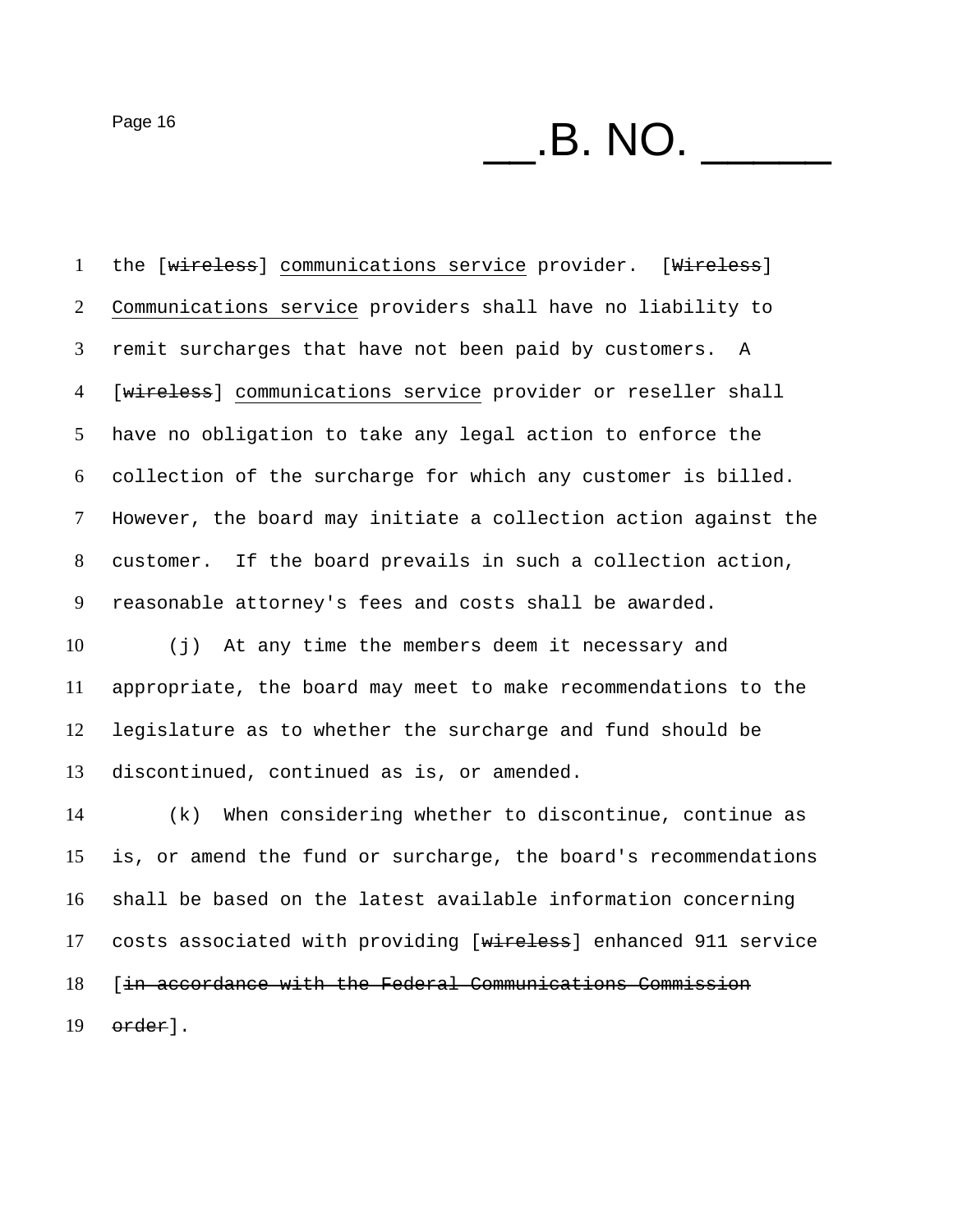$P\text{age 17}$   $\qquad \qquad$   $\qquad$   $\qquad$   $\qquad$   $\qquad$   $\qquad$   $\qquad$   $\qquad$   $\qquad$   $\qquad$   $\qquad$   $\qquad$   $\qquad$   $\qquad$   $\qquad$   $\qquad$   $\qquad$   $\qquad$   $\qquad$   $\qquad$   $\qquad$   $\qquad$   $\qquad$   $\qquad$   $\qquad$   $\qquad$   $\qquad$   $\qquad$   $\qquad$   $\qquad$   $\qquad$   $\qquad$   $\qquad$   $\qquad$   $\$ 

[**[**]**§138-5**[**]**] [**Recovery**] **Disbursements from the fund.** (a) [After January 1, 2005, every] Every public safety answering 3 point shall be eligible to seek [reimbursement] disbursements 4 from the fund solely-to pay for the reasonable costs to lease, purchase, or maintain all necessary equipment, including computer hardware, software, and database provisioning, required by the public safety answering point to provide technical 8 functionality for the [wireless] enhanced 911 service. This may include any expenses directly associated with the planning phases and training of personnel in any new and emerging technologies involving enhanced 911. [pursuant to the Federal 12 Communications Commission order. ] All other expenses necessary to operate the public safety answering point, including but not limited to those expenses related to overhead, staffing, and other day-to-day operational expenses, shall continue to be paid through the general funding of the respective counties.

(b) Every public safety answering point shall be eligible to seek disbursements from the fund to pay for the reasonable costs associated with having representatives, other than E911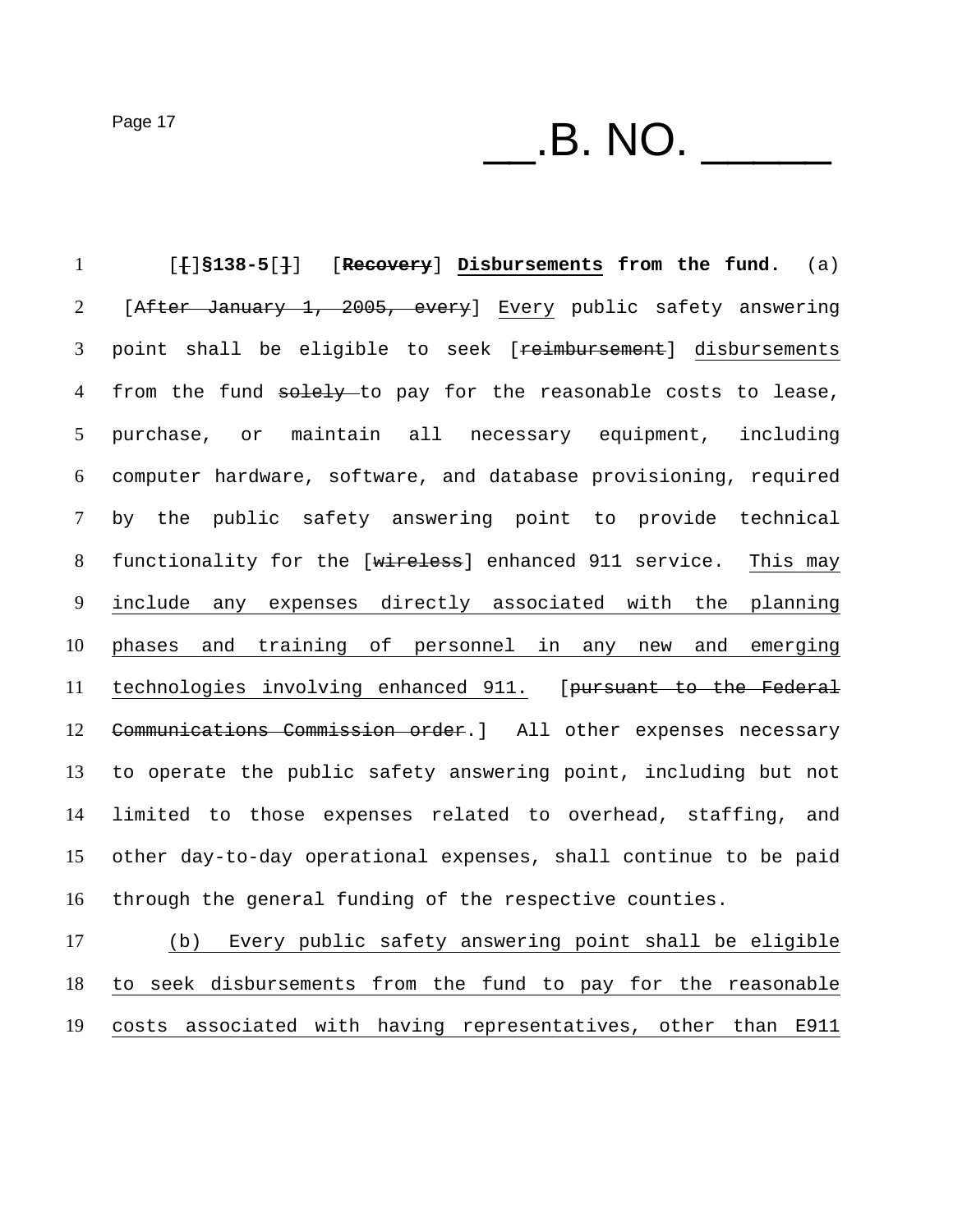$P\text{age 18}$   $\qquad \qquad$   $\qquad \qquad$   $\qquad$   $\qquad$   $\qquad$   $\qquad$   $\qquad$   $\qquad$   $\qquad$   $\qquad$   $\qquad$   $\qquad$   $\qquad$   $\qquad$   $\qquad$   $\qquad$   $\qquad$   $\qquad$   $\qquad$   $\qquad$   $\qquad$   $\qquad$   $\qquad$   $\qquad$   $\qquad$   $\qquad$   $\qquad$   $\qquad$   $\qquad$   $\qquad$   $\qquad$   $\qquad$   $\qquad$   $\qquad$ 

Board Members, on E911 Board Committees to include, established and investigative committees. (c)(b) [After January 1, 2005, each wireless] Each communications service provider may request reimbursement from 5 the fund of [wireless] enhanced 911 [eommercial mobile radio] service costs incurred; provided that the costs: 7 (1) Are recoverable under section 138-4(d); and 8 (2) Have not already been reimbursed to the [wireless] communications service provider from the fund. 10 In no event shall a [wireless] communications service provider 11 be reimbursed for any amount above its actual [wireless] enhanced 911 [commercial mobile radio] communications service costs allowed to be recovered under section 138-4(d). (d) Every communications service provider shall be eligible to seek disbursements from the fund to pay for the reasonable costs associated with having representatives, other than E911 Board Members, on E911 Board Committees to include, established and investigative committees.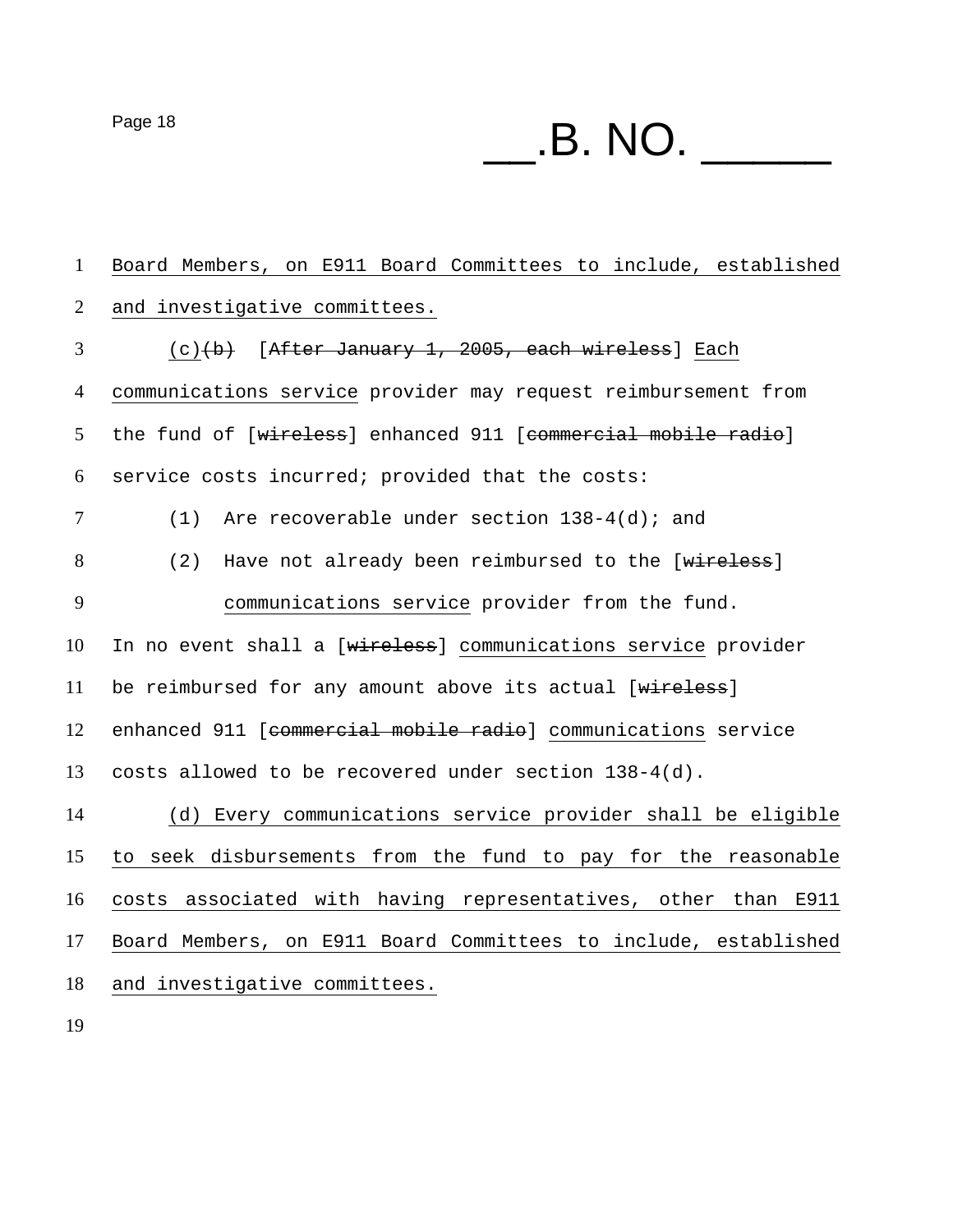$P$ age 19  $\hspace{1cm}$   $\hspace{1cm}$   $\hspace{1cm}$   $\hspace{1cm}$   $\hspace{1cm}$   $\hspace{1cm}$   $\hspace{1cm}$   $\hspace{1cm}$   $\hspace{1cm}$   $\hspace{1cm}$   $\hspace{1cm}$   $\hspace{1cm}$   $\hspace{1cm}$   $\hspace{1cm}$   $\hspace{1cm}$   $\hspace{1cm}$   $\hspace{1cm}$   $\hspace{1cm}$   $\hspace{1cm}$   $\hspace{1cm}$   $\hspace{1cm}$ 

1 (e)  $\left\lbrace e \right\rbrace$  After the expenses of the board are paid, the public safety answering points shall be allocated two-thirds of the remaining balance of the fund. The remaining one-third 4 shall be available for wireless communications service provider cost recovery. The board shall determine the reimbursement amounts for the public safety answering points, based on the limitations set forth in section 138-5(a). The reimbursement level for each wireless communications service provider shall be limited:

(1) To one third the total contribution made by the wireless individual communications service provider into the enhanced 911 fund. This method of direct reimbursement is not available to the provider of wire line E911; and

15 (2) As provided in section  $138-5[(b)](c)$ .

[**[**]**§138-6**[**]**] **Report to the legislature.** The board shall submit an annual report to the legislature, including:

(1) The total aggregate surcharge collected by the State 19 in the last fiscal year;

(2) The amount of disbursement from the fund;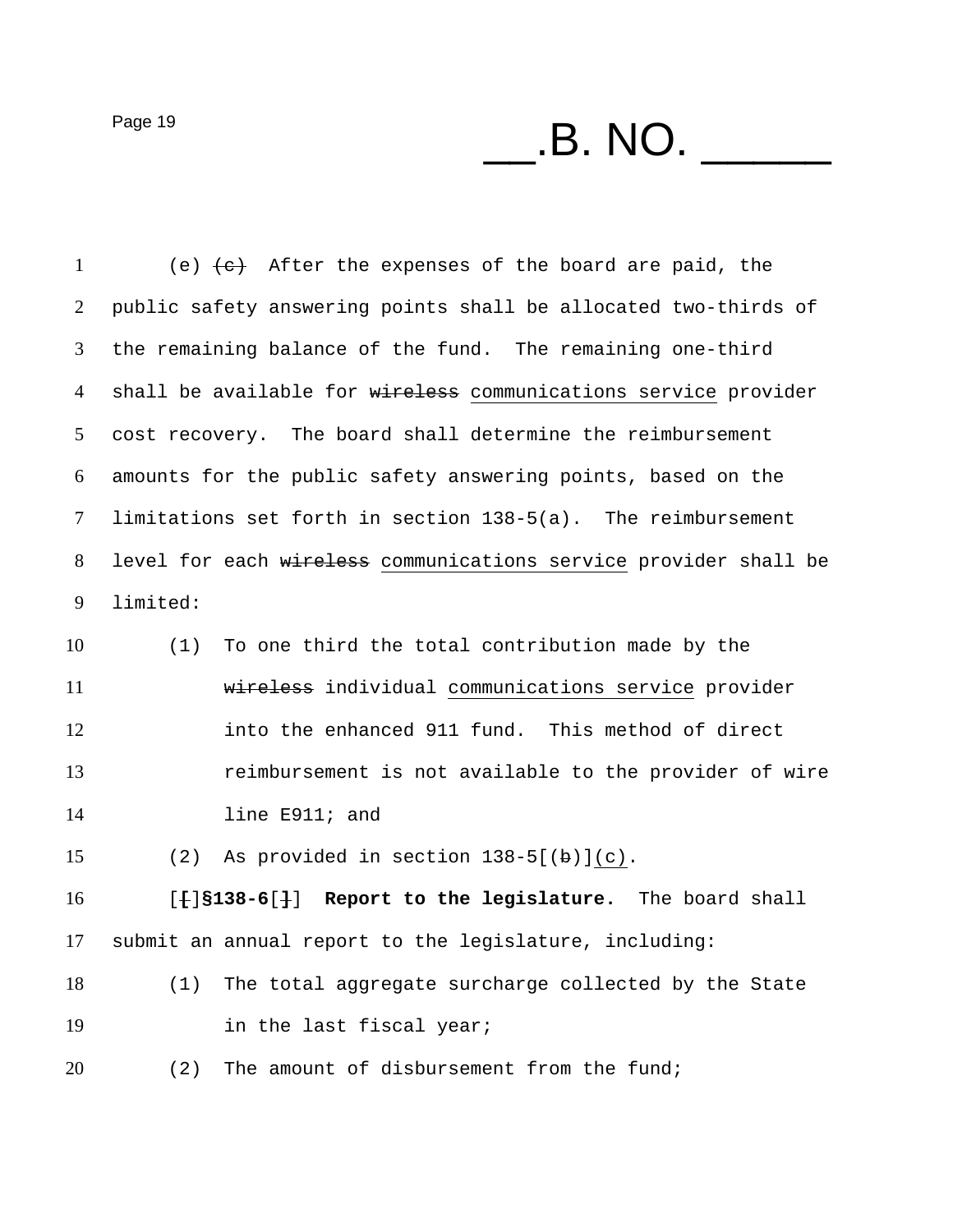$P<sub>age 20</sub>$   $\qquad \qquad$   $\qquad \qquad$   $\qquad \qquad$   $\qquad \qquad$   $\qquad \qquad$   $\qquad \qquad$   $\qquad \qquad$   $\qquad \qquad$   $\qquad \qquad$   $\qquad \qquad$   $\qquad \qquad$   $\qquad \qquad$   $\qquad \qquad$   $\qquad \qquad$   $\qquad \qquad$   $\qquad \qquad$   $\qquad \qquad$   $\qquad \qquad$   $\qquad$   $\qquad \qquad$   $\qquad \qquad$   $\qquad \qquad$   $\qquad \qquad$   $\q$ 

| $\mathbf{1}$   | (3) | The recipient of each disbursement and a description        |
|----------------|-----|-------------------------------------------------------------|
| $\overline{2}$ |     | of the project for which the money was disbursed;           |
| 3              | (4) | The conditions, if any, placed by the board on              |
| $\overline{4}$ |     | disbursements from the fund;                                |
| 5              | (5) | The planned expenditures from the fund in the next          |
| 6              |     | fiscal year;                                                |
| 7              | (6) | The amount of any unexpended funds carried forward for      |
| 8              |     | the next fiscal year;                                       |
| 9              | (7) | A cost study to guide the legislature towards               |
| 10             |     | necessary adjustments to the fund and the monthly           |
| 11             |     | surcharge; and                                              |
| 12             | (8) | Status report of jurisdictional capabilities for            |
| 13             |     | [wireless E911] enhanced 911 services, including            |
| 14             |     | public safety answering points [, wireless providers,]      |
| 15             |     | and [wireline] communications service providers.<br>$[$ The |
| 16             |     | report shall include the status of requirements             |
| 17             |     | outlined in the Federal Communications Commission           |
| 18             |     | Order 94-102 and subsequent supporting orders related       |
| 19             |     | to phase I and phase II wireless 911 services.]             |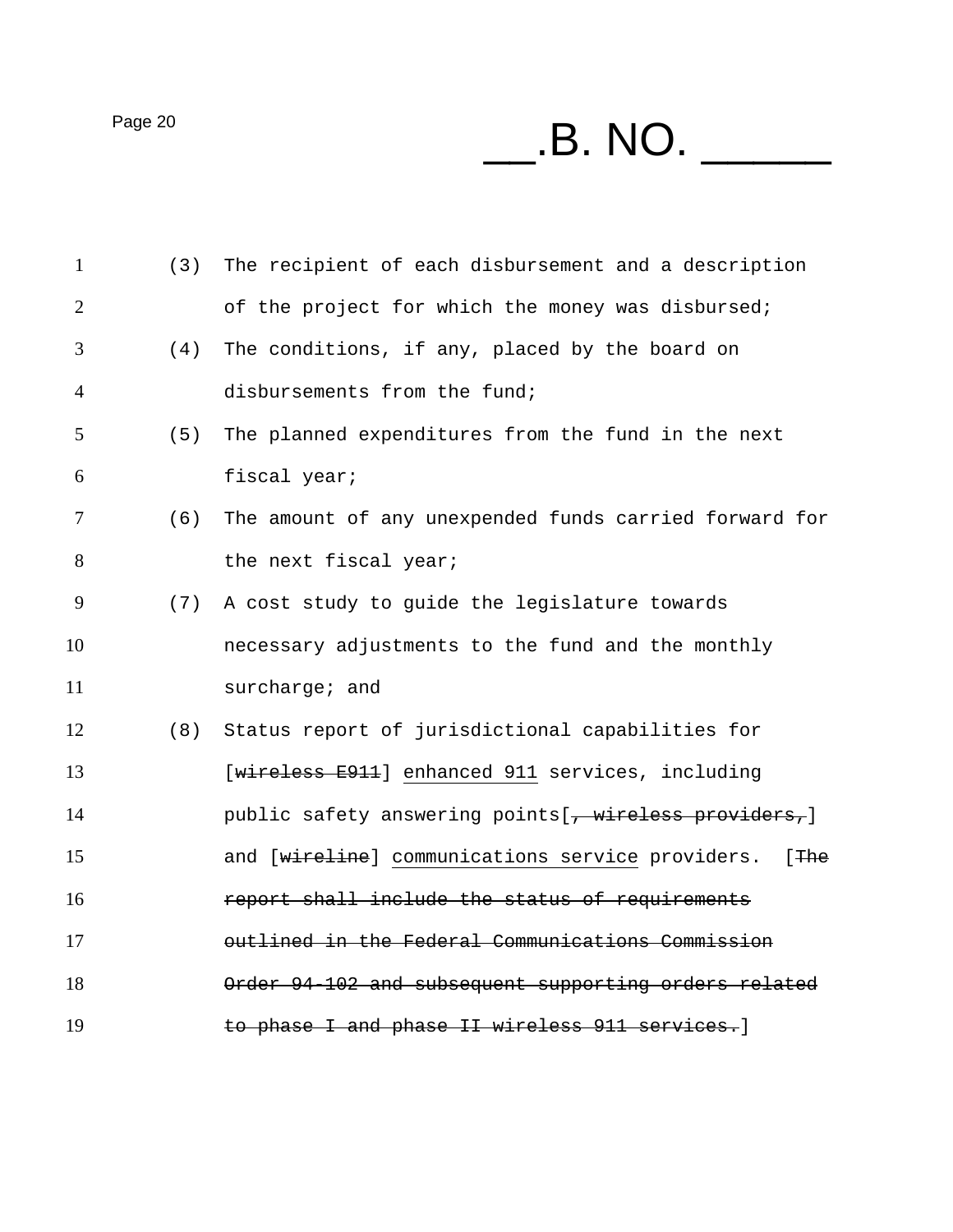$P\text{age 21}$   $\qquad \qquad$   $\qquad$   $\qquad$   $\qquad$   $\qquad$   $\qquad$   $\qquad$   $\qquad$   $\qquad$   $\qquad$   $\qquad$   $\qquad$   $\qquad$   $\qquad$   $\qquad$   $\qquad$   $\qquad$   $\qquad$   $\qquad$   $\qquad$   $\qquad$   $\qquad$   $\qquad$   $\qquad$   $\qquad$   $\qquad$   $\qquad$   $\qquad$   $\qquad$   $\qquad$   $\qquad$   $\qquad$   $\qquad$   $\qquad$   $\$ 

[**[**]**§138-7**[**]**] **Audits.** (a) During any period in which [a 2 wireless] an enhanced 911 surcharge is imposed upon customers, the board may request an audited report prepared by an independent certified public accountant that demonstrates that the request for cost recovery from public safety answering points and [wireless] communications service providers recovers only costs and expenses directly related to the provision of [phase I or phase II wireless] enhanced 911 service as authorized by this chapter. The cost of the audited reports shall be considered expenses of the board. The board shall prevent public disclosure of proprietary information contained in the audited report, unless required by court order or appropriate administrative agency decision.

(b) The board shall select an independent third party to audit the fund every two years to determine whether the fund is being managed in accordance with this chapter. The board may use the audit to determine whether the amount of the surcharge 18 assessed on each [commercial mobile radio] communications service connection is required to be adjusted. The costs of the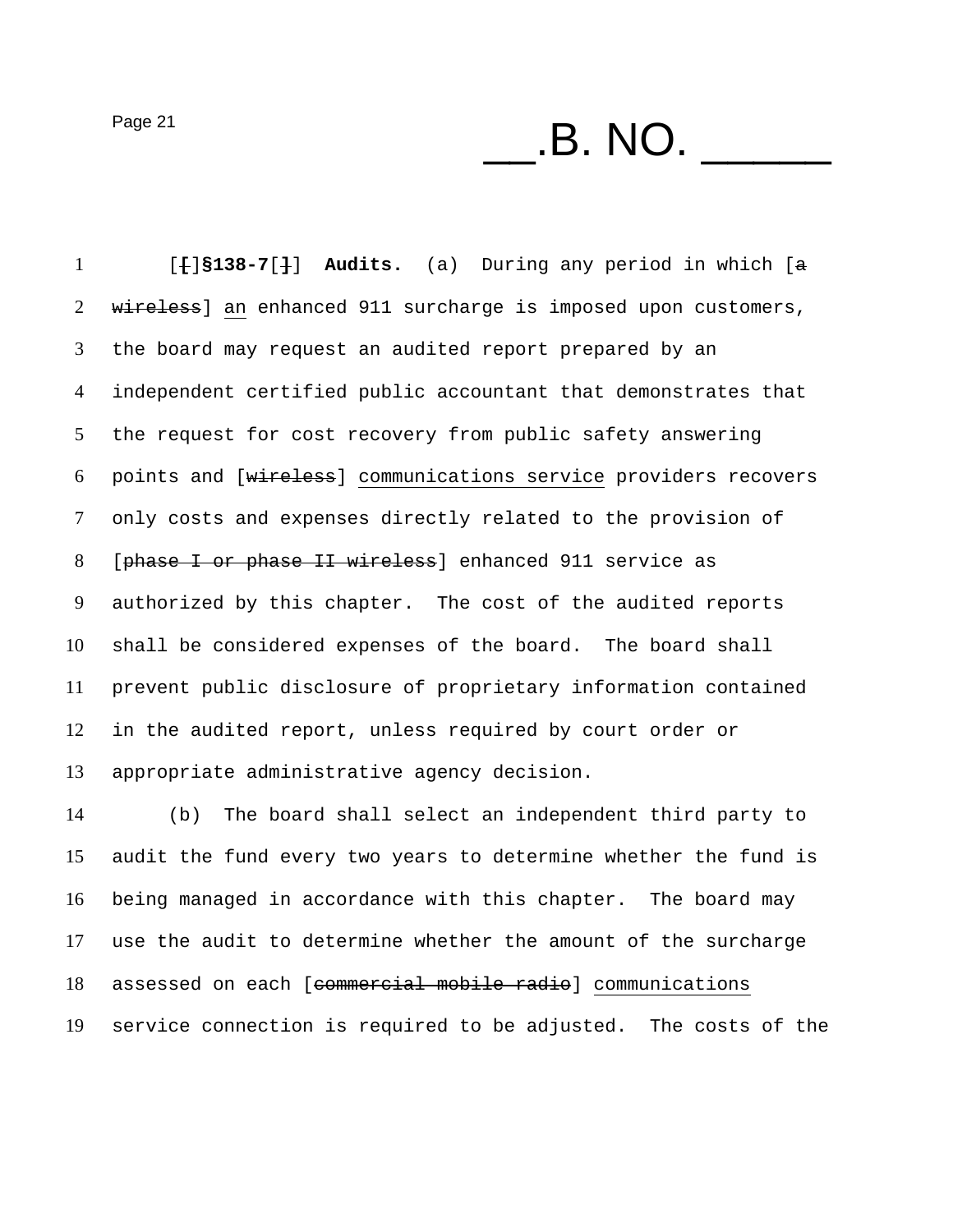$P\text{age 22}$  **B. NO.** 

audit shall be an administrative cost of the board recoverable from the fund.

[**[**]**§138-8**[**]**] **Proprietary information.** (a) All proprietary information submitted to the board by any third party used by the board in connection with its duties or any 6 public safety answering point in deploying [wireless] enhanced 911 service shall be retained in confidence. Proprietary information submitted pursuant to this chapter shall not be 9 released to any person, other than to the submitting [wireless] communications service provider or reseller, the board, or any independent, third-party accounting firm retained by the board, 12 without the express permission of the submitting [wireless] communications service provider or reseller. General information collected by the board shall be released or published only in aggregate amounts that do not identify or allow identification of numbers of subscribers or revenues 17 attributable to an individual [wireless] communications service provider.

(b) The board, any third parties it may retain, and any public safety answering point shall take appropriate measures to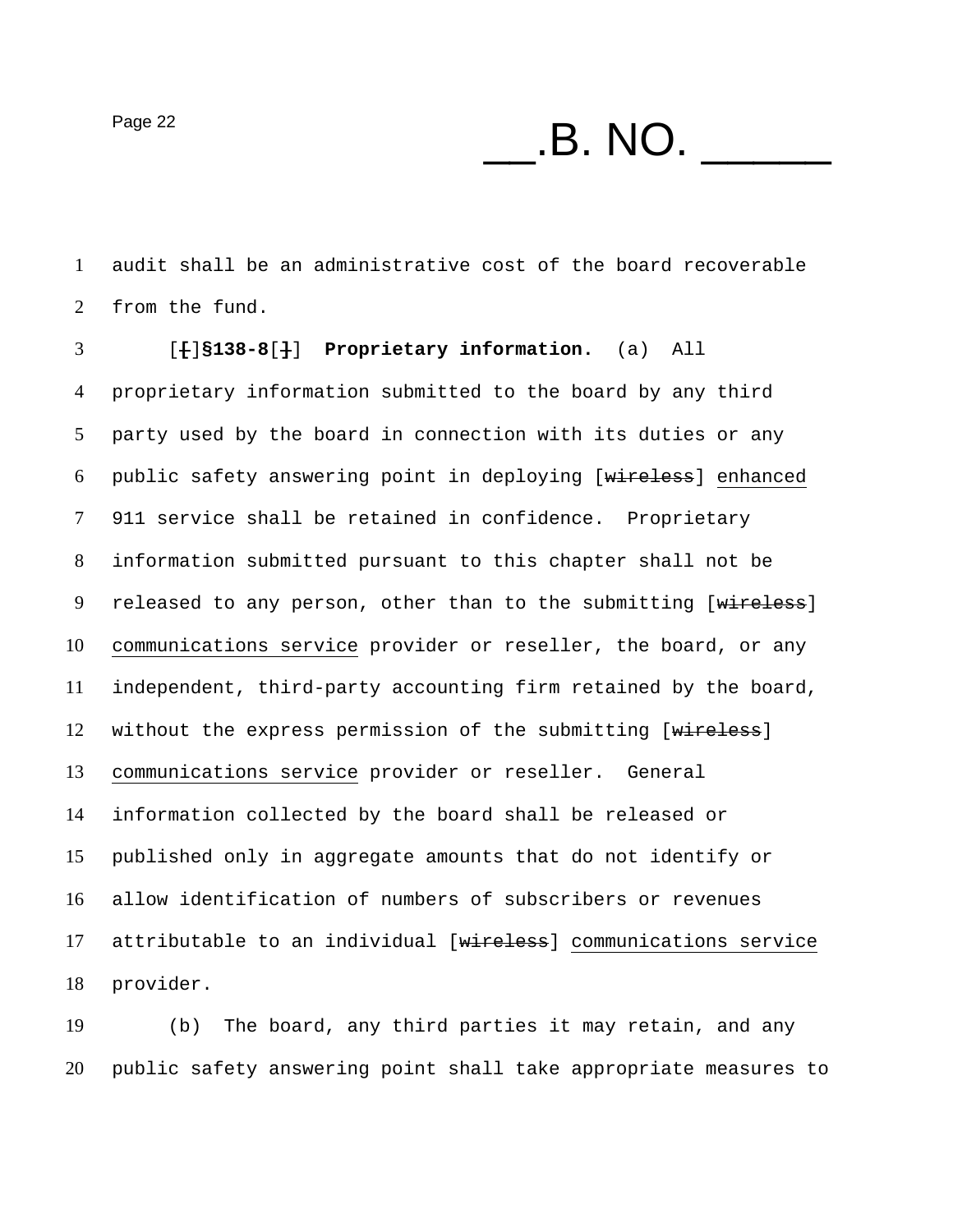$P\text{age 23}$   $\qquad \qquad$   $\qquad \qquad$   $\qquad$   $\qquad$   $\qquad$   $\qquad$   $\qquad$   $\qquad$   $\qquad$   $\qquad$   $\qquad$   $\qquad$   $\qquad$   $\qquad$   $\qquad$   $\qquad$   $\qquad$   $\qquad$   $\qquad$   $\qquad$   $\qquad$   $\qquad$   $\qquad$   $\qquad$   $\qquad$   $\qquad$   $\qquad$   $\qquad$   $\qquad$   $\qquad$   $\qquad$   $\qquad$   $\qquad$   $\qquad$ 

maintain the confidentiality of the proprietary information that 2 may be submitted by a [wireless] communications service provider. The board shall hold all propriety information in confidence and shall adopt reasonable procedures to prevent disclosure or providing access to the proprietary information to the public and competitors, including members of the board 7 representing other [wireless] communications service providers. Members of the board shall not disclose the information to any third parties, including their employers, without the written 10 consent of the [wireless] communications service provider whose proprietary information is to be disclosed. (c) A committee consisting of all board members, except 13 the [three wireless] communications service provider

representatives, shall have the power to act for the board on the specific matters defined by the board, when at least two-thirds of the members of the board determine that a board action may be conducted by the committee to prevent disclosure of 18 proprietary information to the [wireless] communications service provider representatives.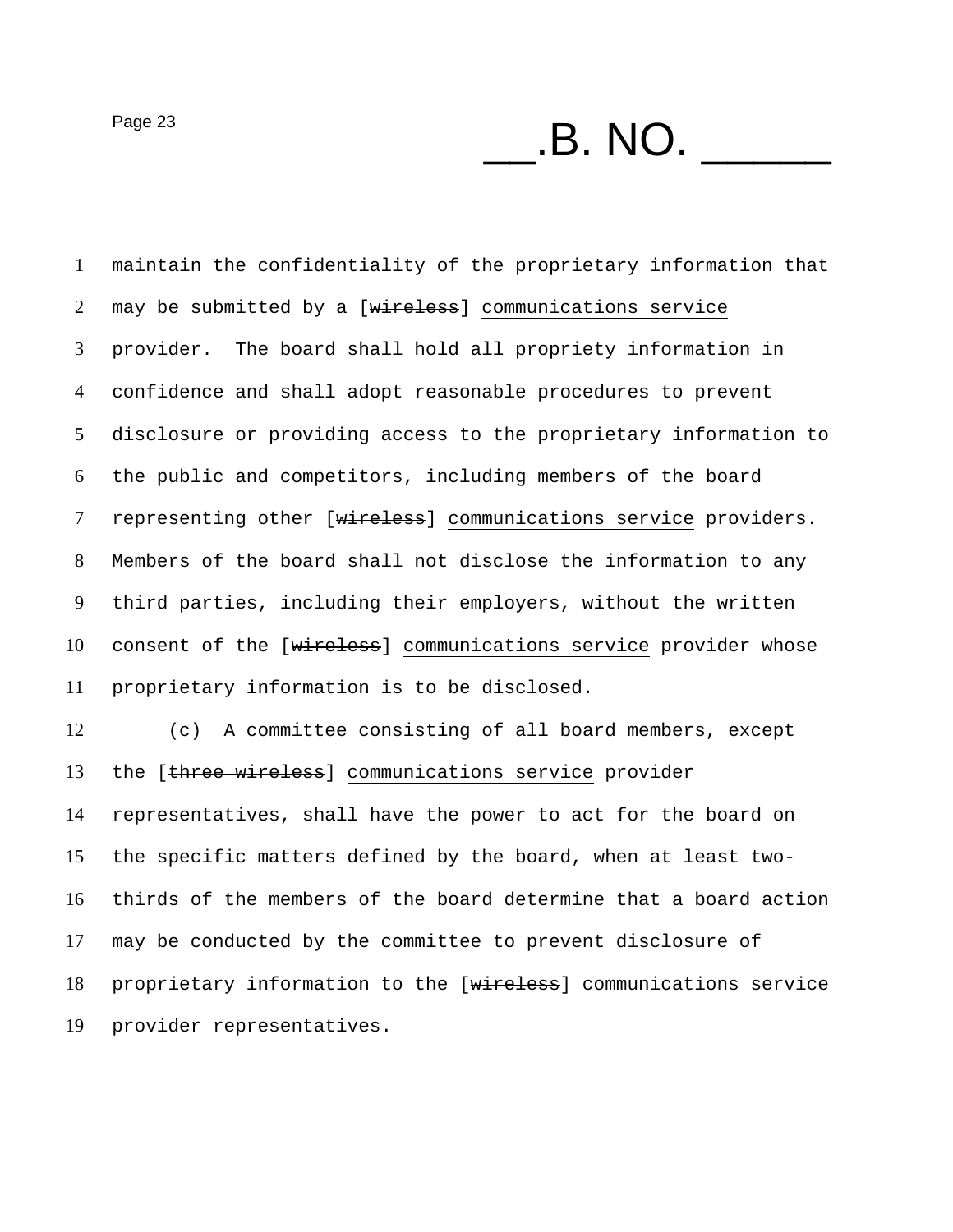$P\text{age 24}$   $\qquad \qquad$   $\qquad$   $\qquad$   $\qquad$   $\qquad$   $\qquad$   $\qquad$   $\qquad$   $\qquad$   $\qquad$   $\qquad$   $\qquad$   $\qquad$   $\qquad$   $\qquad$   $\qquad$   $\qquad$   $\qquad$   $\qquad$   $\qquad$   $\qquad$   $\qquad$   $\qquad$   $\qquad$   $\qquad$   $\qquad$   $\qquad$   $\qquad$   $\qquad$   $\qquad$   $\qquad$   $\qquad$   $\qquad$   $\qquad$   $\$ 

[**[**]**§138-9**[**]**] **Limitation of liability.** (a) Notwithstanding any law to the contrary, in no event shall any [wireless] communications service provider, reseller, independent, third-party accounting firms, consultants, or other third party retained by the state under section 138-2(j) or their respective employees, directors, officers, assigns, affiliates, or agents, except in cases of gross negligence or wanton and willful misconduct, be liable for any civil damages or criminal liability resulting from death or injury to a person or from damage to property incurred by any person in connection with any act or omission in developing, designing, adopting, establishing, installing, participating in, implementing, 13 maintaining, or providing access to [phase I or phase II 14 wireless] enhanced 911 or any other [wireless] communications service intended to help persons obtain emergency assistance. In addition, no [wireless] communications service provider, reseller, independent, third-party accounting firms, consultants, or other third party retained by the state under section 138-2(j) or their respective employees, directors, officers, assigns, affiliates, or agents shall be liable for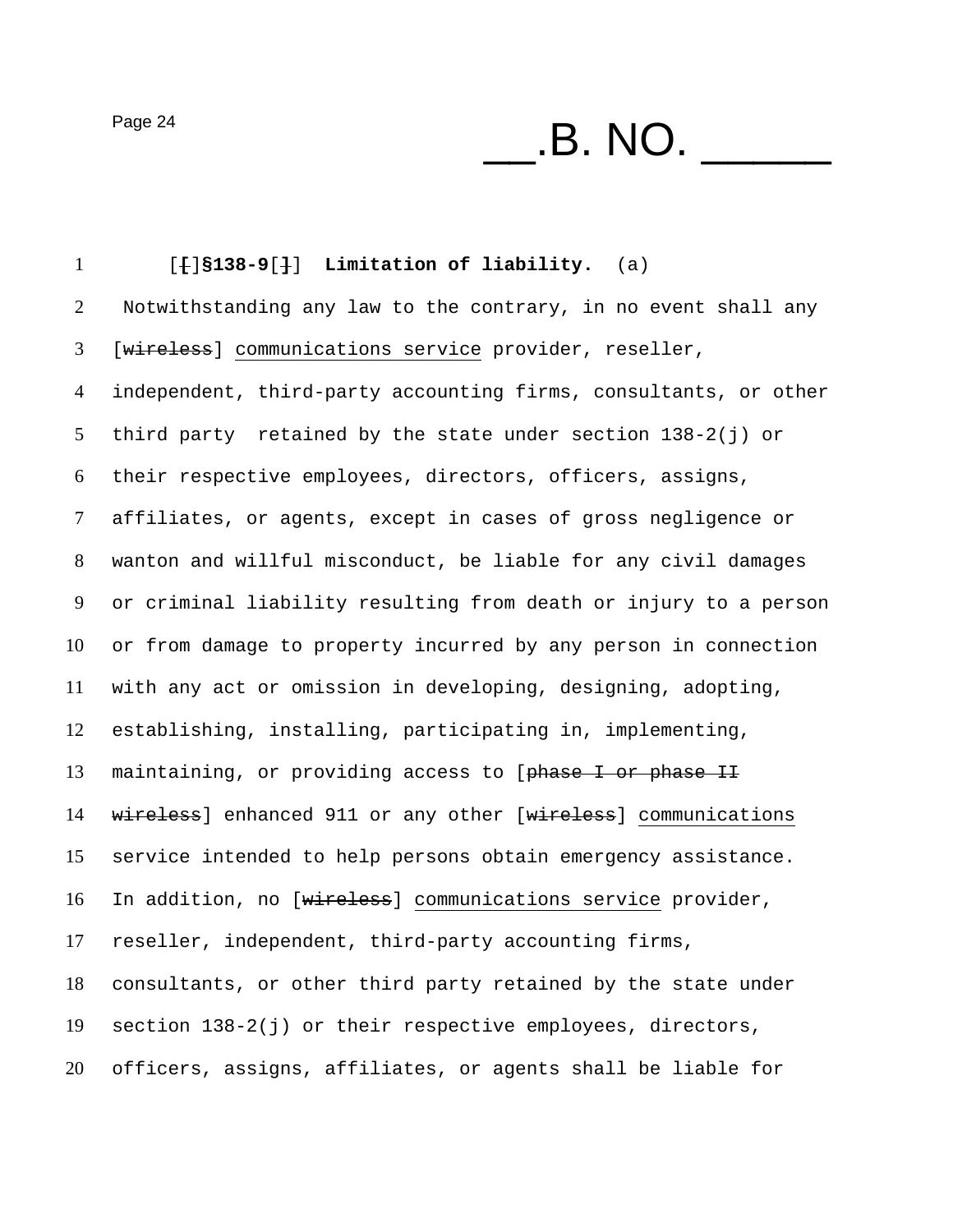$P\text{age 25}$   $\qquad \qquad$   $\qquad \qquad$   $\qquad$   $\qquad$   $\qquad$   $\qquad$   $\qquad$   $\qquad$   $\qquad$   $\qquad$   $\qquad$   $\qquad$   $\qquad$   $\qquad$   $\qquad$   $\qquad$   $\qquad$   $\qquad$   $\qquad$   $\qquad$   $\qquad$   $\qquad$   $\qquad$   $\qquad$   $\qquad$   $\qquad$   $\qquad$   $\qquad$   $\qquad$   $\qquad$   $\qquad$   $\qquad$   $\qquad$   $\qquad$ 

civil damages or criminal liability in connection with the release of customer information to any governmental entity, including any public safety answering point, as required under this chapter.

(b) In no event shall any public safety answering point, or its employees, assigns, or agents, or emergency response personnel, except in cases of gross negligence or wanton and willful misconduct, be liable for any civil damages or criminal liability resulting from death or injury to the person or from damage to property incurred by any person in connection with any act or omission in the development, installation, maintenance, 12 operation, or provision of [phase I or phase II wireless] enhanced 911 service.

[**[**]**§138-10**[**]**] **Database or location information.** (a) Any [commercial mobile radio] communications service location information obtained by any public safety answering point or public safety agency or its personnel for public safety purposes is not a government record open to disclosure under chapter 92F. (b) A person shall not disclose or use, for any purpose 20 other than the [wireless] enhanced 911 calling system,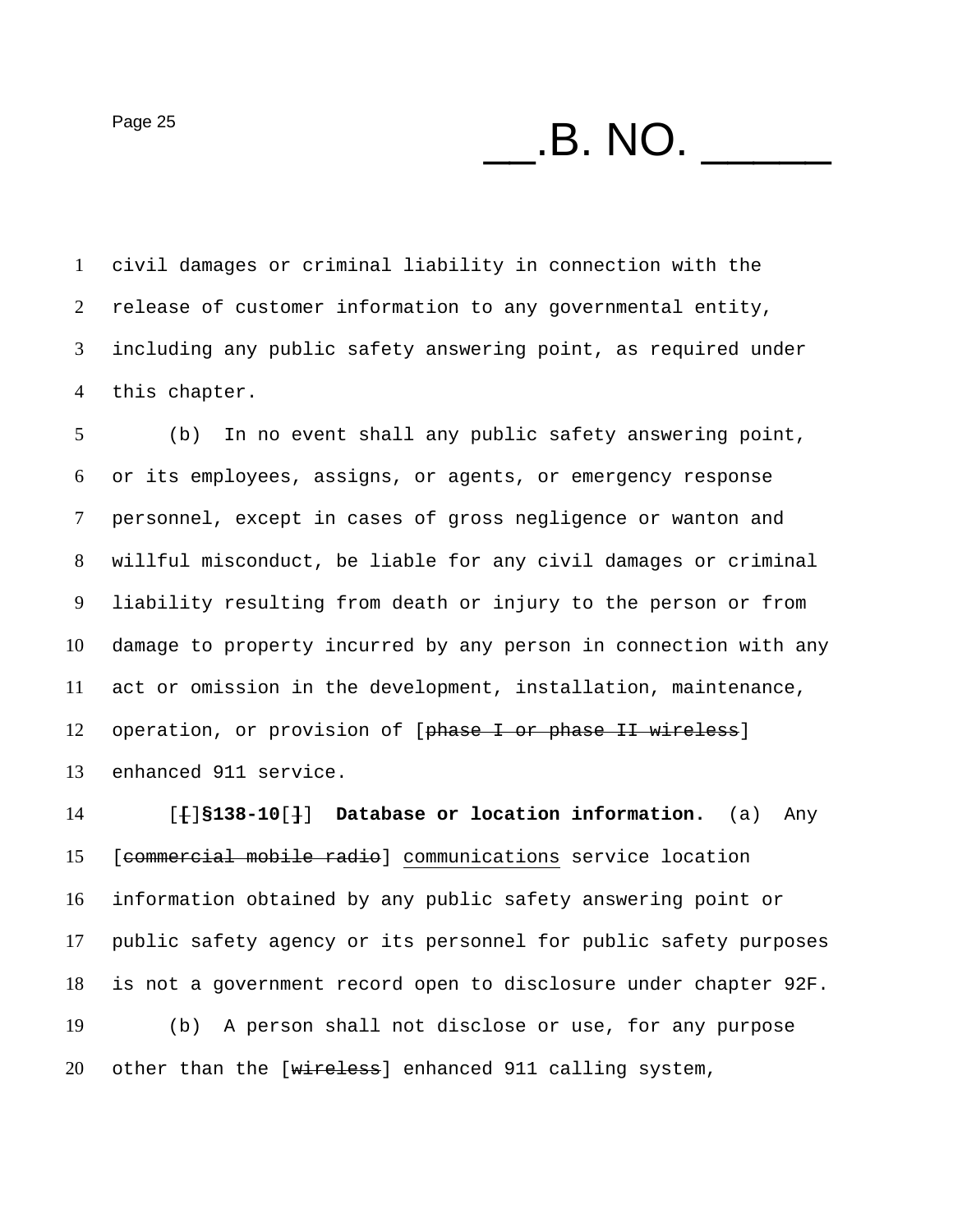$P\text{age 26}$   $\qquad \qquad$   $\qquad \qquad$   $\qquad$   $\qquad$   $\qquad$   $\qquad$   $\qquad$   $\qquad$   $\qquad$   $\qquad$   $\qquad$   $\qquad$   $\qquad$   $\qquad$   $\qquad$   $\qquad$   $\qquad$   $\qquad$   $\qquad$   $\qquad$   $\qquad$   $\qquad$   $\qquad$   $\qquad$   $\qquad$   $\qquad$   $\qquad$   $\qquad$   $\qquad$   $\qquad$   $\qquad$   $\qquad$   $\qquad$   $\qquad$ 

1 information contained in the database of the [wireless] communications service provider's network portion of the [wireless] enhanced 911 calling system established pursuant to this chapter, without the prior written consent of the 5 [wireless] communications service provider. [**[**]**§138-11**[**]**] **Dispute resolution.** (a) Any [wireless] communications service provider, reseller, independent, third-party accounting firms, consultants, or other third party 9 retained by the state under section  $138-2(j)$  or public safety answering point aggrieved by a decision of the board shall have the right to petition the board for reconsideration within ten days following the rendering of the board's decision. As part of its petition for reconsideration, the aggrieved party may present any reasonable evidence or information for the board to consider. The board shall render its decision on the reconsideration petition as soon as reasonably possible, but no later than thirty days after the reconsideration request is made.

(b) An aggrieved party, following the completion of the reconsideration petition process, upon agreement of the other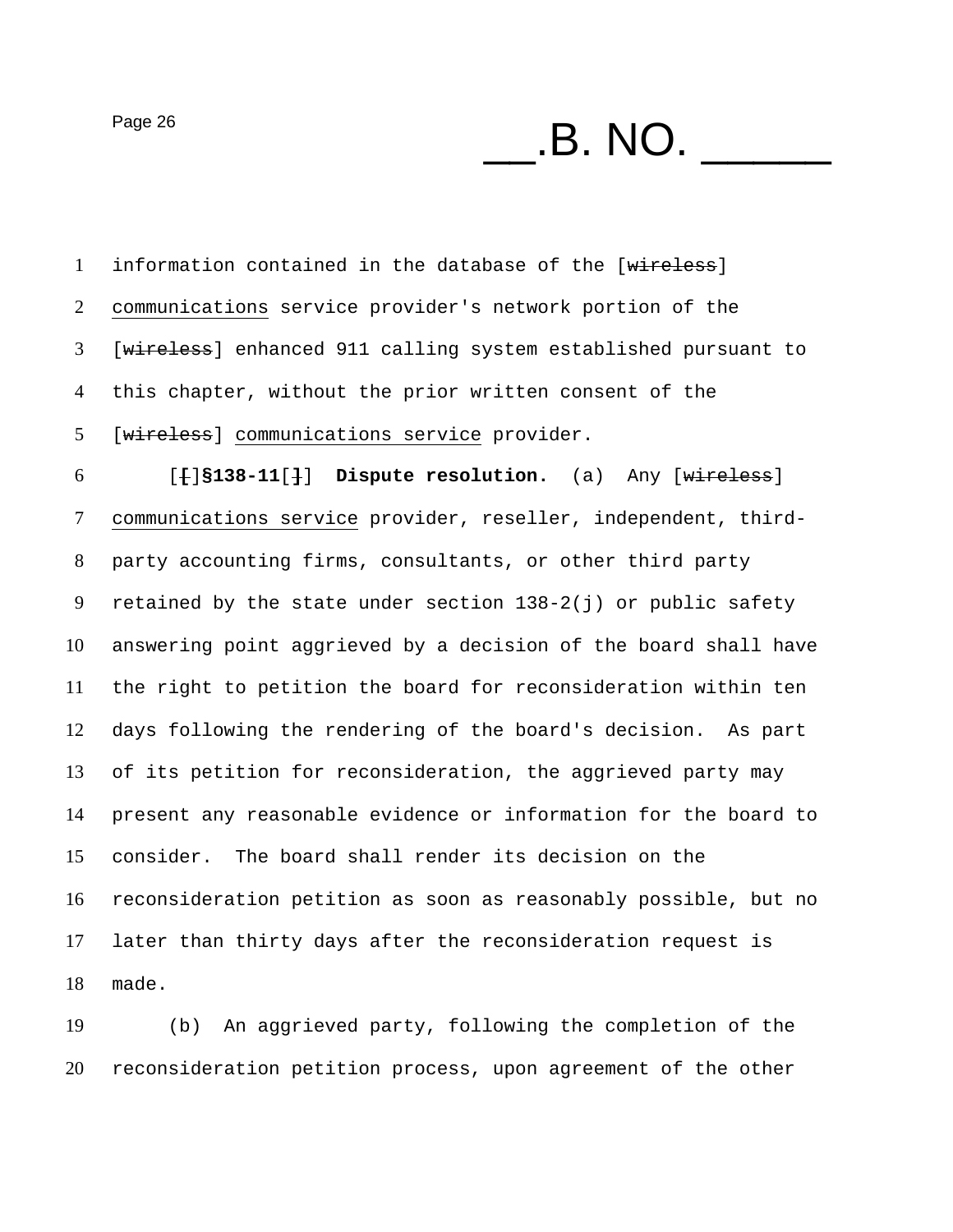$P\text{age 27}$   $\qquad \qquad$   $\qquad$   $\qquad$   $\qquad$   $\qquad$   $\qquad$   $\qquad$   $\qquad$   $\qquad$   $\qquad$   $\qquad$   $\qquad$   $\qquad$   $\qquad$   $\qquad$   $\qquad$   $\qquad$   $\qquad$   $\qquad$   $\qquad$   $\qquad$   $\qquad$   $\qquad$   $\qquad$   $\qquad$   $\qquad$   $\qquad$   $\qquad$   $\qquad$   $\qquad$   $\qquad$   $\qquad$   $\qquad$   $\qquad$   $\$ 

party, may have the dispute resolved through final and binding arbitration by a single arbitrator in accordance with the [Wireless] Industry Arbitration Rules of the American Arbitration Association. The costs of the arbitration, including the fees and expenses of the arbitrator, shall be borne by the non prevailing party of any arbitration proceeding. The arbitrator's decision shall be final and binding and may be confirmed and enforced in any court of competent jurisdiction. 9 (c) Nothing in this section shall preclude any [wireless] communications service provider, reseller, independent, third-party accounting firms, consultants, or other third party retained by the state under section 138-2(j) or public safety answering point from pursuing any existing right or remedy to which it is entitled in any court having jurisdiction thereof. [**[**]**§138-12**[**]**] **Service contracts.** A [wireless] communications service provider shall not be required to provide 17 [wireless] enhanced 911 service until the [wireless] communications service provider and the public safety answering 19 point providing [wireless] enhanced 911 service in the county or 20 counties in which the [wireless] communications service provider